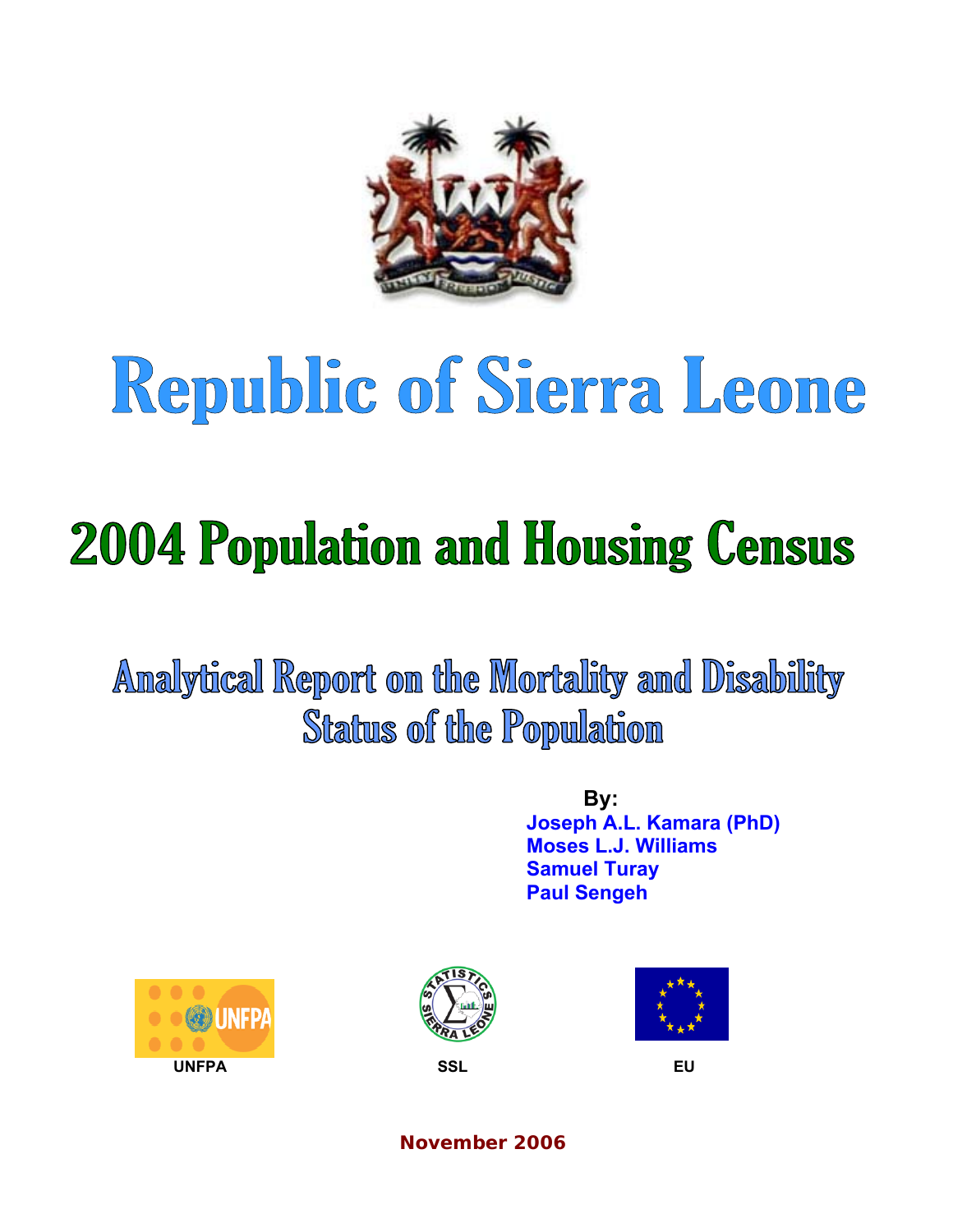|                               |                                             | Page |
|-------------------------------|---------------------------------------------|------|
|                               |                                             |      |
|                               |                                             |      |
|                               |                                             |      |
|                               |                                             |      |
| 1.0                           |                                             |      |
|                               |                                             |      |
| 1.1                           |                                             |      |
| 1.2                           |                                             |      |
| 1.3                           |                                             |      |
| 1.4                           |                                             |      |
| 2.0                           |                                             |      |
| 3.0                           |                                             |      |
| 3.1                           |                                             |      |
| 3.2                           |                                             |      |
| 3.3                           |                                             |      |
| 3.4                           |                                             |      |
| 4.0                           |                                             |      |
| 4.1                           |                                             |      |
| 4.2                           |                                             |      |
| 4.3                           |                                             |      |
| 4.4                           |                                             |      |
| 4.4.1                         |                                             |      |
| 4.4.2                         |                                             |      |
| 5.0                           | DISABILITY PATTERNS WITHIN THE POPULATION32 |      |
| 5.1                           |                                             |      |
| 5.2                           |                                             |      |
| 5.3<br>5.4                    |                                             |      |
| 5.5                           |                                             |      |
| 5.6                           |                                             |      |
| 5.7                           |                                             |      |
| 6.0                           |                                             |      |
|                               |                                             |      |
| Annex1                        |                                             |      |
| Annex 2<br>Annex <sub>3</sub> |                                             |      |
| Annex 4                       |                                             |      |
| Annex <sub>5</sub>            |                                             |      |
|                               |                                             |      |
|                               |                                             |      |

# **TABLE OF CONTENTS**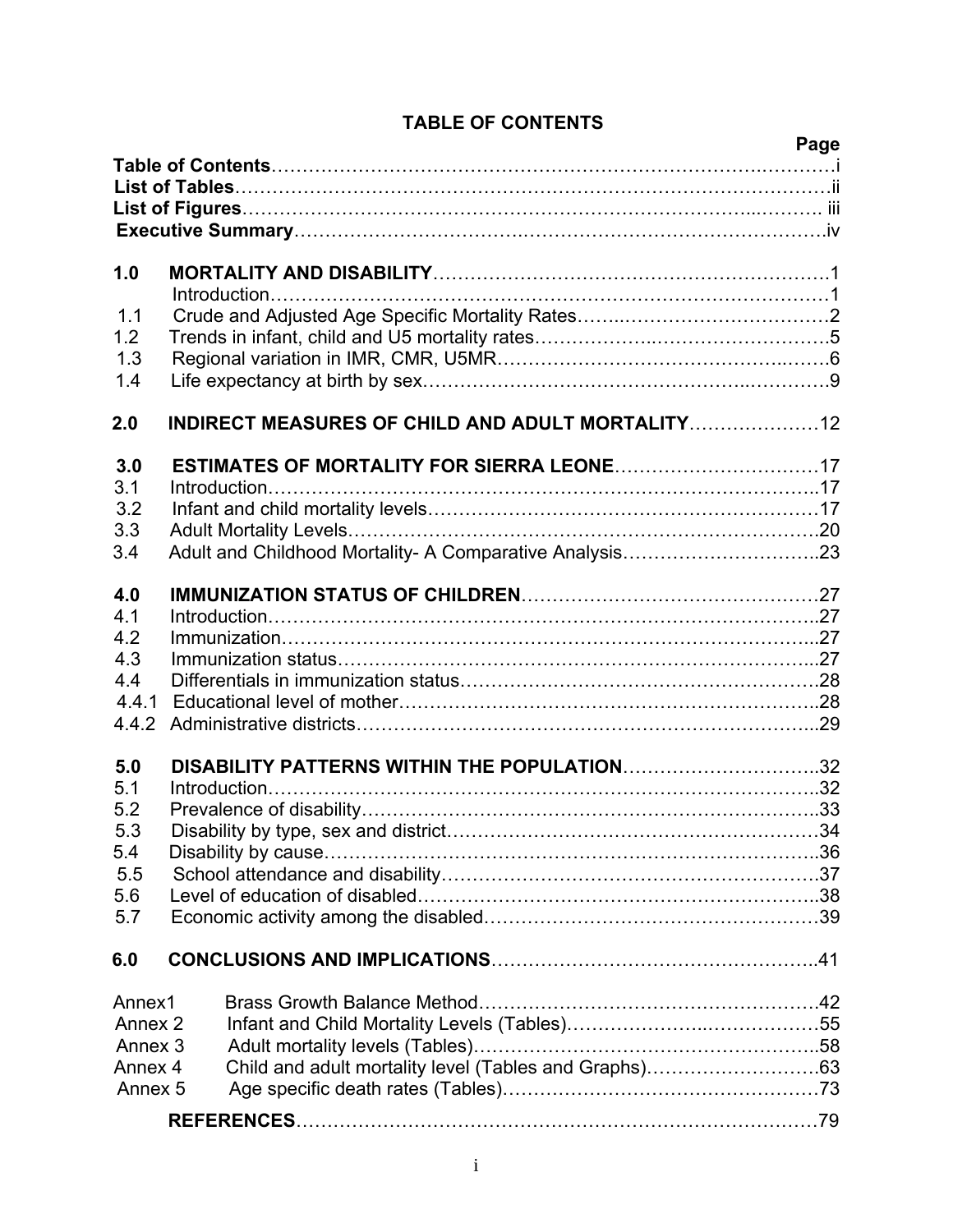# **LIST OF TABLES**

| 1.1.1 |                                                                       |  |
|-------|-----------------------------------------------------------------------|--|
| 1.2.1 |                                                                       |  |
| 1.3.1 |                                                                       |  |
| 1.3.2 |                                                                       |  |
| 1.4.1 |                                                                       |  |
| 1.4.2 | Distribution of average number of children (both sexes) surviving     |  |
| 1.4.3 | Distribution of proportion of children (both sexes) dead to a         |  |
| 4.1.1 | Immunisation schedule indicating age at which infants are imm27       |  |
| 4.4.3 |                                                                       |  |
| 4.4.4 |                                                                       |  |
| 4.4.5 |                                                                       |  |
| 4.4.6 |                                                                       |  |
| 5.2.1 |                                                                       |  |
| 5.3.1 |                                                                       |  |
| 5.3.2 | Distribution of disability in the population by cause, sex and age35  |  |
| 5.3.3 | Distribution of common disabilities in the region, district and sex36 |  |
| 5.4.1 |                                                                       |  |
| 5.5.1 | Percentage of school attendance among disabled and non-               |  |
| 5.5.2 | Percentage distribution of cause of disability among non-             |  |
|       | 5.6.1 Education attainment of disabled and non-disabled population39  |  |
|       |                                                                       |  |
|       |                                                                       |  |
|       |                                                                       |  |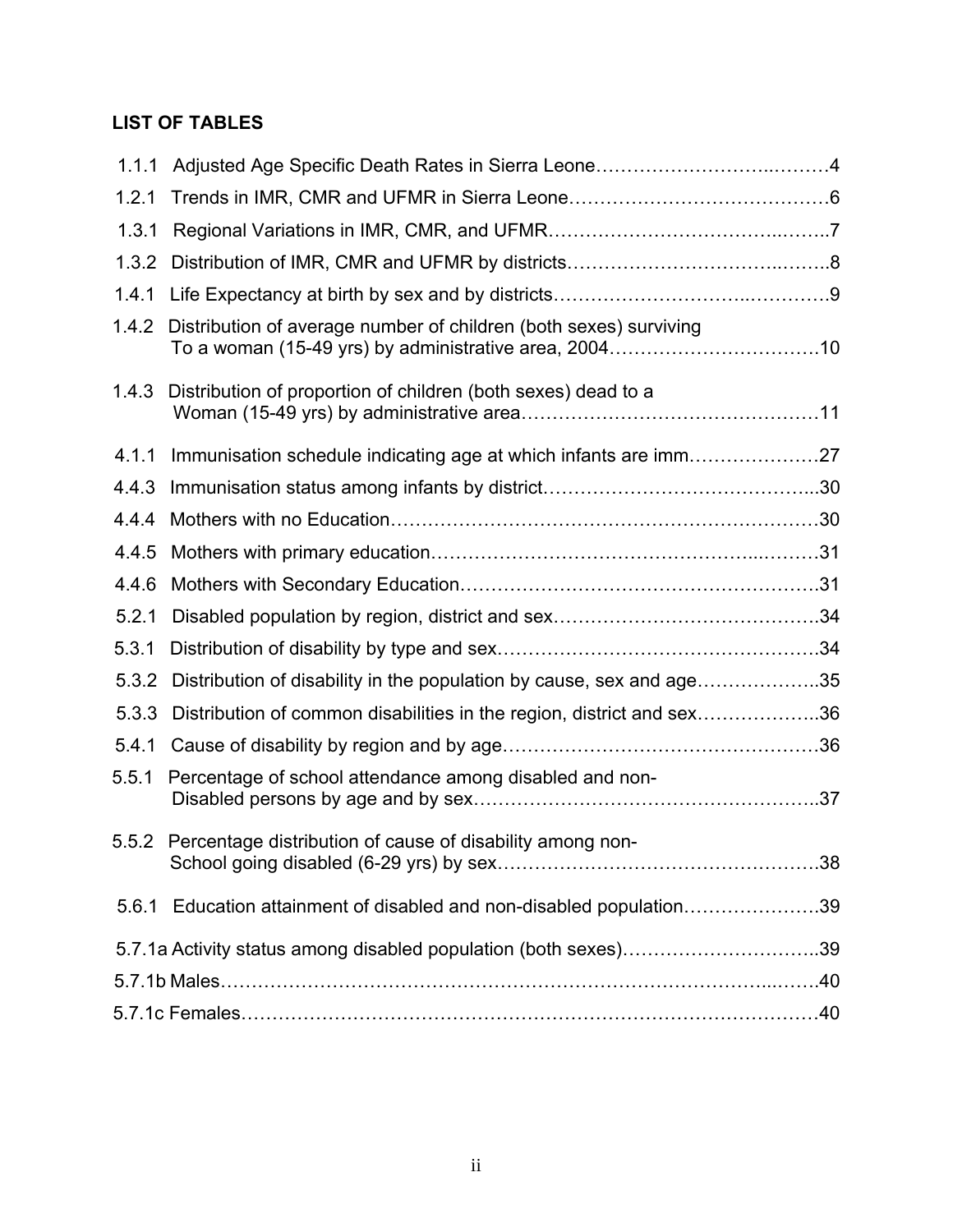# **LIST OF FIGURES**

| 1.1.1 |                                                                      |  |
|-------|----------------------------------------------------------------------|--|
| 1.1.2 | Age specific mortality probabilities Q(X,N) for males and females5   |  |
| 1.3.1 |                                                                      |  |
| 1.3.2 |                                                                      |  |
| 3.2.1 | Infant and child mortality levels in Sierra Leone and regions18      |  |
| 3.2.2 | Infant and child mortality levels in Eastern region and districts18  |  |
| 3.2.3 | Infant and child mortality levels in Northern region and districts19 |  |
| 3.2.4 | Infant and child mortality levels in Southern region and districts19 |  |
| 3.2.5 | Infant and child mortality levels in Western region and districts20  |  |
| 3.3.1 |                                                                      |  |
|       |                                                                      |  |
|       |                                                                      |  |
| 3.3.4 |                                                                      |  |
| 3.3.5 |                                                                      |  |
| 3.4.1 |                                                                      |  |
| 3.4.2 |                                                                      |  |
| 3.4.3 |                                                                      |  |
| 3.4.4 |                                                                      |  |
| 3.4.5 |                                                                      |  |
| 4.3.1 | Percentage of infants immunized for age in Sierra Leone, 200428      |  |
| 4.4.1 | Infants immunized for age by educational level of mother, SL, 200429 |  |
| 4.4.2 |                                                                      |  |
| 5.2.1 | Percentage of disabilities in the regions of Sierra Leone33          |  |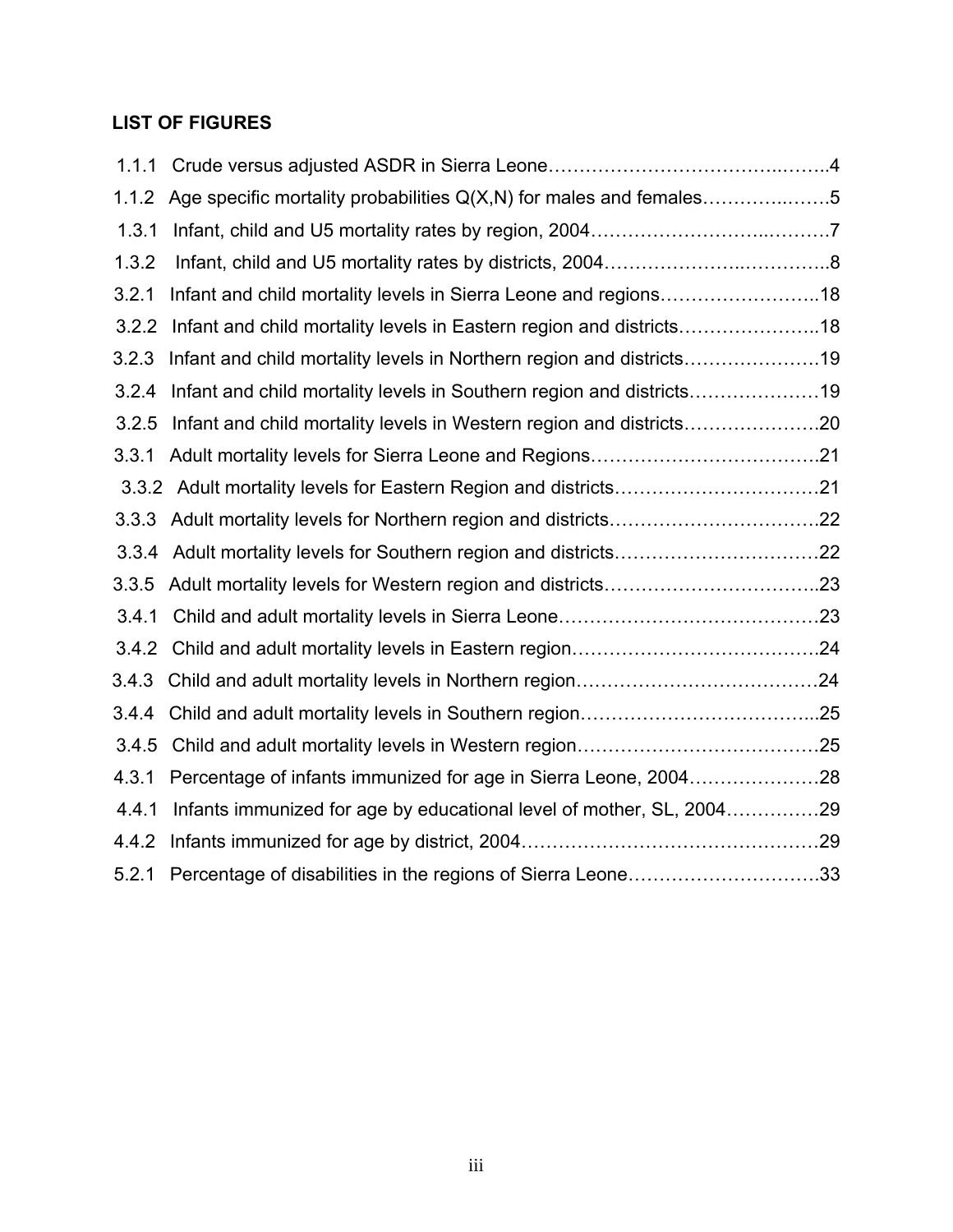#### **EXECUTIVE SUMMARY**

The 2004 Population and Housing Census was conducted from the  $4<sup>th</sup> - 19<sup>th</sup>$  December 2004. The census was conducted in 819,854 households from which a total population of 4,930,552 people were registered with an average household size of 6.0. The Male: Female sex ratio was 94.2

This monograph reports on the mortality and disability indicators. Data were collected in the 2004 Population and Housing Census to estimate crude mortality rate, age specific mortality rates, infant mortality rate (IMR), child mortality rate (CMR) and under-five mortality rate (UFMR). Also Disability statistics were collected and analysed by differentials of sex, female education, type and cause of disability and by economic status. Adult mortality estimates are also provided.

Sierra Leone has exhibited high levels of infant and childhood mortality over the years. The questions on children ever born and children surviving to the date of the 2004 Population and Housing Census resulted in responses out of which infant and childhood mortality levels were calculated. The results showed that the levels were high but what is more revealing is that child mortality is higher than infant mortality at national, regional and district levels.

Nationally, the overall adult mortality levels are low. At regional level, they are lowest in the Southern and Western regions, and highest in the Eastern region. The Northern region that had relatively lower infant and childhood mortality levels ranks among regions with high adult mortality level.

The results of the 2004 Population and Housing Census indicate clearly that although mortality levels (childhood and adult) are high in the country, childhood mortality levels are higher than adult mortality at the national, regional and district levels.

The Brass Indirect technique for estimating mortality rates was the methodology used to calculate the IMR, CMR, UFMR and the Adult mortality rates.

The Crude death rate defined as the total number of registered deaths per 1,000 population was calculated as 20.1 (Males 21.5 and Females 18.8) for Sierra Leone. Disaggregated by regions the crude mortality rates are as follows: East 24.4 (Males 25.2, Females 23.5); North 15.4(Males 17.3, Females 14.1); South 25.0 (Males 26.6, Females 23.5); and West 17.4 (Males 18.3, Females 16.4). The results show that crude mortality is highest in the Southern Province and lowest in the Northern Province.

 The calculated adjusted age specific mortalities indicate higher mortality among males than females. Graph of the mortality patterns shows a **U** shaped graph indicating high early childhood mortality followed by a decline in the 5-14 years age groups and then rises in older age groups. This pattern of mortality is reminiscent of populations where over fifty percent of mortality incidence occurs to children under-five years because of youthful age structure in the population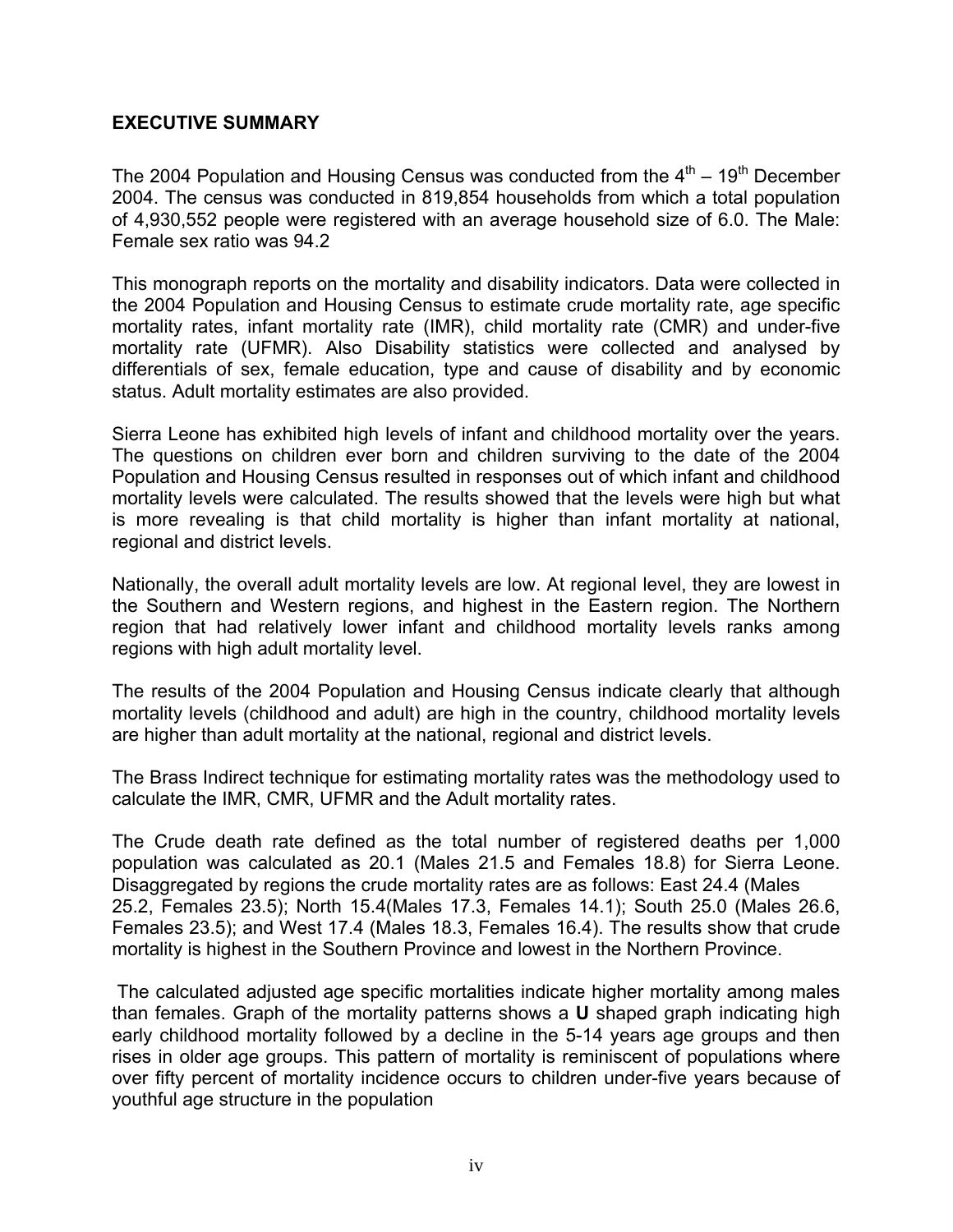#### **Infant, Child, Under-five and Adult mortality rates:**

The results show improvement of the above indicators over the 1985 Population and Housing Census. In this report, the calculated Infant Mortality rate was 115/1,000 live births; the Child mortality rate was 87/1,000 live births and the Under-five mortality rate was 194/1,000 live births.

Disaggregated by regions, the IMR for Eastern, Northern, Southern and West provinces were 124, 109, 129, and 92/1,000 live births respectively. Similarly, the Child mortality rates disaggregated by provinces were 96, 80, 100, and 64/1,000 live births respectively for Eastern, Northern, Southern and Western provinces. Also the Under-five mortality rates for Eastern, Northern, Southern and Western Provinces were respectively 211, 182, 216, and 151/1,000 live births. For all the indicators, mortality levels were lowest in the Western Province and highest in the Southern Province.

Comparatively, the overall adult mortality levels are lower than the infant, child and under-five mortality levels. The Southern and Western regions have the lowest adult mortality levels, followed by the Northern Province and the Eastern Province.

#### **Life Expectancy at Birth:**

The definition of life expectancy at birth is the average number of additional years a person could expect to live if current mortality trends were to continue for the rest of that person's life. In the Census the life Expectancy at birth for Sierra Leone was 48.4 years (Males 47.5 and Females 49.4 years). Disaggregated by regions, the life expectancies were as follows: East 46.6 years (Male 45.1, Females 47.6); North 49.8 years (Males 48.9 and Females 50.7 years); South 45.7 years (males 44.9 years, Females 46.6 years); and Western Area 53.5 years (Males 52.5 years and Females 54.5 years). Life Expectancy in the Western Area was the highest followed by the Northern, the Eastern and then by the Southern province.

#### **Immunisation Status of Children born within 12 months of the census:**

Immunisation of children is one of the strategies that improve on the well being of under-five children. The survey collected information on the children who were born within 12 months prior to the census. The immunisation coverage for such children showed that only 36% were fully immunised for their age. Fifty-six percent were partially immunised while 8% were not immunised at all. Immunisation of children varied by the education status of the mother: while 35% of the children immunised were from mothers with no education, 43% of the immunised children were from mothers with a secondary or higher education.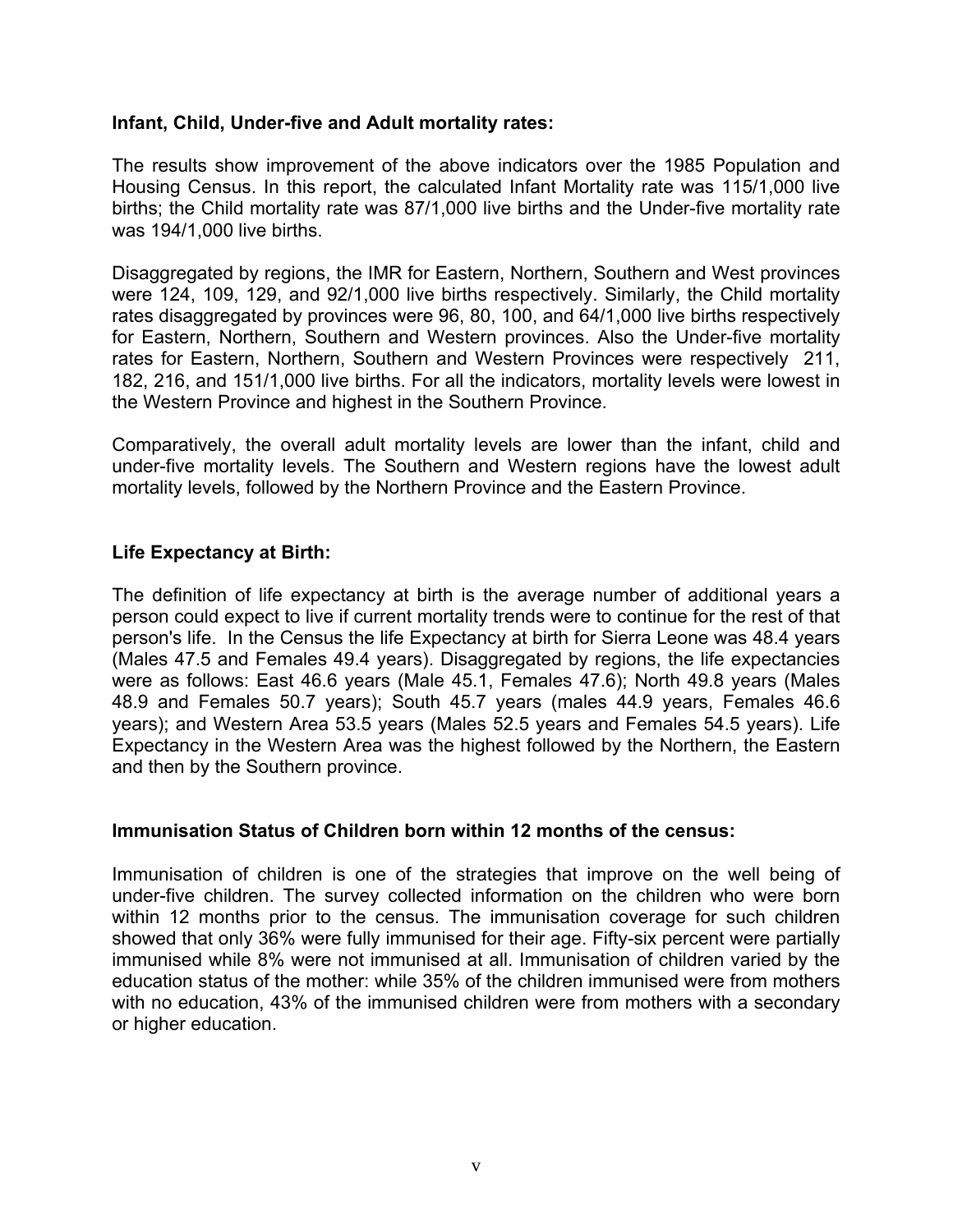#### **Disability**

Disability was defined as a limitation of an individual in performing a daily life's activity in a manner considered normal for a person of his/her age. In the census, prevalence of disability was recorded as 2.4% (males 2.6%, females 2.2%) for the whole country.

Regional variation in disability rates was also observed with the southern province having the highest prevalence (2.9%), followed by the East (2.8%), then by the North (2.2%) and the West (1.7%).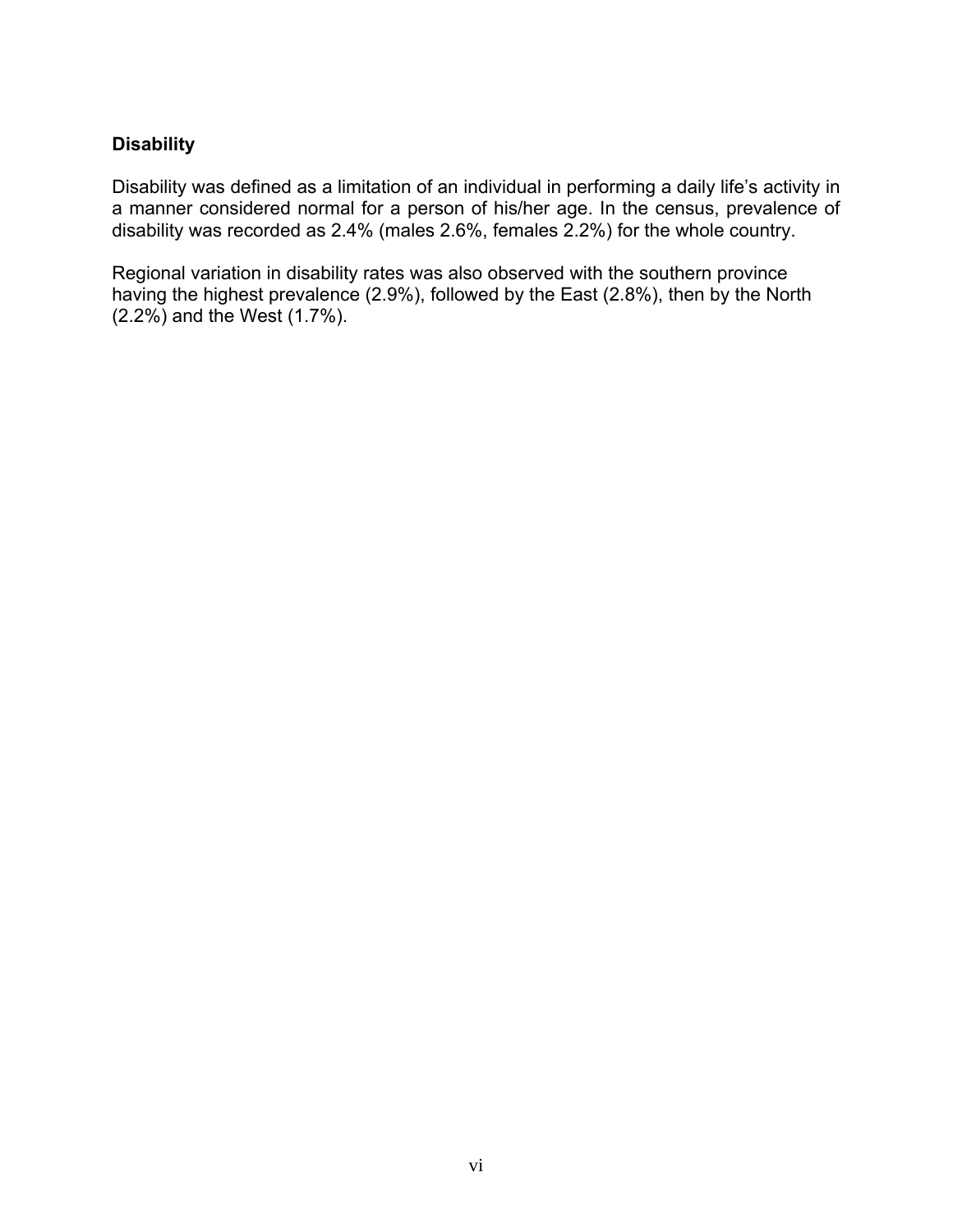#### **1.0 MORTALITY AND DISABILITY**

#### **Introduction**

Human population structures in a country are generally determined by the following; mortality, fertility and migration. Mortality is mainly affected by morbidity patterns; however it is more difficult to ascertain type and cause of morbidity without appropriate medical investigations. It is often easier to determine mortality, as it is the final outcome. The quality/standard of life of people are reflected in socio-economic indicators such as Infant and Under-five mortality, maternal mortality rate, disability rates by types and cause. In the absence of appropriate and accurate vital registration of events such as births and deaths, information on the afore-mentioned indicators is often collected in specialized health and demographic surveys and censuses soliciting information and collecting data at household level. Such information is retrospective and rather depends on statistical analysis using indirect methods to arrive at reliable and robust estimates. These estimates are often used as tools for monitoring the health status of the population.

Quality analysis depends on the frequency and timeliness of data collection so that trends in the estimates of indicators are outlined. In the case of Sierra Leone, valid trends in mortality and morbidity figures are difficult to ascertain as the main source of such data, population censuses have been far and few in between. It took nearly twenty years after the 1985 population census before the 2004 population census could be conducted.

One of the simplest ways of collecting information on child mortality is birth history survey, in which dates of birth and death are collected. Child mortality estimates derived from birth history surveys, however, are commonly affected by two types of response errors: omission of events and dating errors. The omission of both the birth and death of dead children may lead to considerable underestimation of infant and child mortality. The absence of dates of birth or death, or lack of information on the age at death of the dead child, is also likely to produce underestimation of mortality, since such cases have to be excluded from the analysis. Furthermore, misreporting of deaths and ages can distort the age patterns of mortality. Other types of errors, such as biases in the selection of respondents may also affect mortality estimates derived from surveys.

The study of adult mortality is more complex than that of child mortality. Adult deaths are relatively rare events. To obtain reliable measures of adult mortality in a survey requires data either on a large sample of people or on events occurring during a long reference period. A second issue that arises is that it is difficult to identify an appropriate informant who can provide reliable information about deceased adults, relating to a well defined risk period. In the past, attempts have been made to collect data on general mortality in household surveys but coverage of deaths has been very poor. Traditionally, census and survey questions on deaths within the household have been put to the head of the household usually with a reference period of the last 12 months.

Among factors that account for the unsatisfactory coverage is dissolution or disappearance of households  $-$  by death or migration  $-$  prior to the survey, and the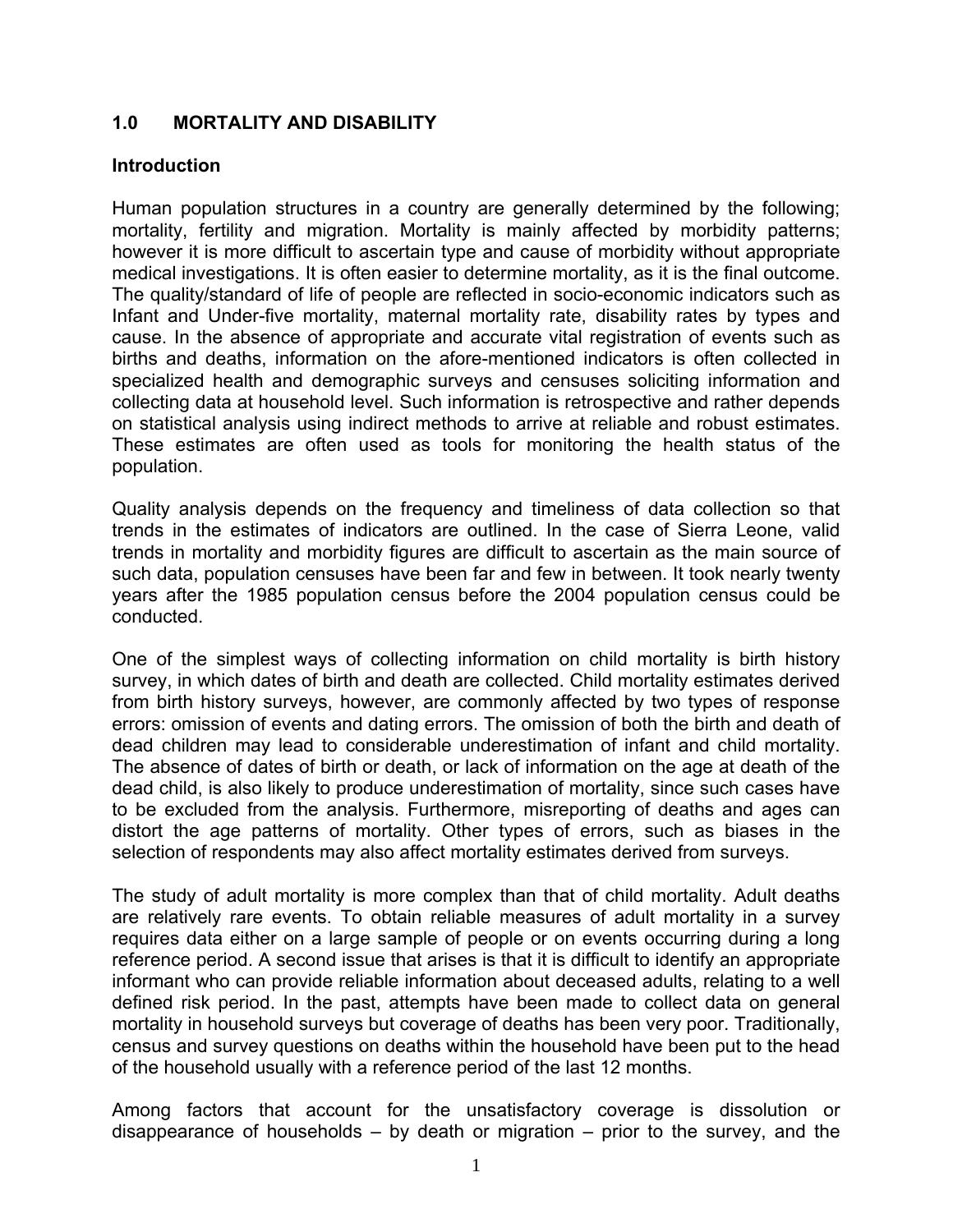perennial problem of definition and identification of a household, particularly, in African societies (Owusu, 1988).

Duplication and omission of deaths also occur from the difficulty of identifying the household to which the deceased belong. In several W. F. S. surveys the number of deaths reported each month declined as the interval between their occurrence and the survey increased (Timaeus 1987).

In addition to the above errors, there are also omissions, perhaps because of unwillingness on the part of the respondents to talk about the dead. There is more reluctance to discuss deaths in response to general questions: 'how many deaths' etc. by contrast with specific inquiries such as 'is your mother/ father still alive?' etc. Sampling errors and errors in the reporting of ages at birth mean that it is seldom possible to accept the age-specific mortality rates as they stand. Usually, the data have to be smoothed by fitting a model life table. Thus they are of little use for studying patterns of mortality in detail.

In view of the fact that household survey data on deaths in the last year elicit poor responses, and registration data are rather poor, direct measures of child and adult mortality do not seem to be very encouraging in many developing countries. Sierra Leone is no exception. The 2004 integrated household and census data on deaths in the last year before the census elicit poor responses. The growth balance method (Brass 1974) has been used to correct the mortality data, and plots of partial birth and partial death rates computed and illustrated in tables A1.1 to A1.19 and Figures A1.1 to A1.19 of Annex 1, show that there is gross over reporting of deaths in all the regions of the country, even for the country as a whole. This phenomenon is contrary to what is usually observed in most developing countries where under reporting of deaths is a more common occurrence. It may appear that estimates obtained from direct counts of mortality in Sierra Leone may be unreliable and questionable. It is perhaps better to resort to indirect methods of estimation. In view of the paucity of information, it is impracticable to adopt any particular procedure without making assumptions. Moreover, it may often be impossible to check the reliability of information against independent sources.

Indirect methods represent an attempt to overcome the difficulties that arise in direct methods of collecting information about dead individuals and especially about individuals who died a considerable time ago.

#### **1.1 The Crude and Adjusted Age Specific Mortality Rates**

The Crude death rate (CDR) defined as the total number of registered deaths per 1,000 population was calculated as 20.1 for Sierra Leone (Males 21.5 and Females 18.8). This compares favourably with crude death rates of 28.0 for 1974 and 25.0 for 1985. Disaggregated by regions the crude mortality rates are as follows: East 24.4 (Males 25.2, Females 23.5); North 15.4(Males 17.3, Females 14.1); South 25.0 (Males 26.6, Females 23.5); and West 17.4 (Males 18.3, Females 16.4). The results show that crude mortality is highest in the Southern Province and lowest in the Northern Province. Age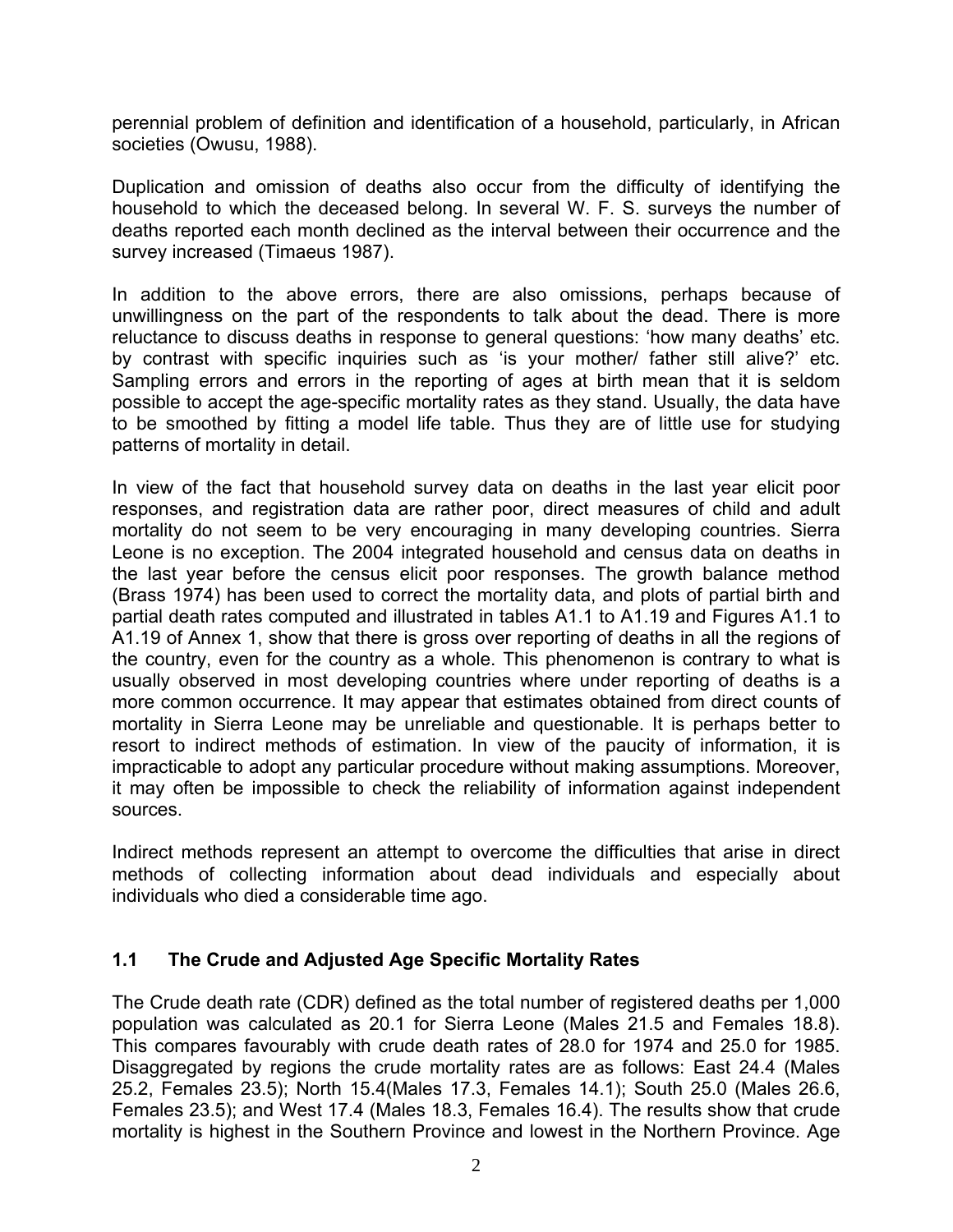Specific Death Rates in the population is defined as the probability of dying within a specific age group. Registered reports of deaths at specific ages are often inaccurate in population censuses thus age specific mortality rates are calculated using smoothing techniques to get adjusted (standardised) death rates. In order to calculate the Adjusted age specific death rates, the following smoothing methodology was followed in the algorithm described below:

- 1. Take logarithm of reported death rates in the age groups (1<, 1-4, 5-9, 10-14 etc)
- 2. Take average of each consecutive 3 logs of the death rates
- 3. Take antilog of the averages
- 4. Multiply the rates derived in (3) above by the corresponding populations to calculate the number of deaths at each age
- 5. Sum the calculated deaths and compare them to the total registered deaths for ages 20-74
- 6. Take ratio of registered to calculated deaths as compared in (5) above
- 7. Adjust rates in (3) by multiplying them by the ratio collected in (6) above

Table 1.1.1 below shows the output of the smoothing methodology resulting in adjusted age specific death rates for the population. Figure 1.1.1 shows comparison of the crude versus adjusted death rates for both sexes. This underlines the need for smoothing data on reported deaths at given population age groups. This methodology was followed for the age specific death rate calculation by sex and for all regions/districts.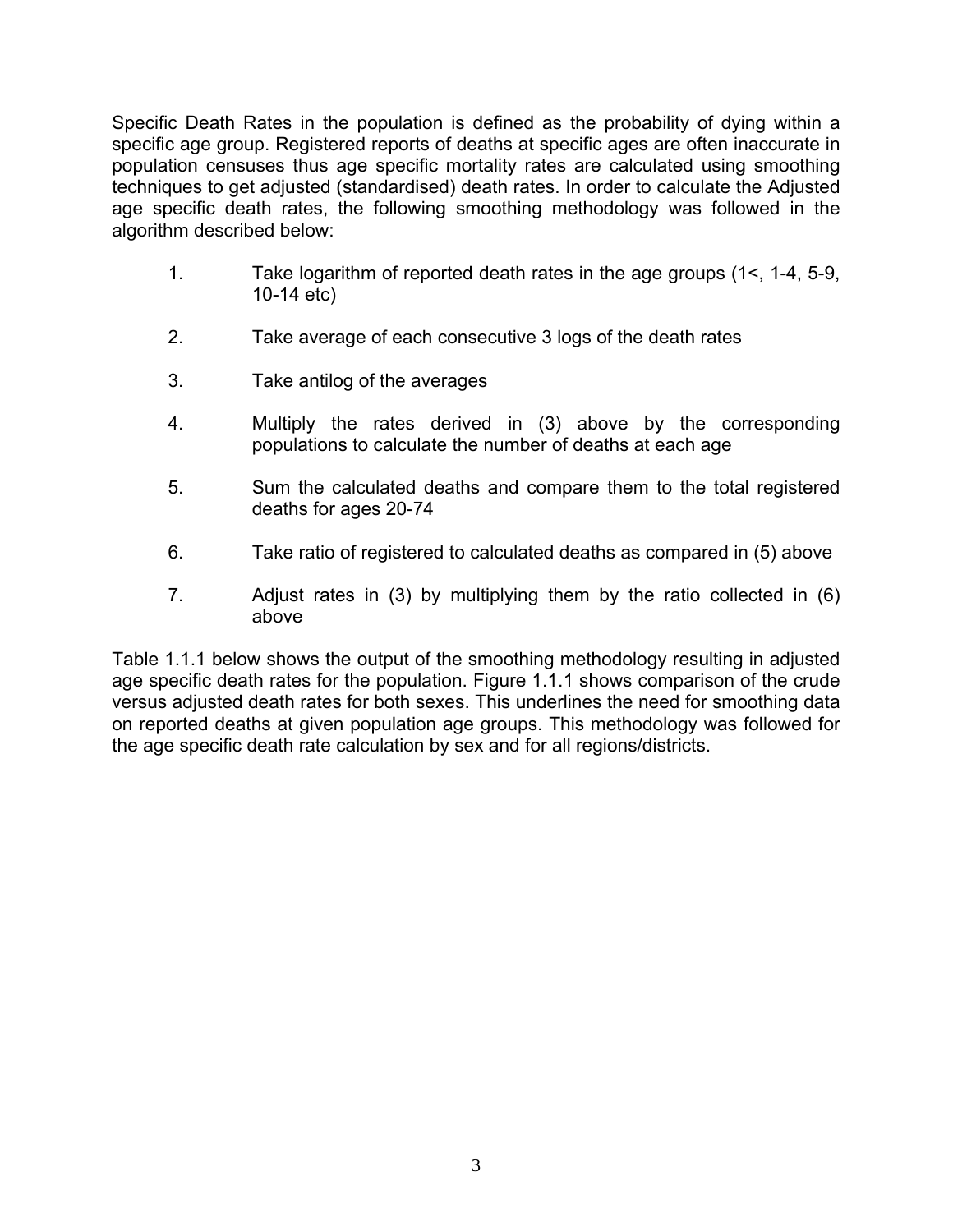|           | <b>Registere</b>                |                  | Age-              |              |                       | <b>Antilog</b>       |                  |                           |
|-----------|---------------------------------|------------------|-------------------|--------------|-----------------------|----------------------|------------------|---------------------------|
| Age       | $\mathbf d$<br><b>Populatio</b> | <b>Registere</b> | specific<br>death | Log of       | Av.of 3<br>consecutiv | of<br><b>Average</b> | <b>Calculate</b> | <b>Adjuste</b><br>d death |
| group     | n                               | d Deaths         | <b>Rates</b>      | <b>Rates</b> | e logs                | $\mathbf{s}$         | d deaths         | rates                     |
|           |                                 |                  | 0.10663           |              |                       |                      |                  |                           |
| $<$ 1     | 156024                          | 16637            | 1                 | $-0.97212$   | $-1.4914405$          | 0.032252             | 5032             | 0.014801                  |
| $01 - 04$ | 596783                          | 20362            | 0.03412           | $-1.467$     | $-1.92187$            | 0.011971             | 7144             | 0.005494                  |
| 05-09     | 738076                          | 6806             | 0.00922<br>1      | $-2.03521$   | $-2.1541532$          | 0.007012             | 5175             | 0.003218                  |
|           |                                 |                  | 0.00545           |              |                       |                      |                  |                           |
| $10 - 14$ | 566163                          | 3087             | 2                 | $-2.2634$    | $-2.1073014$          | 0.007811             | 4422             | 0.003584                  |
|           |                                 |                  | 0.00685           |              |                       |                      |                  |                           |
| 15-19     | 536507                          | 3679             | 7                 | $-2.16385$   | -2.0282932            | 0.009369             | 5027             | 0.0043                    |
| $20 - 24$ | 414117                          | 5278             | 0.01274<br>5      | $-1.89465$   | $-1.9487363$          | 0.011253             | 4660             | 0.005164                  |
|           |                                 |                  | 0.00941           |              |                       |                      |                  |                           |
| 25-29     | 404754                          | 3809             | 1                 | $-2.02638$   | $-1.96605$            | 0.010813             | 4377             | 0.004962                  |
| 30-34     | 312031                          | 3707             | 0.01188           | $-1.92518$   | $-1.8778617$          | 0.013248             | 4134             | 0.006079                  |
|           |                                 |                  | 0.01130           |              |                       |                      |                  |                           |
| 35-39     | 299509                          | 3387             | 9                 | $-1.94659$   | $-1.824186$           | 0.01499              | 4490             | 0.006879                  |
| 40-44     | 213169                          | 3689             | 0.01730<br>6      | $-1.76182$   | $-1.6971782$          | 0.020083             | 4281             | 0.009216                  |
|           |                                 |                  | 0.01721           |              |                       |                      |                  |                           |
| 45-49     | 176903                          | 3045             | 3                 | $-1.76415$   | $-1.6508035$          | 0.022346             | 3953             | 0.010255                  |
|           |                                 |                  | 0.02719           |              |                       |                      |                  |                           |
| 50-54     | 128387                          | 3491             | 1                 | $-1.56557$   | $-1.5139158$          | 0.030626             | 3932             | 0.014054                  |
| 55-59     | 84815                           | 2022             | 0.02384           | $-1.62269$   | $-1.4581902$          | 0.034818             | 2953             | 0.015978                  |
| 60-64     | 87675                           | 3885             | 0.04431           | $-1.35348$   | $-1.3177462$          | 0.048112             | 4218             | 0.022079                  |
|           |                                 |                  | 0.03995           |              |                       |                      |                  |                           |
| 65-69     | 61214                           | 2446             | 8                 | $-1.39839$   | $-1.2620271$          | 0.054698             | 3348             | 0.025101                  |
|           |                                 |                  | 0.06289           |              |                       |                      |                  |                           |
| 70-74     | 54421                           | 3423             | 9                 | $-1.20136$   | $-1.1255265$          | 0.074899             | 4076             | 0.034371                  |
|           |                                 |                  | 0.06511           |              |                       |                      |                  |                           |
| 75-79     | 36705                           | 2390             | 4<br>0.10259      | $-1.18633$   | $-1.0073274$          | 0.098327             | 3609             | 0.045123                  |
| 80-84     | 27098                           | 2780             | 1                 | $-0.98889$   | $-0.9178274$          | 0.120829             | 3274             | 0.055449                  |
|           |                                 |                  | 0.14231           |              |                       |                      |                  |                           |
| $85+$     | 35816                           | 5097             | 1                 | $-0.84676$   | $-0.8467624$          | 0.142311             | 5097             | 0.065307                  |
|           |                                 |                  | 0.02008           |              |                       |                      |                  |                           |
|           | 4930167                         | 99020            | 5                 |              |                       | <b>Total</b>         | 83203            |                           |

**Table 1.1.1: Adjusted Age Specific Death Rates in Sierra Leone** 

**Figure 1.1.1:**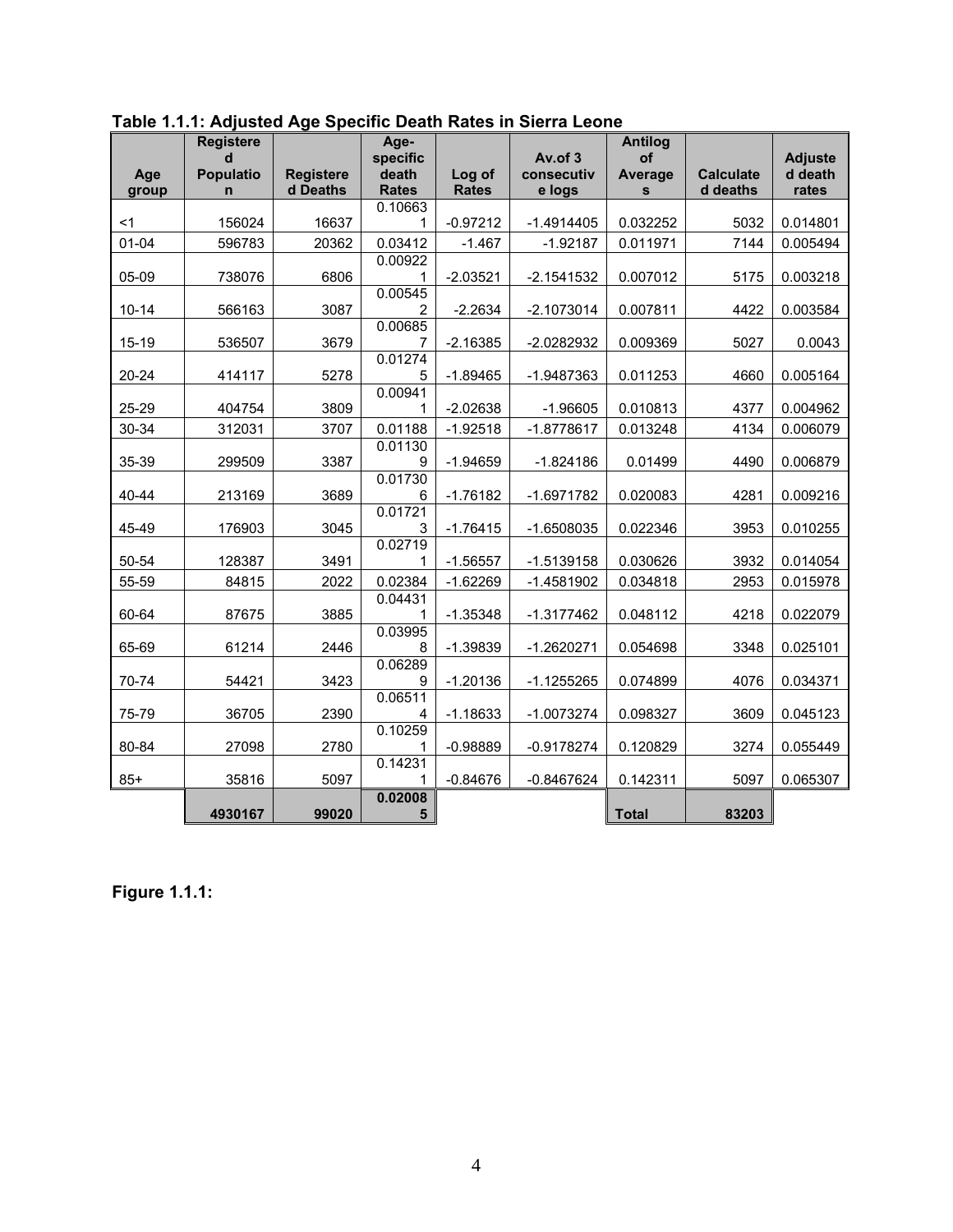**Crude versus adjusted Age Specific death rates in Sierra Leone, 2004**



#### **Figure 1.1.2:**



Figure 1.1.2 above shows the mortality patterns between the males and females in the population. In the first ten years of life, male mortality is slightly higher than females. The mortality for females slightly increases in the early reproductive years (10-25) and then falls again below males in the latter years of life.

**Age Specific Mortality Probabilities Q(X,N) for males and females in Sierra Leone, 2004**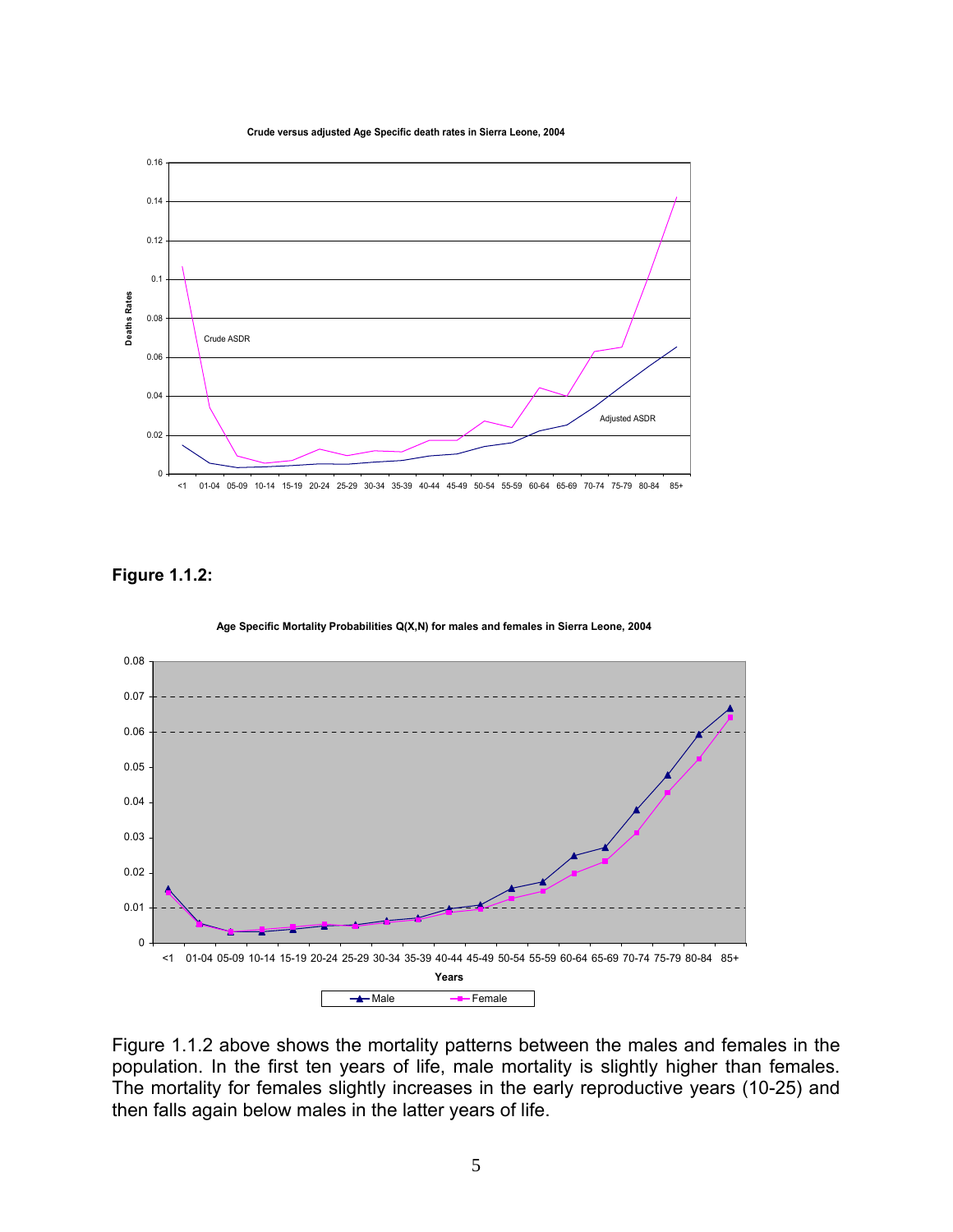As in previous censuses the mortality structure of the population shows a **U** shaped graph indicating high early childhood mortality followed by a decline in the 5-14 years age groups and then rises in older age groups. This pattern of mortality is reminiscent of populations where over fifty percent of mortality incidence occurs to children under-five years because of youthful age structure in the population

Age Specific death rates by sex and by region are presented in tables A5.1 to A5. 19 in Annex 5 of this report.

## **1.2 Trends in Infant, Child and Under-five Mortality Rates in Sierra Leone**

In this report, the childhood mortality rates are calculated based on an indirect estimation technique known as the "Brass method". The data used in the estimation are: the mean number of reported children ever born for five year age groups of women from age 15 to 49, and the proportion of these children who were reported dead, also for five year age groups of women interviewed in the census. The technique converts these data into probabilities of dying by taking into account both the mortality risks to which children are exposed and their length of exposure to the risk of dying. When using the Brass method, a model must be selected that best fits the mortality patterns in the country where the survey is conducted. There are four models: North, South, East and West. The North model life table is used in this analysis as the data in Sierra Leone conforms to the situation where the infant and child mortality rates are generally high and previous analyses have also used this model.

Infant mortality rate (IMR) is the probability of a child dying before its first birthday per 1,000 live births. Similarly, child mortality rate (CMR) is the probability of a child dying between the ages of 1 and 5 years per 1,000 live births, whilst under-five mortality (U5MR) rate is the probability of a child dying before its fifth birthday per 1,000 live births.

In general, declining trend in mortality levels over time is an indicator of improvement in the socio-economic characteristics of the population including improvement in health status and improvement in the level of education

Table 1.2.1 Indicates a fall in the mortality rates from 1974 to 2004. Even though there was reduction in mortality rates, the decrease was patently slower between 1985 and 2004 than those between 1974 and 1985. This lull in decrease could be attributable to halt in progress in programmes that produce positive impact on mortality reduction in the country as a result of the decade old war between 1991 and 2002.

The infant mortality rate of 115 per 1000 in the table below seems to be quite close to that of 121 per 1000 given in Table A2.1 (see Annex 2) using Brass' General Standard. The under-five mortality rate of 194 per 1000 obtained from the North model, however, differs from that of 244 per 1000 using Brass' General Standard (Table A2.1 of Annex 2). In view of these disparities, it is perhaps safer to conclude that the infant mortality rate for Sierra Leone lies between 115 and 121 per 1000, and the under-five mortality rate between 194 and 244 per 1000.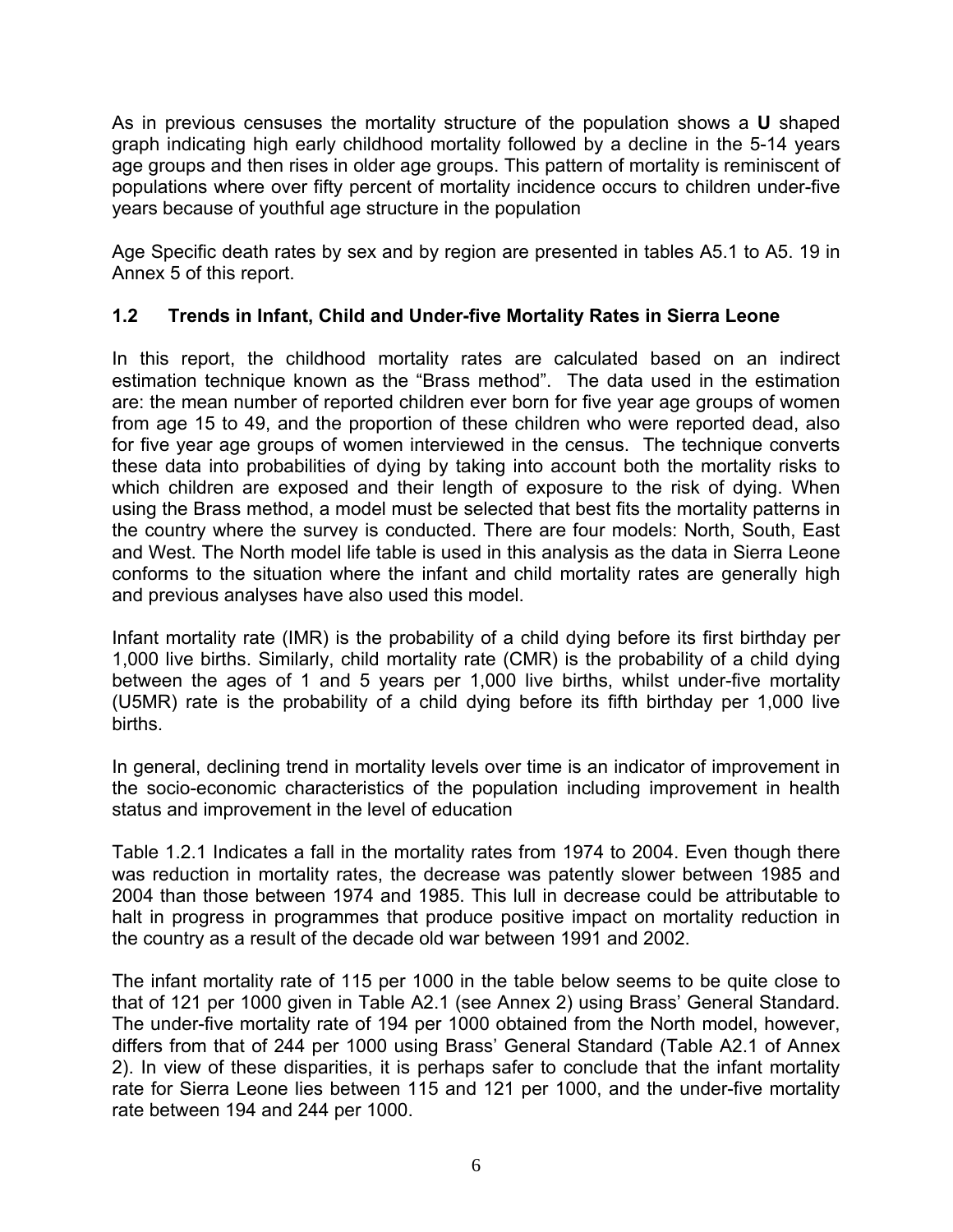| <b>Location</b>     | Year | <b>IMR</b> | <b>CMR</b> | U5MR  |
|---------------------|------|------------|------------|-------|
| <b>SIERRA LEONE</b> | 1974 | 0.225      | 0.182      | 0.366 |
| <b>SIERRA LEONE</b> | 1985 | 0.194      | 0.163      | 0.327 |
| <b>SIERRA LEONE</b> | 2004 | 0.115      | 0.087      | 0.194 |

 **Table: 1.2.1: Trends in Infant, Child and Under-five Mortality Rates in Sierra Leone 1974 - 2005** 

*Source: 2004 National Population Census data, Statistics Sierra Leone* 

#### **1.3 Regional Variation in IMR, CMR, U5MR in Sierra Leone**

In table 1.3.1 below, comparison of mortality rates between regions show that the Southern Province has the highest infant, child and under-five mortality rates followed by Eastern Province, Northern Province and then by Western Province which recorded the least. Previous studies have shown similar levels of mortality differentials in the regions. Those regions that have consistently had higher prevalence rates of childhood diseases including malaria and diarrhoea have also had higher mortality levels. A particular case in point is the Southern Province whose districts show high mortality rates. The low levels of mortality rates in the Western Area possibly indicate variance in the skewed distribution of and access to complementary social services like health and education. In the Western Area there are more literate people, more people having access to health facilities and more households having access to portable water. Access to these social facilities has possibly contributed to lower levels of childhood mortality and morbidity rates in the province. The table below and the illustration of Figure 1.3.1 show that Western urban district has the lowest mortality rates.

#### **Table: 1.3.1 Regional Variation in Infant, Child and Under-five mortality Rates in Sierra Leone 2004**

| Location                | <b>IMR</b> | <b>CMR</b> | U5MR  |
|-------------------------|------------|------------|-------|
| I SIERRA LEONE          | 0.115      | 0.087      | 0.194 |
| <b>EASTERN PROVINCE</b> | 0.124      | 0.096      | 0.211 |
| NORTHERN PROVINCE       | 0.109      | 0.080      | 0.182 |
| SOUTHERN PROVINCE       | 0.129      | 0.100      | 0.216 |
| <b>WESTERN AREA</b>     | 0.092      | 0.064      | 0.151 |

*Source: 2004 National Population Census data, Statistics Sierra Leone*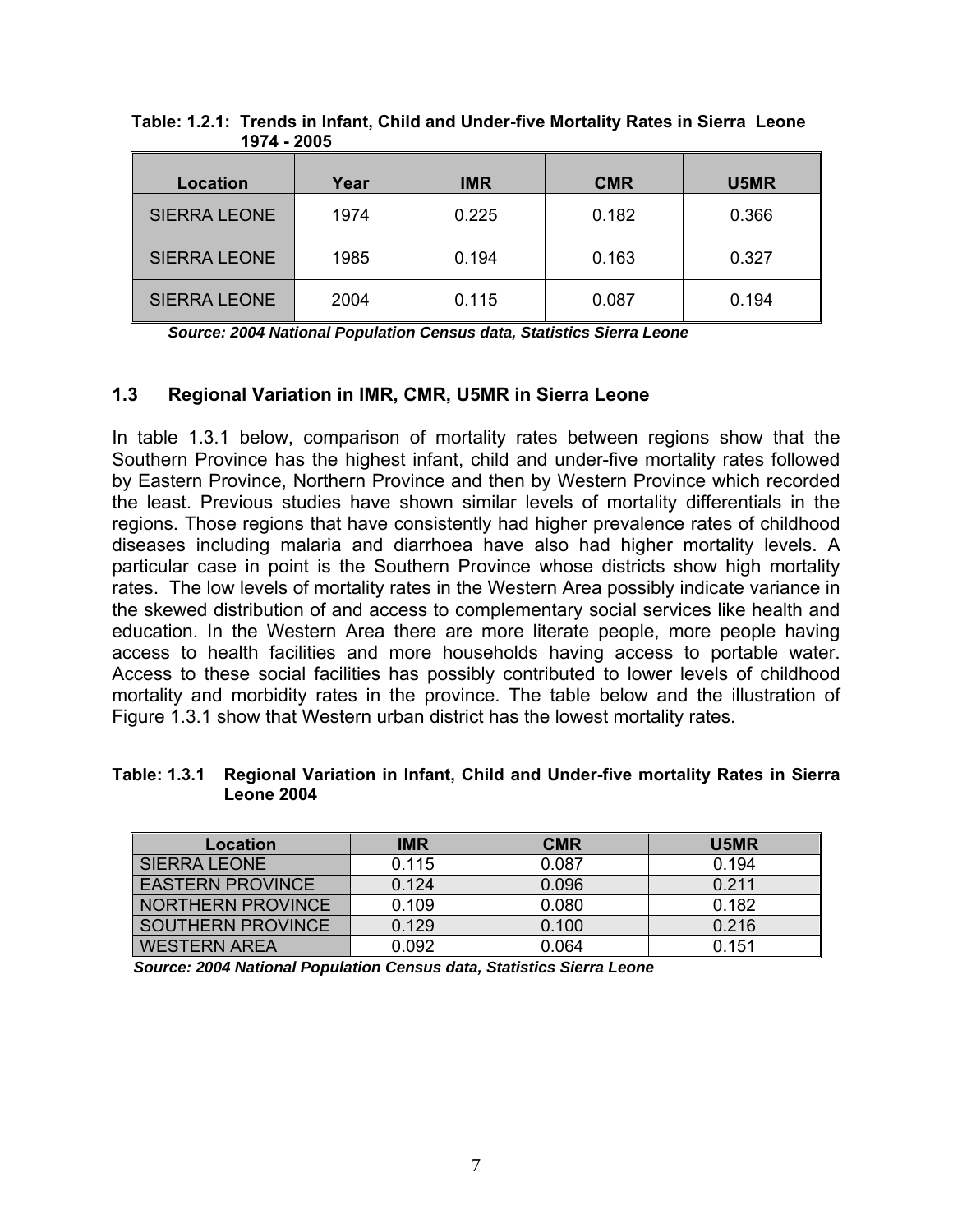

**Fig 1.3.1.: Infant Child, and Under-five mortality rates by region in Sierra Leone, 2004**

*Source: 2004 National Population Census data, Statistics Sierra Leone*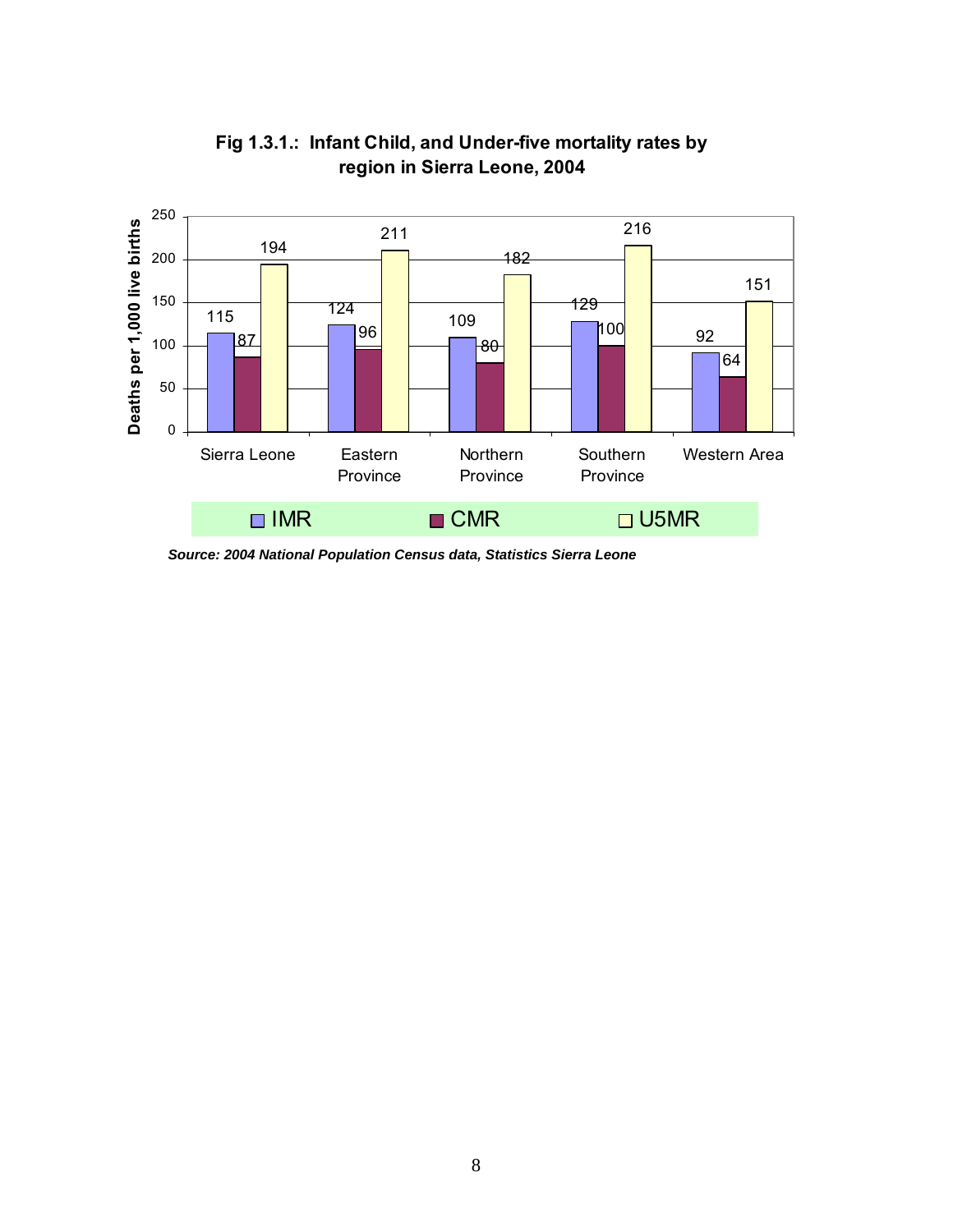| <b>LOCATION</b>     | <b>IMR</b> | <b>CMR</b> | U5MR  |
|---------------------|------------|------------|-------|
|                     |            |            |       |
| <b>SIERRA LEONE</b> | 0.115      | 0.087      | 0.194 |
| <b>EAST</b>         | 0.124      | 0.096      | 0.211 |
| Kailahun            | 0.112      | 0.084      | 0.189 |
| Kenema              | 0.132      | 0.104      | 0.225 |
| Kono                | 0.123      | 0.094      | 0.208 |
| <b>NORTH</b>        | 0.109      | 0.080      | 0.182 |
| Bombali             | 0.096      | 0.068      | 0.159 |
| Kambia              | 0.105      | 0.076      | 0.174 |
| Koinadugu           | 0.111      | 0.083      | 0.186 |
| Port Loko           | 0.112      | 0.084      | 0.189 |
| Tonkolili           | 0.118      | 0.089      | 0.199 |
| <b>SOUTH</b>        | 0.129      | 0.100      | 0.216 |
| Bo                  | 0.131      | 0.102      | 0.222 |
| <b>Bonthe</b>       | 0.112      | 0.084      | 0.188 |
| Moyamba             | 0.135      | 0.107      | 0.230 |
| Pujehun             | 0.127      | 0.099      | 0.216 |
| <b>WEST</b>         | 0.092      | 0.064      | 0.151 |
| Urban               | 0.087      | 0.059      | 0.142 |
| Rural               | 0.101      | 0.073      | 0.180 |

**Table 1.3.2: Distribution of IMR, CMR, and U5MR by districts in 2004** 

*Source: 2004 National Population Census data, Statistics Sierra Leone* 

Disparity in mortality levels exists among districts as shown by table 1.3.2 above and illustrated in Figure 1.3.2 below. Moyamba district has the highest mortality rates followed by Kenema, Bo and Pujehun districts. Disparity in mortality rates between districts provides for policy implications in the provision of health care to the population.



**Fig. 1.3.2: Infant, Child and Under-five mortality in by districts in Sierra Leone, 2004**

*Source: 2004 National Population Census data, Statistics Sierra Leone*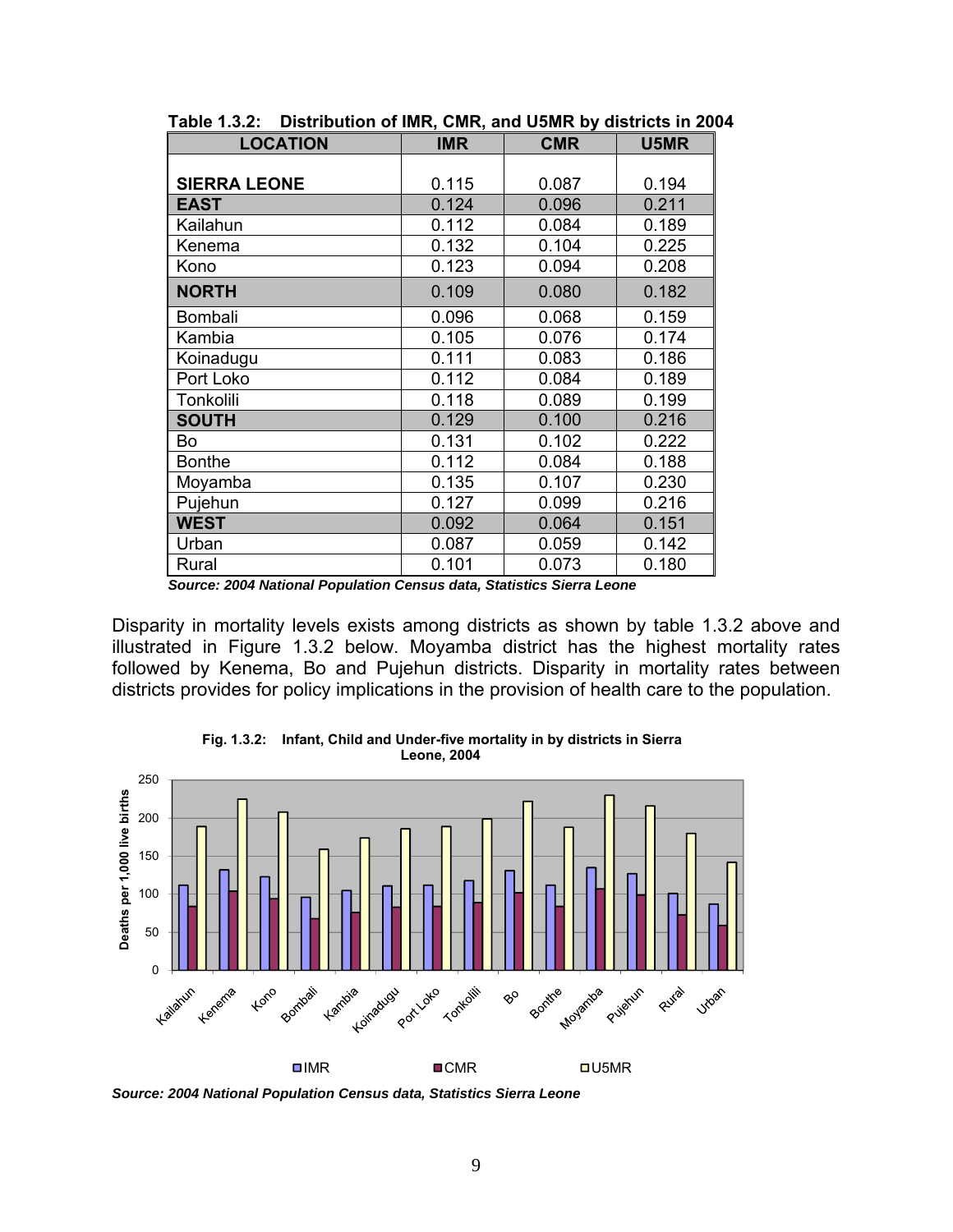#### **1.4 Life expectancy at birth by sex**

The average number of additional years a person could expect to live if current mortality trends were to continue for the rest of that person's life is commonly cited as **Life Expectancy at birth**. Running mortality tables using the indirect techniques, the life expectancy at birth for a Sierra Leonean is 48.4 years. Disaggregated by sex, life expectancy for males is 47.5 years, while that for females is 49.4 years. These figures are considerably higher than the life expectancies in 1985 that were recorded as 37 years for men and 40.3 years for women (Table 1.4.1).

|                     | Life expectancy at birth |              |                |  |  |
|---------------------|--------------------------|--------------|----------------|--|--|
| <b>Region</b>       | <b>Total</b>             | <b>Males</b> | <b>Females</b> |  |  |
|                     |                          |              |                |  |  |
| <b>SIERRA LEONE</b> | 48.4                     | 47.5         | 49.4           |  |  |
| EAST                | 46.6                     | 45.1         | 47.6           |  |  |
| Kailahun            | 48.6                     | 49.1         | 49.5           |  |  |
| Kenema              | 45.0                     | 43.9         | 46.2           |  |  |
| Kono                | 46.9                     | 45.7         | 48.2           |  |  |
| <b>NORTH</b>        | 49.8                     | 48.9         | 50.7           |  |  |
| Bombali             | 52.5                     | 51.6         | 53.5           |  |  |
| Kambia              | 50.7                     | 50.0         | 51.5           |  |  |
| Koinadugu           | 49.3                     | 48.2         | 50.6           |  |  |
| Port Loko           | 49.0                     | 48.1         | 50.0           |  |  |
| Tonkolili           | 47.9                     | 47.3         | 48.6           |  |  |
| <b>SOUTH</b>        | 45.7                     | 44.9         | 46.6           |  |  |
| Bo                  | 45.3                     | 44.6         | 46.1           |  |  |
| <b>Bonthe</b>       | 49.1                     | 48.6         | 49.6           |  |  |
| Moyamba             | 44.5                     | 43.1         | 46.0           |  |  |
| Pujehun             | 46.0                     | 45.4         | 46.7           |  |  |
| <b>WESTERN AREA</b> | 53.5                     | 52.5         | 54.5           |  |  |
| Rural               | 50.1                     | 48.9         | 51.4           |  |  |
| Urban               | 54.8                     | 53.9         | N/A            |  |  |

**Table 1.4.1: Life Expectancy at birth by sex and by districts** 

**Source: 2004 Population and Housing Census, Statistics Sierra Leone**

The distribution of the average number of children surviving to a woman as well as the proportion of children dead to a woman has also been computed for all the administrative areas of the country and the estimates are shown in Tables 1.4.2 and 1.4.3 respectively below.

As indicated by Table 1.4.2 below, the average number of children surviving to women in the country, the regions and districts exhibit similar patterns. The number of children surviving rises with the rise in the reproductive age of a woman and by the end of her reproductive age, with the prevailing mortality conditions in the country, the woman would have an average of 4 surviving children.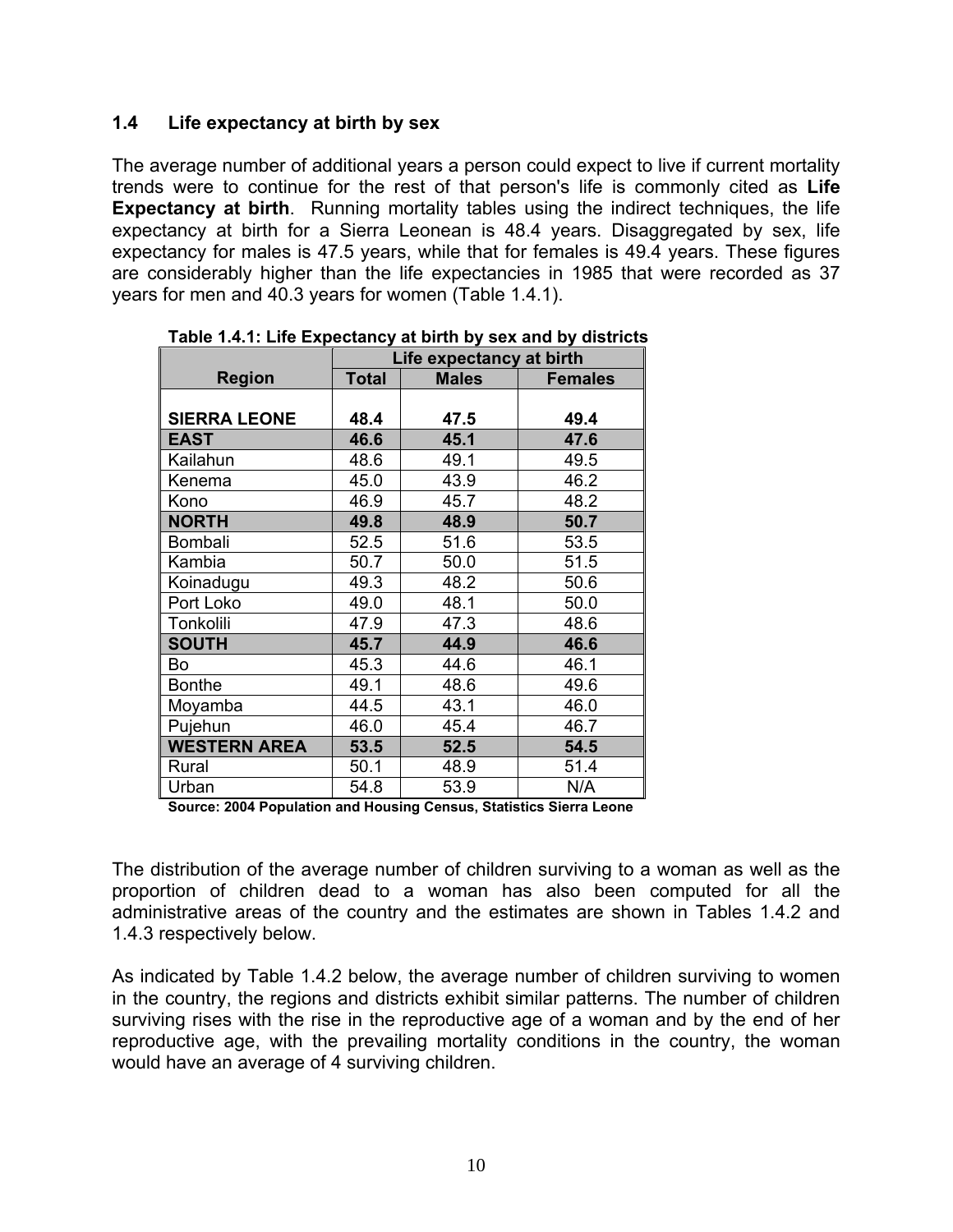| <b>Administrative</b> | woman (1949 years) by administrative area, 2004<br><b>Age Group of Mothers</b> |           |           |           |           |           |         |
|-----------------------|--------------------------------------------------------------------------------|-----------|-----------|-----------|-----------|-----------|---------|
| <b>Districts</b>      | $15 - 19$                                                                      | $20 - 24$ | $25 - 29$ | $30 - 34$ | $35 - 39$ | $40 - 44$ | 45 - 49 |
|                       |                                                                                |           |           |           |           |           |         |
| <b>SIERRA LEONE</b>   | 0.602                                                                          | 1.319     | 2.129     | 3.121     | 3.805     | 4.062     | 4.230   |
|                       |                                                                                |           |           |           |           |           |         |
| <b>East</b>           | 0.653                                                                          | 1.398     | 2.186     | 3.126     | 3.786     | 4.058     | 4.213   |
| Kailahun              | 0.648                                                                          | 1.392     | 2.123     | 3.089     | 3.777     | 4.080     | 4.340   |
| Kenema                | 0.674                                                                          | 1.398     | 2.182     | 3.096     | 3.734     | 4.003     | 4.051   |
| Kono                  | 0.628                                                                          | 1.406     | 2.256     | 3.215     | 3.878     | 4.119     | 4.298   |
|                       |                                                                                |           |           |           |           |           |         |
| <b>North</b>          | 0.687                                                                          | 1.457     | 2.283     | 3.343     | 4.018     | 4.220     | 4.367   |
| <b>Bombali</b>        | 0.621                                                                          | 1.411     | 2.274     | 3.327     | 4.006     | 4.221     | 4.334   |
| Kambia                | 0.744                                                                          | 1.605     | 2.397     | 3.555     | 4.237     | 4.464     | 4.497   |
| Koinadugu             | 0.621                                                                          | 1.347     | 2.180     | 3.156     | 3.782     | 3.946     | 4.198   |
| Port Loko             | 0.693                                                                          | 1.455     | 2.268     | 3.325     | 4.001     | 4.241     | 4.366   |
| Tonkolili             | 0.761                                                                          | 1.483     | 2.308     | 3.374     | 4.065     | 4.242     | 4.447   |
|                       |                                                                                |           |           |           |           |           |         |
| <b>South</b>          | 0.699                                                                          | 1.483     | 2.260     | 3.282     | 3.942     | 4.130     | 4.278   |
| Bo                    | 0.615                                                                          | 1.374     | 2.170     | 3.176     | 3.809     | 4.033     | 4.218   |
| <b>Bonthe</b>         | 0.777                                                                          | 1.528     | 2.340     | 3.399     | 4.128     | 4.367     | 4.384   |
| Moyamba               | 0.760                                                                          | 1.584     | 2.376     | 3.410     | 4.029     | 4.220     | 4.292   |
| Pujehun               | 0.775                                                                          | 1.582     | 2.269     | 3.270     | 3.966     | 4.040     | 4.307   |
|                       |                                                                                |           |           |           |           |           |         |
| <b>Western Area</b>   | 0.323                                                                          | 0.920     | 1.669     | 2.518     | 3.197     | 3.650     | 3.878   |
| <b>Western Rural</b>  | 0.552                                                                          | 1.250     | 2.053     | 2.898     | 3.603     | 3.915     | 3.992   |
| <b>Western Urban</b>  | 0.280                                                                          | 0.855     | 1.586     | 2.432     | 3.099     | 3.589     | 3.850   |

**Table1.4.2: Distribution of Average Number of Children (both sexes) surviving to a woman (15-49 years) by administrative area, 2004** 

*Source: 2004 Population and Housing Census, Statistics Sierra Leone*

The proportion of children dead to women, like the number surviving, increases with the age of the women. At the beginning of their reproductive ages, Table 1.4.3 indicates that women aged 15-19 years in the country would lose 116 out of every 1000 live births. At the end of their reproductive ages, the proportion of children dead would be 295 to every 1000 live births.

The Western province and its districts (Western Rural and Western Urban) exhibit the lowest proportions of children dead through the reproductive ages. This is followed by the Northern and Eastern Provinces. The Southern Province continues to exhibit higher mortality levels and has the highest proportion of children dead through the women's reproductive ages.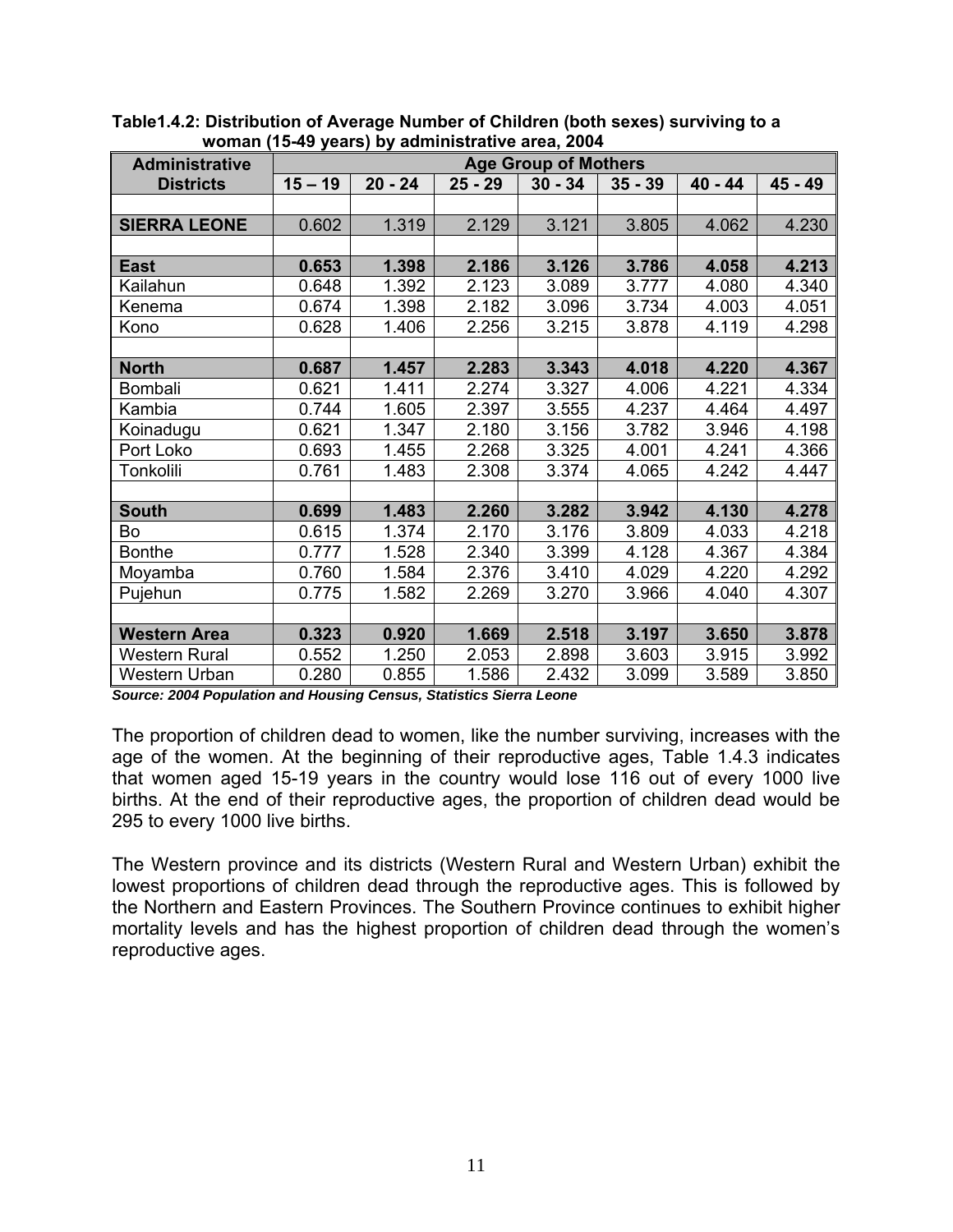| <b>Administrative</b> | $y$ caro $y$ by administrative area, 2004<br><b>Age Group of Mothers</b> |           |           |           |           |           |         |
|-----------------------|--------------------------------------------------------------------------|-----------|-----------|-----------|-----------|-----------|---------|
| <b>Districts</b>      | $15 - 19$                                                                | $20 - 24$ | $25 - 29$ | $30 - 34$ | $35 - 39$ | $40 - 44$ | 45 - 49 |
|                       |                                                                          |           |           |           |           |           |         |
| <b>SIERRA LEONE</b>   | 0.116                                                                    | 0.189     | 0.201     | 0.240     | 0.257     | 0.275     | 0.295   |
|                       |                                                                          |           |           |           |           |           |         |
| <b>East</b>           | 0.124                                                                    | 0.207     | 0.220     | 0.265     | 0.282     | 0.301     | 0.317   |
| Kailahun              | 0.110                                                                    | 0.187     | 0.209     | 0.258     | 0.267     | 0.279     | 0.289   |
| Kenema                | 0.139                                                                    | 0.224     | 0.233     | 0.279     | 0.300     | 0.321     | 0.339   |
| Kono                  | 0.115                                                                    | 0.200     | 0.211     | 0.250     | 0.271     | 0.296     | 0.318   |
| <b>North</b>          | 0.103                                                                    | 0.181     | 0.197     | 0.234     | 0.251     | 0.271     | 0.296   |
| Bombali               | 0.086                                                                    | 0.155     | 0.168     | 0.201     | 0.210     | 0.237     | 0.262   |
| Kambia                | 0.100                                                                    | 0.174     | 0.194     | 0.238     | 0.253     | 0.280     | 0.308   |
| Koinadugu             | 0.111                                                                    | 0.183     | 0.194     | 0.239     | 0.257     | 0.280     | 0.305   |
| Port Loko             | 0.109                                                                    | 0.188     | 0.198     | 0.237     | 0.259     | 0.272     | 0.298   |
| Tonkolili             | 0.110                                                                    | 0.202     | 0.227     | 0.257     | 0.277     | 0.295     | 0.319   |
| South                 | 0.139                                                                    | 0.218     | 0.225     | 0.272     | 0.285     | 0.308     | 0.322   |
| Bo                    | 0.141                                                                    | 0.215     | 0.224     | 0.262     | 0.273     | 0.292     | 0.302   |
| <b>Bonthe</b>         | 0.130                                                                    | 0.194     | 0.213     | 0.257     | 0.273     | 0.304     | 0.316   |
| Moyamba               | 0.125                                                                    | 0.228     | 0.235     | 0.276     | 0.297     | 0.321     | 0.344   |
| Pujehun               | 0.152                                                                    | 0.223     | 0.223     | 0.292     | 0.297     | 0.325     | 0.331   |
| <b>Western Area</b>   | 0.087                                                                    | 0.136     | 0.143     | 0.157     | 0.176     | 0.191     | 0.210   |
| Western Rural         | 0.107                                                                    | 0.173     | 0.193     | 0.204     | 0.228     | 0.248     | 0.273   |
| <b>Western Urban</b>  | 0.079                                                                    | 0.125     | 0.128     | 0.143     | 0.159     | 0.175     | 0.192   |

**Table 1.4.3: Distribution of Proportion of children (both sexes) dead to a woman (15-49 years) by administrative area, 2004** 

*Source: 2004 Population and Housing Census, Statistics Sierra Leone*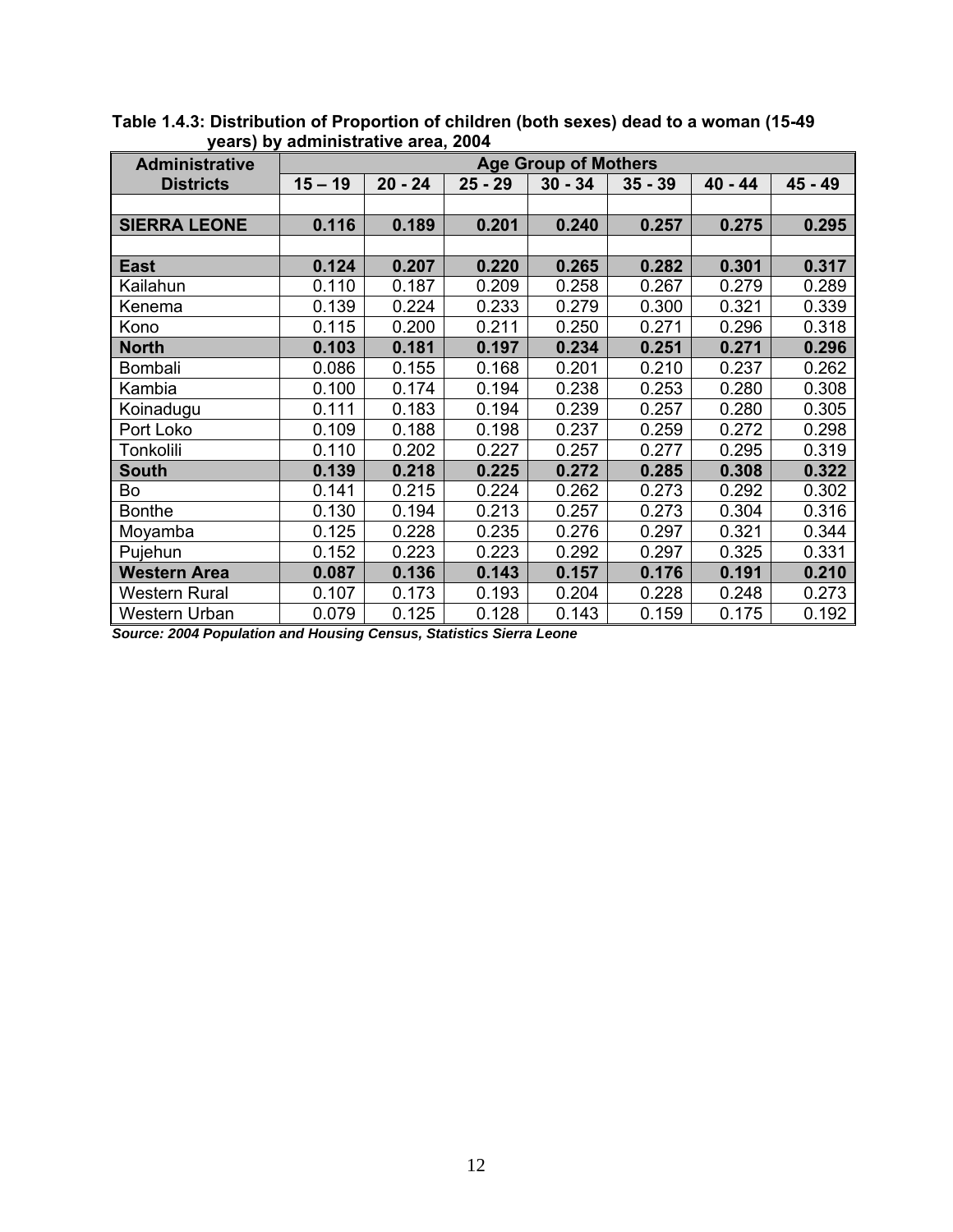#### **2.0 INDIRECT MEASURES OF CHILD AND ADULT MORTALITY**

These methods are based on data that can be collected in single-round surveys or censuses about the current characteristics of respondents and, in particular, their age. The defining characteristic of the methods considered is that the unit of analysis is a relative of the deceased and not the person who has died. It is the details of the informant that are used in the analysis rather than those of the dead individual.

Frequently, at present, the most reliable reports on mortality are obtained by asking indirectly about vital events – questions on the survival of parents (orphanhood), on first spouse (widowhood) or on the number of children ever born and surviving at the time of the survey. On the basis of this information and supplementary data, it is possible to work back to measures of the level of child and adult mortality that produced the proportions surviving observed among the respondent's relatives.

Indirect techniques to estimate infant and child mortality were developed following the pioneering work of Brass (1968). These techniques allow the conversion of a survivorship statistic – the proportion of children who have died – into the probability of dying before certain ages.

In general, the survivorship statistic is inflated (deflated) by a multiplier that, in turn, is estimated from known values of statistics that describe the fertility pattern. One of the assumptions on which the method is based is that fertility and mortality have remained unchanged during the past. New techniques have, however, been developed which can be applied to situations in many developing countries where fertility/mortality may not be constant (Palloni 1980, Kamara 1988, 1989, 2002, etc). These techniques allow the estimation of the multipliers independent of any knowledge of or assumptions about the fertility pattern. Instead, the conversion of the survivorship statistic into probabilities of dying depends on parameters describing the age structure of surviving children.

Brass developed a procedure for estimating the time distribution of children born from mean number of children to women in successive age groups based on his fertility polynomial (Brass 1968, 1975). He further developed a set of multipliers which depend on the values  $C_i$  (t), t = 1,2...{i.e. the time distribution of children born to women in the i-th age group}. The values  $C_i$  (t) are determined by the parameter, S, {where S is related to the total fertility and to the mean age at childbearing}.

Since the parameter, S, is estimated from the mean parity ratio for women in the successive age groups (15-19, 20-24, 25-29…45-49), the multiplier is a function of the mean parity ratio. When the proportions of children dead are adjusted by these multiplying factors, the results correspond to estimates of q  $(\alpha)$ , that is, the probability that a child will die by age α. Sullivan (1972, 1974) investigated this functional relationship by calculating exact vales of both the multiplier and the mean parity ratio for all possible combinations of numerous observed fertility schedules and model life tables, generating a total of several thousand values for both quantities.

He then regressed the multiplier vales on the parity ratios for various sub-sets of these observations. He also developed similar regression results for the use with proportions of deceased children among all children born to women classified by duration of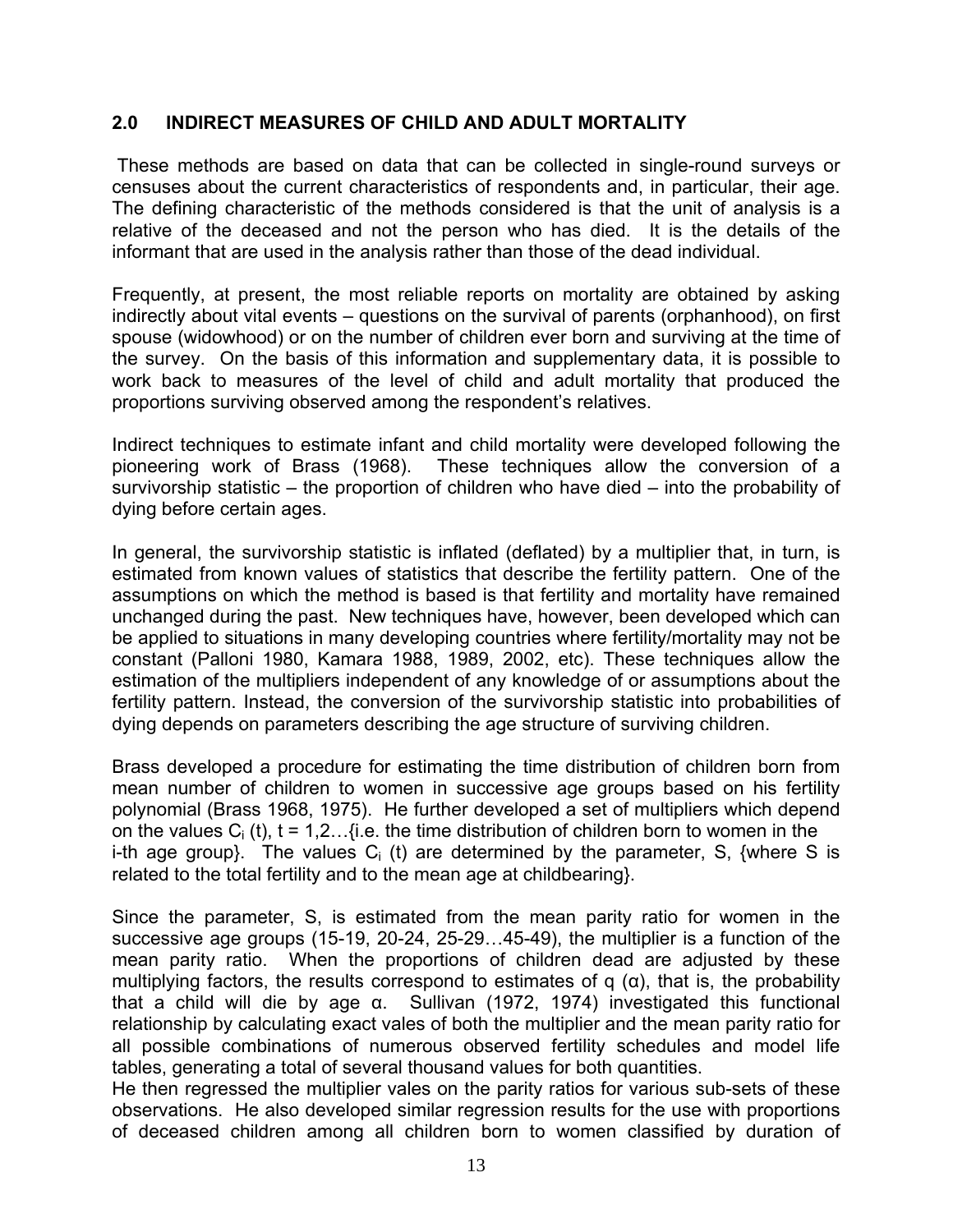marriage. The resulting regression constants provide an alternative means of obtaining multipliers which convert proportions of deceased children to women in a given age group to life table q(x) values. Trussell (1975) subsequently refined this procedure by including further independent variables in the regression and substituting model fertility schedules derived from the Coale – Trussell model (1974) for Sullivan's observed fertility schedules.

The inclusion of additional variables reduces the standard error of the regressions and the use of the Coale – Trussell model tables introduces a wider range of variation into the fertility patterns on which the regression equations are based.

There have been several attempts to weaken the assumption that mortality has been constant during the years before the census, and Sullivan's work (1974) indicated several ways in which child survivorship estimate may be validly interpreted when mortality is changing. In each case, the approximate rate of mortality decline must be specified; hence the trend of mortality is assumed rather that estimated from the data.

 Preston and Palloni (1977) suggested an alternative approach to estimation from child survivorship data in which they use the age distribution of surviving children instead of the time distribution of children born. The approach involves reverse-surviving the surviving children instead of forward-surviving the children born.

A procedure was developed by Feeney (1980) for estimating infant mortality rates from figures derived from answers to population census questions on the total number of children a woman has born during her lifetime and on the number of these children who are living at the time of the census.

The statistics required are the number of women in a series of quiniary age groups, beginning with ages 15-19, the total numbers of children born to women in these age groups, and the numbers of these children born who have survived to the time of the census. Application of the procedure yields estimates of the infant mortality rate at a series of time points preceding the census. Both the value of the rate and the number of years preceding the census are derived from the statistics. The ideas underlying Feeney's procedure are a natural extension of the concepts introduced by Brass (1968, 1975) and subsequently developed by Brass, Coale, Sullivan, Trussell and others. Brass (1981, 1985) developed a new technique for estimating the time location, T, for childhood mortality estimates obtained from reports of an age group of mothers.

There are two ways of approaching the estimation of T from observation. Brass constructed a table from which the estimate could be derived for each age group of mother from knowledge of (a-m), where 'a ' is the mid-point of each age group of mothers, and 'm' is the mean of the age specific fertility distribution.

Despite the fact that there could be errors of omission of dead children and misreporting of deaths, child mortality estimates obtained by indirect methods are in general fairly reliable. The problem remaining is adult mortality. This is a much more difficult problem; there is no method that will give completely satisfactory results.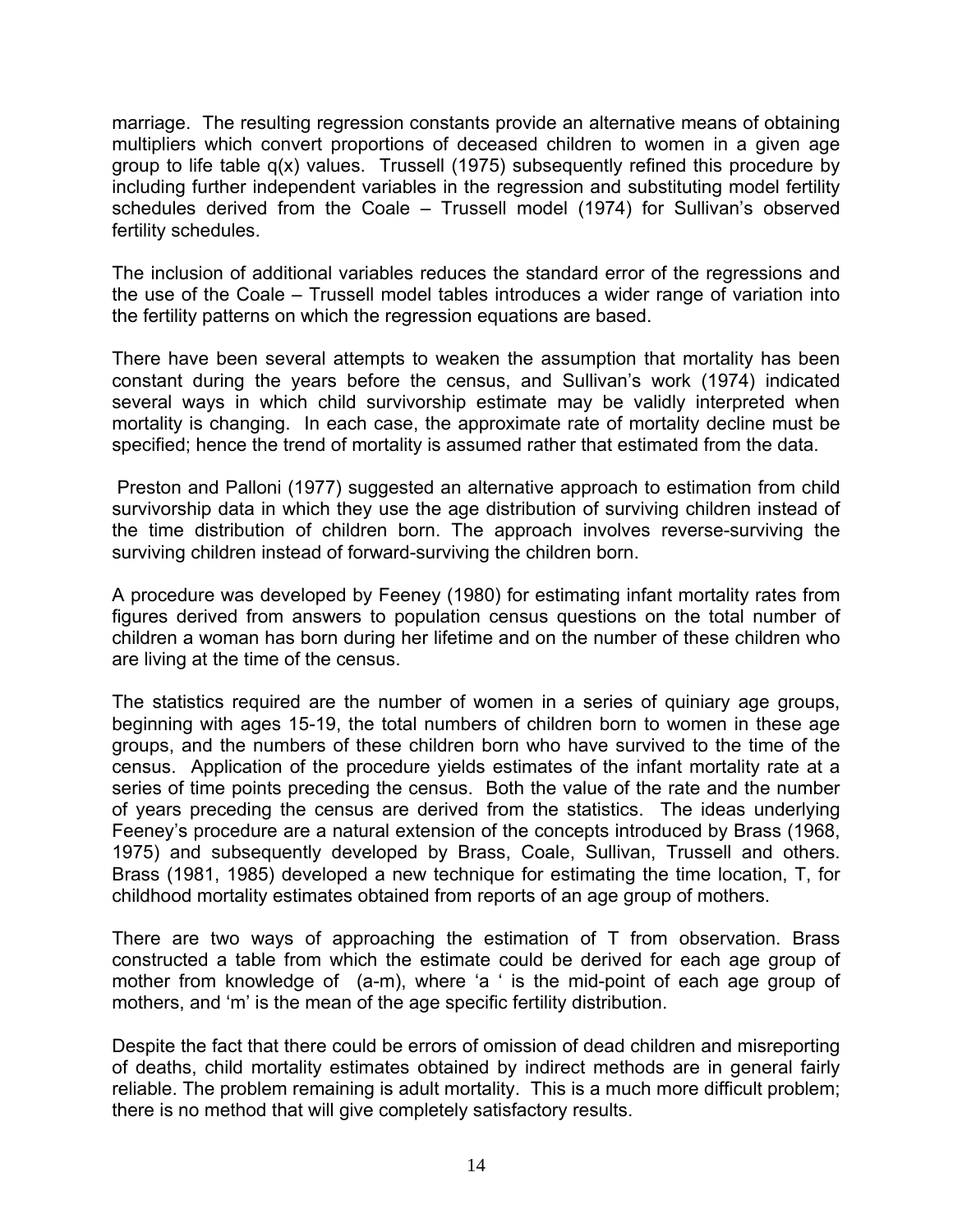Nevertheless, the orphanhood method seems to be the most reliable method of estimating adult mortality nowadays. Information on orphanhood can be collected using two simple questions that can be included on the interview schedules used in censuses and household surveys. They are 'Is your mother alive? 'and 'Is your father alive ? '. The idea of obtaining indirect estimates of adult mortality from the proportions of people with parents who have died originated from Henry (1960). Henry's idea was taken up by Brass, who developed a variety of approaches for calculating conventional life table indices from proportions of respondents with living parents, before publishing a straightforward method, expressing the life table measures as weighted averages of two adjoining proportions that could be applied to both maternal and paternal orphanhood data (Brass and Hill, 1973). Brass's method takes the mean age of parents at the birth of their children as an index of the age at which exposure to the risk of death starts.

This is used to select appropriate weights for the conversion of the orphanhood data into indices of survival between convenient specified ages. Thus the measures calculated for women are probabilities of surviving from age 25 to 25 plus the current age of the respondents {l(25+N)/l(25)}. Where N is the central age of the adjoining age group being averaged.

A variety of regression-based procedures for estimating adult female mortality have since been developed, using the Princeton and the New UN model life table systems (e.g. UN 1983; Palloni and Helligman 1986). These procedures use the same index of the timing of fertility (i.e. mean age of childbearing) as the original method and produce equivalent measures of conditional survivorship in adulthood. The difficulties involved in modeling male fertility mean that, to date, the original method proposed by Brass and Hill (1973) remains the only way of analyzing paternal orphanhood data. Hill and Trussell (1977) suggested an alternative regression-based method of estimation that produces measures of survivorship from birth to a range of adult ages by incorporating an estimate, derived from other questions, of the probability of surviving to age two, among the independent variables. This method was incorporated in the UN (1983) manual on indirect methods and is still often applied.

Feeney and others have shown in the case of child mortality, that if the trend is linear (on an appropriate scale) the equivalent time point, T, is independent of the steepness of change. T values, which are robust to variations in the unknown factors, can be determined. This principle was taken further by Brass and Bamgboye (1981).

Brass and Bamgboye (1981) developed a method for estimating the time location, T, for adults. They determined for each measure of retrospective, cohort type survivorship the equivalent time point such that the survivorship with the period life table of that time and corresponding exposure to risk would be the same. Of course some assumptions are necessary about the pattern of mortality and the nature of change.

One advantage of the orphanhood method over direct methods of estimating mortality is that the information used is based on the respondent's lifetime experience. Thus fairly precise estimates of the proportions of respondents with living parents can be obtained from surveys of as few as 5000 individuals (Graham and Timaeus 1988). Equally, because the questions involved are simple and can be included on census forms, it is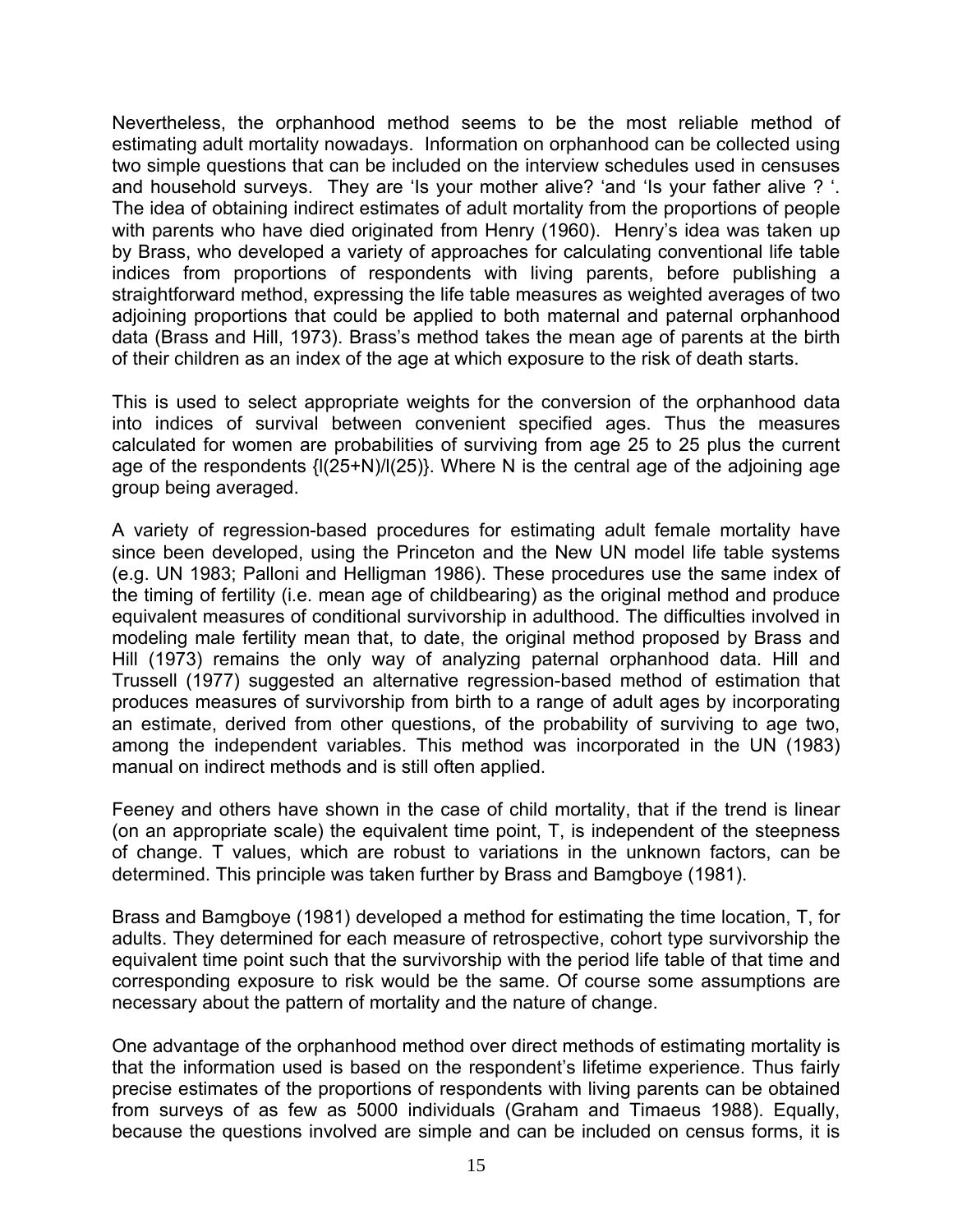operationally feasible to collect orphanhood data on a very large scale and to use it for detailed studies of mortality in comparatively small districts of a country.

Opinions on the reliability of the orphanhood method as a way of estimating adult mortality have varied over time. To date, no clear consensus has emerged among demographers as to the validity of the orphanhood method and its applications have met with mixed success. Recent reviews have taken advantage of the development of techniques for locating the time to which the mortality indices refer and on the increasing availability of several sources of information on adult mortality for the same country. These reviews have been more optimistic (Blacker and Mukiza-gapare, 1988, Timaeus, 1986).

In many developing countries successive sets of orphanhood data have indicated consistent levels and trends in adult mortality and agree well with other sources (Moser 1983; Timaeus 1986). In contrast, other countries, such as Kenya and Malawi, offer evidence of errors in the data or method of estimation. In particular the mortality estimates obtained from the reports of young respondents seem too low, exaggerating the apparent decline in the level of mortality. Two factors probably explain these errors. The first is generally termed the adoption effect. Respondents whose parents have died are likely to be reared by another adult and may not even know that this person is not their biological parent. If this foster parent is mistakenly reported on, mortality will be underestimated.

 The problem is most severe for young children, whose adopted parent may answer the question on their behalf, or who may be assumed by the interviewer to be the real parent (Palloni 1984; Timaeus 1987).

The adoption effect could underlie the consistent tendency for African orphanhood data to show steep declines. There could be other reasons (other than the adoption effect) for the recent steep declines in adult mortality in developing countries, particularly, Africa. A method for equating the number of living children reported by mothers under a certain age, say 'w', with the mothers of children under an equivalent age, say 'z', who are alive, has been derived by Brass (1985).

The method has been applied to the 1979 census data of Kenya; and the accuracy of the data on maternal orphanhood has been assessed. Brass deduced from the analysis that the reporting of the number of mothers surviving and, hence, of the residual, the numbers dead, was good.

Although the precision of the check is not sufficient for a refined assessment of the measures at late ages of women or of the 'adoption' effect (errors because of foster care when a mother dies at or shortly after a birth) it is high for the middle age group of respondents, where the reports are critical for the estimation of adult female mortality. In his view, the reporting of maternal orphanhood in Kenya was broadly accurate.

Can one then conjecture (in the presence of the latter evidence) that the pattern of adult mortality has not remained fixed in some developing countries, particularly, Africa? If this is so, it is not surprising that problems are encountered in the use of the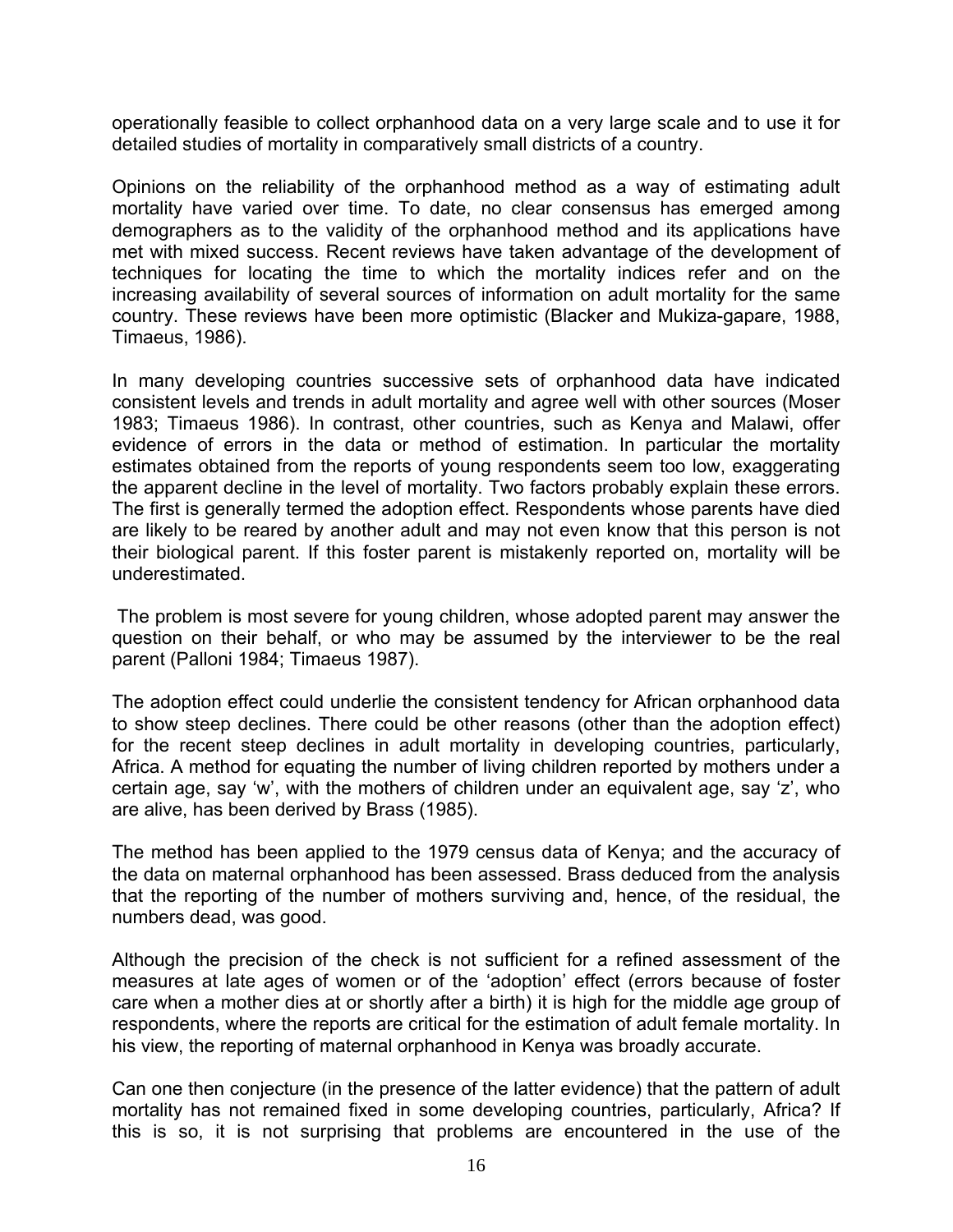orphanhood data; especially when a variety of mortality models have to be used to produce life table measures of mortality. In this case, the choice of wrong models may incorporate an inappropriate age pattern of mortality (Blacker and Mukiza-Gapere, 1988; Kamara, 1988). This seems to be a particular problem in Africa. New techniques have been developed on how to make more accurate inferences about the age patterns of mortality (Brass 1975; Kamara 1988).

Recent developments in demography now allow the use of a greater variety of models and model relationships. Several model life table systems (old as well as new ones) have been developed to date. These include: (1) the empirical model life tables {e.g. The old and new U.N. model life tables; 1956, 1982; the Princeton series prepared by Coale and Demeny (1966)} and (ii) the relational model life tables {e.g. Brass's two parameter logit system (1968) with general and African standards, the Zaba four parameter logit system (1979), and the Ewbank et al. four parameter adaptive system (1983)}. The above models have been used extensively on demographic data; their advantages and disadvantages have also been observed.

In this chapter estimates of mortality will be done both by direct and indirect estimation methods. Direct estimates of crude and standardised age specific death rates are presented by differentials of sex and locality. Indirect methods of infant and child mortality are presented using Brass methods and Adult mortality by Orphanhood method. Maternal mortality estimates will not be provided as the questions, which could ensure calculation of maternal mortality using indirect techniques like the sisterhood method, were not asked. Where ever possible data will be disaggregated by sex, and by region/district.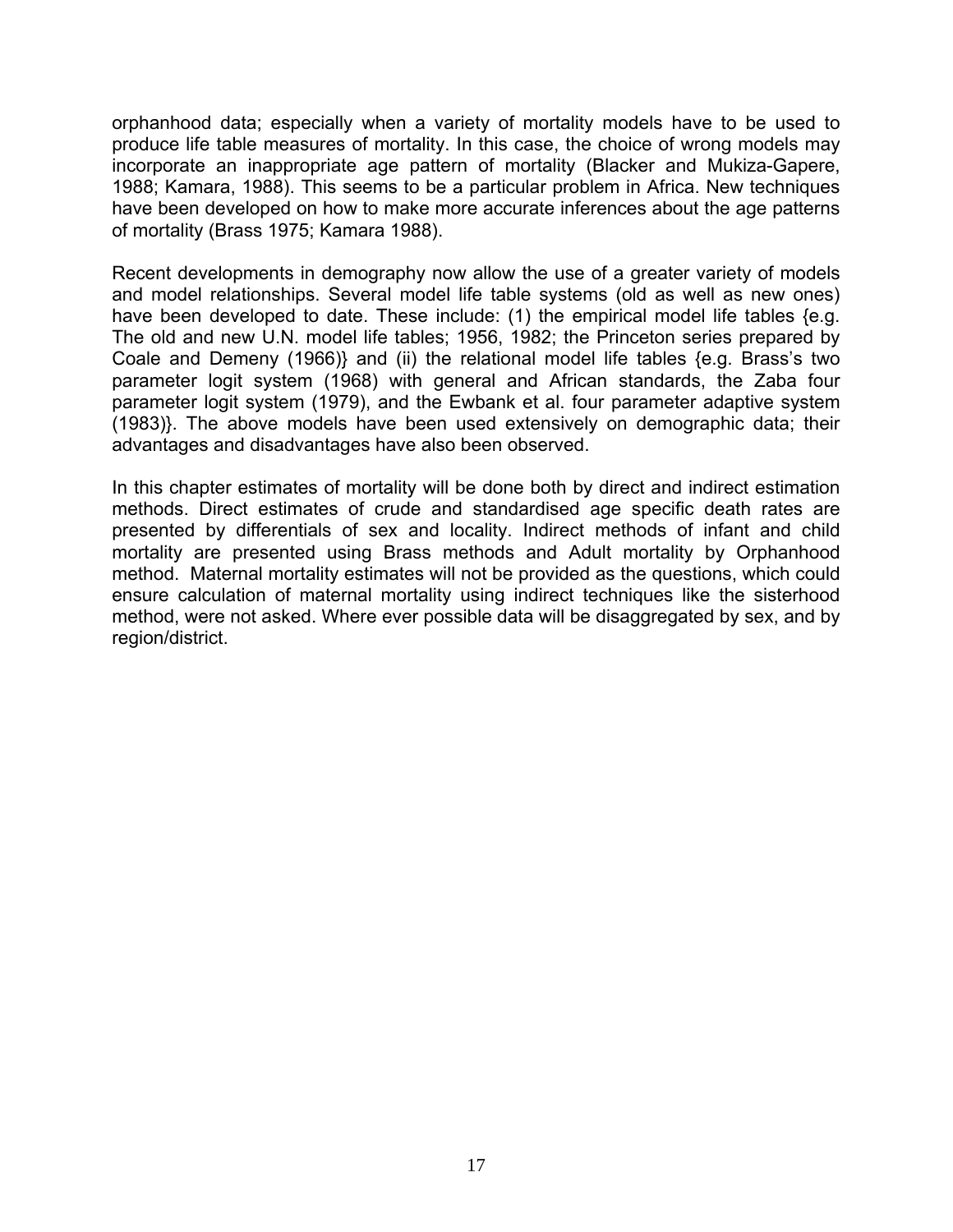#### **3.0 ESTIMATES OF MORTALITY FOR SIERRA LEONE (AN INDIRECT APPROACH)**

## **3.1 Introduction:**

The estimates are of mortality over different age ranges at different points in time. A series of the same type, for example child mortality cannot be used to specify trends unless each estimate can be translated into a measure, which is equivalent for all. To do this requires a fixing of the age pattern for any level of mortality, in other words, the choice of one parameter set of model life tables.

Each mortality level has a related time location. Although different procedures lead to variations in the estimates of time location T, these are of minor significance compared with the effects of the choice of the set of model life tables on the equivalent measures and hence the derived trends. Obviously a sharp increase in the proportions of children dead as the age of mother rises can be due to falling mortality, relatively high death rates in later childhood as compared with the earlier years or some combination of both.

The Brass logit system of model life tables provides a convenient tool for the more specific investigation of these issues. The system is generated by the logit equation:  $Y(x)=α+βy<sub>s</sub>(x)$ , where  $Y(x) = 0.5$  Ln {1- $I(x)/I(x)$ } and the s defines a standard pattern of survivorship values  $I_s(x)$ . The 'Brass General Standard'  $I_s(x)$  constructed to represent an average pattern over all populations, has been the base for many of the time location applications. The factor  $\alpha$  (alpha) governs the level of mortality; whilst the factor β (beta) governs the relationship between mortality in youth and adult life.

For the purpose of showing trends in child and adult mortality, β is taken to be equal to 1 ( $\beta$  = 1.0), reducing the system to a one-parameter set of model life tables. Each estimate of survivorship from the retrospective reports for children or adults then gives a corresponding α (alpha) at a location in past time. Trends in the α in childhood and in adulthood, if reasonably regular, can be interpreted as changing mortality for the corresponding stage of life.

# **3.2 Infant and child mortality levels**

Sierra Leone has exhibited high levels of infant and childhood mortality over the years. The questions on children ever born and children surviving to the date of the 2004 Population and Housing Census resulted in responses out of which infant and childhood mortality levels were calculated. The results showed that the levels were high but what is more revealing is that child mortality is higher than infant mortality at national, regional and district levels. Mortality levels then stabilise for the other ages as Figure 3.2.1 below shows. Tables showing infant and child mortality level are in Annex 2 of the report.

At regional level, infant and childhood mortality levels are highest in the Southern region followed by the Eastern region. The levels in the Northern region show an improvement even over the national level. The Western region has the lowest level.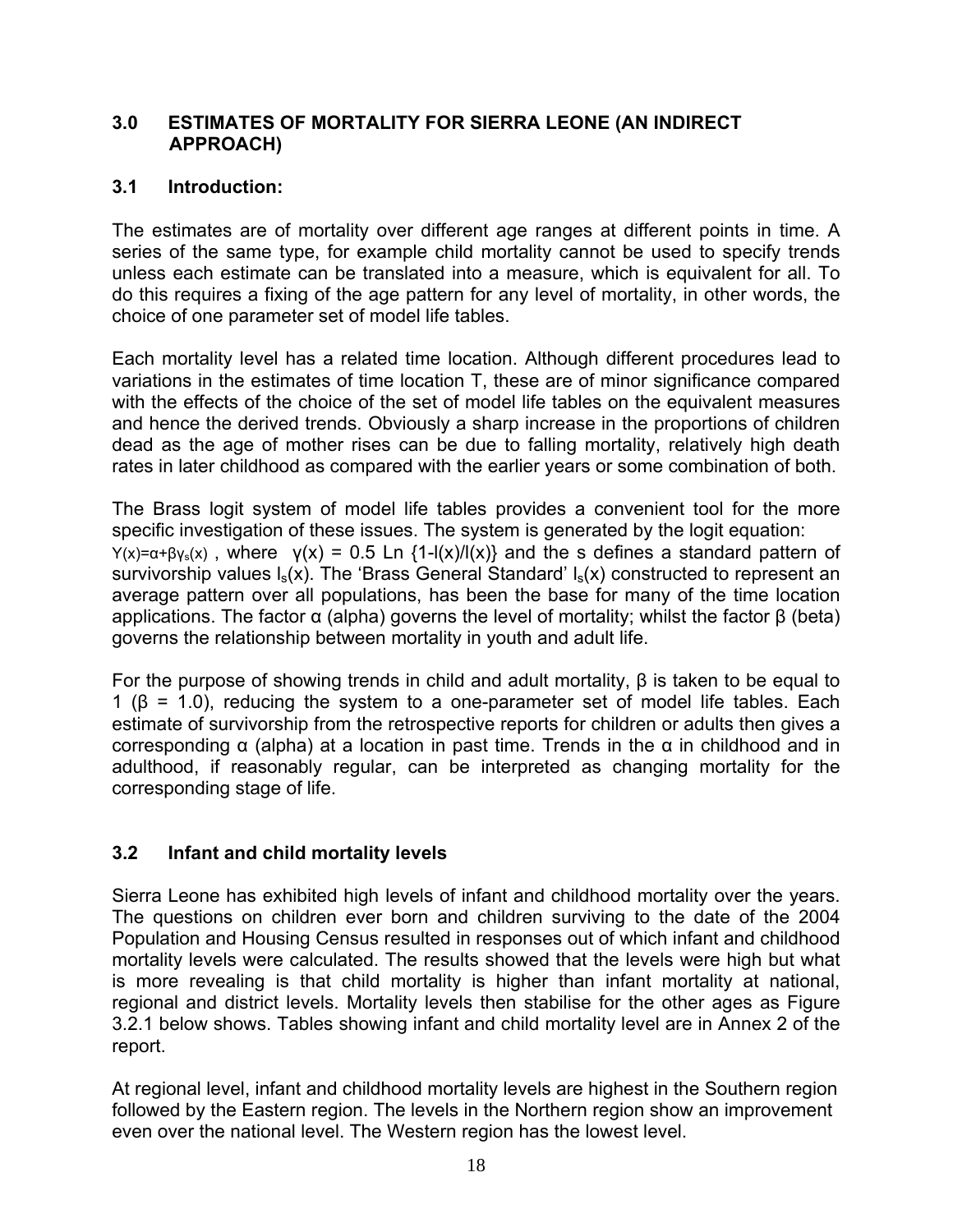

**Fig 3.2.1 Infant and childhood mortality levels in Sierra Leone and regions** 

*Source: 2004 Population and Housing Census, Statistics Sierra Leone* 

The Eastern Region is shown to have high levels of infant and childhood mortality and this is also true of the districts in the region. The levels in Kenema district are even higher than the regional level. The levels in Kailahun are the lowest in the region, followed by Kono district, as Figure 3.2.2 below shows.



**Fig 3.2.2 Infant and child mortality in Eastern region and districts** 

*Source: 2004 Population and Housing Census, Statistics Sierra Leone* 

Infant and child mortality levels have shown great improvements over the years and the results of the census indicate that apart from the Western region, the north has the lowest level. As Figure 3.2.3 below shows, Kambia, Koinadugu, Port Loko and Tonkolili districts all hover around the regional level, meaning that the levels are similar. Bombali district has the lowest infant and child mortality level in the region and for all of them, infant mortality is lower than child mortality.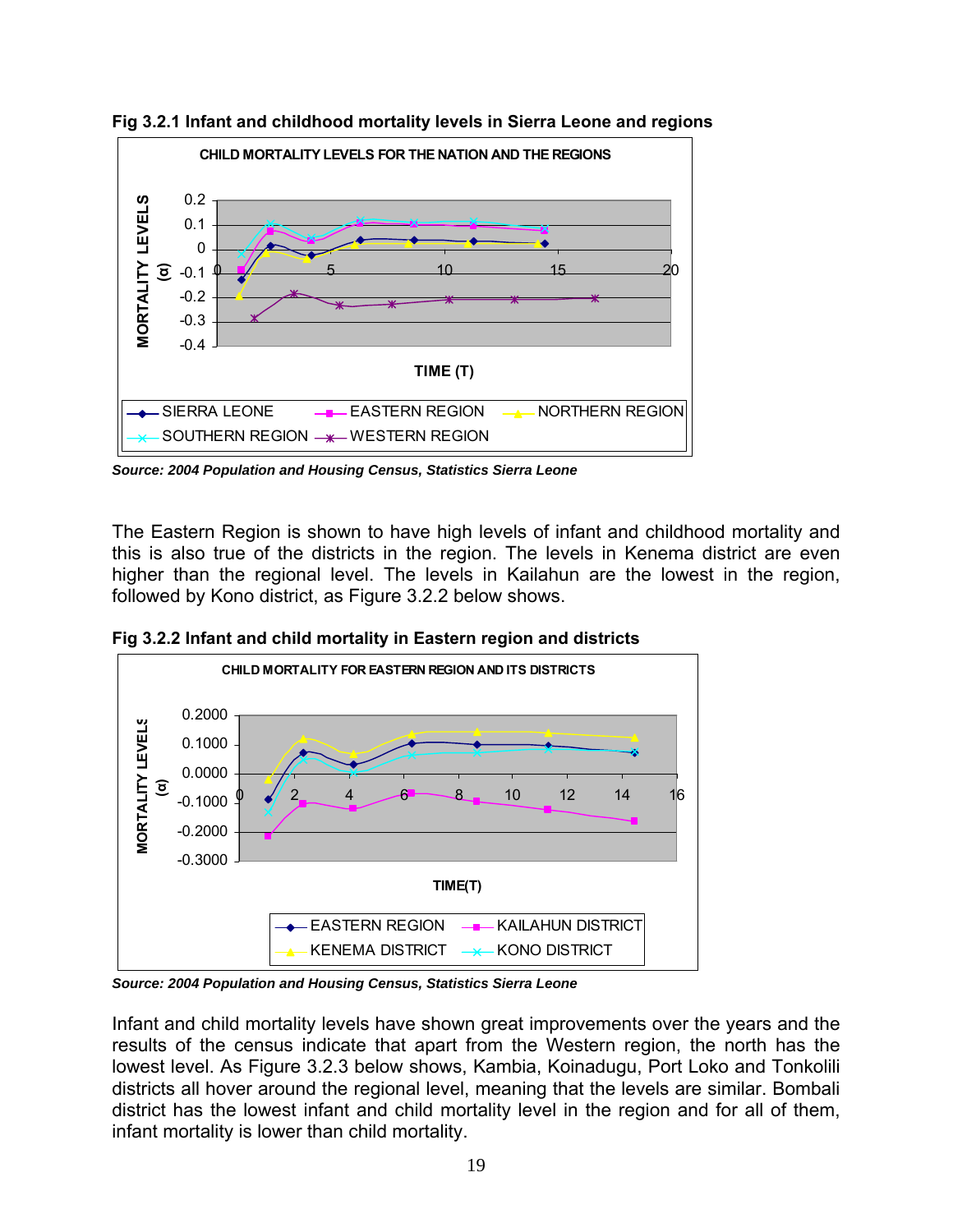

**Fig 3.2.3 Infant and child mortality in Northern region and districts** 

*Source: 2004 Population and Housing Census, Statistics Sierra Leone* 

The results of the census have shown that the Southern region has the highest infant and child mortality levels in the country. Probable reason for this is that infant and child mortality may have been under-reported in the other regions during the census.

As Figure 3.2.4 below indicates, Pujehun and Moyamba districts have the highest infant and child mortality levels in the region. Bo and Bonthe districts have lower levels.



**Fig 3.2.4 Infant and child mortality in Southern region and districts**

*Source: 2004 Population and Housing Census, Statistics Sierra Leone* 

With the much-improved medical facilities in the Western region, where the capital city is situated, infant and child mortality are shown to be reasonably low and are the lowest in the country. Although the Western rural district has the highest level in the region, it is lower than the levels exhibited in the other regions and districts. This is shown in Figure 3.2.5 below.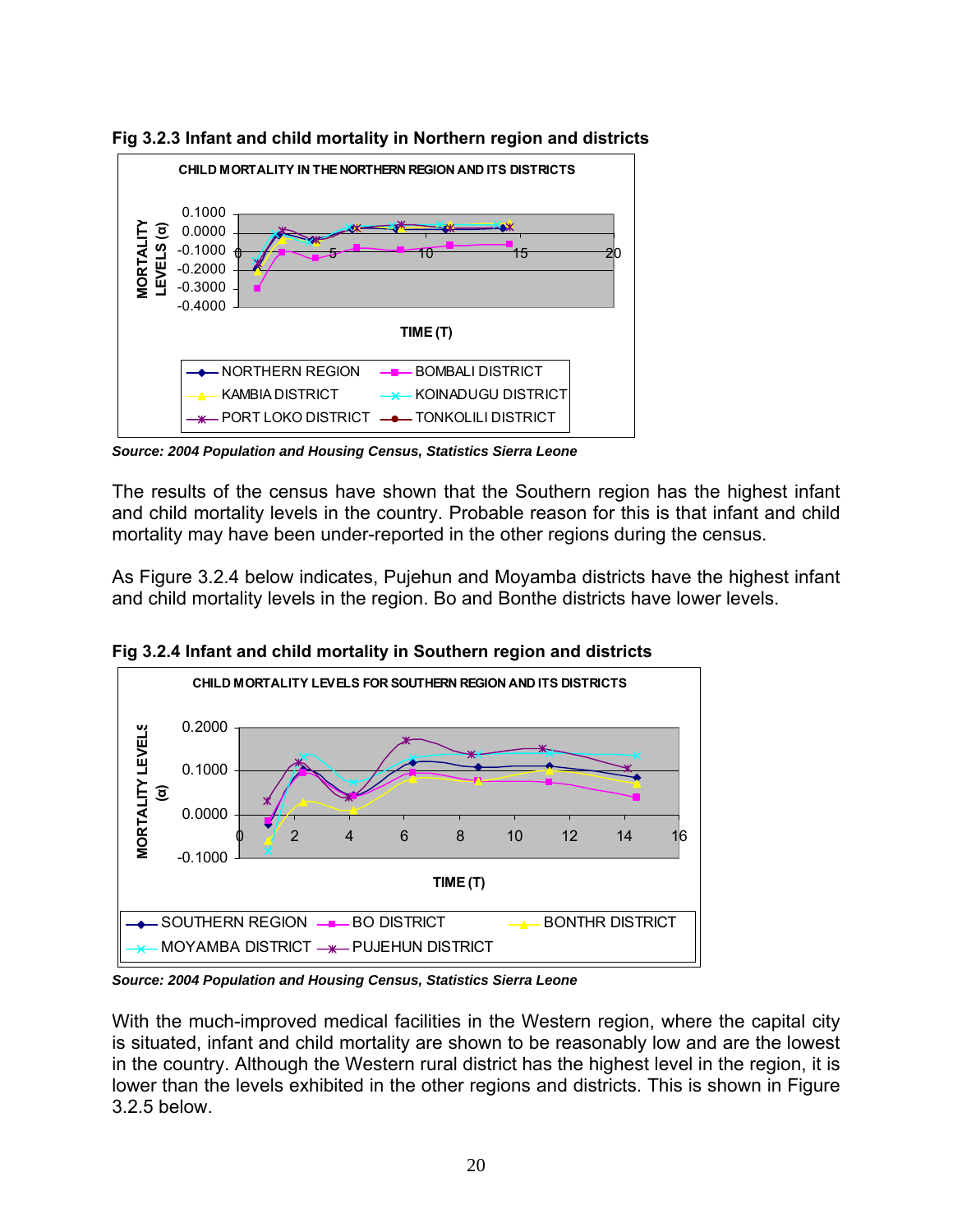

**Fig 3.2.5 Infant and child mortality in Western region and districts**

*Source: 2004 Population and Housing Census, Statistics Sierra Leone* 

#### **3.3 Adult mortality levels**

Little is known about adult mortality in this country than about infant and child mortality. A question on 'Orphanhood' was included in the 1985 census but collected information only on maternal orphanhood. Unfortunately, this data is not available and therefore comparative analysis of the 1985 census data on adult mortality with the 2004 census data cannot be done in this report. An improvement over the 1985 census was the inclusion of a question on 'paternal orphanhood' in the 2004 Population and Housing Census questionnaire.

The following questions were asked on orphanhood:

- $\triangleright$  Is………mother alive?
- $\triangleright$  Is………..father alive?

Simple answers of 'YES' or 'NO' were expected from the respondents. The results obtained indicate a low level of adult mortality compared with mortality in infancy and childhood in the country as a whole. Tables on levels of adult mortality are in Annex 3 of the report.

Nationally, the overall adult mortality levels are low. At regional level, they are lowest in the Southern and Western regions, and highest in the Eastern region. The Northern region that had relatively lower infant and childhood mortality levels ranks among regions with high adult mortality levels. This is shown in Figure 3.3.1 below.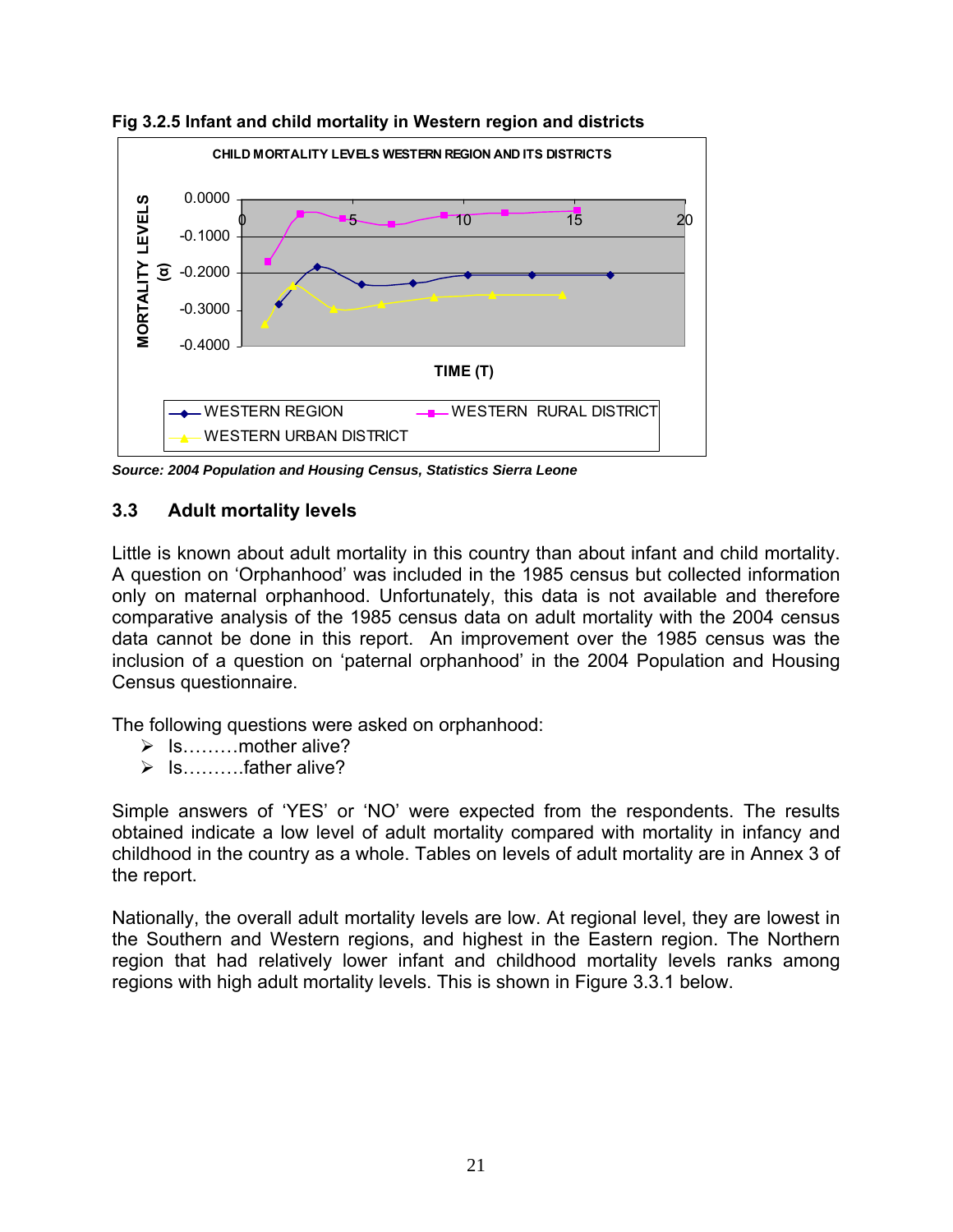

**Fig 3.3.1 Adult mortality levels for Sierra Leone and the regions** 

*Source: 2004 Population and Housing Census, Statistics Sierra Leone* 

Adult mortality levels are also relatively low in the districts. In the Eastern region, Kenema district has the lowest adult mortality level followed by Kono district. Kailahun district is consistent in having the highest mortality levels in the region as is shown in Figure 3.3.2 below.





*Source: 2004 Population and Housing Census, Statistics Sierra Leone* 

Although the adult mortality levels are appreciably low in the Northern region, they look higher than those in the other regions. The mortality levels do not seem to be smooth over the adult ages as Figure 3.3.3 below shows. The level is high at the younger adult ages, drops and rises again during older ages.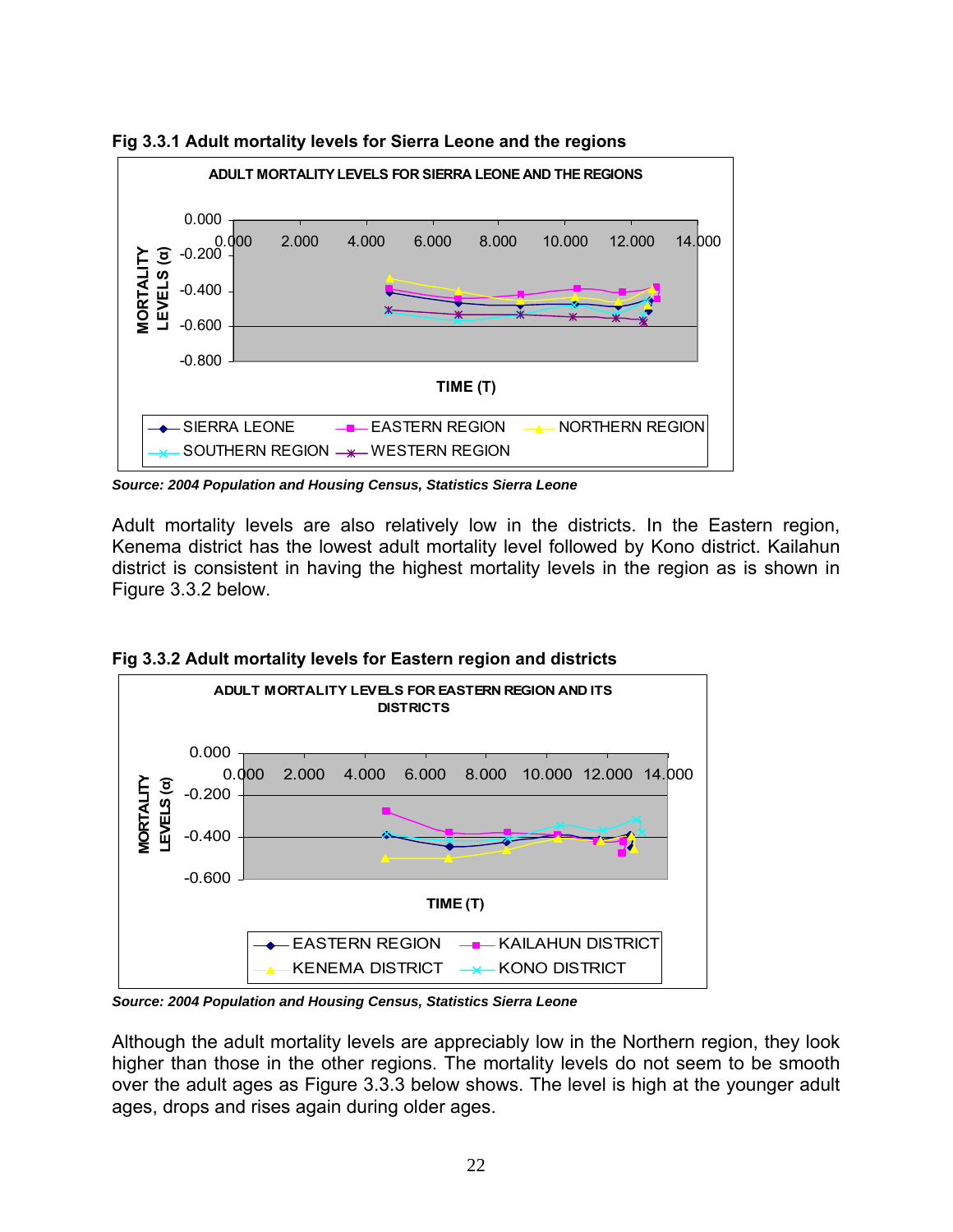Kambia district has the lowest level in the region followed by Port Loko and Bombali districts. Tonkolili and Koinadugu districts have the highest levels.



**Fig 3.3.3 Adult mortality levels for Northern region and districts** 

*Source: 2004 Population and Housing Census, Statistics Sierra Leone* 

Adult mortality levels in the Southern region show much improvement compared to the infant and childhood mortality levels. Apart from Pujehun district, which shows higher levels of adult mortality in the region, Bo, Bonthe, and Moyamba districts all have reasonably low levels of adult mortality. As Figure 3.3.4 below shows, apart from being higher, the mortality level for Pujehun district exhibits a pattern quite different from the other districts. While the mortality level for Pujehun district starts from being higher in the early adulthood years, drops sharply and begins to rise in older ages, the levels for the other three districts are shown to be stable over the adulthood ages.

*Fig 3.3.4 Adult mortality levels for the Southern region and districts* 



*Source: 2004 Population and Housing Census, Statistics Sierra Leone*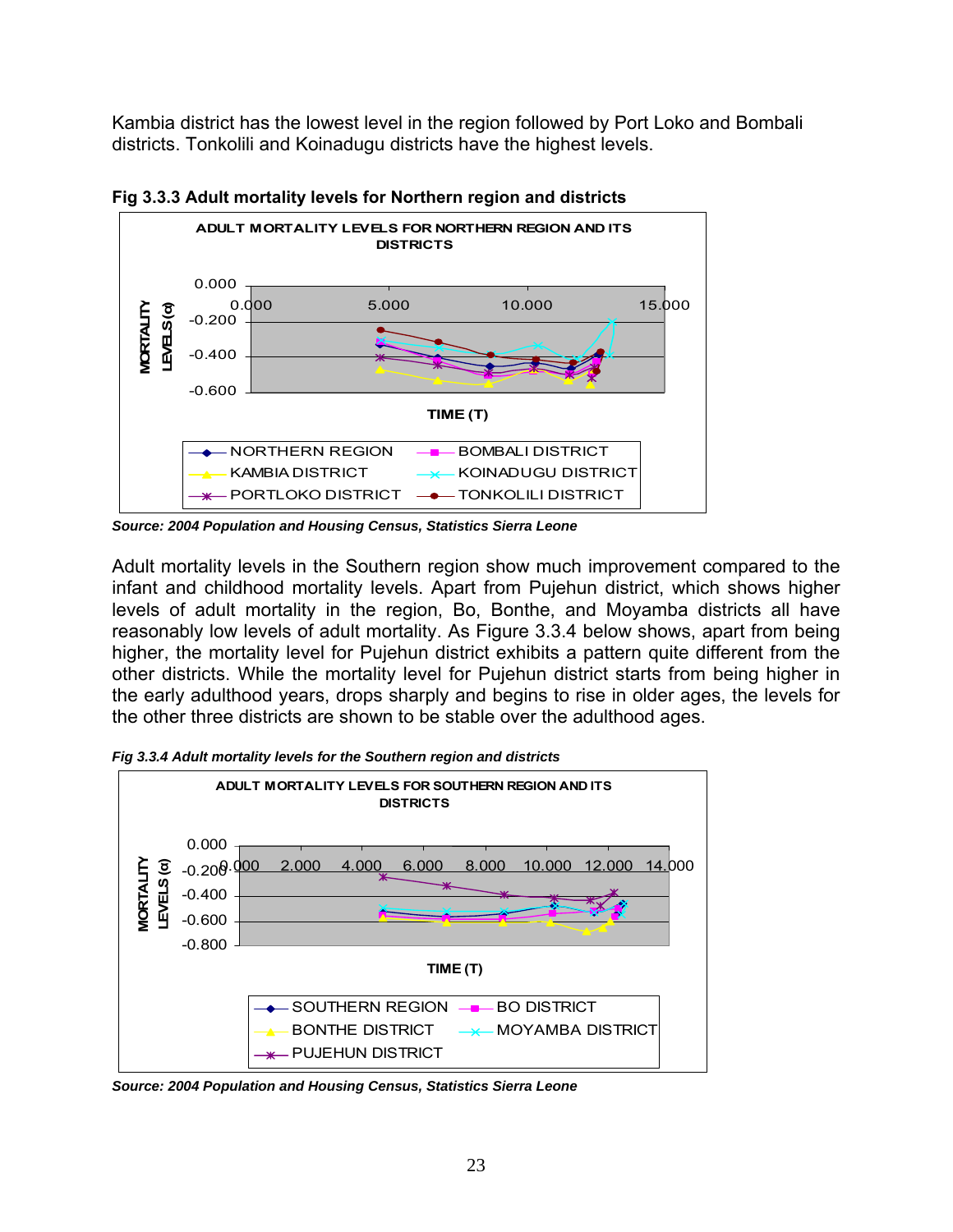The Western region, according to the census results has performed better than the other regions in terms of the mortality levels. Probable reason for this is the much improved health situation of the region as compared to the other regions. As it was with the infant and child mortality levels, so it is that the region has the lowest adult mortality levels in the country. It is shown in Figure 3.3.5 below that the Western Rural district has lower mortality level than the Western Urban district. The regional level, at more advanced ages, is lower than the levels in the two districts.



**Fig 3.3.5 Adult mortality level for the Western region and districts** 

*Source: 2004 Population and Housing Census, Statistics Sierra Leone*

# **3.4 Adult and childhood mortality- a comparative analysis:**

The results of the 2004 Population and Housing Census indicate clearly that although mortality levels (childhood and adult) are high in the country, childhood mortality levels are higher at national, regional and district levels. At national level, there is a significant difference between the levels as Figure 3.4.1 below shows.

**Fig. 3.4.1: Child and adult mortality levels in Sierra Leone** 



*Source: 2004 Population and Housing Census, Statistics Sierra Leone*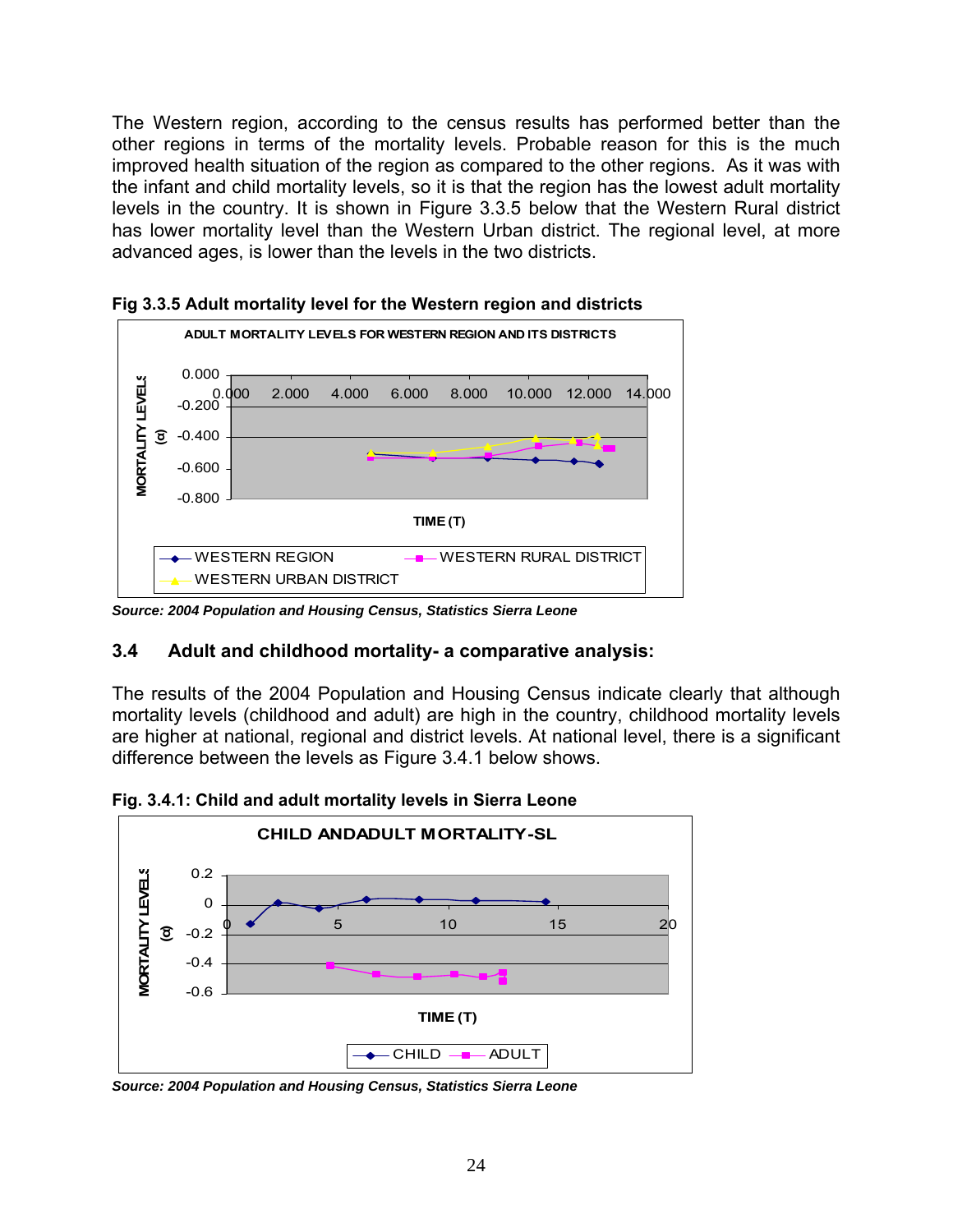Differences in mortality levels at regional level follow the national pattern but the differences are more pronounced in some regions than the others. In the Eastern region, for example, child mortality is much higher than adult mortality. While mortality levels rise in the middle age range in childhood, they drop in the corresponding adult age range but level up again in increased ages in both cases as Figure 3.4.2 below indicates.



**Fig.3.4.2: Child and adult mortality levels in the Eastern Region** 

*Source: 2004 Population and Housing Census, Statistics Sierra Leone*

Mortality levels in the Northern Region exhibit similar patterns of levels higher in childhood than in adulthood. However, child mortality levels show a more consistent pattern than adult mortality levels. As Figure 3.4.3 below indicates, the levels in child mortality show some fluctuations at the early childhood years but stabilize in advanced childhood ages. On the other hand, the levels in adult mortality show a steady drop from younger to older adult ages and rise again in advanced ages.

**Fig. 3.4.3 Child and adult mortality levels in the Northern Region** 



*Source: 2004 Population and Housing Census, Statistics Sierra Leone*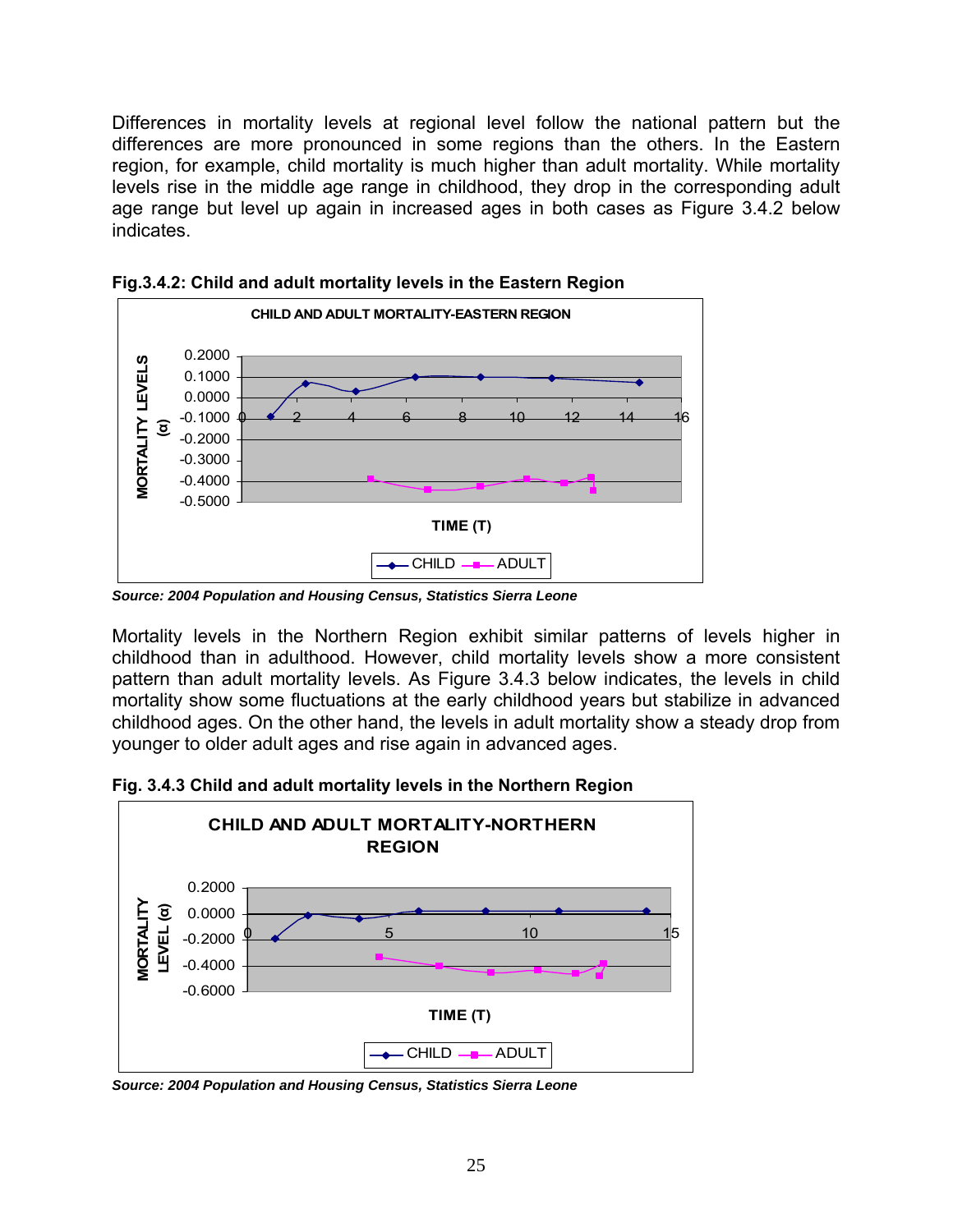Mortality levels in the Southern Region are similar to those in the Eastern Region, with child mortality levels significantly higher than adult mortality. At early childhood ages, mortality levels fluctuate but level up thereafter. Adult mortality levels show a reasonable stability through the ages as Figure 3.4.4 below shows.



**Fig. 3.4.4 Child and adult mortality levels in the Southern Region** 

*Source: 2004 Population and Housing Census, Statistics Sierra Leone*

The Western Region and the Northern Region have similar patterns in mortality levels. While differences between child and adult mortality exist, with higher levels for the former, the differences are not as significant as they are in the Southern and Eastern regions. According to Figure 3.4.5 below, childhood mortality levels rise and fall in early childhood but stabilize during advancing childhood ages. The adult mortality levels show an unusual pattern, instead of the levels rising with advance in age, they show a drop.



**Fig. 3.4.5 Child and adult mortality levels-Western region** 

*Source: 2004 Population and Housing Census, Statistics Sierra Leone*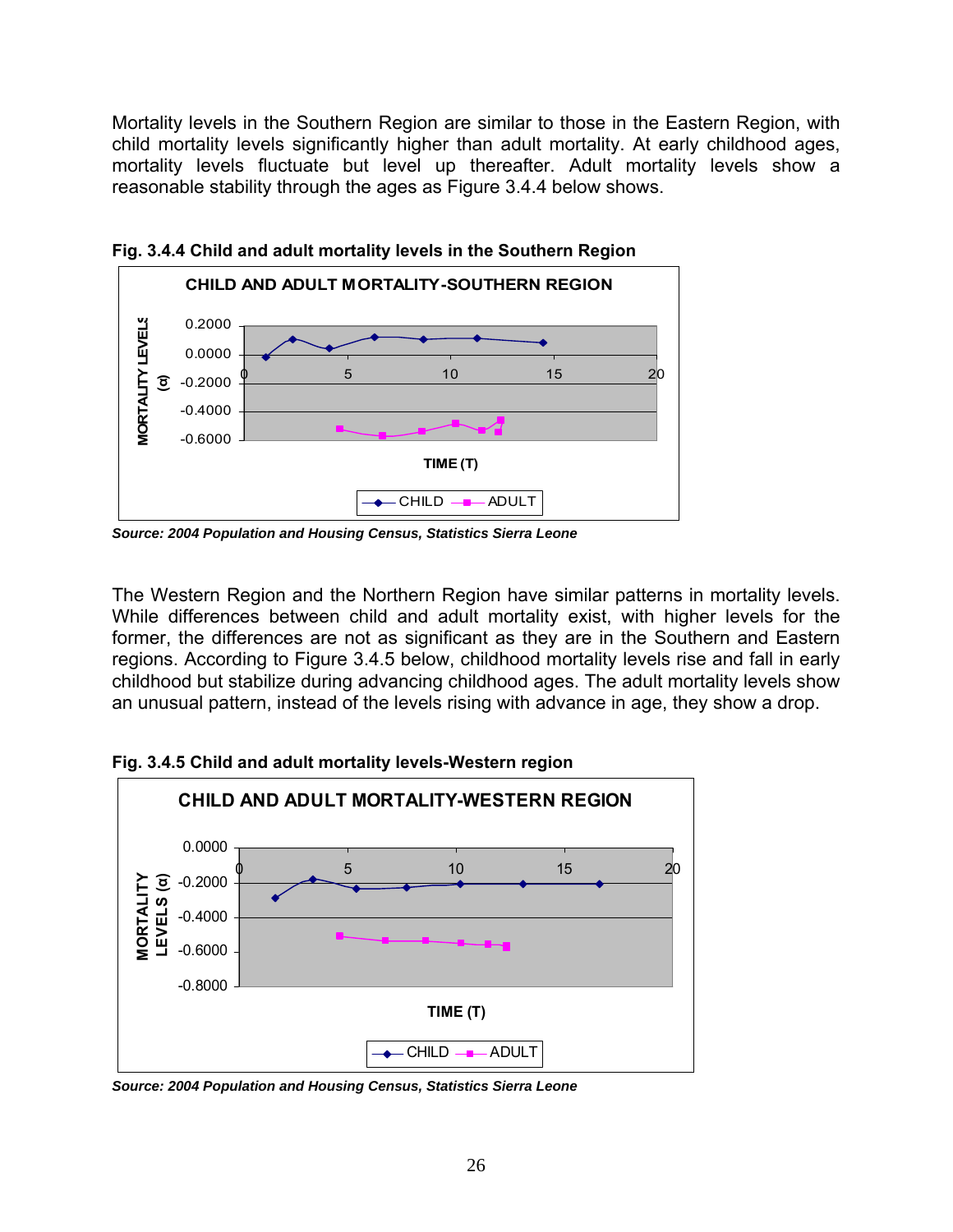The pattern in child and adult mortality level differentials in the districts follows the national and regional patterns. Child mortality levels are higher than adult mortality levels in all the districts. The differences are more pronounced in some districts than in others. In the East, for example, differences in mortality levels in Kailahun district are not as significant as they are in Kenema and Kono districts. In the North, the gap between the two levels in Tonkolili district is narrower than it is in the other districts in the region. In the Western region, although there are differences in child and adult mortality levels in the two districts (Western Rural and Western Urban), they are not significant. There are however significant differences in child and adult mortality levels in the districts of Bo, Bonthe, Moyamba and Pujehun in the Southern region. Tables and Figures showing the differentials are in Annex 4 of the report.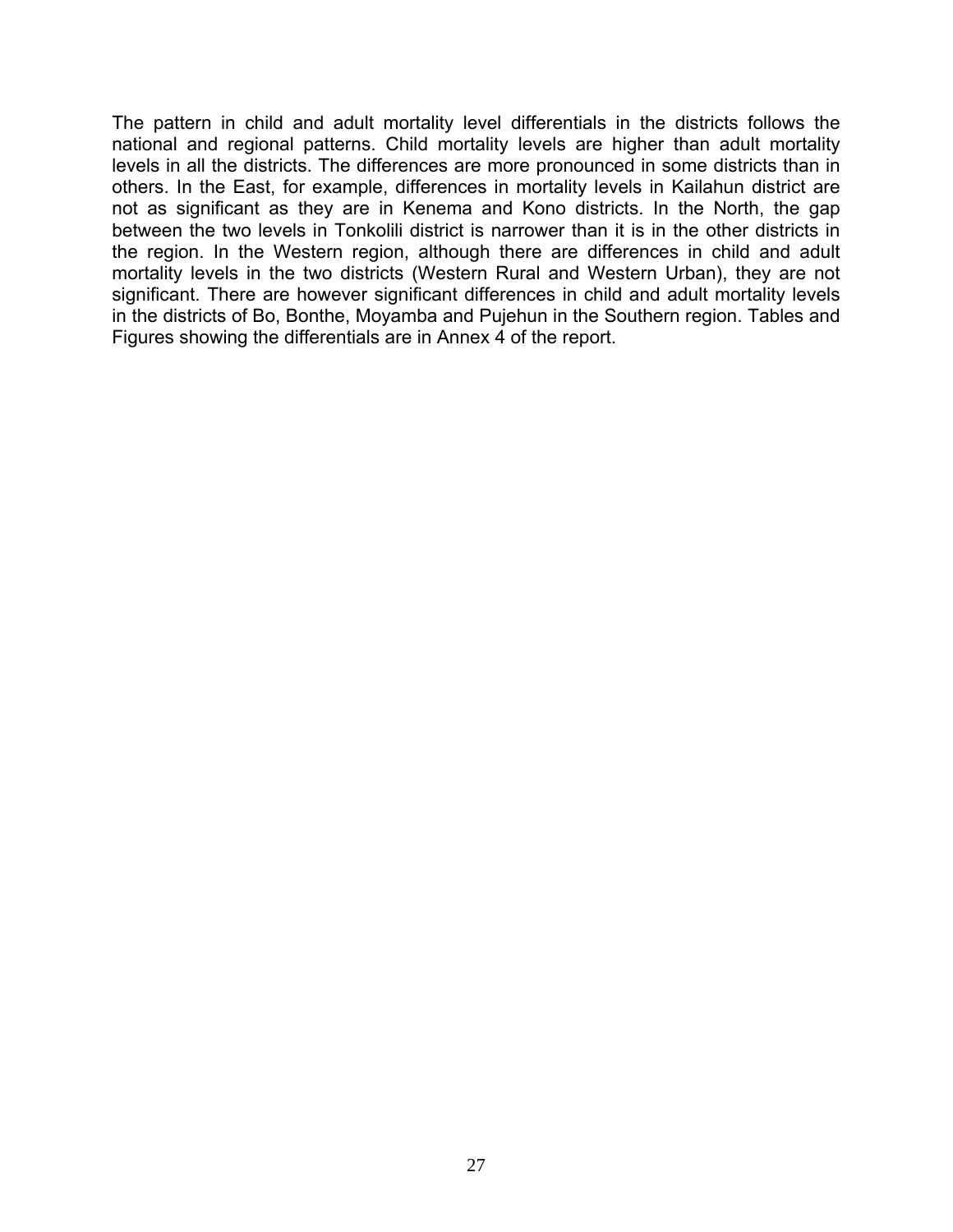#### **4.0 IMMUNIZATION STATUS OF CHILDREN BORN TO MOTHERS 10-49 YEARS WITHIN 12 MONTHS PRECEDING THE CENSUS**

# **4.1 Introduction**

Child mortality especially infant mortality is influenced by immunization coverage among infants. Most of the causes of infant and under-five mortality are due to immunisable diseases of Tuberculosis, measles, diphtheria, whooping cough, poliomyelitis and tetanus. Before the age of 12 months a fully immunized child should have been immunized against all the diseases mentioned above. The schedule of Table 4.1.1 below indicates the age at which the child is considered immunized for age:

| <b>Antigen/Vaccine</b> | <b>Disease Protected Against</b> | <b>Prescribed Age at</b><br>immunisation |
|------------------------|----------------------------------|------------------------------------------|
| <b>BCG</b>             | <b>Tuberculosis</b>              | 1 at birth or shortly after              |
| DPT 1, 2 &3            | Diphtheria, Pertusis & Tetanus   | 6, 10, 14 weeks                          |
| OPV 1, 2 & 3           | Polio                            | 6, 10, 14 weeks                          |
| <b>Measles</b>         | <b>Measles</b>                   | 39 weeks                                 |

**Table 4.1.1 Immunisation schedule indicating ages at which infants are immunised** 

Sierra Leone attained the Universal Childhood Immunization (UCI) status with full immunisation coverage of infants at 75% by 1991. The gains in immunization were shattered during the decade old war when the immunization coverage dropped to about 39% in 2000. Since the cessation of the war in 2002 the government in collaboration with donors and UN Agencies like UNICEF and WHO made efforts to make the health system function again as in the years before the UCI. Peripheral Health Units were rehabilitated and needed preventive and curative services put in place. Most notable have been improvements in the immunisation of children to ensure better child survival outcomes with special emphasis on child mortality reduction

# **4.2 Immunization**

During the 2004 Census, indicative questions on the immunization status of infants were asked; Mothers or primary caretakers of all children aged 0 to 11months (children born from December  $4<sup>th</sup>$  2003 to December  $3<sup>rd</sup>$  2004) were asked whether the child had been immunized for age.

The percentage of infants who have been *immunized for age* measures the number of surviving infants that have been fully immunized for their age. Also included in this report is percentage of children who were *partially immunized and those who were not immunized* at all.

# **4.3 Immunization Status**

Results of the immunisation status of infants in Sierra Leone during the census show that only 36 % of infants have been immunized for age (Figure 4.3.1). As said earlier this result is indicative of the low level of immunization in the country. A methodological immunisation coverage evaluation is needed to determine the current immunisation coverage in the country.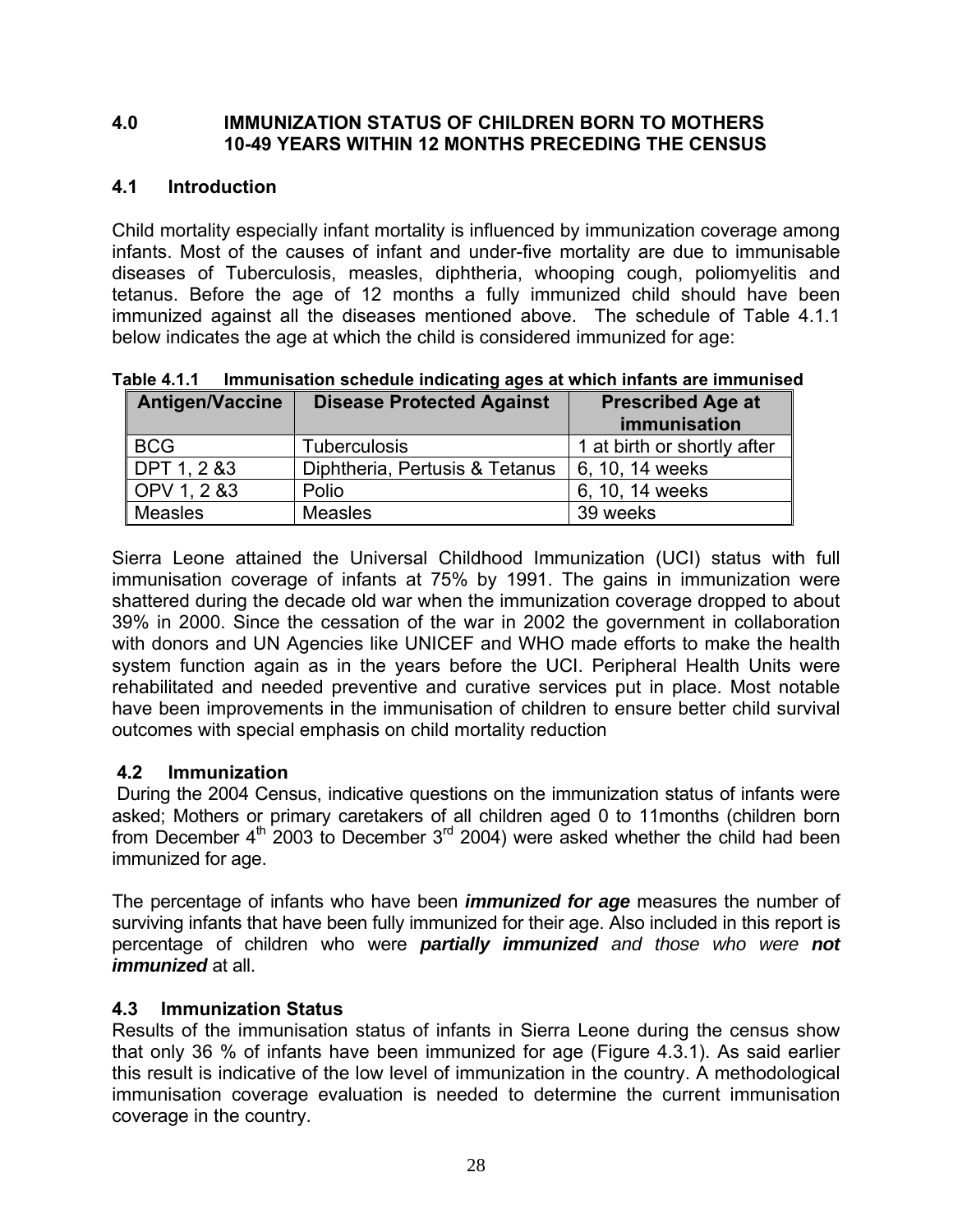While 56% of infants were partially immunized, 8% of the children were not vaccinated against any antigen thereby exposing them to the risk of becoming infected with childhood killer diseases. The low level of immunization is probably a major contributing factor to the high levels of infant and early childhood mortality experienced in the country.



**Fig 4.3.1: Percentage of Infants Immunised for Age in Sierra Leone, 2004**

**Imm for age Not immunised Partially immunised**

*Source: 2004 National Population Census data, Statistics Sierra Leone* 

#### **4.4 Differentials in immunization status**

Differentials in the immunization status of infants by the educational level of mothers and by the administrative area of residence were looked at.

#### *4.4.1 Educational Level of Mother*

The data in Figure 4.4.1 show a clear pattern of increasing immunization status of the child to that of a higher level of education of the mother. Immunization status ranges from 35% among children born to mothers with no education to 43.0% among children of mothers with secondary or higher education. Whereas the former is below the national average by 1% difference, the latter is appreciably above the national average by 7%.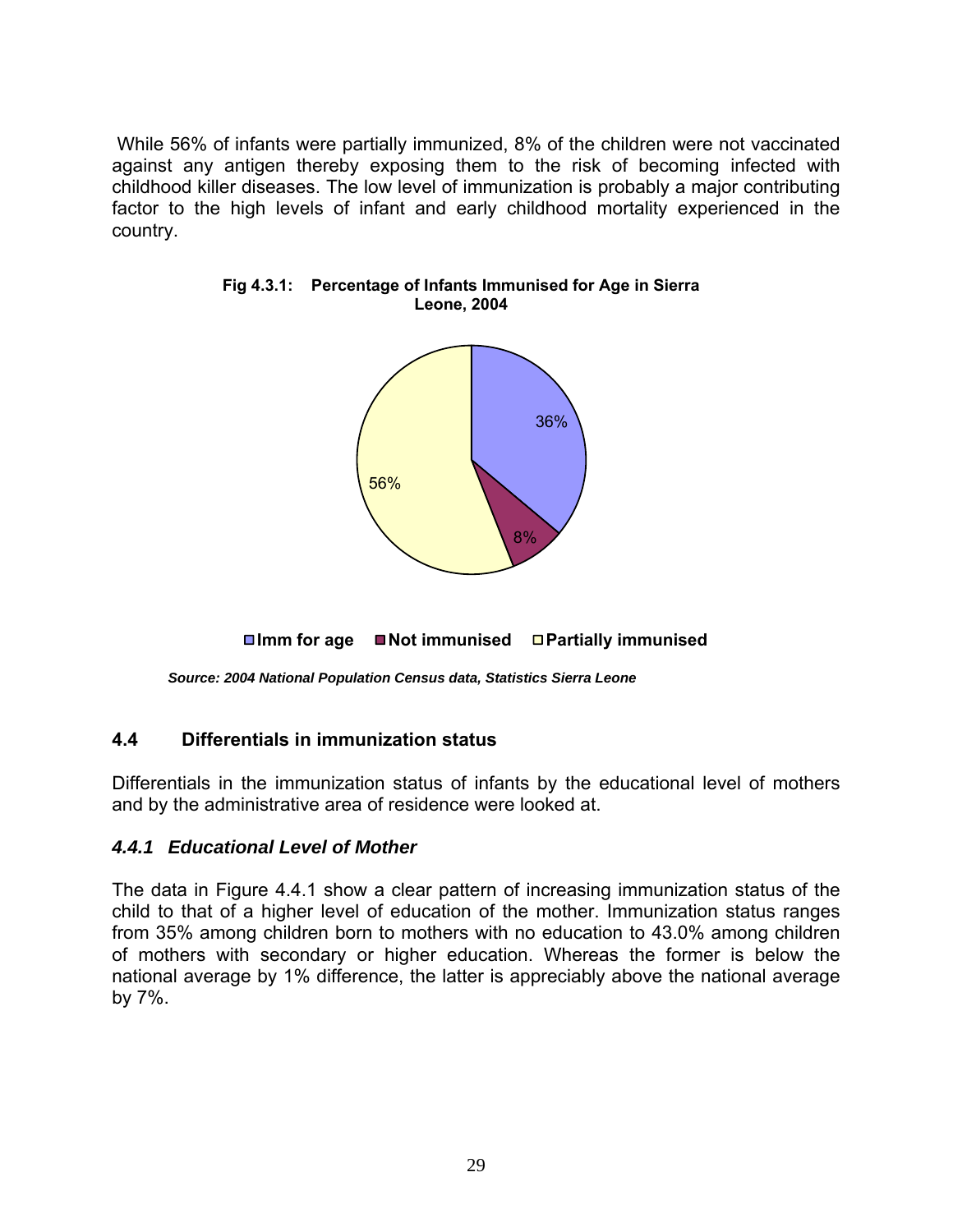

*Source: 2004 National Population Census data, Statistics Sierra Leone* 

## *4.4.2 Administrative districts*

The district results presented in Figure 4.4.2 show the differences in the immunization status among infants by their administrative area of residence. The district data for infants that have been immunized for age ranges from 48.4 percent in Western Area Urban to 21.9 percent in Port Loko district.

It is not surprising that Western Area Urban has the highest percentage of infants that have been immunized for age; it is in this region that Freetown the capital city lies and is seen to have better access to health facilities and information and communication on health service utilization than the other districts.

Tables 4.4.3 to 4.4.6 below give a very detailed picture of the immunization status among infants, by district and by education of mothers.



*Source:2004 National Population Census data, Statistics Sierra Leone*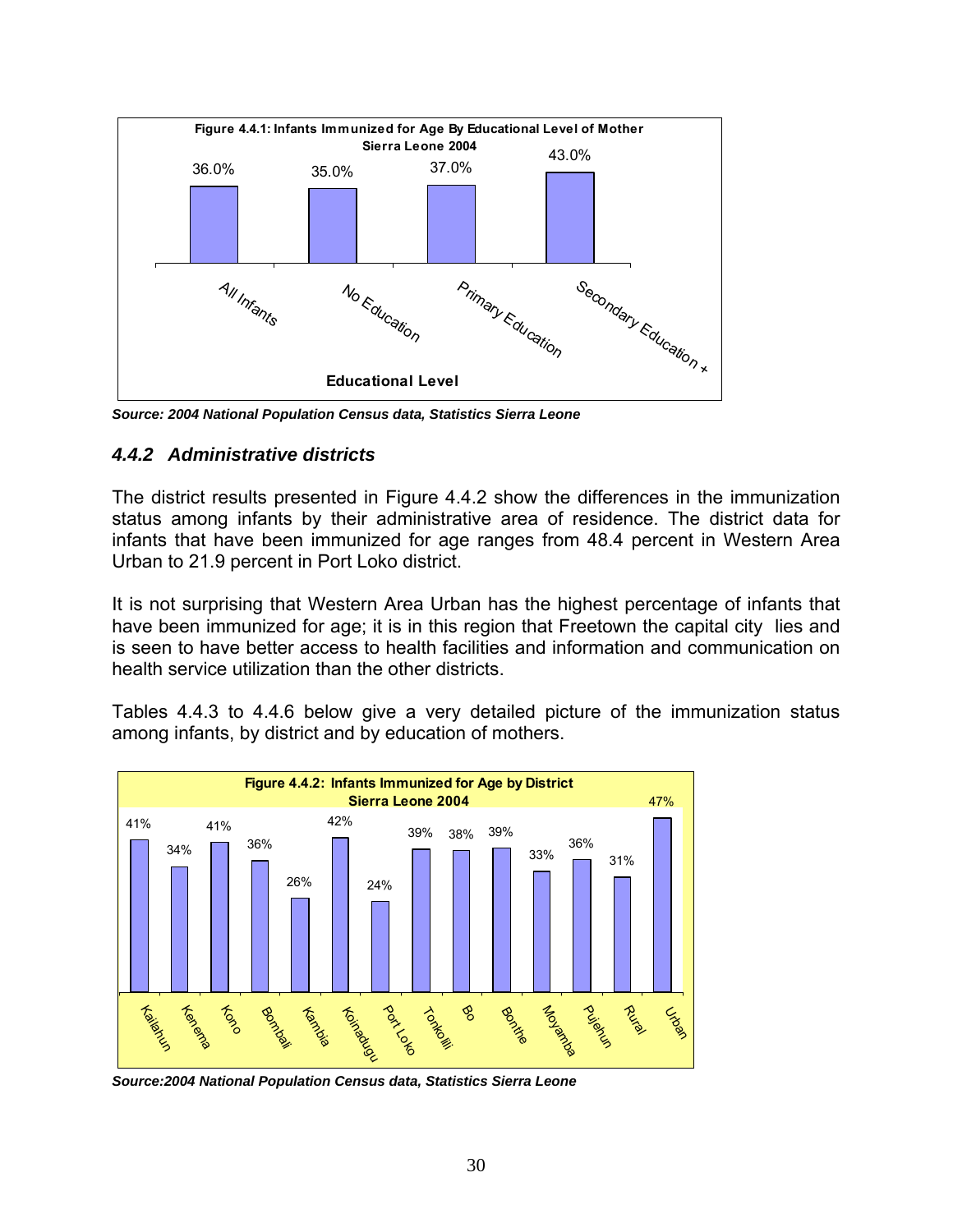|                     | Imm for<br>Age | <b>Not</b><br><b>Immunised</b> | <b>Partially</b><br><b>Immunised</b> | No. of<br><b>Children</b> |
|---------------------|----------------|--------------------------------|--------------------------------------|---------------------------|
| <b>SIERRA LEONE</b> | 36.1%          | 7.9%                           | 56.0%                                | 127640                    |
|                     |                |                                |                                      |                           |
| <b>East</b>         | 38.4%          | 5.7%                           | 55.9%                                | 34365                     |
| Kailahun            | 44.1%          | 5.8%                           | 50.1%                                | 9877                      |
| Kenema              | 34.1%          | 4.9%                           | 61.0%                                | 14534                     |
| Kono                | 39.1%          | 6.6%                           | 54.3%                                | 9954                      |
| <b>North</b>        | 31.7%          | 10.8%                          | 57.4%                                | 44166                     |
| <b>Bombali</b>      | 35.7%          | 6.8%                           | 57.5%                                | 9437                      |
| Kambia              | 28.0%          | 9.0%                           | 63.0%                                | 7501                      |
| Koinadugu           | 33.4%          | 19.2%                          | 47.5%                                | 5895                      |
| Port Loko           | 23.6%          | 12.4%                          | 63.9%                                | 11611                     |
| Tonkolili           | 39.4%          | 9.3%                           | 51.3%                                | 9722                      |
| <b>South</b>        | 35.5%          | 7.7%                           | 56.9%                                | 31840                     |
| Bo                  | 35.9%          | 6.9%                           | 57.2%                                | 12751                     |
| <b>Bonthe</b>       | 33.1%          | 9.2%                           | 57.7%                                | 4673                      |
| Moyamba             | 34.3%          | 9.0%                           | 56.6%                                | 8109                      |
| Pujehun             | 37.8%          | 6.4%                           | 55.8%                                | 6307                      |
| <b>West</b>         | 43.8%          | 5.3%                           | 50.9%                                | 17269                     |
| Rural               | 32.7%          | 7.2%                           | 60.1%                                | 4125                      |
| Urban               | 47.3%          | 4.7%                           | 48.0%                                | 13144                     |

**Table 4.4.3: Immunization Status among Infants by District** 

*Source: 2004 National Population Census data, Statistics Sierra Leone* 

#### **Table 4.4.4: Mothers with No Education**

| <b>Region</b>       | Imm for<br>Age | <b>Not</b><br><b>Immunised</b> | <b>Partially</b><br><b>Immunised</b> | No. of<br><b>Children</b> |
|---------------------|----------------|--------------------------------|--------------------------------------|---------------------------|
| <b>SIERRA LEONE</b> | 34.9%          | 8.7%                           | 56.3%                                | 96713                     |
|                     |                |                                |                                      |                           |
| <b>East</b>         | 38.2%          | 5.9%                           | 55.9%                                | 26590                     |
| Kailahun            | 44.4%          | 6.0%                           | 49.7%                                | 7409                      |
| Kenema              | 33.5%          | 5.2%                           | 61.3%                                | 11114                     |
| Kono                | 39.0%          | 6.9%                           | 54.1%                                | 8067                      |
| <b>North</b>        | 31.4%          | 11.6%                          | 57.0%                                | 37567                     |
| Bombali             | 35.6%          | 7.2%                           | 57.2%                                | 7674                      |
| Kambia              | 28.0%          | 9.5%                           | 62.4%                                | 6450                      |
| Koinadugu           | 32.5%          | 19.9%                          | 47.6%                                | 5435                      |
| Port Loko           | 22.9%          | 13.2%                          | 63.9%                                | 9656                      |
| Tonkolili           | 39.2%          | 9.9%                           | 50.9%                                | 8352                      |
| <b>South</b>        | 34.6%          | 8.2%                           | 57.2%                                | 24244                     |
| Bo                  | 34.6%          | 7.5%                           | 57.9%                                | 9195                      |
| <b>Bonthe</b>       | 31.1%          | 10.3%                          | 58.6%                                | 3701                      |
| Moyamba             | 33.9%          | 9.4%                           | 56.8%                                | 6391                      |
| Pujehun             | 38.1%          | 6.6%                           | 55.3%                                | 4957                      |
| <b>West</b>         | 41.5%          | 6.3%                           | 52.2%                                | 8312                      |
| Rural               | 31.2%          | 8.4%                           | 60.4%                                | 2296                      |
| Urban               | 45.4%          | 5.5%                           | 49.1%                                | 6016                      |

*Source: 2004 Population and Housing Census, Statistics Sierra Leone*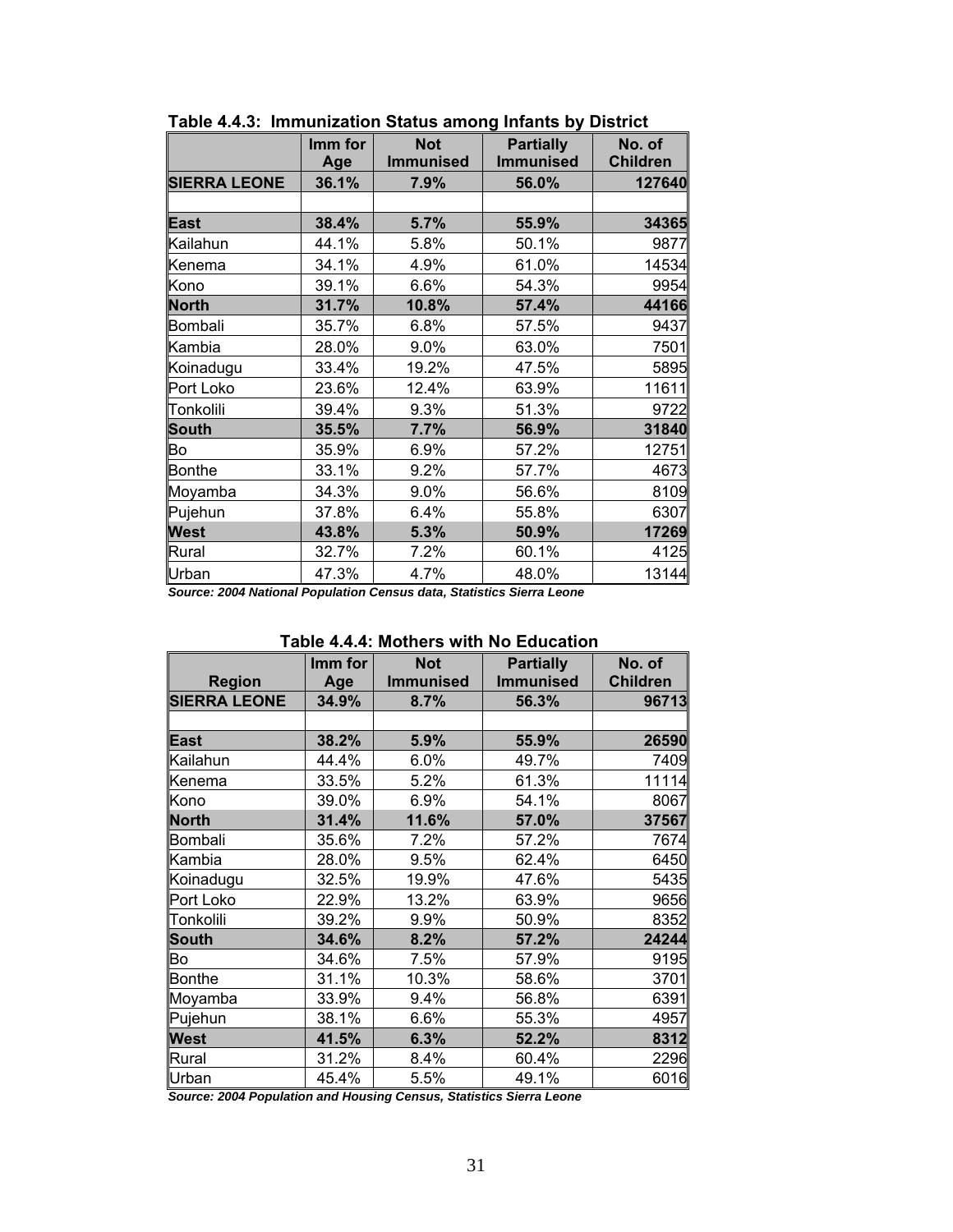| <b>Region</b>       | Imm for<br>Age | <b>Not</b><br><b>Immunised</b> | <b>Partially</b><br><b>Immunised</b> | No. of<br><b>Children</b> |
|---------------------|----------------|--------------------------------|--------------------------------------|---------------------------|
| <b>SIERRA LEONE</b> | 37.0%          | 5.9%                           | 57.1%                                | 17273                     |
| <b>East</b>         | 38.2%          | 4.8%                           | 57.0%                                | 5132                      |
| Kailahun            | 41.3%          | 5.2%                           | 53.5%                                | 1831                      |
| Kenema              | 33.9%          | 4.1%                           | 62.0%                                | 2055                      |
| Kono                | 40.6%          | 5.4%                           | 54.0%                                | 1246                      |
| <b>North</b>        | 31.7%          | 6.9%                           | 61.4%                                | 4169                      |
| <b>Bombali</b>      | 35.6%          | 5.2%                           | 59.2%                                | 1048                      |
| Kambia              | 25.5%          | 5.8%                           | 68.7%                                | 690                       |
| Koinadugu           | 42.0%          | 8.2%                           | 49.8%                                | 255                       |
| Port Loko           | 24.5%          | 10.0%                          | 65.5%                                | 1241                      |
| Tonkolili           | 38.7%          | 5.0%                           | 56.3%                                | 935                       |
| <b>South</b>        | 36.6%          | 6.5%                           | 56.9%                                | 4841                      |
| Bo                  | 38.5%          | 5.8%                           | 55.7%                                | 2077                      |
| <b>Bonthe</b>       | 39.1%          | 5.3%                           | 55.7%                                | 627                       |
| Moyamba             | 32.6%          | 8.7%                           | 58.7%                                | 1163                      |
| Pujehun             | 35.8%          | 6.2%                           | 58.0%                                | 974                       |
| <b>West</b>         | 42.7%          | 5.3%                           | 52.0%                                | 3131                      |
| Rural               | 31.0%          | 7.7%                           | 61.3%                                | 874                       |
| Urban               | 47.2%          | 4.4%                           | 48.3%                                | 2257                      |

**Table 4.4.5: Mothers with Primary Education** 

*Source: 2004 Population and Housing Census, Statistics Sierra Leone* 

|                     | Imm for | <b>Not</b><br>immunised | <b>Partially</b><br>immunised | No. of<br><b>Children</b> |
|---------------------|---------|-------------------------|-------------------------------|---------------------------|
| <b>Region</b>       | age     |                         |                               |                           |
| <b>SIERRA LEONE</b> | 43.2%   | 4.6%                    | 52.2%                         | 13654                     |
| <b>East</b>         | 41.1%   | 4.5%                    | 54.4%                         | 2643                      |
| Kailahun            | 48.2%   | 5.8%                    | 46.0%                         | 637                       |
| Kenema              | 39.6%   | 3.7%                    | 56.7%                         | 1365                      |
| Kono                | 37.4%   | 4.7%                    | 57.9%                         | 641                       |
| <b>North</b>        | 36.9%   | 6.3%                    | 56.8%                         | 2430                      |
| Bombali             | 37.6%   | 4.3%                    | 58.0%                         | 715                       |
| Kambia              | 31.6%   | 6.6%                    | 61.8%                         | 361                       |
| Koinadugu           | 45.4%   | 12.7%                   | 42.0%                         | 205                       |
| Port Loko           | 32.2%   | 6.4%                    | 61.3%                         | 714                       |
| Tonkolili           | 43.9%   | 6.0%                    | 50.1%                         | 435                       |
| <b>South</b>        | 41.0%   | 4.8%                    | 54.2%                         | 2755                      |
| Bo                  | 39.9%   | 4.8%                    | 55.3%                         | 1479                      |
| <b>Bonthe</b>       | 44.1%   | 3.8%                    | 52.2%                         | 345                       |
| Moyamba             | 43.6%   | 5.6%                    | 50.8%                         | 555                       |
| Pujehun             | 38.6%   | 4.5%                    | 56.9%                         | 376                       |
| <b>West</b>         | 47.8%   | 3.9%                    | 48.3%                         | 5826                      |
| Rural               | 37.8%   | 4.0%                    | 58.2%                         | 955                       |
| Urban               | 49.8%   | 3.8%                    | 46.4%                         | 4871                      |

|  | Table 4.4.6: Mothers with Secondary Education + |
|--|-------------------------------------------------|
|--|-------------------------------------------------|

 *Source: 2004 Population and Housing Census, Statistics Sierra Leone*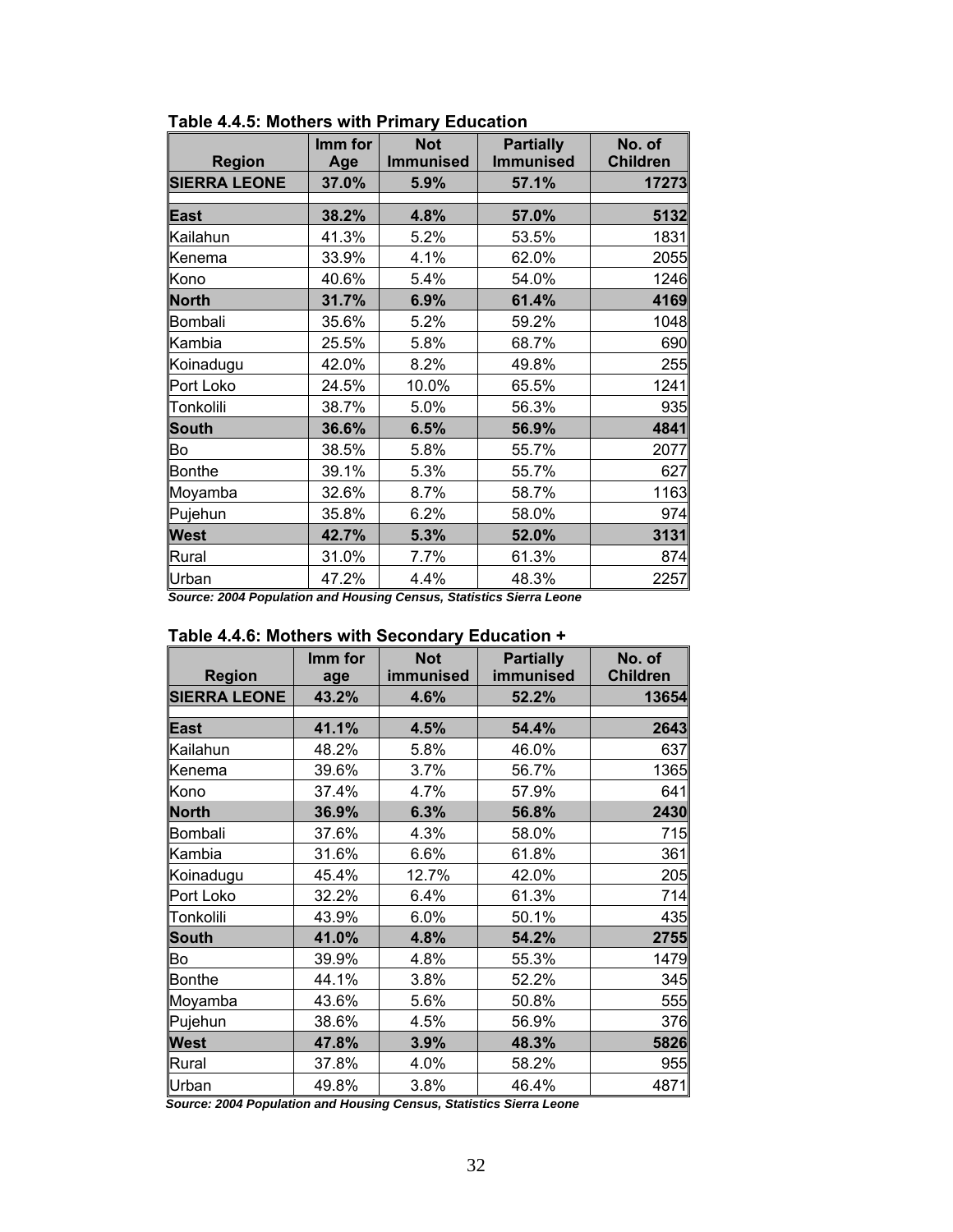# **5.0: DISABILITY PARTERNS WITHIN THE POPULATION**

## **5.1 Introduction**

In 1980, the World Health Organisation published the International Classification of Impairments, Disabilities, and Handicaps (ICIDH) which provides a common framework and definitions of disability-related issues.

A person with a disability is defined as one who experiences any limitation in performing a daily-life activity in a manner considered normal for a person of his age, because of a long-term physical condition, mental condition or health problem. Disabilities are considered as long-term if they have lasted or are expected to last for more than six months.

The ICIDH distinguishes three dimensions to monitor the situation of people suffering from disabilities: impairment, disability and handicap.

The manual "Principles and Recommendations for Housing and Population Censuses" recommends that focus be on the disability dimension. The reasons given are as follows:

- (i) In the impairment approach, the focus is at the organ or body level and therefore requires knowledge of specific medical details. Respondents would have the tendency to report only severe impairments. This approach will underestimate the population with disabilities;
- (ii) The disability approach focuses on the person's experience in participating in daily life activities. Persons easily recognize mild and moderate limitations in daily life activities as well as severe ones;
- (iii) The handicap approach examines the relationship between a person with a disability and the social and physical environment in which he lives. Some aspects of handicap can be measured by comparing the disabled persons with the non-disabled with respect to other social and economic characteristics.

Questions on disability in the 2004 Housing and Population Census were therefore in accordance with the recommendations set out in the manual "Principles and Recommendations for Housing and Population Censuses – Revision 1 of the United Nations Statistics Division" of 1998.

The questions asked at the Population Census were as follows:

 $a)$  "Is ----- disabled?"

If the person stated "Yes", he was then asked the following questions:

- b) "Type of disability?"
- c) "Cause of disability"
- d) "Are you receiving any assistance?"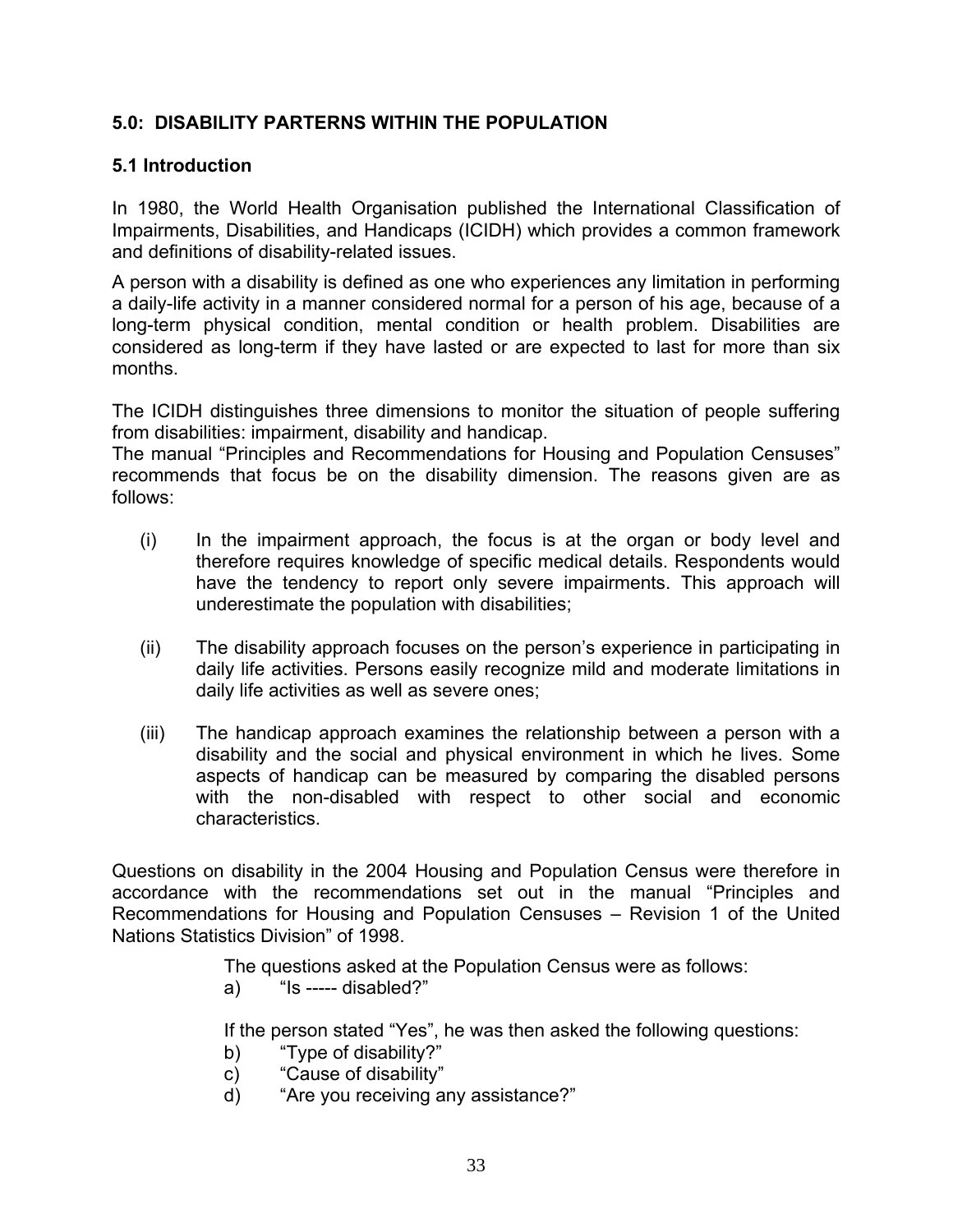## **5.2 Prevalence of Disability**

Analysis of the 2004 Population Census data revealed that 119,260 persons were reported as being disabled. Among the disabled population enumerated, 62,730 were males and 56,530 were females. The prevalence rate of disability within the population was 2.4%, comprising 2.6 among the males and 2.2 among the females. The male: female ratio of disability was 111:100. Even though the general male: female population ratio (95:100) indicates more females than males, the disability ratio has shown the reverse with more males than females being disabled.

The crude disability rate, defined as the number of disabled per 1,000 mid-year population, was 24.2 (26.0 for the males and 22.0 for the females).

 The largest proportions of disabled were found in the Southern and Eastern Provinces with Bonthe district having the highest 37/1,000 and the least from Western Urban district 14/1,000 population (Table 5.2.1) below

Nevertheless, given that the number of disabled is also affected by the age structure of the population, it would be more appropriate to use the standardised disability rates to compare disability prevalence among districts. The standardised disability rate per 1,000 populations using the total population as the standard was therefore calculated for each district. The results showed that the districts of Kenema and Western Urban Bo, Kailahun and Bombali all had SDRs greater than or equal 2/1,000 population. Bonthe district had the least SDR of 1.05/1,000 population.

Regional variation in disability rates was also observed. The Southern Region had the highest percentage of disabled population in the country (2.9%) followed by the East (2.8%), the North (2.2%) and the West (1.7%) as shown in figure 5.2.1 and Table 5.2.1 below.



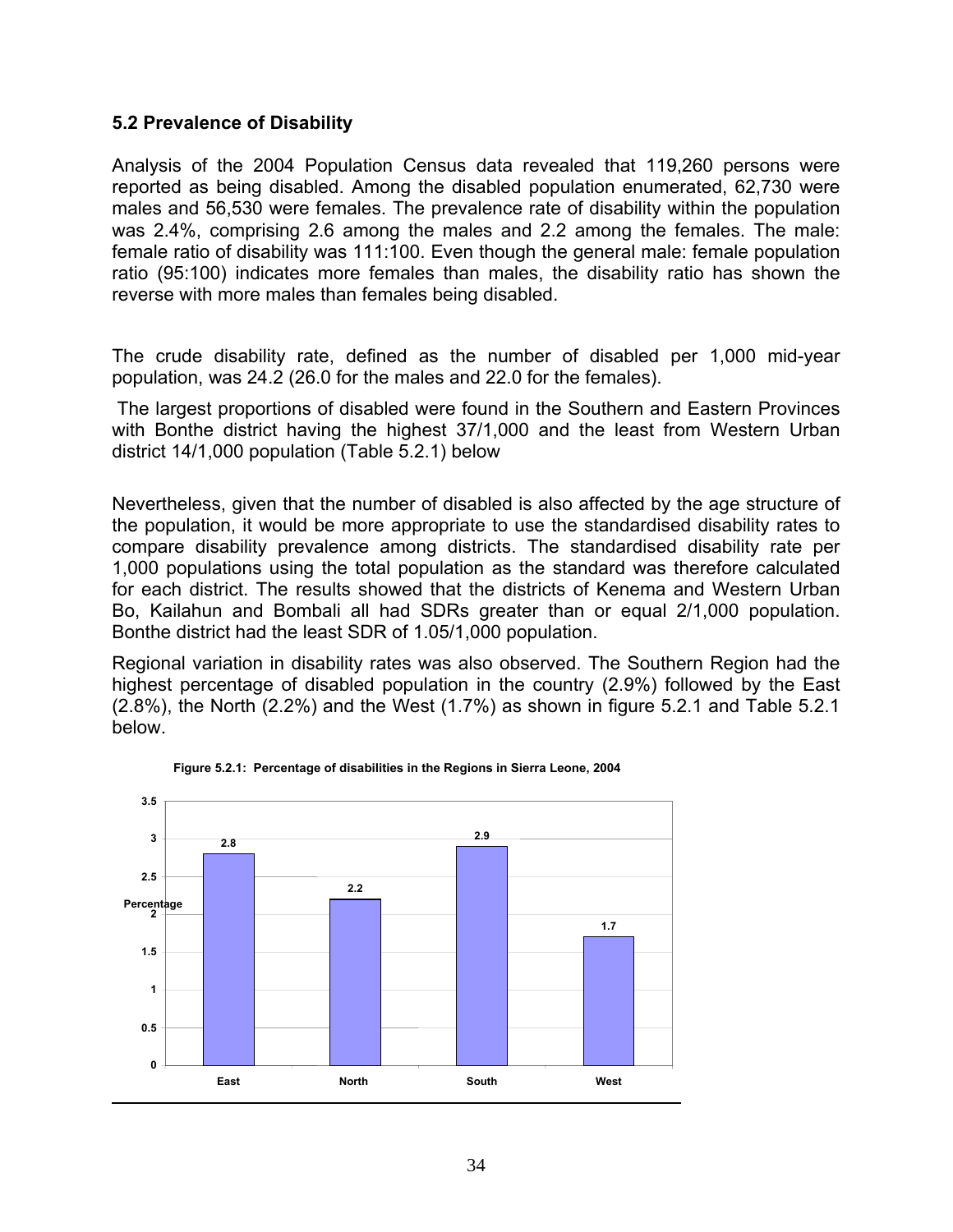|                 |             | <b>Number Disabled</b> |                   | Crude                  | <b>Standard</b>        |
|-----------------|-------------|------------------------|-------------------|------------------------|------------------------|
| <b>Location</b> | <b>Male</b> | <b>Female</b>          | <b>Both Sexes</b> | <b>Disability Rate</b> | <b>Disability Rate</b> |
| <b>East</b>     | 1,534       | 1,292                  | 2,826             | 25.37                  | 5.84                   |
|                 |             |                        |                   |                        |                        |
| Kailahun        | 437         | 361                    | 798               | 22.40                  | 1.65                   |
| Kenema          | 654         | 569                    | 1,223             | 25.75                  | 2.53                   |
| Kono            | 443         | 362                    | 805               | 28.44                  | 1.66                   |
| <b>North</b>    | 1,801       | 1,756                  | 3557              | 21.39                  | 7.35                   |
| <b>Bombali</b>  | 508         | 505                    | 1,013             | 25.84                  | 2.09                   |
| Kambia          | 279         | 323                    | 602               | 21.61                  | 1.24                   |
| Koinadugu       | 205         | 223                    | 428               | 17.96                  | 0.88                   |
| Port Loko       | 416         | 379                    | 795               | 18.99                  | 1.64                   |
| Tonkolili       | 393         | 326                    | 719               | 21.44                  | 1.49                   |
| <b>South</b>    | 1,576       | 1,484                  | 3,060             | 28.26                  | 6.32                   |
| Bo              | 516         | 452                    | 968               | 21.86                  | 2.00                   |
| <b>Bonthe</b>   | 230         | 265                    | 495               | 33.98                  | 1.02                   |
| Moyamba         | 341         | 267                    | 608               | 21.77                  | 1.26                   |
| Pujehun         | 489         | 500                    | 989               | 46.01                  | 2.04                   |
| <b>West</b>     | 890         | 786                    | 1,676             | 17.11                  | 3.46                   |
| Rural           | 235         | 215                    | 450               | 22.77                  | 0.93                   |
| Urban           | 655         | 571                    | 1,226             | 15.68                  | 2.53                   |
| <b>Total</b>    | 5,801       | 5,318                  | 11,119            | 22.98                  | 22.98                  |

**Table 5.2.1: Disabled Population by Region, District and Sex** 

*Source: 2004 National Population Census data, Statistics Sierra Leone* 

## **5.3 Disability by Type, Sex and District**

According to Table 5.3.1 below, the most common type of reported disability was "Limited use of legs" 21% (25630) of all disabled persons. This was followed by "Sight difficulty" 19.0% (22667), and Blindness 7 %( 8916).

| Table 5.3.1: Distribution of disability by type and Sex               |             |      |               |       |        |              |
|-----------------------------------------------------------------------|-------------|------|---------------|-------|--------|--------------|
|                                                                       | <b>Male</b> |      | <b>Female</b> |       |        | <b>Total</b> |
| <b>Type of Disability</b>                                             | #           | %    | #             | %     | #      | %            |
| Limited use of legs                                                   | 13598       | 22%  | 12032         | 21%   | 25630  | 21%          |
| Loss of Legs                                                          | 1828        | 3%   | 1532          | 3%    | 3360   | 3%           |
| Limited use of Arm                                                    | 4481        | 7%   | 2968          | 5%    | 7449   | 6%           |
| Loss of Arms                                                          | 775         | 1%   | 481           | $1\%$ | 1256   | 1%           |
| Back spine                                                            | 3725        | 6%   | 3374          | 6%    | 7099   | 6%           |
| Hearing difficulty                                                    | 4150        | 7%   | 4308          | 8%    | 8458   | 7%           |
| Deafness                                                              | 1367        | 2%   | 1561          | 3%    | 2928   | 2%           |
| Sight difficulty                                                      | 12239       | 20%  | 10428         | 18%   | 22667  | 19%          |
| <b>Blindness</b>                                                      | 5170        | 8%   | 3746          | 7%    | 8916   | 7%           |
| Speech difficulty                                                     | 1461        | 2%   | 1025          | 2%    | 2486   | 2%           |
| Mute                                                                  | 1731        | 3%   | 1611          | 3%    | 3342   | 3%           |
| Mental problem                                                        | 1707        | 3%   | 1722          | 3%    | 3429   | 3%           |
| Strange behaviour                                                     | 1452        | 2%   | 1433          | 3%    | 2885   | 2%           |
| Epileptic                                                             | 1408        | 2%   | 1384          | 2%    | 2792   | 2%           |
| Rheumatism                                                            | 2581        | 4%   | 3492          | 6%    | 6073   | 5%           |
| Others                                                                | 5057        | 8%   | 5433          | 10%   | 10490  | 9%           |
| Total                                                                 | 62730       | 100% | 56530         | 100%  | 119260 | 100%         |
| Source: 2004 National Population Census data, Statistics Sierra Leone |             |      |               |       |        |              |

**Table 5.3.1: Distribution of disability by type and Sex**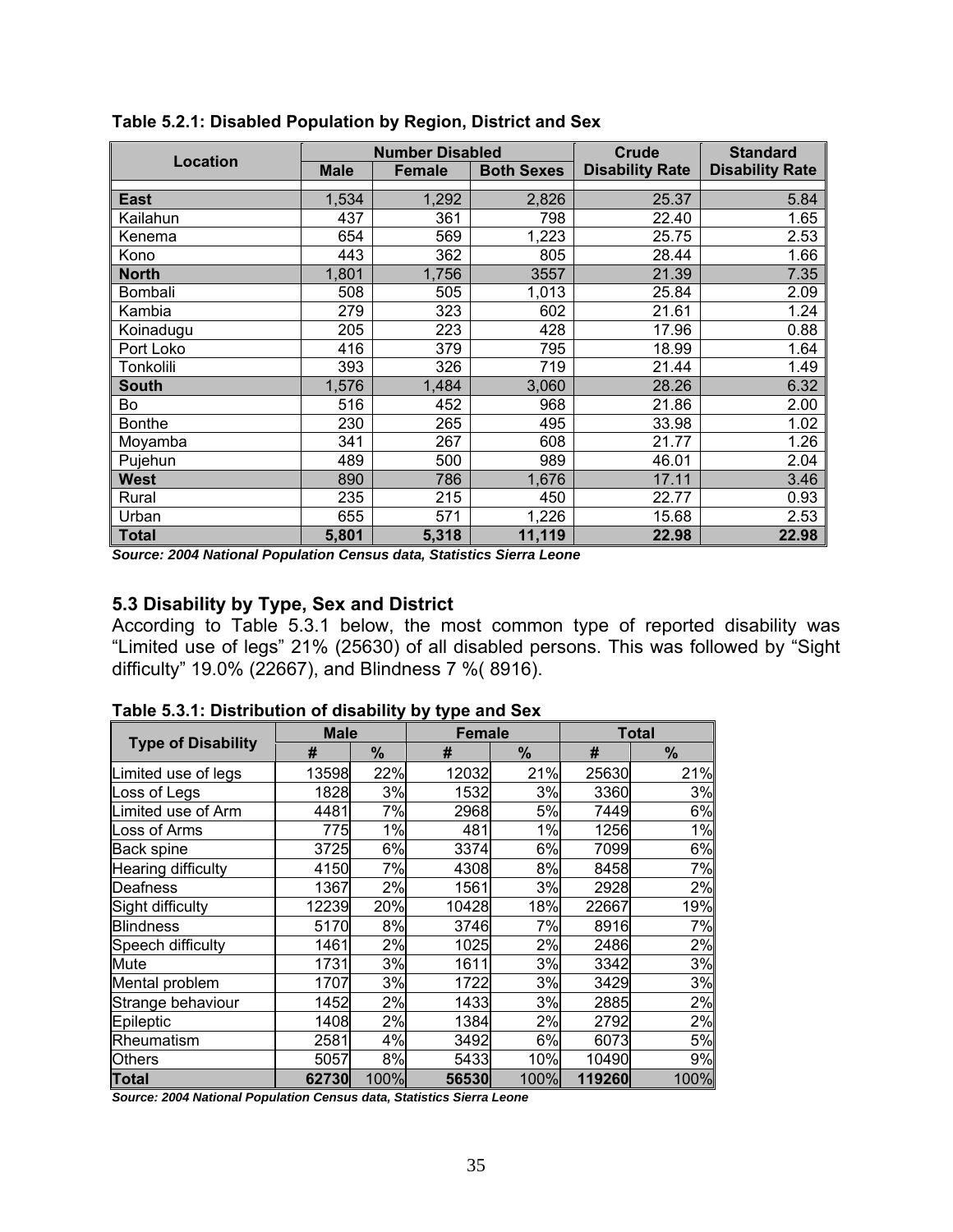The table also indicates that sight difficulty (including blindness), limited use of arms and limited use of legs were more prevalent among the males than female population. Conversely hearing difficulty was more prevalent among the female than the male population, represented by 8% and 7% respectively. Loss of limb (arm or leg) accounted for 3% of the disabilities among both males and females

Table 5.3.2 below shows the prevalence of different causes of disabilities by sex and age group. According to the table, cause of most forms of disabilities increases with increase in age. Consistently there were greater disabilities among the male population than the female population in most of the types of disabilities except in the cases of natural illness and disability from aging

|                      | <b>Total</b> | <b>Not</b> |               |       | From Natural Trans.   Occ. |              | יזייטיטיטייט<br><b>Other</b>                                                                       |         |                        |       | Number |
|----------------------|--------------|------------|---------------|-------|----------------------------|--------------|----------------------------------------------------------------------------------------------------|---------|------------------------|-------|--------|
|                      |              |            |               |       |                            |              | Persons disabled Disabled birth  Illness Accident  Injury Accidents   War  Aging  Others  disabled |         |                        |       |        |
|                      |              |            |               |       |                            |              |                                                                                                    |         |                        |       |        |
| Sierra Leone 4928578 |              | 97.6%      | 2.4% 11.8%    | 45.2% | 2.9%                       | 4.6%         | 8.9%                                                                                               |         | $9.5\%$ 11.7%          | 5.4%  | 119260 |
| 00-04.               | 751518       | 15.2%      | 0.1%32.2%     | 39.2% |                            | 1.0% 0.7%    | 5.1%                                                                                               | $2.6\%$ | 6.6%                   | 12.7% | 4453   |
| $05-14.$             | 1303915      | 26.1%      | 0.3%25.7%     | 44.0% | 1.8%                       | 1.3%         | 9.3%                                                                                               | 5.3%    | 6.7%                   | 5.9%  | 16890  |
| 15-24.               | 950482       | 19.0%      | 0.3% 18.6%    | 46.5% |                            | 2.5% 2.5%    | 9.3%                                                                                               | 8.3%    | 6.5%                   | 5.6%  | 15306  |
| $25+$                | 1922663      | 37.3%      | 1.7% 6.6%     | 45.6% |                            | 3.2% 5.8%    |                                                                                                    |         | 8.9% 10.9% 14.0%       | 4.9%  | 82611  |
| <b>Males</b>         | 2390977      | 47.2%      | 1.3% 11.9%    | 42.5% |                            | $3.5\%$ 6.0% | 10.3% 10.8% 9.9%                                                                                   |         |                        | 5.2%  | 62730  |
| $00 - 04.$           | 373855       | 7.5%       | 0.0%32.8%     | 38.8% |                            | $0.9\%$ 0.6% | 5.3%                                                                                               | 2.5%    | 6.4%                   | 12.8% | 2376   |
| $05-14.$             | 657582       | 13.2%      | $0.2\%$ 25.6% | 42.8% | $2.0\%$                    | 1.6%         | 10.0%                                                                                              | 5.3%    | 6.8%                   | 5.9%  | 9340   |
| 15-24.               | 450543       | 9.0%       | $0.2\%$ 19.1% | 43.8% |                            | 2.8% 2.9%    | 10.7%                                                                                              | $8.9\%$ | 6.6%                   | 5.3%  | 8093   |
| $25+$                | 908997       | 17.6%      | $0.9\%$ 6.5%  | 42.4% |                            | 4.1% 7.9%    |                                                                                                    |         | 10.5% 12.7% 11.3%      | 4.6%  | 42921  |
| <b>Females</b>       | 2537601      | 50.3%      | 1.1% 11.7%    | 48.3% |                            | 2.2% 2.9%    | 7.4%                                                                                               |         | $8.1\frac{1}{6}$ 13.8% | 5.7%  | 56530  |
| $00 - 04.$           | 377663       | 7.6%       | 0.0%31.5%     | 39.7% |                            | 1.1% 0.7%    | 4.9%                                                                                               | 2.6%    | 6.8%                   | 12.7% | 2077   |
| $05-14.$             | 646333       | 13.0%      | 0.2% 25.7%    | 45.5% | 1.6%                       | $1.0\%$      | 8.5%                                                                                               | 5.3%    | 6.5%                   | 5.9%  | 7550   |
| 15-24.               | 499939       | 10.0%      | 0.1% 18.2%    | 49.4% |                            | 2.3% 2.1%    | 7.8%                                                                                               | $7.7\%$ | 6.5%                   | 6.0%  | 7213   |
| $25+$                | 1013666      | 19.8%      | $0.8\%$ 6.8%  | 49.0% |                            | 2.3% 3.5%    | 7.2%                                                                                               |         | 9.0% 16.9%             | 5.2%  | 39690  |

**Table 5.3.2: Distribution of disability in the population by cause, sex and age group**

*Source: 2004 National Population Census data, Statistics Sierra Leone* 

Table 5.3.3 below shows the distribution of some common disabilities in the regions and districts by sex. Though the table shows no clear pattern in the distribution of disability by district, the Western Urban, Koinadugu and Bonthe districts consistently show lower levels of disability than the other districts. Also, the Western Urban district has the highest percentage of persons suffering from loss of limbs followed by districts in the North. A possible reason for this is due to the presence of a disability centre in the Western Area.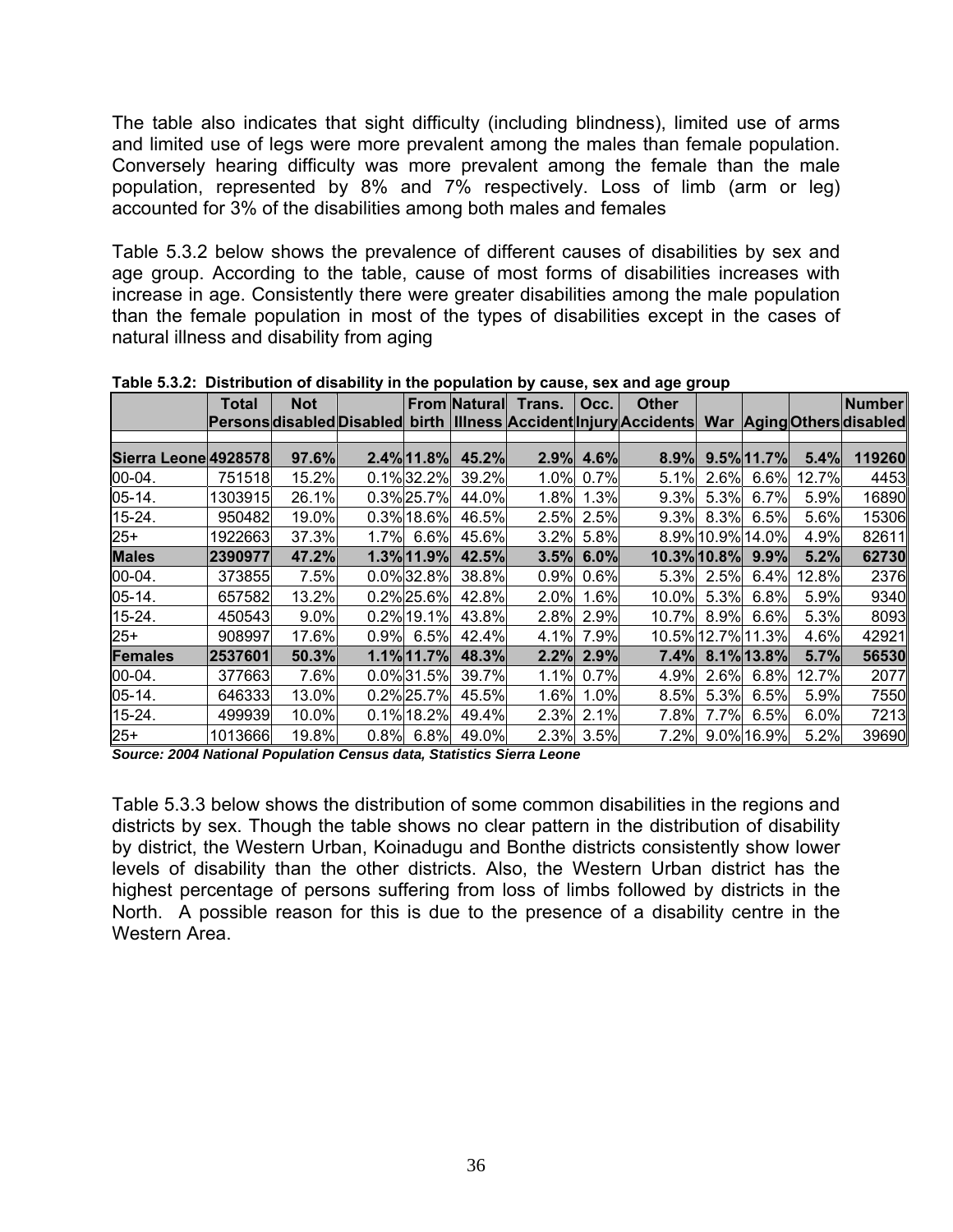|                               |             | <b>Number</b> |             | Limited use of<br>Legs |             | Limited use of<br><b>Arms</b> | <b>Loss of limbs</b> |               | <b>Hearing</b><br>difficulties and<br>deafness |               | <b>Sight</b><br><b>Difficulties and</b><br>blindness |               | <b>Others</b> |               |
|-------------------------------|-------------|---------------|-------------|------------------------|-------------|-------------------------------|----------------------|---------------|------------------------------------------------|---------------|------------------------------------------------------|---------------|---------------|---------------|
| Location                      | <b>Male</b> | <b>Female</b> | <b>Male</b> | <b>Female</b>          | <b>Male</b> | <b>Female</b>                 | <b>Male</b>          | <b>Female</b> | <b>Male</b>                                    | <b>Female</b> | <b>Male</b>                                          | <b>Female</b> | <b>Male</b>   | <b>Female</b> |
| <b>SIERRA LEONE</b>           | 62730       | 56530         | 21.7%       | 21.3%                  | 7.1%        | 5.3%                          | 4.1%                 | 3.6%          | 8.8%                                           | 10.4%         | 27.8%                                                | 25.1%         | 30.5%         | 34.4%         |
| <b>EAST</b>                   | 18150       | 15422         | 21.2%       | 20.9%                  | 7.3%        | 5.1%                          | 3.7%                 | 3.3%          | 10.3%                                          | 11.7%         | 26.3%                                                | 22.1%         | 31.3%         | 36.8%         |
| Kailahun                      | 5474        | 4862          | 24.3%       | 25.0%                  | 8.8%        | 6.0%                          | 4.7%                 | 4.1%          | 11.2%                                          | 12.1%         | 22.4%                                                | 20.9%         | 28.6%         | 31.9%         |
| Kenema                        | 7343        | 6287          | 18.8%       | 17.8%                  | 5.7%        | 3.9%                          | 2.8%                 | 2.6%          | 9.7%                                           | 11.6%         | 27.9%                                                | 21.7%         | 35.1%         | 42.4%         |
| Kono                          | 5333        | 4273          | 21.3%       | 20.9%                  | 7.9%        | 5.8%                          | 3.9%                 | 3.5%          | 10.1%                                          | 11.5%         | 28.0%                                                | 24.2%         | 28.8%         | 34.2%         |
| <b>NORTH</b>                  | 19656       | 17974         | 22.6%       | 23.1%                  | 7.5%        | 5.8%                          | 5.0%                 | 4.6%          | 8.6%                                           | 9.7%          | 29.3%                                                | 28.1%         | 26.9%         | 28.6%         |
| Bombali                       | 5174        | 4695          | 23.3%       | 24.2%                  | 7.5%        | 5.2%                          | 5.3%                 | 4.5%          | 8.8%                                           | 10.5%         | 28.2%                                                | 27.7%         | 26.8%         | 27.8%         |
| Kambia                        | 2762        | 2713          | 23.5%       | 22.2%                  | 8.2%        | 5.6%                          | 5.3%                 | 4.0%          | 8.5%                                           | 10.9%         | 30.4%                                                | 30.3%         | 24.1%         | 26.9%         |
| Koinadugu                     | 2841        | 2710          | 20.6%       | 21.1%                  | 6.9%        | 5.5%                          | 5.4%                 | 5.1%          | 8.4%                                           | 8.5%          | 26.1%                                                | 24.2%         | 32.5%         | 35.6%         |
| Port Loko                     | 5047        | 4434          | 22.3%       | 22.9%                  | 7.2%        | 6.1%                          | 4.5%                 | 4.1%          | 8.3%                                           | 9.7%          | 29.1%                                                | 27.5%         | 28.7%         | 29.6%         |
| Tonkolili                     | 3832        | 3422          | 22.8%       | 24.0%                  | 7.8%        | 6.8%                          | 4.9%                 | 5.3%          | 9.1%                                           | 8.7%          | 32.7%                                                | 31.0%         | 22.7%         | 24.2%         |
| <b>SOUTH</b>                  | 16444       | 15527         | 18.4%       | 18.6%                  | 6.6%        | 4.9%                          | 2.9%                 | 2.6%          | 8.4%                                           | 10.6%         | 31.0%                                                | 25.4%         | 32.6%         | 38.0%         |
| Bo                            | 5796        | 5051          | 20.3%       | 20.6%                  | 7.2%        | 5.3%                          | 3.2%                 | 3.1%          | 8.6%                                           | 11.7%         | 30.7%                                                | 25.2%         | 30.1%         | 34.0%         |
| <b>Bonthe</b>                 | 2511        | 2656          | 18.8%       | 18.0%                  | 6.3%        | 4.1%                          | 2.7%                 | 2.3%          | 5.8%                                           | 7.8%          | 26.9%                                                | 25.1%         | 39.6%         | 42.7%         |
| Moyamba                       | 3922        | 3714          | 17.4%       | 18.2%                  | 5.3%        | 5.3%                          | 3.4%                 | 2.7%          | 8.0%                                           | 10.2%         | 36.7%                                                | 29.1%         | 29.2%         | 34.5%         |
| Pujehun                       | 4215        | 4106          | 16.6%       | 16.9%                  | 7.2%        | 4.4%                          | 2.4%                 | 2.2%          | 10.2%                                          | 11.3%         | 28.6%                                                | 22.4%         | 35.0%         | 42.9%         |
| <b>WESTERN</b><br><b>AREA</b> | 8480        | 7607          | 26.9%       | 23.3%                  | 7.1%        | 4.9%                          | 5.4%                 | 3.5%          | 6.8%                                           | 8.8%          | 20.9%                                                | 23.1%         | 32.9%         | 36.2%         |
| <b>WR</b>                     | 2715        | 2715          | 19.5%       | 19.5%                  | 6.0%        | 6.0%                          | 4.2%                 | 4.2%          | 6.6%                                           | 6.6%          | 16.6%                                                | 16.6%         | 47.1%         | 47.1%         |
| WU                            | 5765        | 5014          | 30.3%       | 26.4%                  | 7.6%        | 5.9%                          | 5.9%                 | 3.9%          | 6.8%                                           | 10.1%         | 22.9%                                                | 25.0%         | 26.3%         | 28.7%         |

**Table 5.3.3: Distribution of common disabilities in the regions, districts by sex** 

**Source: 2004 National Population Census data, Statistics Sierra Leone** 

# **5.4 Disability by Cause**

| Table 5.4.1: Cause of disabilities by region and by sex |  |  |
|---------------------------------------------------------|--|--|
|                                                         |  |  |

| Location                      | <b>Sex</b>   | <b>From</b><br><b>Birth</b> | <b>Illness</b> | <b>Motor</b><br><b>Accident</b> | Occ.<br><b>Injury</b> | <b>Other</b><br><b>Accident</b> | War   | Aging | <b>Others</b> | <b>Number</b><br>with<br>disability |
|-------------------------------|--------------|-----------------------------|----------------|---------------------------------|-----------------------|---------------------------------|-------|-------|---------------|-------------------------------------|
|                               | <b>Total</b> | 11.8%                       | 45.2%          | 3%                              | 4.6%                  | 9%                              | 9.5%  | 12%   | 5.4%          | 119,260                             |
| <b>SIERRA</b><br><b>LEONE</b> | Male         | 11.9                        | 42.5%          | 4%                              | 6%                    | 10%                             | 10.8% | 10%   | 5.2%          | 62,730                              |
|                               | Female       | 11.7%                       | 48.3%          | 2%                              | 3%                    | 7.4%                            | 8.1%  | 14%   | 5.7%          | 56,530                              |
|                               | Total        | 11.5%                       | 43.6%          | 3%                              | 4.8%                  | 8.3%                            | 13.1% | 10.8% | 5.2%          | 33,572                              |
| <b>EAST</b>                   | Male         | 11.5%                       | 40.4%          | 3.4%                            | 6.2%                  | 9.6%                            | 15%   | 9.3%  | 5%            | 18,150                              |
|                               | Female       | 11.5%                       | 47.3%          | 2%                              | 3.1%                  | 6.7%                            | 11%   | 12.7% | 5.9%          | 15,422                              |
|                               | Total        | 12.9%                       | 47.4%          | 3%                              | 4.4%                  | 9.2%                            | 6.2%  | 11.2% | 6%            | 37,630                              |
| <b>NORTH</b>                  | Male         | 1.9%                        | 45.2%          | 3.4%                            | $5.7\%$               | 10.7%                           | 7.1%  | 9.3%  | 6%            | 19,656                              |
|                               | Female       | 12.9%                       | 49.9%          | 2.5%                            | 2.9%                  | 7.6%                            | 5.3%  | 13.2% | 6%            | 17,974                              |
|                               | Total        | 10.0%                       | 46.4%          | 2.2%                            | 5.2%                  | 8.6%                            | 10.2% | 13%   | 5%            | 31,971                              |
| <b>SOUTH</b>                  | Male         | 10.0%                       | 43.2%          | 3%                              | 7.2%                  | 10.1%                           | 11.4% | 11%   | 5%            | 16,444                              |
|                               | Female       | 10.0%                       | 49.7%          | 2%                              | 3.1%                  | 6.9%                            | 9%    | 14.8% | 5%            | 15,527                              |
|                               | Total        | 13.7%                       | 41.3%          | 4.2%                            | 3.4%                  | 10%                             | 8.1%  | 12.7% | 6.6%          | 16,087                              |
| <b>WEST</b>                   | Male         | 14.5%                       | 39.3%          | 5.2%                            | 4.2%                  | 11.1%                           | 9.2%  | 10.1% | 6.3%          | 8480                                |
|                               | Female       | 12.7%                       | 43.5%          | 3.0%                            | 2.5%                  | 8.9%                            | 6.9%  | 15.6% | 6.8%          | 7607                                |

*Source: 2004 National Population Census data, Statistics Sierra Leone*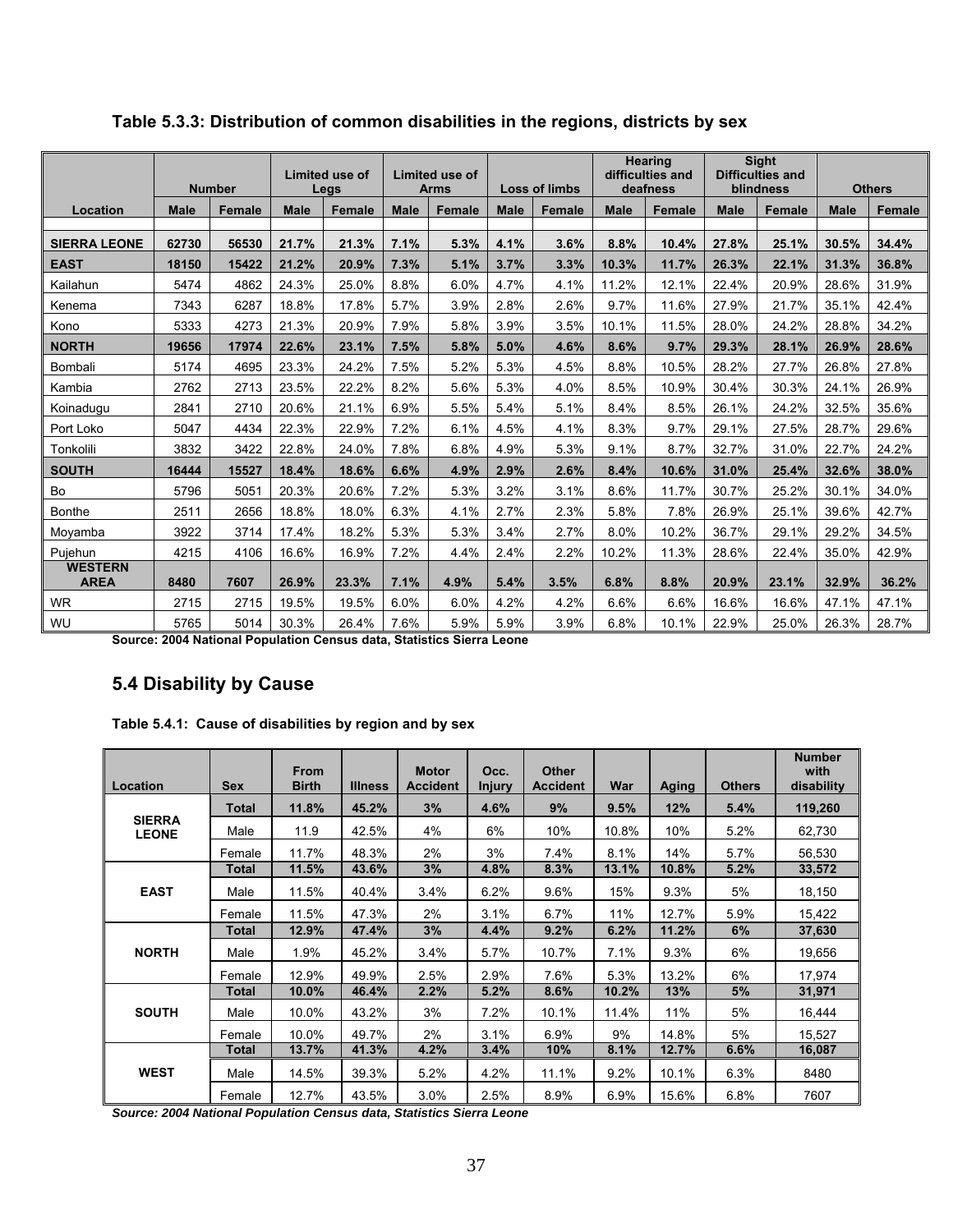Table 5.4.1 above shows the distribution of causes of disability by region and by sex. Apart from illness, which accounts for the highest cause of disability, congenital, Aging, Accidents (including motor accidents) and war were the major causes of disability in the country. War as a cause of disability was highest in the Eastern province (13%), followed by Southern province (10%), then Western Area (8%) and Northern province (6%), which showed war as the least cause of disability.

There were sex differentials in the cause of disability, which was skewed towards males. There were higher levels of disability in males than females in accidents, occupational injuries and war. Causes of disability from aging and illness were more pronounced in females than males.

## **5.5: School Attendance and Disability**

This section attempts to shed light on the educational profile of the population of disabled persons.

From table 5.5.1 below, it can be seen that disabled persons are less likely to attend school than non-disabled persons. The proportion of disabled aged 6 -29 years who were not attending school was 68% compared to 56% for non-disabled persons. These differences were more pronounced among children aged 10-14 years of age: 41% versus 25% of non-school attendance among disabled and non-disabled children respectively. Similar to the situation among normal children, non-school attendance is more common among disabled females (73%) than disabled males 64%.

|                              |                        | % Not Attending |                        | % Attending     |                        | <b>Total Number</b> |
|------------------------------|------------------------|-----------------|------------------------|-----------------|------------------------|---------------------|
| Age<br>groups/<br><b>Sex</b> | <b>Not</b><br>disabled | <b>Disabled</b> | <b>Not</b><br>disabled | <b>Disabled</b> | <b>Not</b><br>disabled | <b>Disabled</b>     |
| <b>Both Sexes</b>            | 56%                    | 68%             | 44%                    | 32%             | 2618914                | 40703               |
| 06-09                        | 48%                    | 57%             | 52%                    | 43%             | 729262                 | 8814                |
| $10 - 14$                    | 25%                    | 41%             | 75%                    | 59%             | 557763                 | 8400                |
| 15-19                        | 50%                    | 61%             | 50%                    | 39%             | 528124                 | 8383                |
| $20 - 24$                    | 83%                    | 88%             | 17%                    | 12%             | 407052                 | 7065                |
| 25-29                        | 97%                    | 98%             | 3%                     | 2%              | 396713                 | 8041                |
|                              |                        |                 |                        |                 |                        |                     |
| <b>Males</b>                 | 51%                    | 64%             | 49%                    | 36%             | 1267461                | 21968               |
|                              |                        |                 |                        |                 |                        |                     |
| 06-09                        | 48%                    | 56%             | 52%                    | 44%             | 361546                 | 4878                |
| $10 - 14$                    | 23%                    | 38%             | 77%                    | 62%             | 286696                 | 4644                |
| 15-19                        | 38%                    | 52%             | 62%                    | 48%             | 257306                 | 4476                |
| 20-24                        | 74%                    | 82%             | 26%                    | 18%             | 185144                 | 3689                |
| 25-29                        | 96%                    | 97%             | 4%                     | 3%              | 176769                 | 4281                |
|                              |                        |                 |                        |                 |                        |                     |
| <b>Females</b>               | 62%                    | 73%             | 38%                    | 27%             | 1351453                | 18735               |
| 06-09                        | 48%                    | 59%             | 52%                    | 41%             | 367716                 | 3936                |
| $10 - 14$                    | 28%                    | 45%             | 72%                    | 55%             | 271067                 | 3756                |
| 15-19                        | 61%                    | 72%             | 39%                    | 28%             | 270818                 | 3907                |
| 20-24                        | 90%                    | 94%             | 10%                    | 6%              | 221908                 | 3376                |
| 25-29                        | 99%                    | 99%             | 1%                     | 1%              | 219944                 | 3760                |
| $0.004$ $M - 4$<br>r.        | $\mathbf{r}$           | والمسالون       | $0.4 - 41 - 41$        | $\sim$          |                        |                     |

**Table 5.5.1: Percentage of school attendance among disabled and non-disabled persons, by age and by sex** 

*Source: 2004 National Population Census data, Statistics Sierra Leone*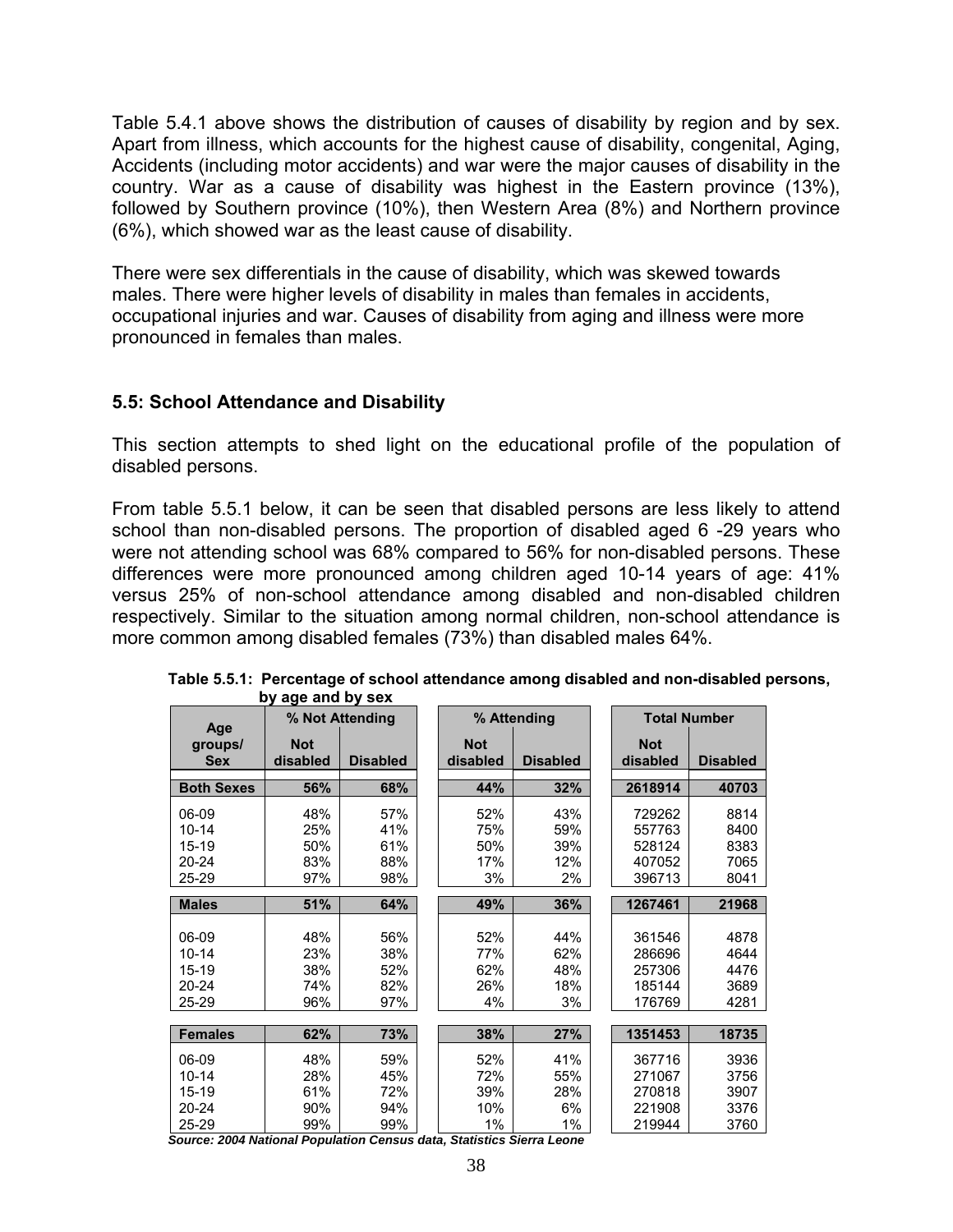| Sex/Age<br>group  | Congen<br>-ital<br>from<br><b>Birth</b> | <b>Natural</b><br><b>Illness</b> | <b>Motor</b><br><b>Accide</b><br>nt | Occu.<br><b>Injury</b> | <b>Other</b><br><b>Accide</b><br>nts | War  | <b>Aging</b> | <b>Others</b> | <b>Total</b><br>disabled<br>not<br>attending<br>school |
|-------------------|-----------------------------------------|----------------------------------|-------------------------------------|------------------------|--------------------------------------|------|--------------|---------------|--------------------------------------------------------|
| <b>Both Sexes</b> | 20.4%                                   | 45.3%                            | 2.4%                                | 2.6%                   | 8.2%                                 | 8.0% | 6.9%         | 6.2%          | 27718                                                  |
|                   |                                         |                                  |                                     |                        |                                      |      |              |               |                                                        |
| 06-09             | 5.3%                                    | 8.0%                             | 0.2%                                | 0.2%                   | 1.2%                                 | 0.7% | 1.2%         | 1.4%          | 5040                                                   |
| $10 - 14$         | 3.5%                                    | 5.5%                             | 0.2%                                | 0.1%                   | 0.8%                                 | 0.6% | 1.0%         | 0.7%          | 3466                                                   |
| 15-19             | 3.7%                                    | 8.7%                             | 0.4%                                | 0.4%                   | 1.5%                                 | 1.4% | 1.3%         | 1.0%          | 5119                                                   |
| $20 - 24$         | 3.8%                                    | 10.5%                            | 0.6%                                | 0.7%                   | 1.9%                                 | 2.1% | 1.5%         | 1.4%          | 6210                                                   |
| 25-29             | 4.0%                                    | 12.5%                            | 1.0%                                | 1.2%                   | 2.8%                                 | 3.2% | 1.8%         | 1.8%          | 7883                                                   |
|                   |                                         |                                  |                                     |                        |                                      |      |              |               |                                                        |
| <b>Males</b>      | 10.5%                                   | 21.4%                            | 1.4%                                | 1.7%                   | 4.6%                                 | 4.6% | 3.6%         | 3.0%          | 14045                                                  |
| 06-09             | 2.9%                                    | 4.3%                             | 0.1%                                | 0.1%                   | 0.7%                                 | 0.4% | 0.7%         | 0.7%          | 2736                                                   |
| $10 - 14$         | 1.9%                                    | 2.7%                             | 0.1%                                | 0.1%                   | 0.4%                                 | 0.4% | 0.6%         | 0.4%          | 1778                                                   |
|                   |                                         |                                  |                                     |                        |                                      |      |              |               |                                                        |
| $15-19$           | 1.8%                                    | 3.7%                             | 0.2%                                | 0.2%                   | 0.8%                                 | 0.7% | 0.6%         | 0.5%          | 2325                                                   |
| $20 - 24$         | 1.9%                                    | 4.8%                             | 0.3%                                | 0.5%                   | 1.0%                                 | 1.2% | 0.8%         | 0.6%          | 3043                                                   |
| 25-29             | 2.1%                                    | 5.9%                             | 0.7%                                | 0.9%                   | 1.7%                                 | 2.0% | 1.0%         | 0.8%          | 4163                                                   |
| <b>Females</b>    | 10.0%                                   | 23.9%                            | 1.0%                                | 0.9%                   | 3.6%                                 | 3.4% | 3.3%         | 3.2%          | 13673                                                  |
|                   |                                         |                                  |                                     |                        |                                      |      |              |               |                                                        |
| 06-09             | 2.4%                                    | 3.7%                             | 0.1%                                | 0.1%                   | 0.5%                                 | 0.3% | 0.6%         | 0.6%          | 2304                                                   |
| $10 - 14$         | 1.7%                                    | 2.9%                             | 0.1%                                | 0.1%                   | 0.4%                                 | 0.3% | 0.4%         | 0.3%          | 1688                                                   |
| $15-19$           | 1.9%                                    | 5.0%                             | 0.2%                                | 0.2%                   | 0.7%                                 | 0.7% | 0.7%         | 0.5%          | 2794                                                   |
| $20 - 24$         | 1.9%                                    | 5.7%                             | 0.3%                                | 0.3%                   | 0.9%                                 | 0.9% | 0.7%         | 0.7%          | 3167                                                   |
| 25-29             | 2.0%                                    | 6.5%                             | 0.4%                                | 0.3%                   | 1.1%                                 | 1.2% | 0.9%         | 1.0%          | 3720                                                   |

**Table 5.5.2: Percentage distribution of cause of disability among non-school going disabled 6-29 year olds by sex** 

*Source: 2004 National Population Census data, Statistics Sierra Leone* 

Table 5.5.2 above indicates that natural illness, congenital, accidents (motor, occupational and other accidents), and war accounted for the major causes of disability among non school going persons. While more females reported natural illness (23.9%) as major cause of their disabilities than males (21.4%), there were slight differences between the two sexes in terms of other causes of disability

## **5.6 Level of education**

Table 5.6.1 below shows the distribution of the disabled population aged 10 years and over by educational attainment. Level of formal educational attainment for all ages in the population is low. However level of formal education in the disabled population is significantly lower than that in the non-disabled population. This difference is more distinct in the population that attained formal education beyond the primary school. Similarly female level of educational attainment is lower than that of males beyond the primary schools.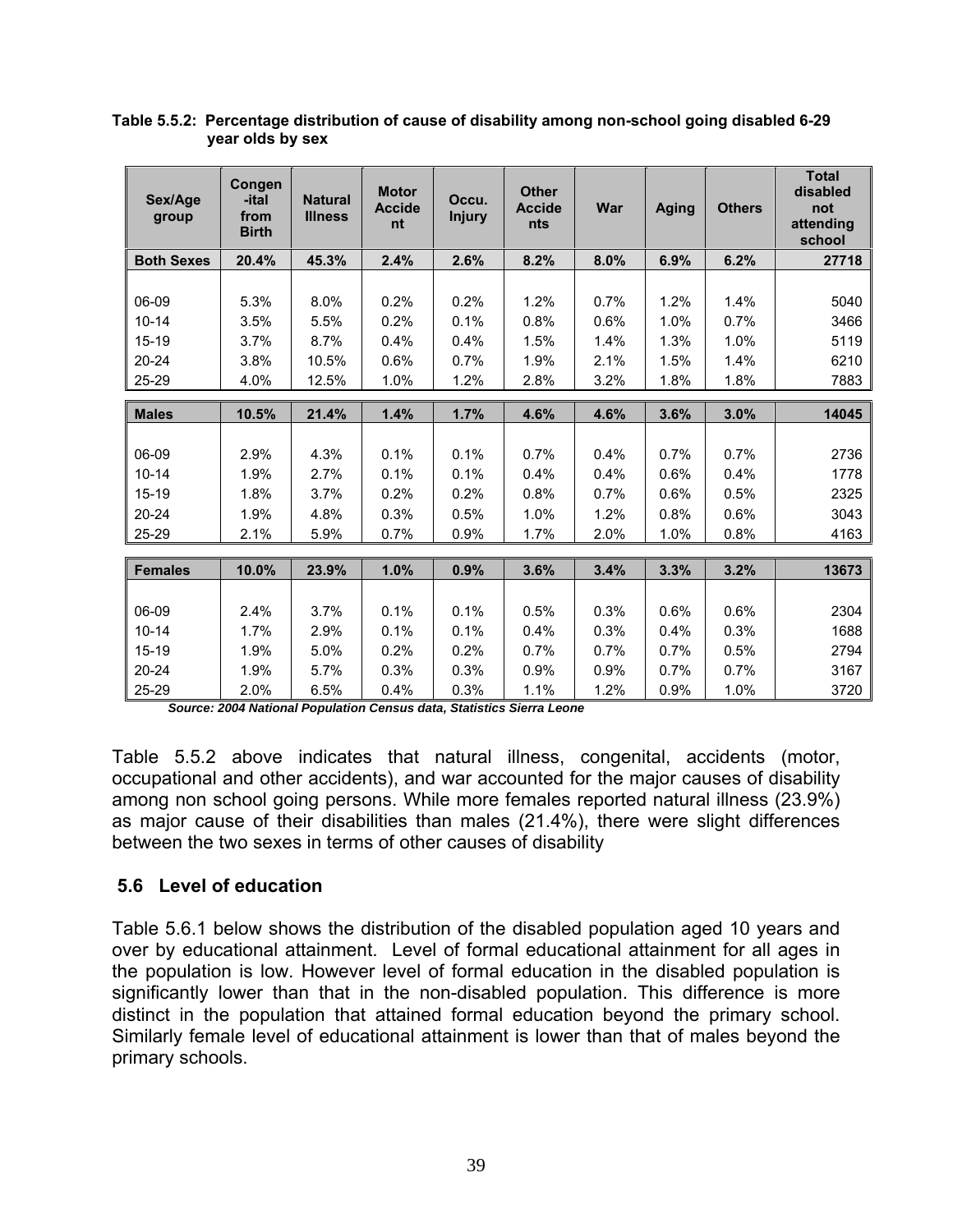| <b>Level of Education</b> |                   | <b>Non Disabled</b> |               | <b>Disabled</b>   |             |               |  |
|---------------------------|-------------------|---------------------|---------------|-------------------|-------------|---------------|--|
| <b>Attained</b>           | <b>Both Sexes</b> | <b>Male</b>         | <b>Female</b> | <b>Both Sexes</b> | <b>Male</b> | <b>Female</b> |  |
| None/others               | 71.4%             | 62.0%               | 79.1%         | 77.5%             | 69.5%       | 85.9%         |  |
| Primary                   | 11.1%             | 12.4%               | 10.0%         | 9.8%              | 11.7%       | 7.8%          |  |
| JSS.                      | 6.6%              | 8.6%                | 4.9%          | 4.6%              | 6.3%        | 2.8%          |  |
| SSS.                      | $5.4\%$           | 8.3%                | 3.1%          | 3.2%              | 4.8%        | 1.6%          |  |
| Voc/Commercial            | $2.2\%$           | 2.8%                | 1.7%          | 1.6%              | $2.1\%$     | 1.0%          |  |
| Teachers                  | $0.8\%$           | 1.2%                | $0.4\%$       | 0.5%              | $0.8\%$     | 0.3%          |  |
| Technical.                | $0.2\%$           | $0.4\%$             | 0.1%          | 0.1%              | $0.2\%$     | $0.0\%$       |  |
| Nursing.                  | $0.1\%$           | 0.1%                | 0.1%          | $0.0\%$           | $0.0\%$     | 0.1%          |  |
| Cert/Diploma              | $0.4\%$           | $0.6\%$             | 0.2%          | 0.3%              | $0.4\%$     | 0.1%          |  |
| <b>First Degree</b>       | $0.4\%$           | 0.8%                | 0.2%          | 0.2%              | 0.3%        | 0.1%          |  |
| Post Graduate             | $0.1\%$           | 0.3%                | $0.0\%$       | 0.1%              | 0.1%        | $0.0\%$       |  |
| Koranic                   | 1.4%              | 2.7%                | 0.3%          | 2.0%              | 3.7%        | 0.3%          |  |

 **Table 5.6.1: Educational attainment of disabled and non-disabled population** 

## **5.7: Activity status among disabled population ten years and above by sex and type of disability**

Tables 5.7.1 a, b, and c below indicate that most of the disabled are either self employed or not formally working for a livelihood; most of them are involved in street begging. Out of 17% of those not working, only 2% are looking for employment. There is a significant difference between male paid workers (2.2%) and female paid workers (0.5%). Generally disabled females are engaged in unpaid household work (12.6%), significantly greater than the disabled males (6.9%) who were engaged in unpaid household work

| <b>Disability</b>         | Paid<br><b>Work</b> | <b>Self</b><br><b>Employed</b> | <b>Unpaid</b><br><b>Work</b> | Looking,<br><b>Not</b><br>Working, | <b>Not</b><br>Looking,<br>not<br><b>Working</b> | <b>HH</b><br><b>Work</b> | <b>Student</b> | <b>Retired</b> | <b>Others</b> | <b>Total</b><br><b>Number</b> |
|---------------------------|---------------------|--------------------------------|------------------------------|------------------------------------|-------------------------------------------------|--------------------------|----------------|----------------|---------------|-------------------------------|
|                           |                     |                                |                              |                                    |                                                 |                          |                |                |               |                               |
| <b>Both Sexes</b>         | 2.6%                | 35.7%                          | 9.4%                         | 1.7%                               | 15.6%                                           | 10.1%                    | 8.2%           | 1.7%           | 15.1%         | 113827                        |
| In Use of Legs            | 0.8%                | 7.6%                           | 1.9%                         | 0.5%                               | 3.0%                                            | 2.2%                     | 2.7%           | 0.4%           | 3.5%          | 25630                         |
| In Loss of Legs           | 0.1%                | 0.9%                           | 0.2%                         | 0.1%                               | 0.4%                                            | 0.2%                     | 0.3%           | 0.0%           | 0.7%          | 3360                          |
| Use of Arms               | 0.2%                | 2.3%                           | 0.6%                         | 0.1%                               | 0.7%                                            | 0.6%                     | 0.8%           | 0.1%           | 1.1%          | 7449                          |
| Loss of Arms              | $0.0\%$             | 0.4%                           | 0.1%                         | $0.0\%$                            | 0.2%                                            | 0.1%                     | 0.1%           | $0.0\%$        | 0.1%          | 1256                          |
| <b>Back Spine</b>         | 0.2%                | 2.9%                           | 0.7%                         | 0.1%                               | 0.8%                                            | 0.8%                     | 0.3%           | 0.1%           | 0.4%          | 7099                          |
| <b>Hearing Difficulty</b> | 0.1%                | 2.6%                           | 0.7%                         | 0.1%                               | 0.5%                                            | 0.8%                     | 0.8%           | 0.1%           | 1.6%          | 8458                          |
| Deafness                  | 0.0%                | 0.9%                           | 0.3%                         | 0.0%                               | 0.3%                                            | 0.3%                     | 0.2%           | 0.0%           | 0.5%          | 2928                          |
| <b>Sight Difficulty</b>   | 0.6%                | 8.5%                           | 2.0%                         | 0.3%                               | 3.3%                                            | 2.1%                     | 1.0%           | 0.5%           | 1.6%          | 22667                         |
| <b>Blindness</b>          | 0.1%                | 1.9%                           | 0.6%                         | 0.1%                               | 3.2%                                            | 0.7%                     | 0.2%           | 0.3%           | 0.8%          | 8916                          |
| Speech Impairment         | 0.1%                | 0.6%                           | 0.2%                         | 0.0%                               | 0.2%                                            | 0.2%                     | 0.3%           | 0.0%           | 0.6%          | 2486                          |
| Unable to Speak           | $0.0\%$             | 0.7%                           | 0.3%                         | $0.0\%$                            | 0.3%                                            | 0.3%                     | 0.3%           | $0.0\%$        | $1.0\%$       | 3342                          |
| <b>Mental Retardation</b> | 0.0%                | 0.7%                           | 0.3%                         | 0.1%                               | 0.6%                                            | 0.4%                     | 0.2%           | $0.0\%$        | 0.7%          | 3429                          |
| Mental illness            | 0.0%                | 0.6%                           | 0.2%                         | 0.0%                               | 0.7%                                            | 0.3%                     | 0.2%           | 0.0%           | 0.4%          | 2885                          |
| Epileptic                 | 0.0%                | 0.7%                           | 0.3%                         | 0.0%                               | 0.4%                                            | 0.3%                     | 0.2%           | 0.0%           | 0.5%          | 2792                          |
| Rheumatism                | 0.1%                | 2.4%                           | 0.5%                         | $0.0\%$                            | 0.6%                                            | $0.7\%$                  | 0.3%           | 0.1%           | $0.7\%$       | 6073                          |
| <b>Others</b>             | 0.2%                | 3.7%                           | 1.0%                         | 0.1%                               | 0.9%                                            | 1.1%                     | 0.6%           | 0.1%           | 1.5%          | 10490                         |

**Table 5.7.1a (Both sexes)**

*Source: 2004 Population and Housing Census, Statistics Sierra Leone*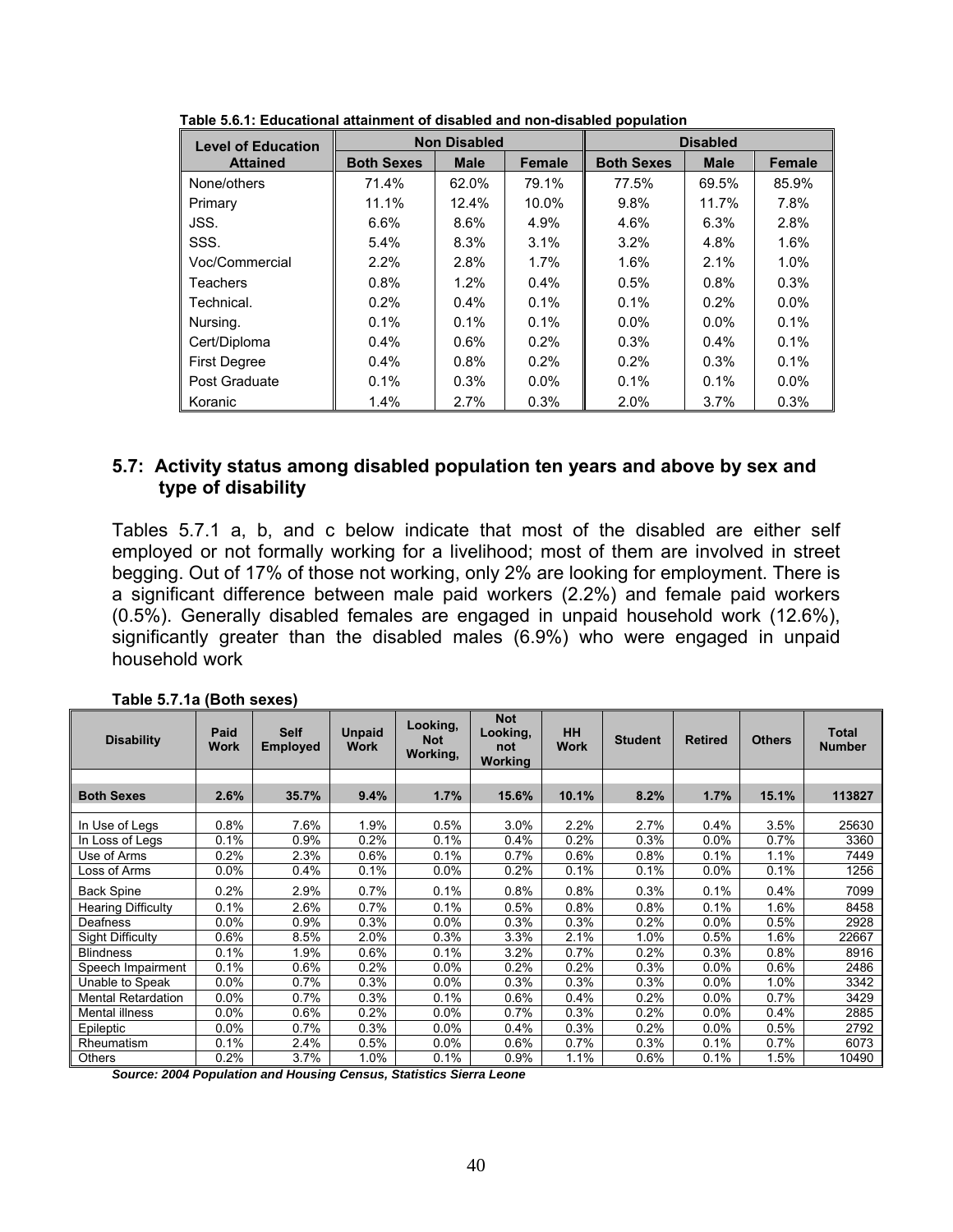#### **Table 5.7.1b (Males)**

| <b>Disability</b>         | Paid<br><b>Work</b> | <b>Self</b><br><b>Employed</b> | <b>Unpaid</b><br>Work | Looking,<br><b>Not</b><br>Working, | <b>Not</b><br>Looking,<br>not<br><b>Working</b> | <b>HH</b><br><b>Work</b> | <b>Student</b> | <b>Retired</b> | <b>Others</b> | <b>Total</b><br><b>Number</b> |
|---------------------------|---------------------|--------------------------------|-----------------------|------------------------------------|-------------------------------------------------|--------------------------|----------------|----------------|---------------|-------------------------------|
| <b>Males</b>              | 2.2%                | 22.4%                          | 4.9%                  | 1.2%                               | 7.6%                                            | 2.0%                     | 5.3%           | 0.9%           | 8.7%          | 62730                         |
| In Use of Legs            | 0.6%                | 4.6%                           | 0.9%                  | 0.3%                               | 1.3%                                            | 0.4%                     | 1.7%           | 0.2%           | 1.8%          | 13598                         |
| In Loss of Legs           | 0.1%                | 0.5%                           | 0.1%                  | 0.1%                               | 0.2%                                            | 0.1%                     | 0.2%           | $0.0\%$        | 0.4%          | 1828                          |
| Use of Arms               | 0.2%                | 1.6%                           | 0.4%                  | 0.1%                               | 0.4%                                            | 0.1%                     | 0.5%           | $0.0\%$        | 0.6%          | 4481                          |
| Loss of Arms              | 0.0%                | 0.3%                           | 0.1%                  | $0.0\%$                            | 0.1%                                            | 0.0%                     | 0.1%           | $0.0\%$        | 0.1%          | 775                           |
| <b>Back Spine</b>         | 0.1%                | 1.8%                           | 0.4%                  | 0.1%                               | 0.3%                                            | 0.1%                     | 0.1%           | $0.0\%$        | 0.2%          | 3725                          |
| <b>Hearing Difficulty</b> | 0.1%                | 1.4%                           | 0.3%                  | 0.1%                               | 0.2%                                            | 0.1%                     | 0.5%           | $0.0\%$        | 0.9%          | 4150                          |
| Deafness                  | 0.0%                | 0.4%                           | 0.1%                  | 0.0%                               | 0.1%                                            | 0.1%                     | 0.1%           | $0.0\%$        | 0.3%          | 1367                          |
| Sight Difficulty          | 0.5%                | 5.5%                           | 1.0%                  | 0.2%                               | 1.4%                                            | 0.3%                     | 0.6%           | 0.3%           | 0.9%          | 12239                         |
| <b>Blindness</b>          | 0.1%                | 1.2%                           | 0.3%                  | 0.0%                               | 1.9%                                            | 0.2%                     | 0.1%           | 0.2%           | 0.5%          | 5170                          |
| Speech Impairment         | 0.1%                | 0.4%                           | 0.1%                  | $0.0\%$                            | 0.1%                                            | 0.1%                     | 0.2%           | $0.0\%$        | 0.4%          | 1461                          |
| Unable to Speak           | 0.0%                | 0.4%                           | 0.2%                  | 0.0%                               | 0.1%                                            | 0.1%                     | 0.2%           | $0.0\%$        | 0.6%          | 1731                          |
| <b>Mental Retardation</b> | $0.0\%$             | 0.3%                           | 0.1%                  | $0.0\%$                            | 0.3%                                            | 0.1%                     | 0.1%           | $0.0\%$        | 0.4%          | 1707                          |
| Mental illness            | $0.0\%$             | 0.3%                           | 0.1%                  | 0.0%                               | 0.4%                                            | 0.1%                     | 0.1%           | $0.0\%$        | 0.2%          | 1452                          |
| Epileptic                 | 0.0%                | 0.4%                           | 0.1%                  | 0.0%                               | 0.2%                                            | 0.1%                     | 0.1%           | $0.0\%$        | 0.3%          | 1408                          |
| Rheumatism                | 0.1%                | $1.2\%$                        | 0.2%                  | $0.0\%$                            | 0.2%                                            | 0.1%                     | 0.2%           | $0.0\%$        | 0.3%          | 2581                          |
| Others                    | 0.2%                | 2.1%                           | 0.5%                  | 0.1%                               | 0.3%                                            | 0.1%                     | 0.3%           | $0.0\%$        | 0.8%          | 5057                          |

*Source: 2004 Population and Housing Census, Statistics Sierra Leone* 

#### **Table 5.7.1c (Females)**

| <b>Disability</b>         | Paid<br><b>Work</b> | <b>Self</b><br><b>Employed</b> | <b>Unpaid</b><br><b>Work</b> | Looking,<br><b>Not</b><br>Working, | <b>Not</b><br>Looking,<br>not<br><b>Working</b> | <b>HH</b><br><b>Work</b> | <b>Student</b> | <b>Retired</b> | <b>Others</b> | <b>Total</b><br><b>Number</b> |
|---------------------------|---------------------|--------------------------------|------------------------------|------------------------------------|-------------------------------------------------|--------------------------|----------------|----------------|---------------|-------------------------------|
|                           |                     |                                |                              |                                    |                                                 |                          |                |                |               |                               |
| <b>Females</b>            | 0.5%                | 13.3%                          | 4.5%                         | 0.5%                               | 8.0%                                            | 8.1%                     | 2.9%           | 0.7%           | 6.5%          | 51097                         |
|                           | 0.0%                | 0.0%                           | 0.0%                         | 0.0%                               | 0.0%                                            | 0.0%                     | 0.0%           | $0.0\%$        | $0.0\%$       |                               |
| In Use of Legs            | 0.1%                | 3.0%                           | 1.0%                         | 0.2%                               | 1.7%                                            | 1.8%                     | 1.0%           | 0.2%           | 1.6%          | 12032                         |
| In Loss of Legs           | 0.0%                | 0.3%                           | 0.1%                         | 0.0%                               | 0.2%                                            | 0.2%                     | 0.1%           | $0.0\%$        | 0.3%          | 1532                          |
| Use of Arms               | 0.0%                | 0.7%                           | 0.2%                         | 0.0%                               | 0.3%                                            | 0.4%                     | 0.3%           | $0.0\%$        | 0.5%          | 2968                          |
| Loss of Arms              | $0.0\%$             | 0.1%                           | $0.0\%$                      | 0.0%                               | 0.1%                                            | 0.1%                     | 0.0%           | $0.0\%$        | 0.1%          | 481                           |
| <b>Back Spine</b>         | $0.0\%$             | 1.1%                           | 0.4%                         | $0.0\%$                            | 0.5%                                            | 0.6%                     | 0.1%           | $0.0\%$        | 0.2%          | 3374                          |
| <b>Hearing Difficulty</b> | 0.0%                | 1.2%                           | 0.4%                         | 0.0%                               | 0.4%                                            | 0.7%                     | 0.3%           | $0.0\%$        | 0.7%          | 4308                          |
| Deafness                  | $0.0\%$             | 0.4%                           | 0.2%                         | 0.0%                               | 0.2%                                            | 0.2%                     | 0.1%           | $0.0\%$        | 0.2%          | 1561                          |
| <b>Sight Difficulty</b>   | 0.1%                | 3.0%                           | 0.9%                         | 0.1%                               | 1.9%                                            | 1.8%                     | 0.4%           | 0.2%           | 0.8%          | 10428                         |
| <b>Blindness</b>          | 0.0%                | 0.7%                           | 0.3%                         | $0.0\%$                            | 1.3%                                            | 0.5%                     | 0.1%           | 0.1%           | 0.3%          | 3746                          |
| Speech Impairment         | 0.0%                | 0.2%                           | 0.1%                         | 0.0%                               | 0.1%                                            | 0.2%                     | 0.1%           | $0.0\%$        | 0.2%          | 1025                          |
| Unable to Speak           | 0.0%                | 0.3%                           | 0.1%                         | 0.0%                               | 0.1%                                            | 0.2%                     | 0.1%           | 0.0%           | 0.5%          | 1611                          |
| <b>Mental Retardation</b> | 0.0%                | 0.3%                           | 0.1%                         | 0.0%                               | 0.3%                                            | 0.3%                     | 0.1%           | 0.0%           | 0.3%          | 1722                          |
| Mental illness            | 0.0%                | 0.3%                           | 0.1%                         | 0.0%                               | 0.3%                                            | 0.2%                     | 0.1%           | $0.0\%$        | 0.2%          | 1433                          |
| Epileptic                 | 0.0%                | 0.3%                           | 0.2%                         | 0.0%                               | 0.2%                                            | 0.2%                     | 0.1%           | 0.0%           | 0.2%          | 1384                          |
| Rheumatism                | 0.0%                | 1.2%                           | 0.3%                         | 0.0%                               | 0.4%                                            | 0.6%                     | 0.1%           | 0.1%           | 0.4%          | 3492                          |
| Others                    | 0.0%                | 1.7%                           | 0.5%                         | 0.0%                               | 0.5%                                            | 1.0%                     | 0.2%           | $0.0\%$        | 0.7%          | 5433                          |

*Source: 2004 Population and Housing Census, Statistics Sierra Leone*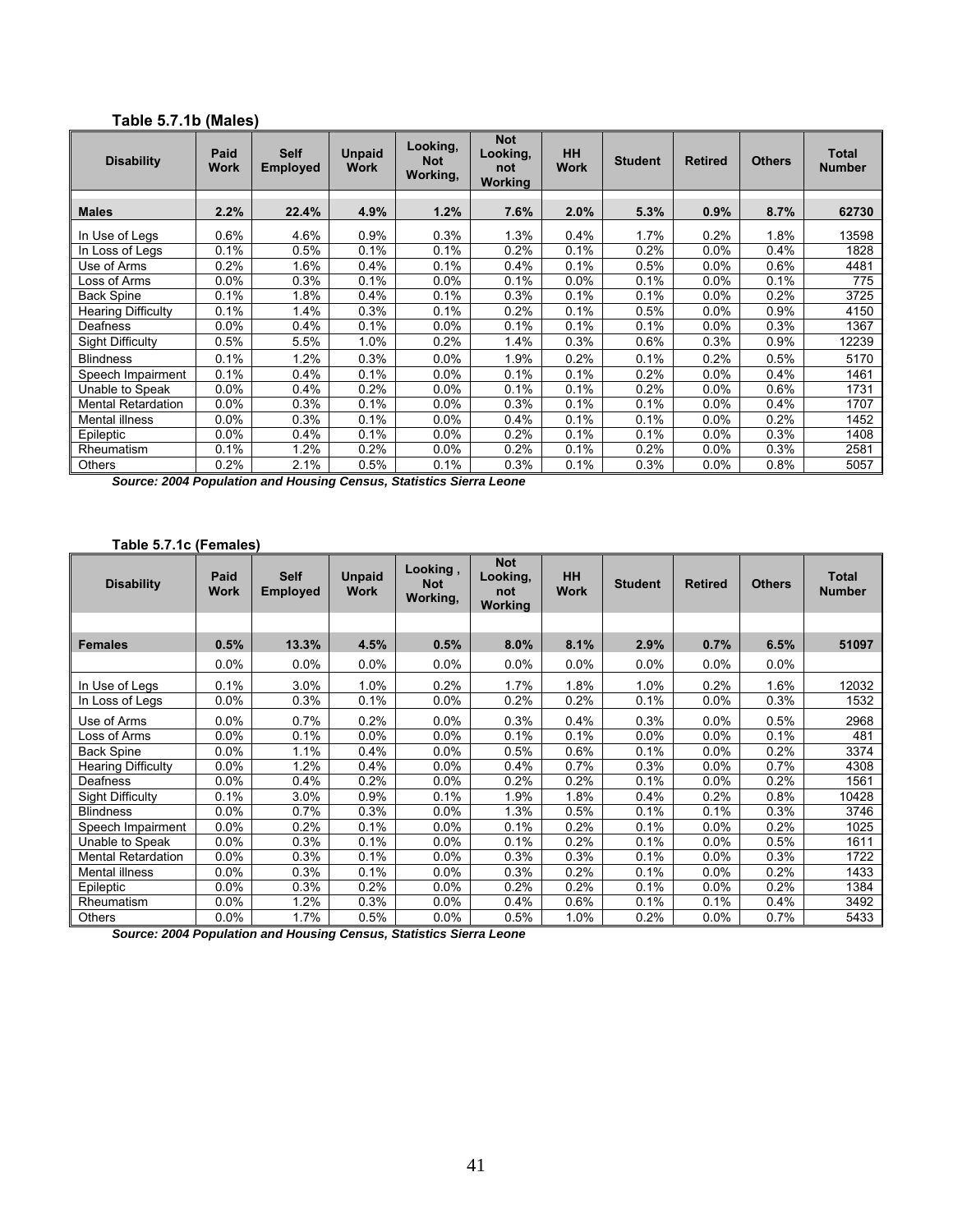## **6.0 CONCLUSIONS AND IMPLICATIONS**

The country has exhibited high infant and child mortality over the years. Although there is evidence of gradual improvement in infant and child mortality during the intercensal periods (1974 – 1985, 1985 - 2004), the improvements have been gradual. There is the need to step up policies geared towards the reduction of infant and child mortality. These would take the form of measures to improve pre-natal and post natal medical facilities; the prevention of killer deceases like malaria, diarrhea and measles. More attention should be paid to the Southern Province and in particular Pujehun district that has consistently exhibited the highest infant and child mortality rates over the period under consideration.

In the area of the life expectancy at birth, there is moderate improvement over the years and the life expectancy of the people has increased from an average of 38.5 years in 1985 to 48.4 years in 2004. This is however way below figures exhibited in most African countries and there is need for improvement in this area. This can be achieved by improvements in the living standards of the people.

Up to date, about 36.1% of children in the country have been fully immunized and the figure is far from the achievement of the millennium development goal 4 aimed at reducing under-five mortality rates by two thirds between 1990 and 2015. Measures must be put in place to achieve at least the 75% target as stipulated by the millennium development goals. This can be done by building the capacity of the Ministry of Heath and Sanitation and embarking on a vigorous nation-wide campaign to educate the masses of the benefits of immunization.

Disability rate, recorded as 2.4% for the country, is considered relatively high for a population of about five million persons. In the area of infant and childhood disability, mostly caused by polio and measles, measures to reduce the incidence are crucial for the growth of a healthy child. Such measures include pre-natal medical care for the mother and timely immunization of the newborn baby. Adulthood disabilities are often caused by accidents (road and occupational) It is important to regulate road traffic rules, especially those related to 'speed limits'. Like the mortality rates, attention has to be given to the Southern Province exhibiting the highest rate of disability in the country.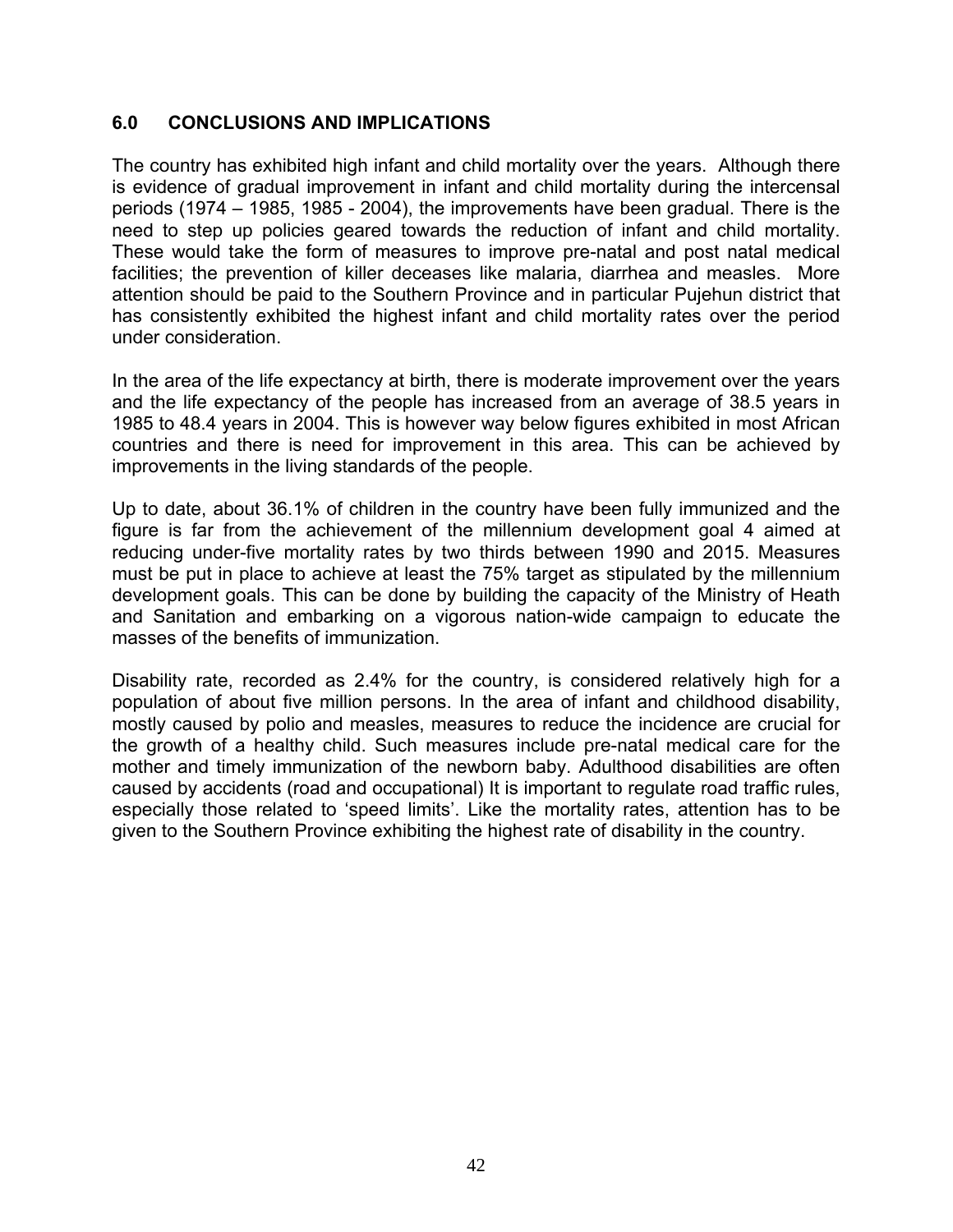# **ANNEX 1: BRASS GROWTH BALANCE METHOD**

**Table A1.1: Partial births and partial deaths, Sierra Leone** 

| <b>POPULATION AGE GROUP</b> | <b>PARTIAL</b><br>$b+(Y)$ | <b>PARTIAL</b><br>$d+(X)$ |
|-----------------------------|---------------------------|---------------------------|
| $5-9$                       | 0.0357                    | 0.0155                    |
| $10 - 14$                   | 0.0379                    | 0.0169                    |
| $15 - 19$                   | 0.0384                    | 0.0191                    |
| $20 - 24$                   | 0.0407                    | 0.0218                    |
| $25 - 29$                   | 0.0426                    | 0.0240                    |
| $30 - 34$                   | 0.0472                    | 0.0277                    |
| $35 - 39$                   | 0.0507                    | 0.0316                    |
| 40-44.                      | 0.0566                    | 0.0381                    |
| 45-49                       | 0.0563                    | 0.0442                    |
| 50-54.                      | 0.0591                    | 0.0530                    |
| 55-59                       | 0.0549                    | 0.0610                    |
| 60-64.                      | 0.0569                    | 0.0712                    |

Fig A1.1





| <b>POPULATION AGE GROUP</b> | <b>PARTIAL</b><br>$b+(Y)$ | <b>PARTIAL</b><br>$d+(X)$ |
|-----------------------------|---------------------------|---------------------------|
| $5 - 9$                     | 0.0356                    | 0.0183                    |
| $10 - 14$                   | 0.0356                    | 0.0195                    |
| $15 - 19$                   | 0.0358                    | 0.0217                    |
| $20 - 24$                   | 0.0396                    | 0.0245                    |
| $25 - 29$                   | 0.0436                    | 0.0269                    |
| $30 - 34$                   | 0.0505                    | 0.0315                    |
| $35 - 39$                   | 0.0540                    | 0.0361                    |
| $40 - 44$                   | 0.0599                    | 0.0444                    |
| $45 - 49$                   | 0.0579                    | 0.0514                    |
| $50 - 54$                   | 0.0618                    | 0.0625                    |
| $55 - 59$                   | 0.0538                    | 0.0717                    |
| $60 - 64$                   | 0.0544                    | 0.0833                    |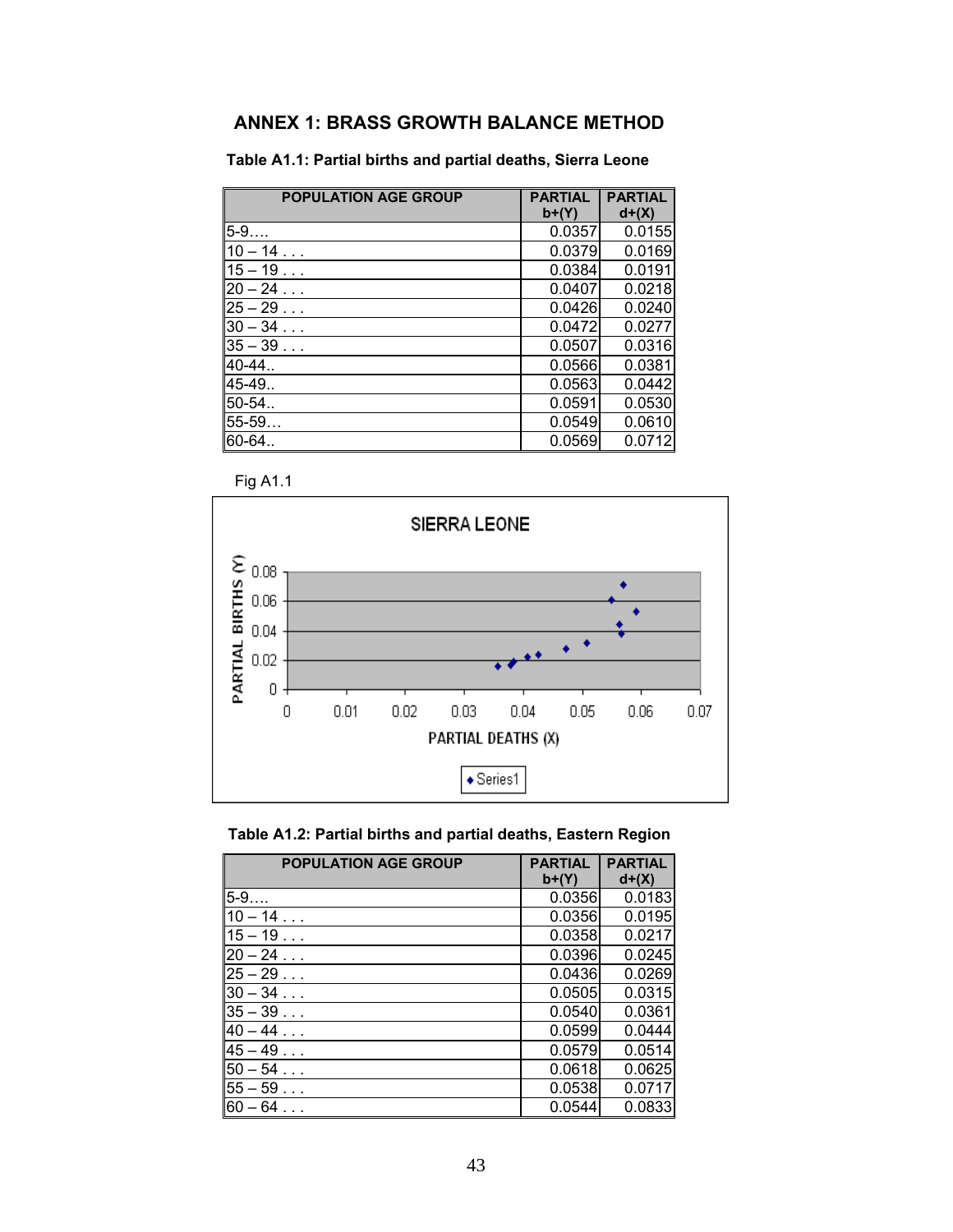

**Table A1.3: Partial births and partial deaths, Northern Region** 

| <b>POPULATION AGE GROUP</b> | PARTIAL b+(Y) | <b>PARTIAL</b><br>$d+(X)$ |
|-----------------------------|---------------|---------------------------|
| $5 - 9$                     | 0.0391        | 0.0146                    |
| $10 - 14$                   | 0.0424        | 0.0163                    |
| $15 - 19$                   | 0.0401        | 0.0186                    |
| $20 - 24$                   | 0.0391        | 0.0212                    |
| $25 - 29$                   | 0.0379        | 0.0226                    |
| $30 - 34$                   | 0.0424        | 0.0253                    |
| $35 - 39$                   | 0.0467        | 0.0284                    |
| $40 - 44$                   | 0.0531        | 0.0336                    |
| $45 - 49$                   | 0.0539        | 0.0380                    |
| $50 - 54$                   | 0.0571        | 0.0446                    |
| $55 - 59$                   | 0.0532        | 0.0498                    |
| $60 - 64$                   | 0.0565        | 0.0573                    |

 **Fig. A1.3** 

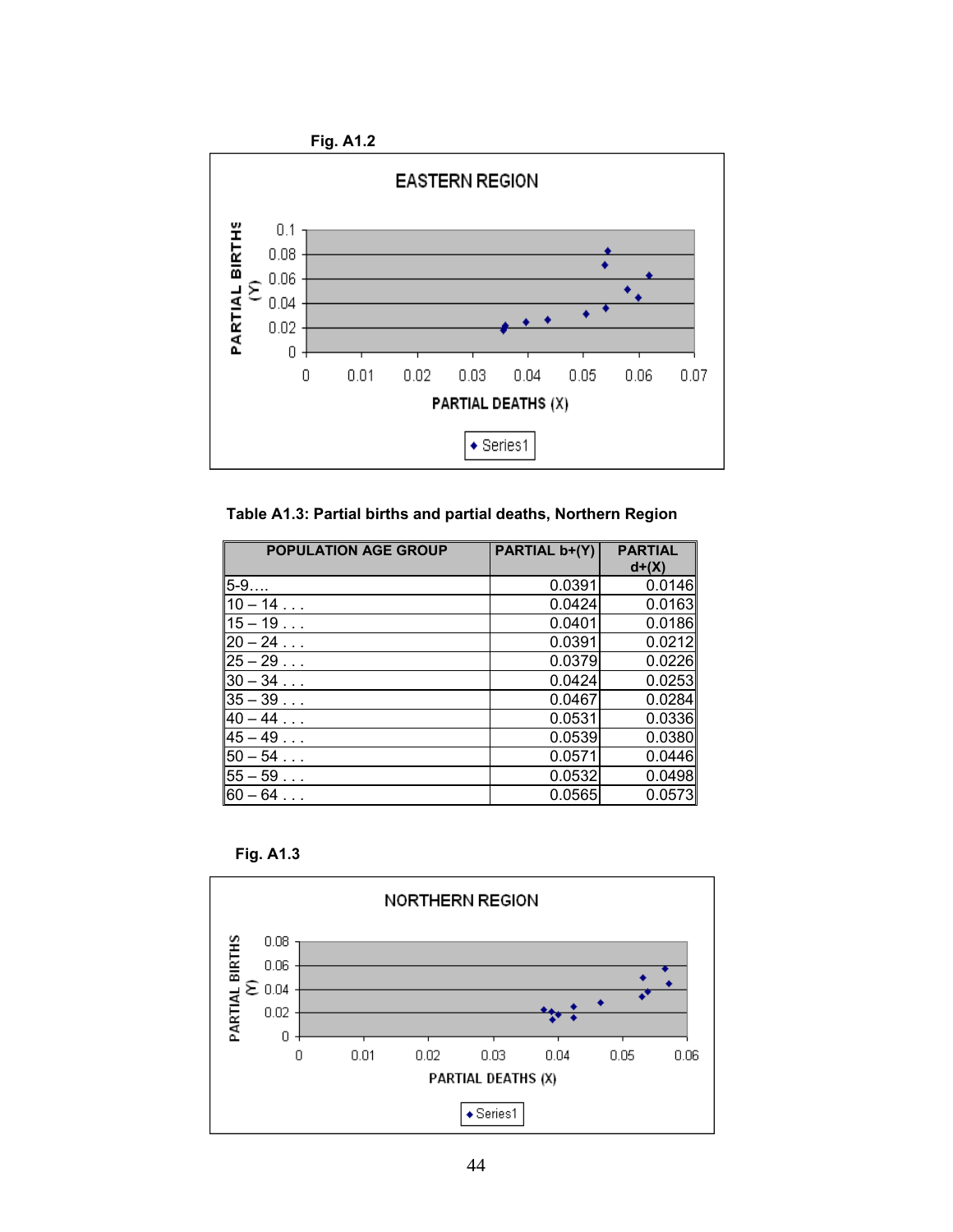| <b>POPULATION AGE GROUP</b> | PARTIAL b+(Y) | <b>PARTIAL</b><br>$d+(X)$ |
|-----------------------------|---------------|---------------------------|
| $5 - 9$                     | 0.0377        | 0.0180                    |
| $10 - 14$                   | 0.0375        | 0.0194                    |
| $15 - 19$                   | 0.0365        | 0.0218                    |
| $20 - 24$                   | 0.0380        | 0.0249                    |
| $25 - 29$                   | 0.0384        | 0.0271                    |
| $30 - 34$                   | 0.0429        | 0.0311                    |
| $35 - 39$                   | 0.0479        | 0.0356                    |
| $40 - 44$                   | 0.0533        | 0.0427                    |
| $45 - 49$                   | 0.0514        | 0.0494                    |
| $50 - 54$                   | 0.0532        | 0.0592                    |
| $55 - 59$                   | 0.0498        | 0.0682                    |
| l60 – 64                    | 0.0522        | 0.0797                    |

**Table A1.4: Partial births and partial deaths, Southern Region** 





**Table A1.5: Partial births and partial deaths, Western Region** 

| <b>POPULATION AGE GROUP</b> | <b>PARTIAL b+(Y)</b> | <b>PARTIAL</b><br>$d+(X)$ |
|-----------------------------|----------------------|---------------------------|
| $5-9$                       | 0.0275               | 0.0113                    |
| $10 - 14$                   | 0.0336               | 0.0121                    |
| $15 - 19$                   | 0.0406               | 0.0140                    |
| $20 - 24$                   | 0.0476               | 0.0165                    |
| $25 - 29$                   | 0.0548               | 0.0190                    |
| $30 - 34$                   | 0.0577               | 0.0229                    |
| $35 - 39$                   | 0.0584               | 0.0270                    |
| $40 - 44$                   | 0.0641               | 0.0328                    |
| $45 - 49$                   | 0.0666               | 0.0401                    |
| $50 - 54$                   | 0.0696               | 0.0493                    |
| $55 - 59$                   | 0.0705               | 0.0604                    |
| $60 - 64$                   | 0.0715               | 0.0732                    |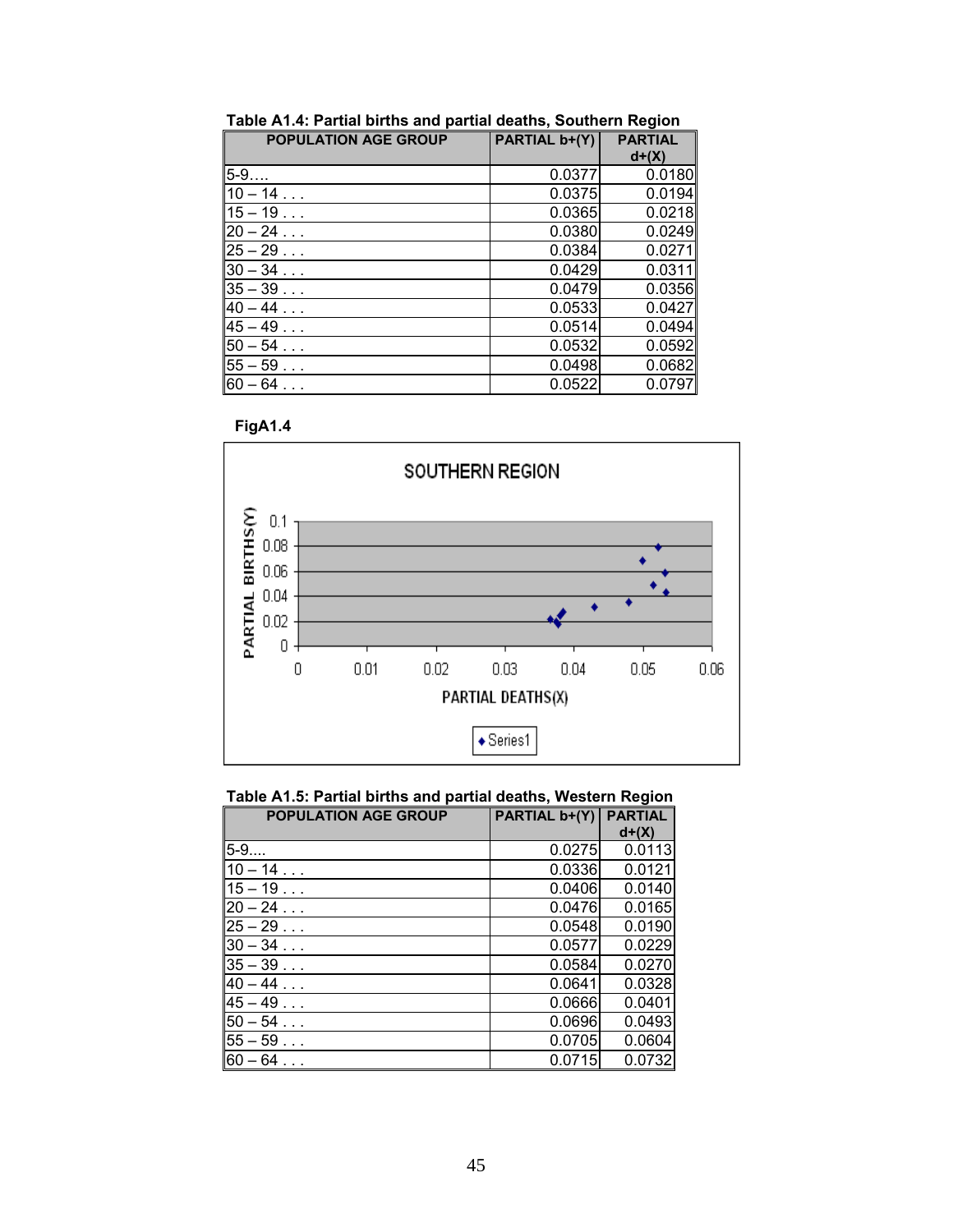

**Table A1.6: Partial births and partial deaths, Kailahun District** 

| <b>POP. AGE GROUP</b> | <b>PARTIAL</b><br>$b+(Y)$ | <b>PARTIAL</b><br>$d+(X)$ |
|-----------------------|---------------------------|---------------------------|
| $5 - 9$               | 0.0381                    | 0.0209                    |
| $10 - 14$             | 0.0392                    | 0.0229                    |
| $15 - 19$             | 0.0388                    | 0.0254                    |
| $20 - 24$             | 0.0427                    | 0.0295                    |
| $25 - 29$             | 0.0417                    | 0.0322                    |
| $30 - 34$             | 0.0476                    | 0.0372                    |
| $35 - 39$             | 0.0517                    | 0.0425                    |
| $40 - 44$             | 0.0564                    | 0.0518                    |
| $45 - 49$             | 0.0540                    | 0.0591                    |
| $50 - 54$             | 0.0576                    | 0.0703                    |
| $55 - 59$             | 0.0490                    | 0.0790                    |
| $60 - 64$             | 0.0496                    | 0.0897                    |



46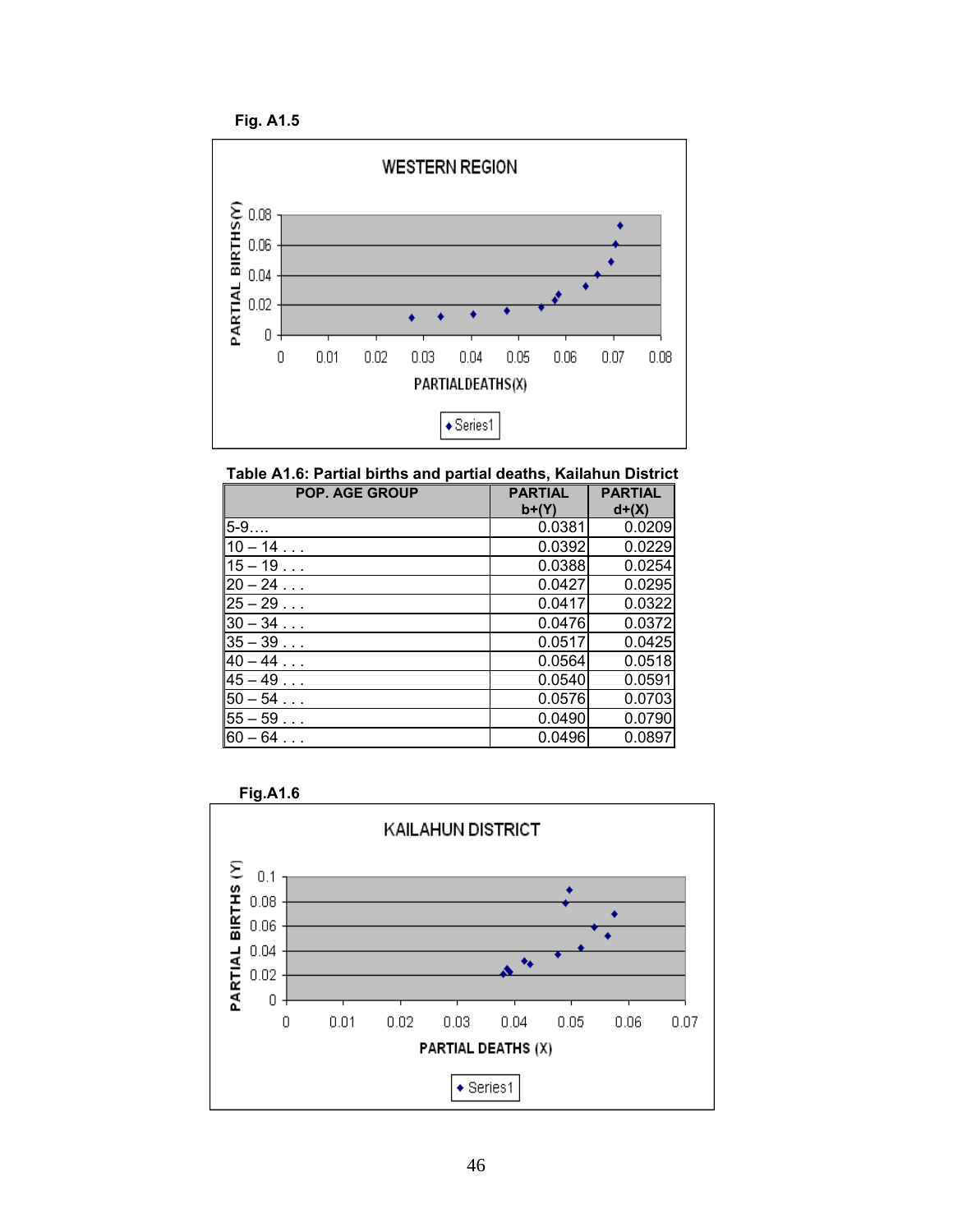| <b>POPULATION AGE GROUP</b> | <b>PARTIAL</b><br>$b+(Y)$ | <b>PARTIAL</b><br>$d+(X)$ |
|-----------------------------|---------------------------|---------------------------|
| 5-9                         | 0.0345                    | 0.0186                    |
| $10 - 14$                   | 0.0338                    | 0.0199                    |
| $15 - 19$                   | 0.0344                    | 0.0221                    |
| $20 - 24$                   | 0.0384                    | 0.0246                    |
| $25 - 29$                   | 0.0441                    | 0.0272                    |
| $30 - 34$                   | 0.0507                    | 0.0319                    |
| $35 - 39$                   | 0.0542                    | 0.0365                    |
| $40 - 44$                   | 0.0607                    | 0.0451                    |
| $45 - 49$                   | 0.0583                    | 0.0528                    |
| $50 - 54$                   | 0.0609                    | 0.0647                    |
| $55 - 59$                   | 0.0542                    | 0.0751                    |
| $60 - 64$                   | 0.0550                    | 0.0883                    |

**Table A1.7: Partial births and partial deaths, Kenema District** 



**Table A1.8: Partial births and partial deaths, Kono District** 

| <b>POPULATION AGE GROUP</b> | <b>PARTIAL</b><br>$b+(Y)$ | <b>PARTIAL</b><br>$d+(X)$ |
|-----------------------------|---------------------------|---------------------------|
| $5 - 9$                     | 0.0347                    | 0.0151                    |
| $10 - 14$                   | 0.0347                    | 0.0156                    |
| $15 - 19$                   | 0.0350                    | 0.0172                    |
| $20 - 24$                   | 0.0384                    | 0.0194                    |
| $25 - 29$                   | 0.0447                    | 0.0212                    |
| $30 - 34$                   | 0.0530                    | 0.0250                    |
| $35 - 39$                   | 0.0559                    | 0.0288                    |
| $40 - 44$                   | 0.0625                    | 0.0353                    |
| $45 - 49$                   | 0.0617                    | 0.0408                    |
| $50 - 54$                   | 0.0682                    | 0.0498                    |
| $55 - 59$                   | 0.0589                    | 0.0576                    |
| l60 – 64                    | 0.0595                    | 0.0668                    |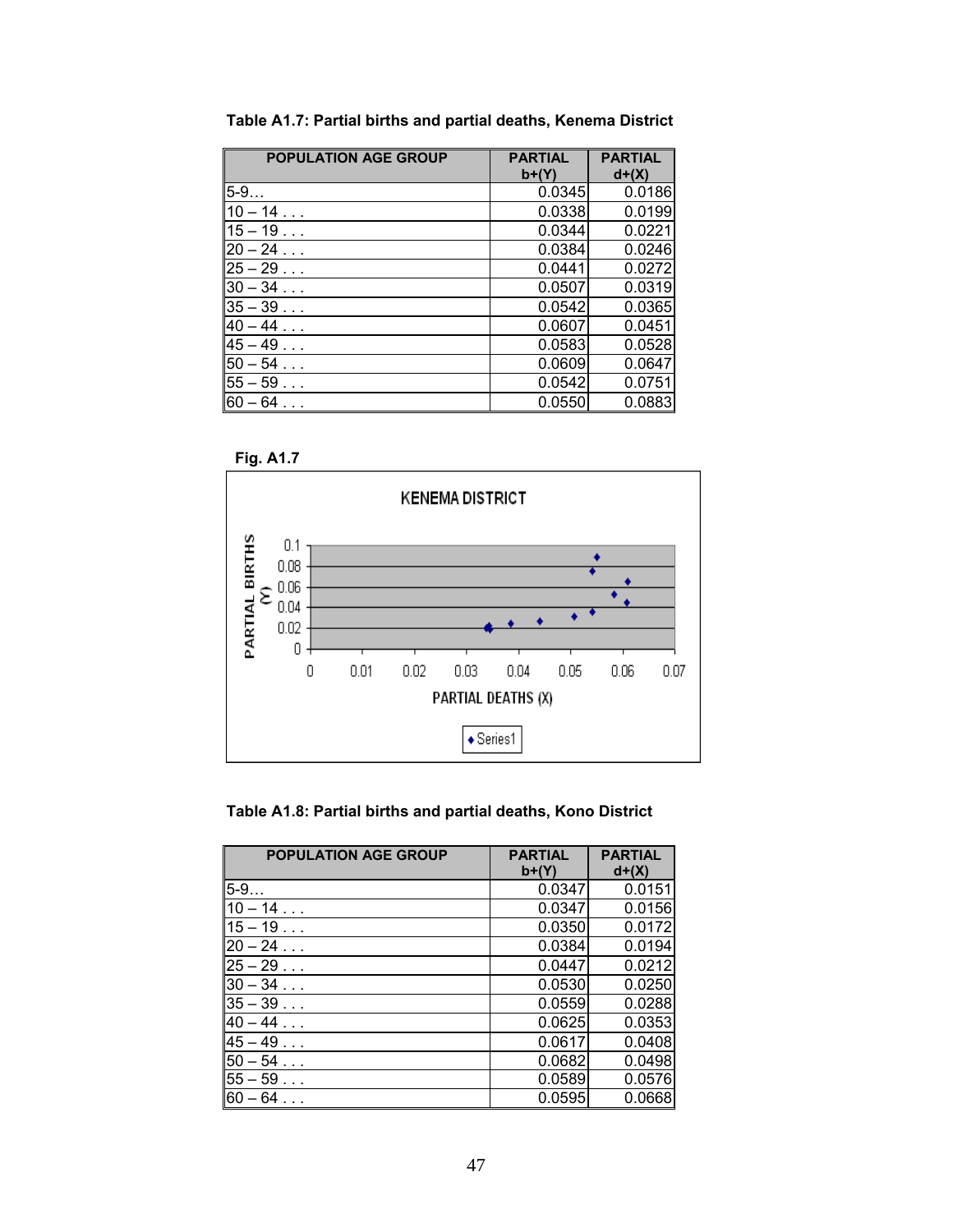

**Table A1.9: Partial births and partial deaths, Bombali District** 

| <b>POPULATION AGE GROUP</b> | <b>PARTIAL</b><br>$b+(Y)$ | <b>PARTIAL</b><br>$d+(X)$ |
|-----------------------------|---------------------------|---------------------------|
| 5-9                         | 0.0368                    | 0.0111                    |
| $10 - 14$                   | 0.0413                    | 0.0121                    |
| $15 - 19$                   | 0.0411                    | 0.0138                    |
| $20 - 24$                   | 0.0405                    | 0.0158                    |
| $25 - 29$                   | 0.0382                    | 0.0167                    |
| $30 - 34$                   | 0.0413                    | 0.0187                    |
| $35 - 39$                   | 0.0450                    | 0.0210                    |
| $40 - 44$                   | 0.0514                    | 0.0245                    |
| $45 - 49$                   | 0.0543                    | 0.0277                    |
| $50 - 54$                   | 0.0586                    | 0.0329                    |
| $55 - 59$                   | 0.0538                    | 0.0367                    |
| $60 - 64$                   | 0.0576                    | 0.0423                    |



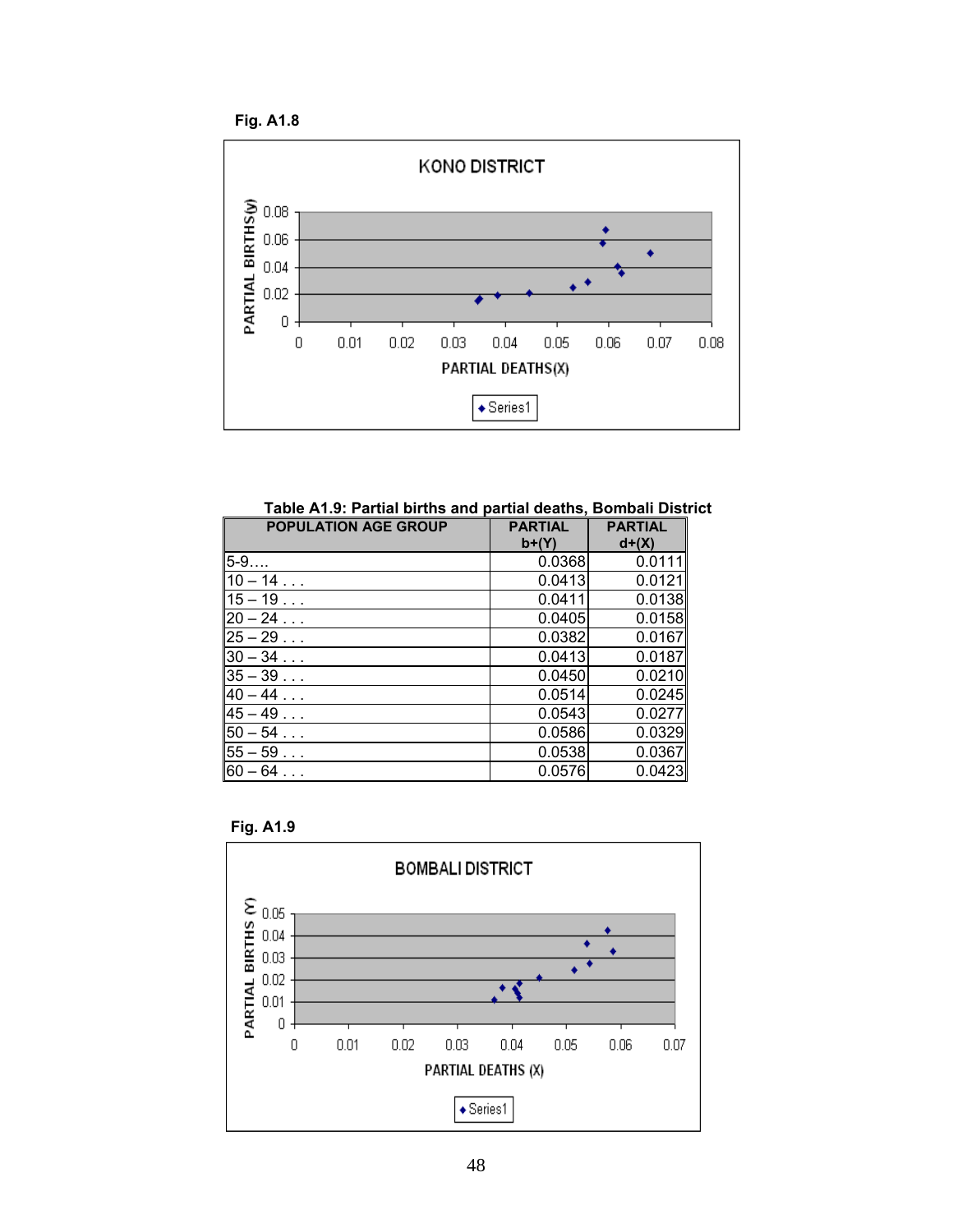| <b>POPULATION AGE GROUP</b> | <b>PARTIAL</b><br>$b+(Y)$ | <b>PARTIAL</b><br>$d+(X)$ |
|-----------------------------|---------------------------|---------------------------|
| $5 - 9$                     | 0.0428                    | 0.0136                    |
| $10 - 14$                   | 0.0450                    | 0.0156                    |
| $15 - 19$                   | 0.0382                    | 0.0179                    |
| $20 - 24$                   | 0.0372                    | 0.0204                    |
| $25 - 29$                   | 0.0374                    | 0.0224                    |
| $30 - 34$                   | 0.0426                    | 0.0255                    |
| $35 - 39$                   | 0.0468                    | 0.0294                    |
| $40 - 44$                   | 0.0515                    | 0.0352                    |
| $45 - 49$                   | 0.0501                    | 0.0404                    |
| $50 - 54$                   | 0.0514                    | 0.0465                    |
| $55 - 59$                   | 0.0493                    | 0.0518                    |
| $60 - 64$                   | 0.0531                    | 0.0589                    |

**Table A1.10: Partial births and partial deaths, Kambia District** 





| Table A1.11: Partial births and partial deaths, Koinadugu District |  |  |
|--------------------------------------------------------------------|--|--|
|--------------------------------------------------------------------|--|--|

| <b>POPULATION AGE GROUP</b> | <b>PARTIAL</b><br>$b+(Y)$ | <b>PARTIAL</b><br>$d+(X)$ |
|-----------------------------|---------------------------|---------------------------|
| $5 - 9$                     | 0.0382                    | 0.0138                    |
| $10 - 14$                   | 0.0443                    | 0.0152                    |
| $15 - 19$                   | 0.0413                    | 0.0171                    |
| $20 - 24$                   | 0.0393                    | 0.0192                    |
| $25 - 29$                   | 0.0376                    | 0.0198                    |
| $30 - 34$                   | 0.0435                    | 0.0220                    |
| $35 - 39$                   | 0.0476                    | 0.0244                    |
| $40 - 44$                   | 0.0550                    | 0.0288                    |
| $45 - 49$                   | 0.0590                    | 0.0327                    |
| $50 - 54$                   | 0.0623                    | 0.0389                    |
| $55 - 59$                   | 0.0582                    | 0.0431                    |
| $60 - 64$                   | 0.0597                    | 0.0500                    |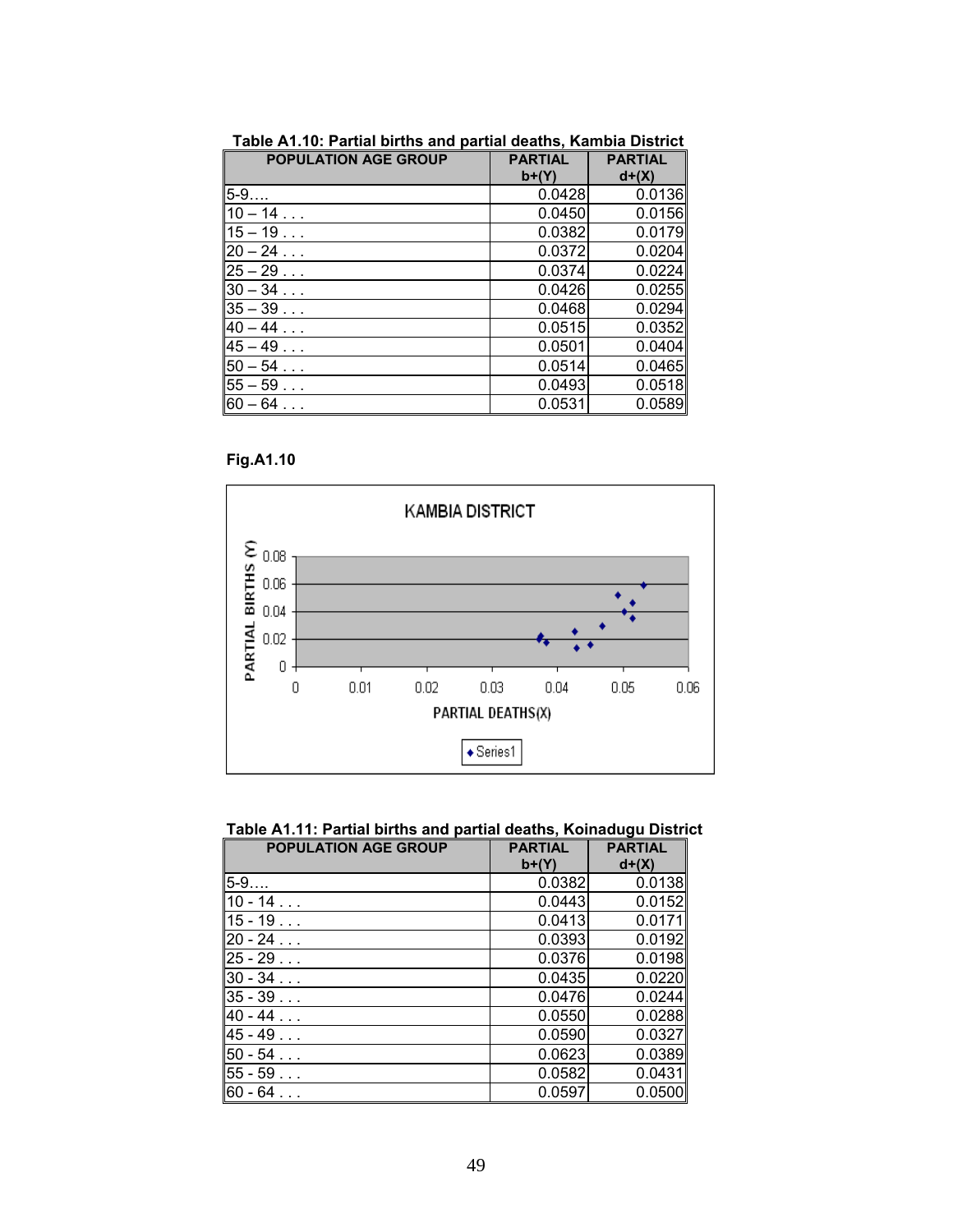**Fig. A1.11** 



**Table A1.12: Partial births and partial deaths, Port Loko District** 

| <b>POPULATION AGE GROUP</b> | <b>PARTIAL</b><br>b+(Y) | PARTIAL d+(X) |
|-----------------------------|-------------------------|---------------|
| $5-9$                       | 0.0396                  | 0.0171        |
| $10 - 14$                   | 0.0413                  | 0.0196        |
| $15 - 19$                   | 0.0385                  | 0.0225        |
| $20 - 24$                   | 0.0375                  | 0.0254        |
| $25 - 29$                   | 0.0381                  | 0.0276        |
| $30 - 34$                   | 0.0427                  | 0.0310        |
| $35 - 39$                   | 0.0469                  | 0.0350        |
| $40 - 44$                   | 0.0525                  | 0.0412        |
| $45 - 49$                   | 0.0523                  | 0.0466        |
| $50 - 54$                   | 0.0544                  | 0.0544        |
| $55 - 59$                   | 0.0514                  | 0.0607        |
| $60 - 64$                   | 0.0551                  | 0.0700        |



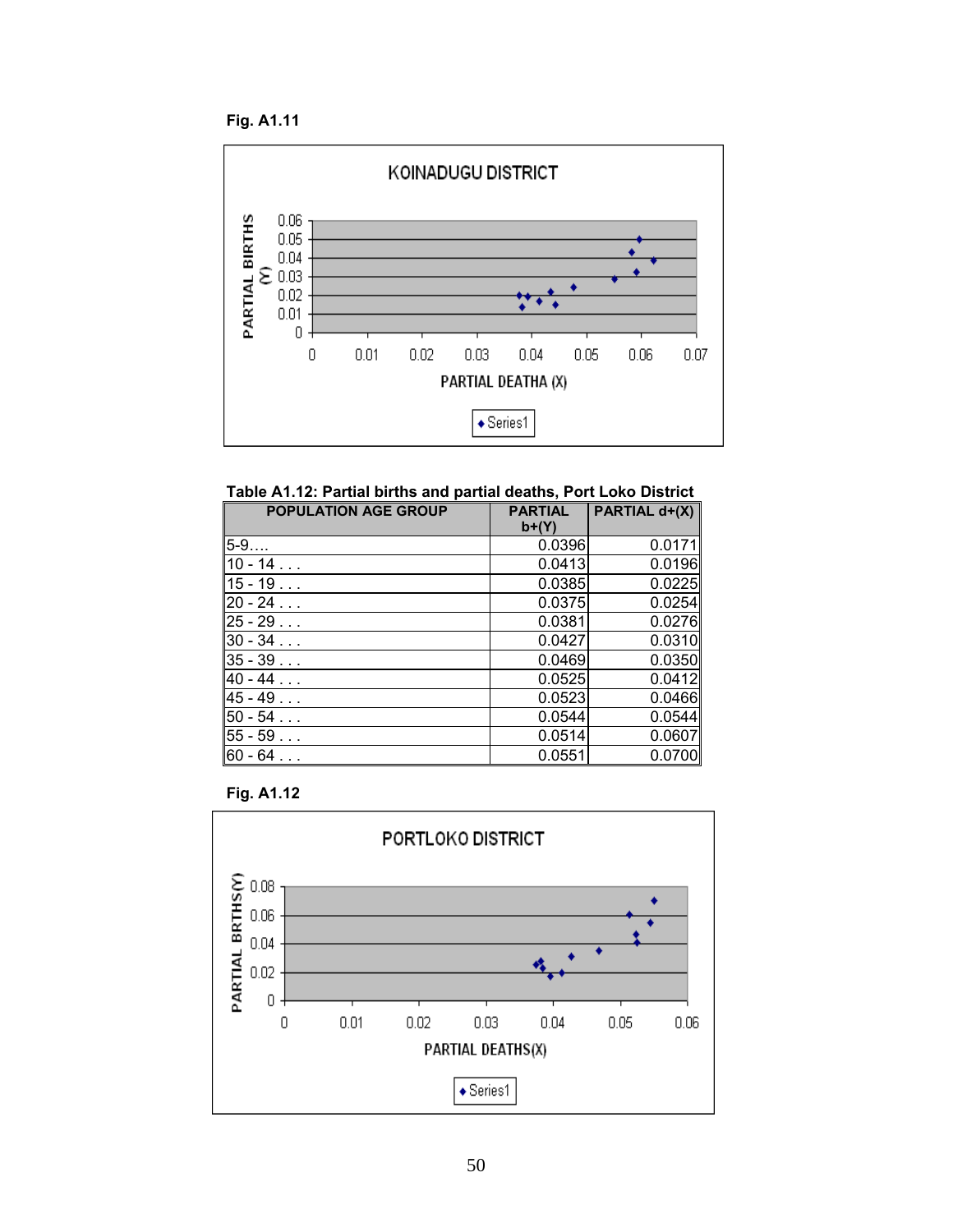| <b>POPULATION AGE GROUP</b> | <b>PARTIAL</b><br>$b+(Y)$ | PARTIAL d+(X) |
|-----------------------------|---------------------------|---------------|
| $5 - 9$                     | 0.0391                    | 0.0168        |
| $10 - 14$                   | 0.0418                    | 0.0185        |
| $15 - 19$                   | 0.0416                    | 0.0209        |
| $20 - 24$                   | 0.0407                    | 0.0239        |
| $25 - 29$                   | 0.0377                    | 0.0250        |
| $30 - 34$                   | 0.0423                    | 0.0280        |
| $35 - 39$                   | 0.0475                    | 0.0308        |
| $40 - 44$                   | 0.0557                    | 0.0369        |
| $45 - 49$                   | 0.0547                    | 0.0414        |
| $50 - 54$                   | 0.0599                    | 0.0480        |
| $55 - 59$                   | 0.0547                    | 0.0540        |
| 60 - 64                     | 0.0580                    | 0.0616        |

**Table A1.13: Partial births and partial deaths, Tonkolili District** 





## **Table A1.14: Partial births and partial deaths, Bo District**

| <b>POPULATION AGE GROUP</b> | <b>PARTIAL</b><br>$b+(Y)$ | PARTIAL d+(X) |
|-----------------------------|---------------------------|---------------|
| $5 - 9$                     | 0.0345                    | 0.0170        |
| $10 - 14$                   | 0.0362                    | 0.0180        |
| $15 - 19$                   | 0.0387                    | 0.0205        |
| $20 - 24$                   | 0.0415                    | 0.0237        |
| $25 - 29$                   | 0.0425                    | 0.0265        |
| $30 - 34$                   | 0.0465                    | 0.0308        |
| $35 - 39$                   | 0.0507                    | 0.0358        |
| $40 - 44$                   | 0.0560                    | 0.0432        |
| $45 - 49$                   | 0.0543                    | 0.0505        |
| $50 - 54$                   | 0.0563                    | 0.0609        |
| $55 - 59$                   | 0.0519                    | 0.0709        |
| $60 - 64$                   | 0.0529                    | 0.0826        |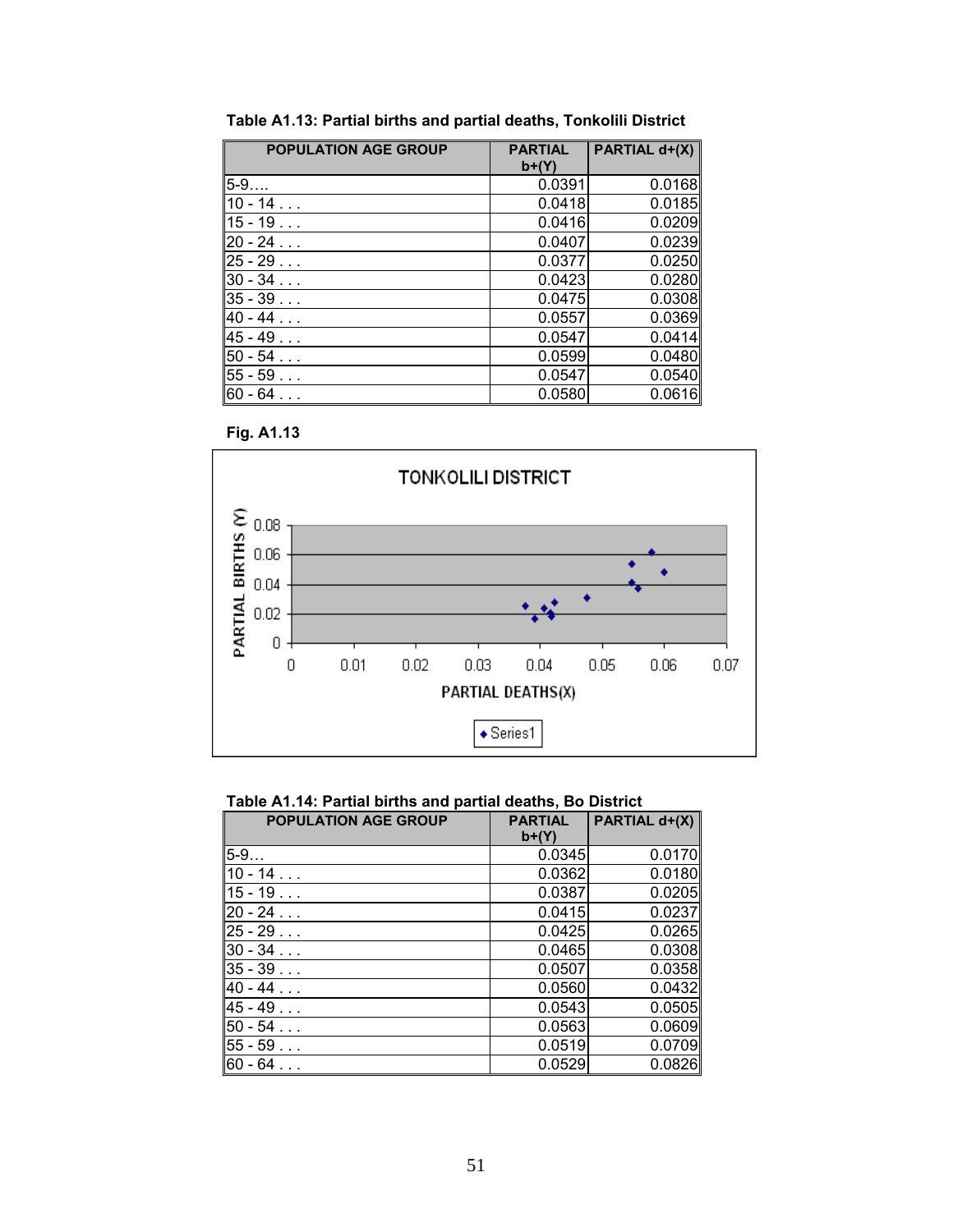

**Table A1.15: Partial births and partial deaths, Bonthe District** 

| <b>POPULATION AGE GROUP</b> | <b>PARTIAL</b> | PARTIAL d+(X) |
|-----------------------------|----------------|---------------|
|                             | $b+(Y)$        |               |
| $5 - 9$                     | 0.0402         | 0.0164        |
| $10 - 14$                   | 0.0364         | 0.0178        |
| $15 - 19$                   | 0.0332         | 0.0199        |
| $20 - 24$                   | 0.0340         | 0.0223        |
| $25 - 29$                   | 0.0340         | 0.0237        |
| $30 - 34$                   | 0.0392         | 0.0268        |
| $35 - 39$                   | 0.0445         | 0.0296        |
| $40 - 44$                   | 0.0486         | 0.0356        |
| $45 - 49$                   | 0.0460         | 0.0404        |
| $50 - 54$                   | 0.0462         | 0.0473        |
| $55 - 59$                   | 0.0438         | 0.0539        |
| $60 - 64$                   | 0.0467         | 0.0618        |



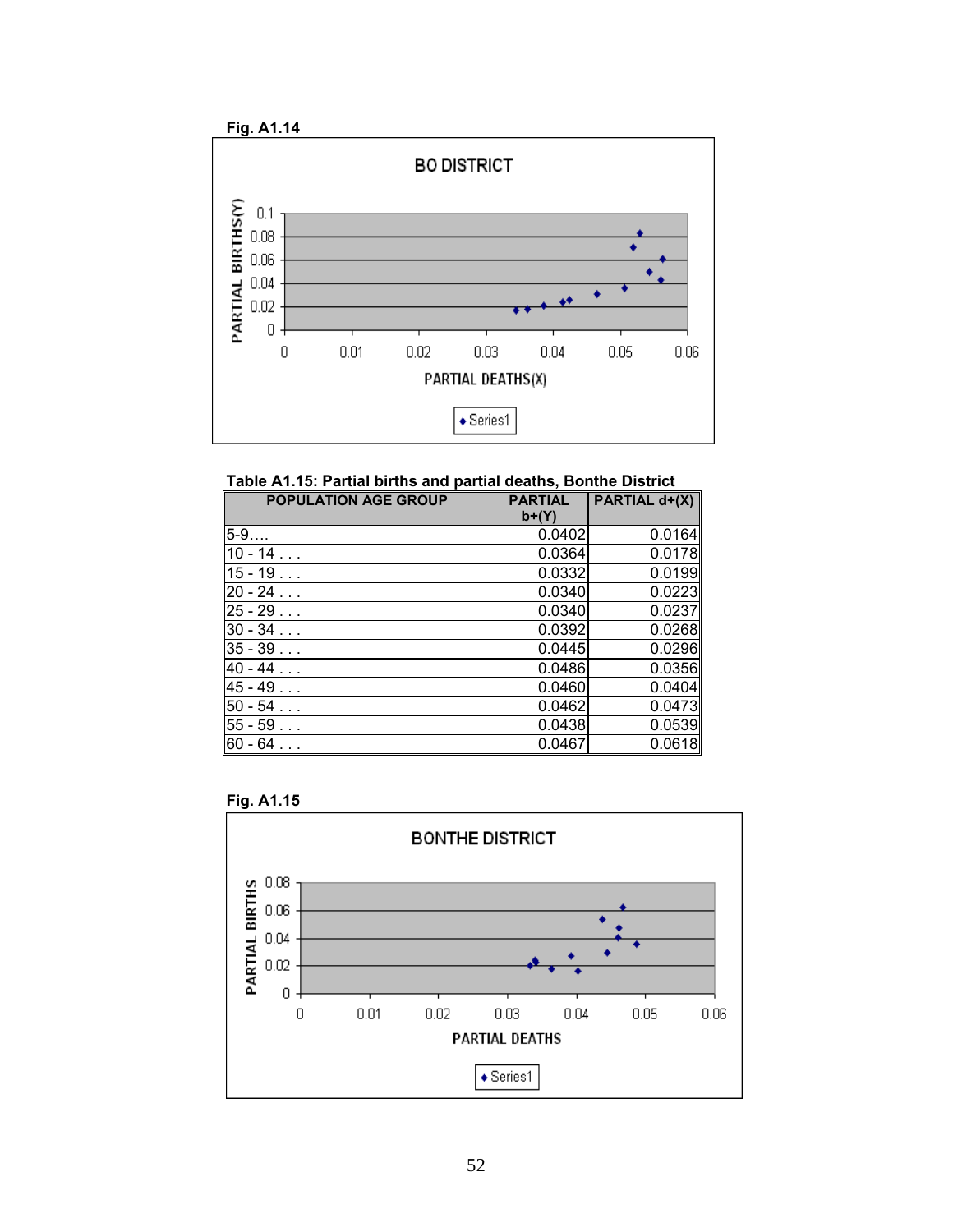| <b>POPULATION AGE GROUP</b> | <b>PARTIAL</b><br>$b+(Y)$ | PARTIAL d+(X) |
|-----------------------------|---------------------------|---------------|
| $5 - 9$                     | 0.0386                    | 0.0158        |
| $10 - 14$                   | 0.0380                    | 0.0171        |
| $15 - 19$                   | 0.0350                    | 0.0194        |
| $20 - 24$                   | 0.0331                    | 0.0217        |
| $25 - 29$                   | 0.0332                    | 0.0229        |
| $30 - 34$                   | 0.0374                    | 0.0255        |
| $35 - 39$                   | 0.0428                    | 0.0289        |
| $40 - 44$                   | 0.0490                    | 0.0339        |
| $45 - 49$                   | 0.0489                    | 0.0388        |
| $50 - 54$                   | 0.0521                    | 0.0465        |
| $55 - 59$                   | 0.0499                    | 0.0529        |
| 60 - 64                     | 0.0539                    | 0.0625        |

**Table A1.16: Partial births and partial deaths, Moyamba District** 





**Table A1.17: Partial births and partial deaths, Pujehun District** 

| <b>POPULATION AGE GROUP</b> | <b>PARTIAL</b><br>$b+(Y)$ | PARTIAL d+(X) |
|-----------------------------|---------------------------|---------------|
| 5-9                         | 0.0414                    | 0.0235        |
| $10 - 14$                   | 0.0402                    | 0.0260        |
| $15 - 19$                   | 0.0357                    | 0.0288        |
| $20 - 24$                   | 0.0391                    | 0.0328        |
| $25 - 29$                   | 0.0393                    | 0.0359        |
| $30 - 34$                   | 0.0453                    | 0.0417        |
| $35 - 39$                   | 0.0516                    | 0.0482        |
| $40 - 44$                   | 0.0570                    | 0.0595        |
| $45 - 49$                   | 0.0533                    | 0.0696        |
| $50 - 54$                   | 0.0541                    | 0.0839        |
| $55 - 59$                   | 0.0506                    | 0.0969        |
| $60 - 64$                   | 0.0533                    | 0.1141        |

**Fig. A1.17**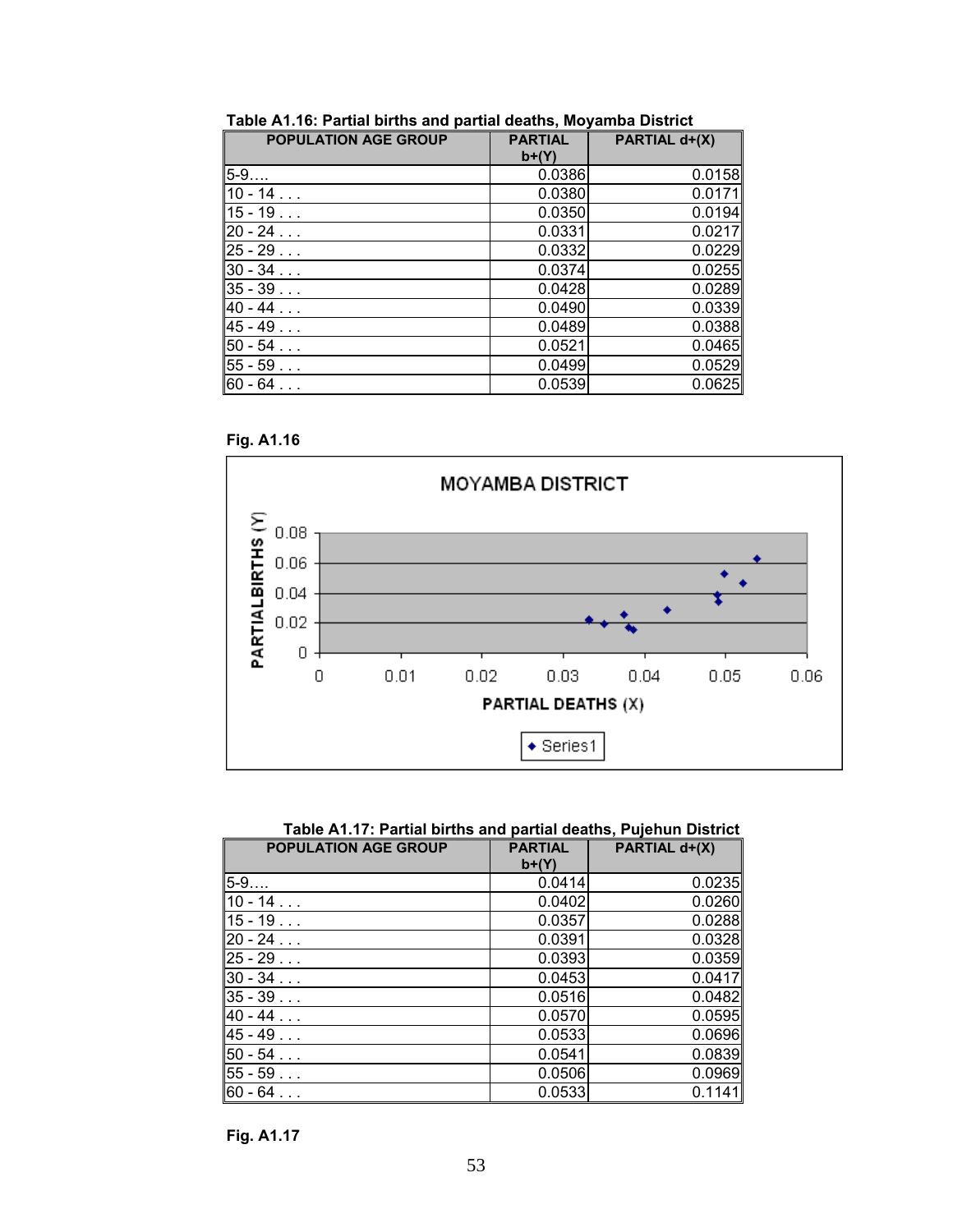

**Table A1.18: Partial births and partial deaths, Western Rural District** 

| <b>POPULATION AGE GROUP</b> | <b>PARTIAL</b><br>$b+(Y)$ | PARTIAL d+(X) |
|-----------------------------|---------------------------|---------------|
| 5-9                         | 0.0335                    | 0.0173        |
| $10 - 14$                   | 0.0365                    | 0.0191        |
| $15 - 19$                   | 0.0387                    | 0.0219        |
| $20 - 24$                   | 0.0412                    | 0.0251        |
| $25 - 29$                   | 0.0466                    | 0.0279        |
| $30 - 34$                   | 0.0522                    | 0.0329        |
| $35 - 39$                   | 0.0561                    | 0.0381        |
| $40 - 44$                   | 0.0637                    | 0.0463        |
| $45 - 49$                   | 0.0655                    | 0.0552        |
| $50 - 54$                   | 0.0674                    | 0.0663        |
| $55 - 59$                   | 0.0655                    | 0.0793        |
| $60 - 64$                   | 0.0662                    | 0.0932        |





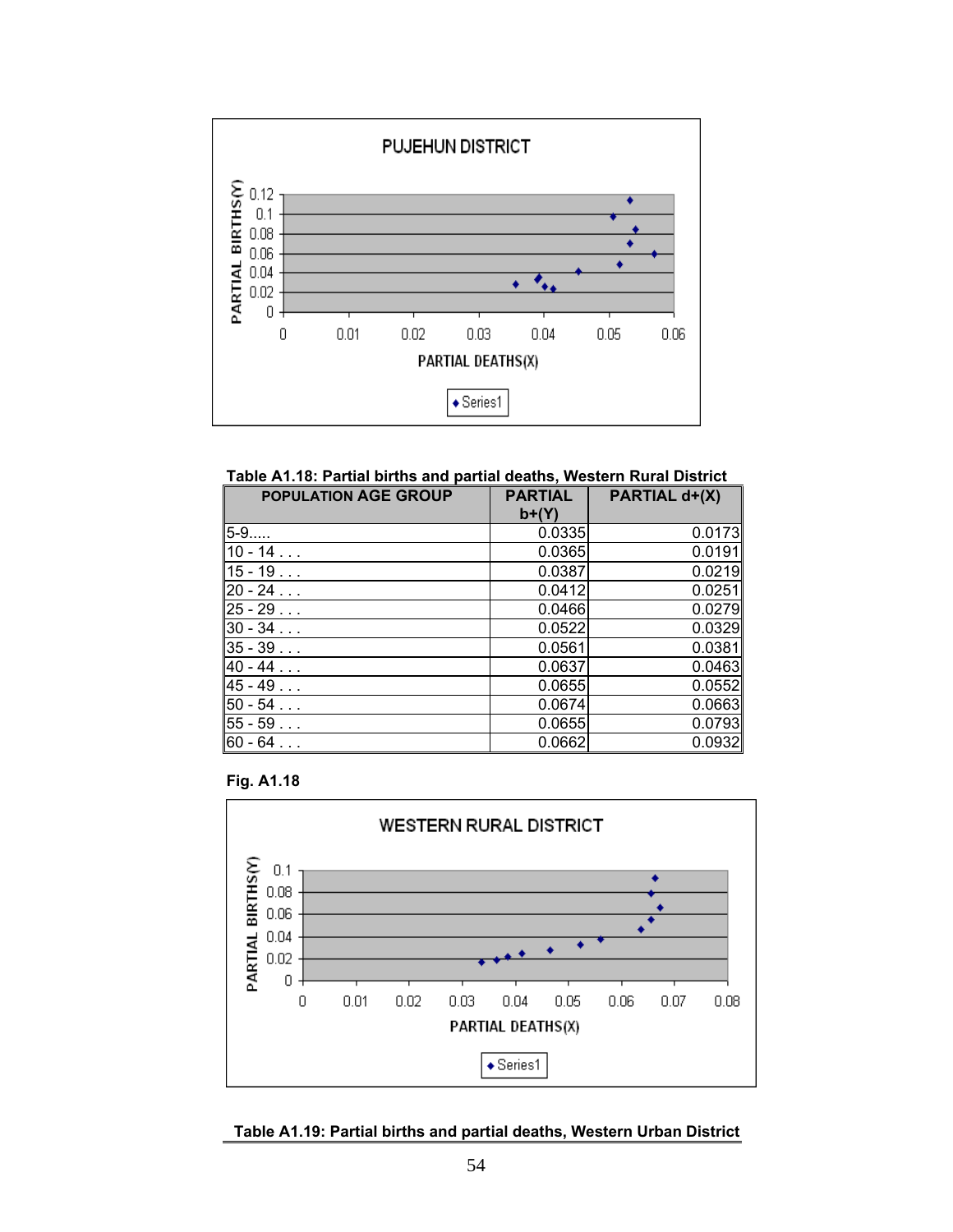| <b>POP. AGE GROUP</b> | <b>PARTIAL</b><br>$b+(Y)$ | PARTIAL d+(X) |
|-----------------------|---------------------------|---------------|
| $5 - 9$               | 0.0262                    | 0.0100        |
| $10 - 14$             | 0.0330                    | 0.0107        |
| $15 - 19$             | 0.0410                    | 0.0123        |
| $20 - 24$             | 0.0489                    | 0.0146        |
| $25 - 29$             | 0.0567                    | 0.0170        |
| $30 - 34$             | 0.0590                    | 0.0206        |
| $35 - 39$             | 0.0590                    | 0.0243        |
| $40 - 44$             | 0.0642                    | 0.0296        |
| $45 - 49$             | 0.0669                    | 0.0365        |
| $50 - 54$             | 0.0701                    | 0.0451        |
| $55 - 59$             | 0.0718                    | 0.0557        |
| $60 - 64$             | 0.0728                    | 0.0680        |

**Fig. A1.19** 

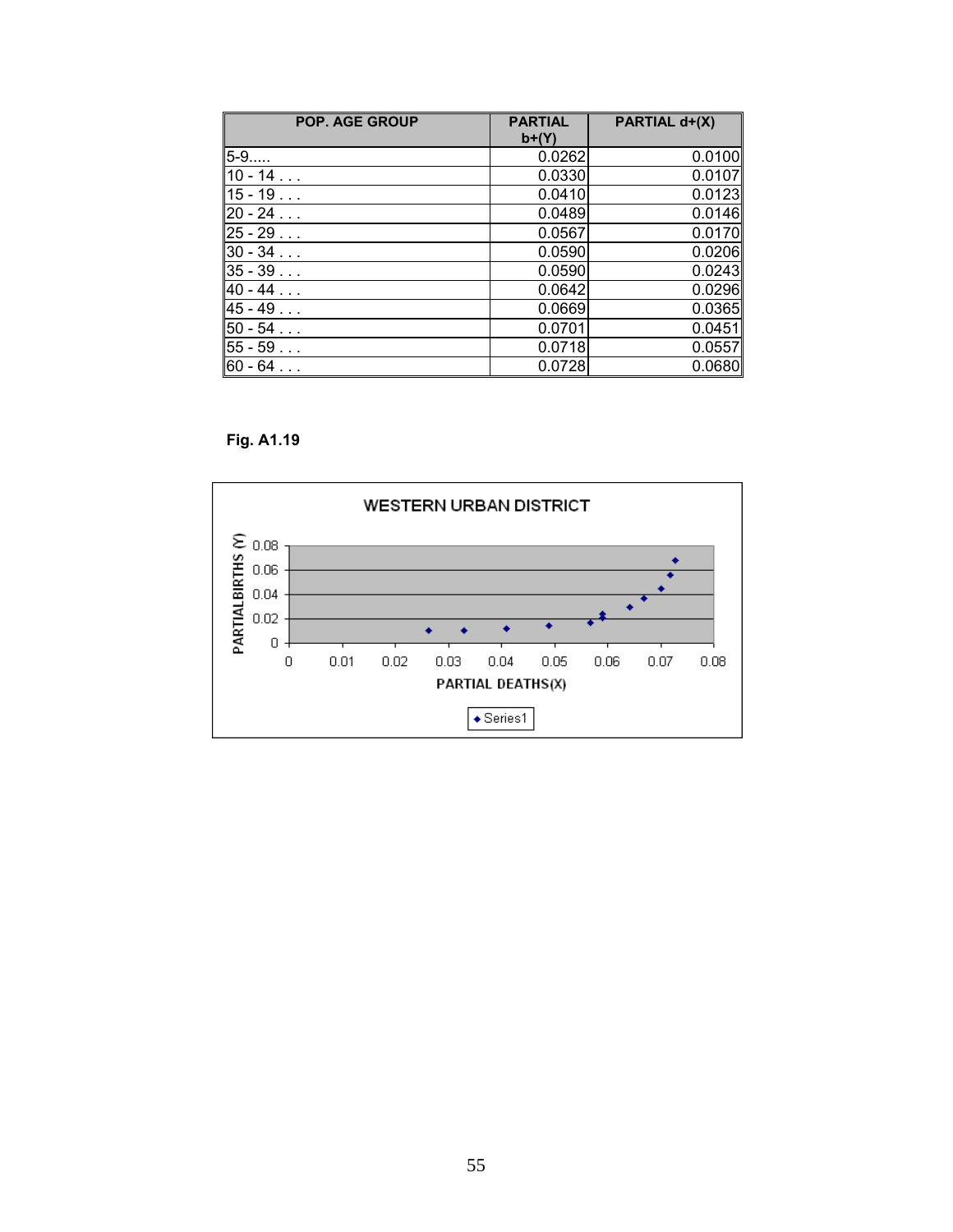## **ANNEX 2: INFANT AND CHILD MORTALITY LEVELS**

**Table A2.1 Infant and child mortality levels: Sierra Leone** 

| Age (X) | <b>Probability</b><br>$q(x)$ for Age | $\alpha = Y(X)$ -<br>$\beta Ys(X)$ | Time (T) |
|---------|--------------------------------------|------------------------------------|----------|
| 1       | 0.1208                               | $-0.12565$                         | 1.06     |
| 2       | 0.1971                               | 0.013126                           | 2.34     |
| 3       | 0.2034                               | $-0.02725$                         | 4.17     |
| 5       | 0.2438                               | 0.03573                            | 6.32     |
| 10      | 0.2637                               | 0.036341                           | 8.69     |
| 15      | 0.2761                               | 0.031155                           | 11.31    |
| 20      | 0.2959                               | 0.021615                           | 14.47    |

#### **Table A2.2 Infant and child mortality levels: Eastern Region**

| e(X) | <b>Probability</b><br>$q(x)$ for Age | $\alpha = Y(X)$ -<br>$\beta Ys(X)$ | Time $(T)$ | Age (X) | <b>Probability</b><br>$q(x)$ for<br>Age X | $\alpha = Y(X)$ -<br>$\beta Ys(X)$ | Time (T) $\ $ |
|------|--------------------------------------|------------------------------------|------------|---------|-------------------------------------------|------------------------------------|---------------|
|      | 0.1208                               | $-0.12565$                         | 1.06       |         | 0.1291                                    | $-0.0876$                          | 1.06          |
| 2    | 0.1971                               | 0.013126                           | 2.34       | 2       | 0.2159                                    | 0.070353                           | 2.34          |
| 3    | 0.2034                               | $-0.02725$                         | 4.17       | 3       | 0.2226                                    | 0.030117                           | 4.17          |
| 5    | 0.2438                               | 0.03573                            | 6.32       | 5       | 0.2692                                    | 0.102307                           | 6.32          |
| 10   | 0.2637                               | 0.036341                           | 8.69       | 10      | 0.2893                                    | 0.100452                           | 8.69          |
| 15   | 0.2761                               | 0.031155                           | 11.31      | 15      | 0.3022                                    | 0.094707                           | 11.31         |
| 20   | 0.2959                               | 0.021615                           | 14.47      | 20      | 0.3180                                    | 0.07353                            | 14.47         |

**Table A2.3, Infant and child mortality levels: Northern Region** 

| Age (X) | Probability $\alpha = Y(X)$ -<br>$q(x)$ For<br>Age X | $\beta Ys(X)$ | Time (T) |
|---------|------------------------------------------------------|---------------|----------|
| 1       | 0.1072                                               | $-0.19272$    |          |
| 2       | 0.1888                                               | $-0.0137$     | 2.17     |
| 3       | 0.1994                                               | $-0.03985$    | 3.97     |
| 5       | 0.2377                                               | 0.019064      | 6.09     |
| 10      | 0.2575                                               | 0.020296      | 8.44     |
| 15      | 0.2721                                               | 0.021083      | 11.03    |
| 20      | 0.2969                                               | 0.023962      | 14.12    |

| Table A2.5 Infant and child mortality levels: |  |  |
|-----------------------------------------------|--|--|
| <b>Western Region</b>                         |  |  |

| Age $(X)$ | <b>Probability</b><br>$q(x)$ for<br>Age X | $\alpha = Y(X)$ -<br>$\beta Ys(X)$ | Time $( T )$ |
|-----------|-------------------------------------------|------------------------------------|--------------|
| 1         | 0.0906                                    | $-0.2863$                          | 1.67         |
| 2         | 0.1418                                    | $-0.1847$                          | 3.4          |
| 3         | 0.1447                                    | $-0.23304$                         | 5.42         |
| 5         | 0.1595                                    | $-0.22929$                         | 7.72         |
| 10        | 0.1806                                    | $-0.20636$                         | 10.22        |
| 15        | 0.1918                                    | $-0.20612$                         | 13.13        |
| 20        | 0.2106                                    | $-0.20553$                         | 16.64        |

#### **Table A2.4 Infant and child mortality levels: Southern Region**

| $q(x)$ For<br>Age X | $\beta Ys(X)$ |                               |                                                                                                   | Age (X)                                        | $q(x)$ for<br>Age X | $\alpha = Y(X)$ -<br>$\beta Ys(X)$ | Time $(T)$                     |
|---------------------|---------------|-------------------------------|---------------------------------------------------------------------------------------------------|------------------------------------------------|---------------------|------------------------------------|--------------------------------|
| 0.1072              |               |                               |                                                                                                   |                                                | 0.1447              | $-0.02134$                         | 1.06                           |
| 0.1888              |               |                               |                                                                                                   | 2                                              | 0.2274              | 0.103722                           | 2.34                           |
| 0.1994              |               |                               |                                                                                                   | 3                                              | 0.2277              | 0.044571                           | 4.17                           |
| 0.2377              |               |                               |                                                                                                   | 5                                              | 0.2764              | 0.120302                           | 6.32                           |
| 0.2575              |               |                               |                                                                                                   | 10                                             | 0.2924              |                                    | 8.69                           |
| 0.2721              |               |                               |                                                                                                   | 15                                             | 0.3092              | 0.111284                           | 11.31                          |
| 0.2969              |               |                               |                                                                                                   | 20                                             | 0.3230              | 0.084981                           | 14.47                          |
|                     |               | Probability $\alpha = Y(X)$ - | Time (T)<br>$-0.19272$<br>$-0.0137$<br>$-0.03985$<br>0.019064<br>0.020296<br>0.021083<br>0.023962 | 2.17<br>3.97<br>6.09<br>8.44<br>11.03<br>14.12 |                     |                                    | <b>Probability</b><br>0.107888 |

| Table A2.6 Infant and child mortality |  |
|---------------------------------------|--|
| <b>levels: Kailahun District</b>      |  |

| e(X) | <b>Probability</b><br>$q(x)$ for<br>Age X | $\alpha = Y(X)$ -<br>$\beta Ys(X)$ | Time $(T)$ | Age (X) | <b>Probability</b><br>$q(x)$ for<br>age X | $\alpha = Y(X)$ -<br>$\beta Ys(X)$ | Time $(T)$ |
|------|-------------------------------------------|------------------------------------|------------|---------|-------------------------------------------|------------------------------------|------------|
|      | 0.0906                                    | $-0.2863$                          | 1.67       |         | 0.1145                                    | $-0.21659$                         | 1.06       |
| 2    | 0.1418                                    | $-0.1847$                          | 3.4        | 2       | 0.1950                                    | $-0.10208$                         | 2.34       |
| 3    | 0.1447                                    | $-0.23304$                         | 5.42       | 3       | 0.2115                                    | $-0.12147$                         | 4.17       |
| 5    | 0.1595                                    | $-0.22929$                         | 7.72       | 5       | 0.2621                                    | $-0.06791$                         | 6.32       |
| 10   | 0.1806                                    | $-0.20636$                         | 10.22      | 10      | 0.2739                                    | $-0.0977$                          | 8.69       |
| 15   | 0.1918                                    | $-0.20612$                         | 13.13      | 15      | 0.2801                                    | $-0.1232$                          | 11.31      |
| 20   | 0.2106                                    | $-0.20553$                         | 16.64      | 20      | 0.2899                                    | $-0.16401$                         | 14.47      |
|      |                                           |                                    |            |         |                                           |                                    |            |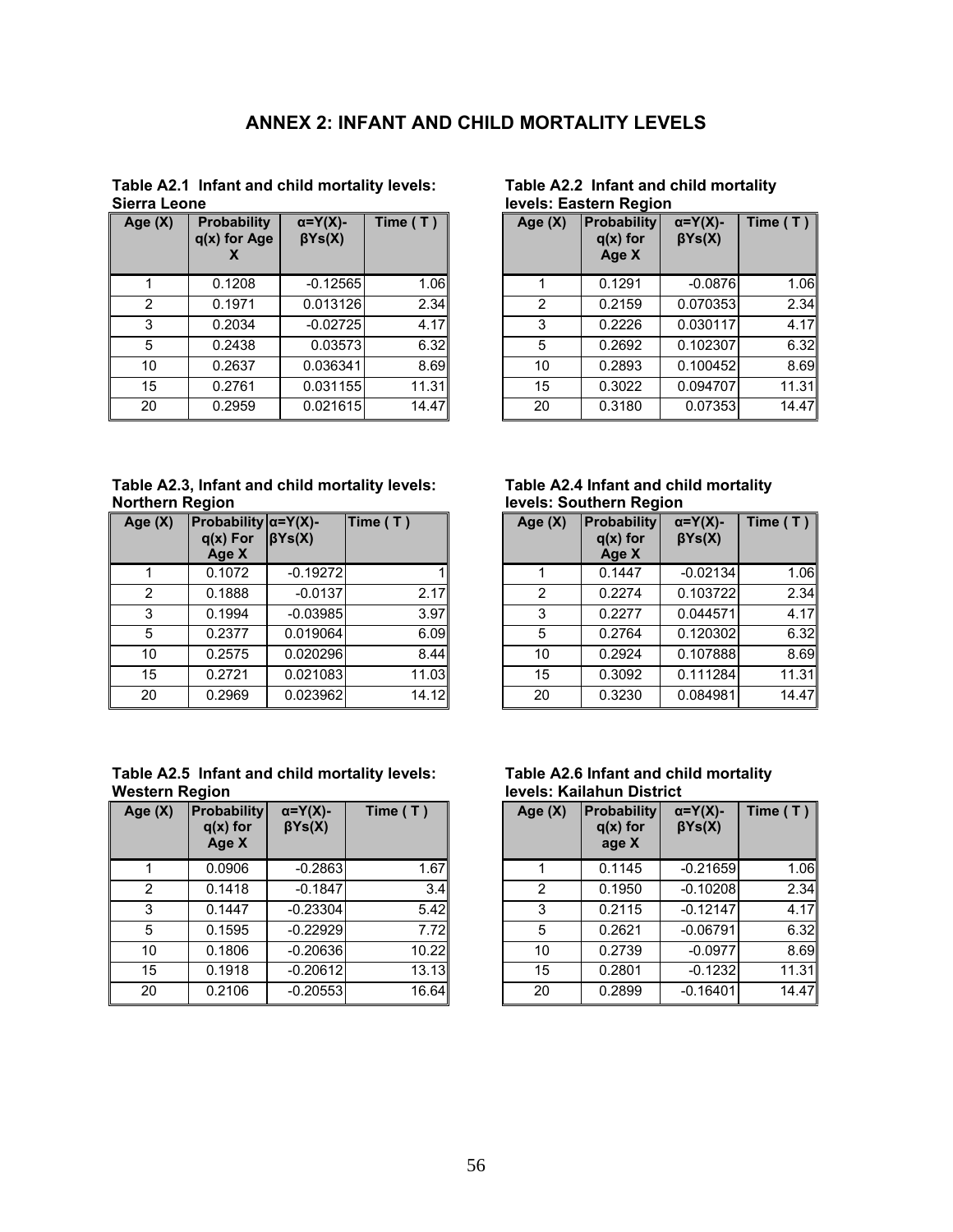| Age (X) | <b>Probability</b><br>$q(x)$ for<br>Age X | $\alpha = Y(X)$ -<br>$\beta Ys(X)$ | Time $(T)$ |
|---------|-------------------------------------------|------------------------------------|------------|
|         | 0.1447                                    | $-0.02134$                         | 1.06       |
| 2       | 0.2336                                    | 0.121414                           | 2.34       |
| 3       | 0.2358                                    | 0.067445                           | 4.17       |
| 5       | 0.2835                                    | 0.137924                           | 6.32       |
| 10      | 0.3078                                    | 0.144622                           | 8.69       |
| 15      | 0.3223                                    | 0.141406                           | 11.31      |
| 20      | 0.3400                                    | 0.1235                             | 14.47      |

**Table A2.7 Infant and child mortality levels: Kenema District** 

**Table A2.8 Infant and child mortality levels: Kono District** 

| e (X)        | <b>Probability</b><br>$q(x)$ for<br>Age X | $\alpha = Y(X)$ -<br>$\beta Ys(X)$ | Time $(T)$ | Age (X) | <b>Probability</b><br>$q(x)$ for<br>Age X | $\alpha = Y(X)$ -<br>$\beta Ys(X)$ | Time $(T)$ |
|--------------|-------------------------------------------|------------------------------------|------------|---------|-------------------------------------------|------------------------------------|------------|
| $\mathbf{1}$ | 0.1447                                    | $-0.02134$                         | 1.06       |         | 0.1197                                    | $-0.13055$                         | 1.06       |
| 2            | 0.2336                                    | 0.121414                           | 2.34       | 2       | 0.2086                                    | 0.048639                           | 2.34       |
| 3            | 0.2358                                    | 0.067445                           | 4.17       | 3       | 0.2135                                    | 0.003403                           | 4.17       |
| 5            | 0.2835                                    | 0.137924                           | 6.32       | 5       | 0.2540                                    | 0.06293                            | 6.32       |
| 10           | 0.3078                                    | 0.144622                           | 8.69       | 10      | 0.2780                                    | 0.072674                           | 8.69       |
| 15           | 0.3223                                    | 0.141406                           | 11.31      | 15      | 0.2972                                    | 0.082672                           | 11.31      |
| 20           | 0.3400                                    | 0.1235                             | 14.47      | 20      | 0.3190                                    | 0.075777                           | 14.47      |

**Table A2.9 Infant and child mortality levels: Bombali District** 

| Age $(X)$ | <b>Probability</b><br>$q(x)$ for<br>Age X | $\alpha = Y(X)$ -<br>$\beta Ys(X)$ | Time (T) |
|-----------|-------------------------------------------|------------------------------------|----------|
| 1         | 0.0885                                    | $-0.29901$                         | 1.06     |
| 2         | 0.1617                                    | $-0.10775$                         | 2.34     |
| 3         | 0.1700                                    | $-0.13756$                         | 4.17     |
| 5         | 0.2042                                    | $-0.07852$                         | 6.32     |
| 10        | 0.2155                                    | $-0.09642$                         | 8.69     |
| 15        | 0.2379                                    | $-0.06896$                         | 11.31    |
| 20        | 0.2628                                    | $-0.06061$                         | 14.47    |

#### **Table A2.10, Infant and child mortality levels: Kambia District**

| e (X) | <b>Probability</b><br>$q(x)$ for<br>Age X | $\alpha = Y(X)$ -<br>$\beta Ys(X)$ | Time $(T)$ | Age (X)        | <b>Probability</b><br>$q(x)$ for<br>Age X | $\alpha = Y(X)$ -<br>$\beta Ys(X)$ | Time $(T)$ |
|-------|-------------------------------------------|------------------------------------|------------|----------------|-------------------------------------------|------------------------------------|------------|
|       | 0.0885                                    | $-0.29901$                         | 1.06       |                | 0.1041                                    | $-0.20922$                         | 1.06       |
| 2     | 0.1617                                    | $-0.10775$                         | 2.34       | $\overline{2}$ | 0.181482                                  | $-0.03792$                         | 2.34       |
| 3     | 0.1700                                    | $-0.13756$                         | 4.17       | 3              | 0.196328                                  | $-0.04938$                         | 4.17       |
| 5     | 0.2042                                    | $-0.07852$                         | 6.32       | 5              | 0.241808                                  | 0.030161                           | 6.32       |
| 10    | 0.2155                                    | $-0.09642$                         | 8.69       | 10             | 0.259578                                  | 0.025745                           | 8.69       |
| 15    | 0.2379                                    | $-0.06896$                         | 11.31      | 15             | 0.28112                                   | 0.043704                           | 11.31      |
| 20    | 0.2628                                    | $-0.06061$                         | 14.47      | 20             | 0.308924                                  | 0.052502                           | 14.47      |

#### **Table A2.11, Infant and child mortality levels: Koinadugu District**

| Age $(X)$ | <b>Probability</b><br>$q(x)$ for<br>Age X | $\alpha = Y(X)$ -<br>$\beta Ys(X)$ | Time $(T)$     |
|-----------|-------------------------------------------|------------------------------------|----------------|
|           | 0.1156                                    | $-0.15081$                         | 0.95           |
| 2         | 0.1909                                    | $-0.00687$                         | $\overline{2}$ |
| 3         | 0.1963                                    | $-0.04938$                         | 3.78           |
| 5         | 0.2428                                    | 0.032975                           | 5.87           |
| 10        | 0.2637                                    | 0.036328                           | 8.2            |
| 15        | 0.2811                                    | 0.043704                           | 10.76          |
| 20        | 0.3059                                    | 0.045405                           | 13.79          |

#### **Table A2.12, Infant and child mortality levels: Port Loko District**

| e (X)          | <b>Probability</b><br>$q(x)$ for<br>Age X | $\alpha = Y(X)$ -<br>$\beta Ys(X)$ | Time $(T)$ | Age $(X)$ | <b>Probability</b><br>$q(x)$ for<br>Age X | $\alpha = Y(X)$ -<br>$\beta Ys(X)$ | Time $(T)$ |
|----------------|-------------------------------------------|------------------------------------|------------|-----------|-------------------------------------------|------------------------------------|------------|
|                | 0.1156                                    | $-0.15081$                         | 0.95       |           | 0.1135                                    | $-0.16086$                         | 1.06       |
| $\overline{2}$ | 0.1909                                    | $-0.00687$                         |            | 2         | 0.1961                                    | 0.009802                           | 2.34       |
| 3              | 0.1963                                    | $-0.04938$                         | 3.78       | 3         | 0.2004                                    | $-0.03665$                         | 4.17       |
| 5              | 0.2428                                    | 0.032975                           | 5.87       | 5         | 0.2408                                    | 0.027489                           | 6.32       |
| 10             | 0.2637                                    | 0.036328                           | 8.2        | 10        | 0.2657                                    | 0.041606                           | 8.69       |
| 15             | 0.2811                                    | 0.043704                           | 10.76      | 15        | 0.2731                                    | 0.023618                           | 11.31      |
| 20             | 0.3059                                    | 0.045405                           | 13.79      | 20        | 0.2989                                    | 0.028794                           | 14.47      |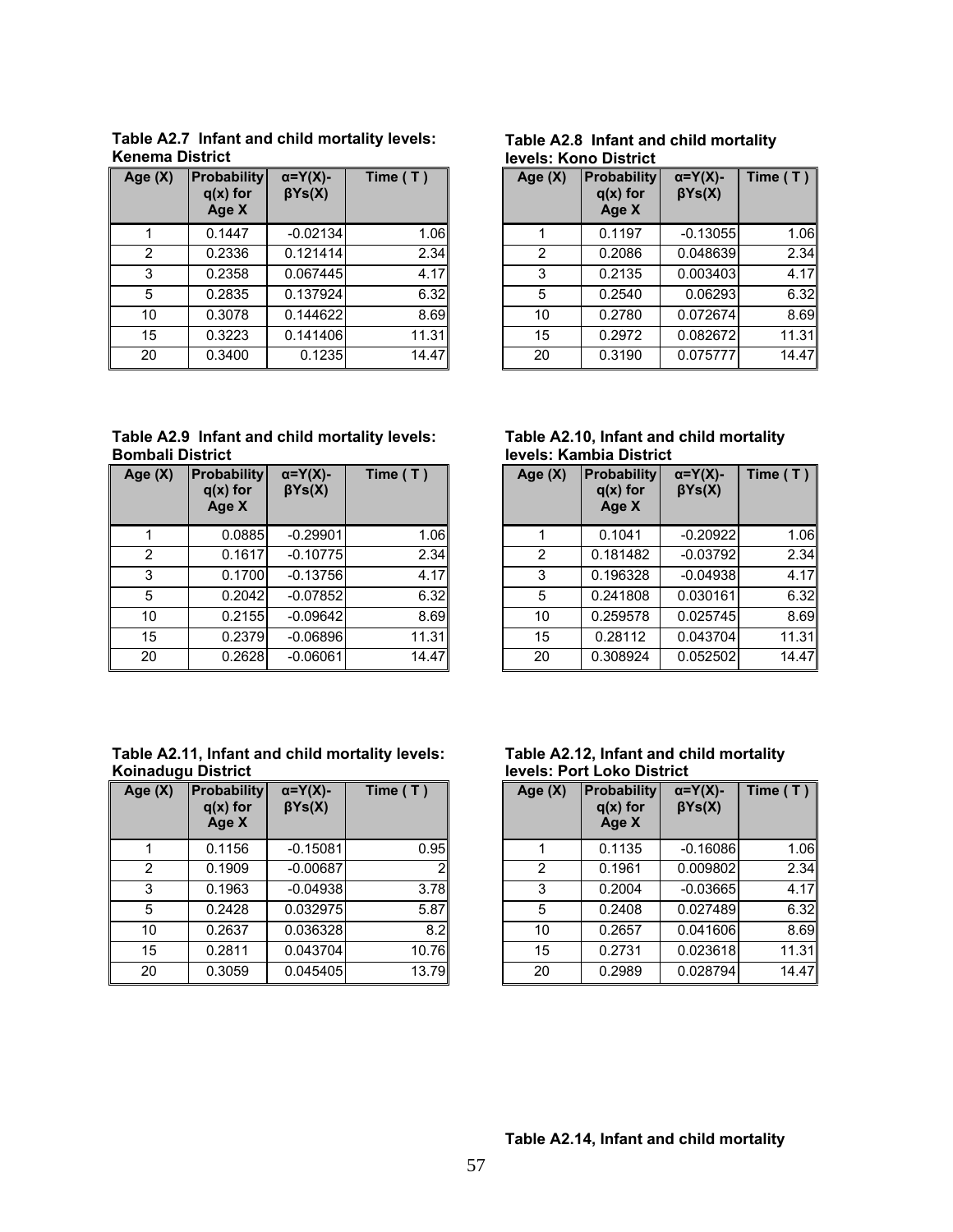| Age (X) | <b>Probability</b><br>$q(x)$ for<br>Age X | $\alpha = Y(X)$ -<br>$\beta Ys(X)$ | Time $(T)$ | Age $(X)$ | <b>Probability</b><br>$q(x)$ for<br>Age X | $\alpha = Y(X)$ -<br>$\beta Ys(X)$ | Time $(T)$ |
|---------|-------------------------------------------|------------------------------------|------------|-----------|-------------------------------------------|------------------------------------|------------|
|         | 0.1145                                    | $-0.21659$                         |            |           | 0.1468                                    | $-0.01313$                         | 1.06       |
| 2       | 0.2107                                    | $-0.06336$                         | 2.17       | 2         | 0.2242                                    | 0.094809                           | 2.34       |
| 3       | 0.2297                                    | $-0.08019$                         | 3.97       | 3         | 0.2267                                    | 0.041679                           | 4.17       |
| 5       | 0.2611                                    | $-0.06983$                         | 6.09       | 5         | 0.2662                                    | 0.094648                           | 6.32       |
| 10      | 0.2842                                    | $-0.07924$                         | 8.44       | 10        | 0.2801                                    | 0.077841                           | 8.69       |
| 15      | 0.2962                                    | $-0.09526$                         | 11.03      | 15        | 0.2932                                    | 0.073121                           | 11.31      |
| 20      | 0.3200                                    | $-0.11462$                         | 14.12      | 20        | 0.3029                                    | 0.03832                            | 14.47      |

#### **Table A2.13, Infant and child mortality levels: Tonkolili District**

#### **Table A2.15, Infant and child mortality levels: Bonthe District**

| Age (X) | Probability $\alpha = Y(X)$ -<br>$q(x)$ for<br>Age X | $\beta Ys(X)$ | Time (T) |
|---------|------------------------------------------------------|---------------|----------|
|         | 0.1353                                               | $-0.06035$    | 1.06     |
| 2       | 0.2023                                               | 0.029499      | 2.34     |
| 3       | 0.2156                                               | 0.009444      | 4.17     |
| 5       | 0.2611                                               | 0.081523      | 6.32     |
| 10      | 0.2801                                               | 0.077841      | 8.69     |
| 15      | 0.3052                                               | 0.101814      | 11.31    |
| 20      | 0.3169                                               | 0.071165      | 14.47    |

#### **Table A2.17 Infant and child mortality levels: Pujehun District**

| Age $(X)$ | Probability $\alpha = Y(X)$ -<br>$q(x)$ for<br>Age X | $\beta Ys(X)$ | Time (T) |
|-----------|------------------------------------------------------|---------------|----------|
| 1         | 0.1582                                               | 0.031343      |          |
| 2         | 0.2326                                               | 0.118454      | 2.17     |
| 3         | 0.2257                                               | 0.038771      | 3.97     |
| 5         | 0.2967                                               | 0.169988      | 6.09     |
| 10        | 0.3047                                               | 0.137374      | 8.44     |
| 15        | 0.3263                                               | 0.150575      | 11.03    |
| 20        | 0.3320                                               | 0.105517      | 14.12    |

#### **Table A2.19 Infant and child mortality levels: Western Urban District**

| Age $(X)$ | <b>Probability</b><br>$q(x)$ for<br>Age X | $\alpha = Y(X)$ -<br>$\beta Ys(X)$ | Time $(T)$ |
|-----------|-------------------------------------------|------------------------------------|------------|
| 1         | 0.0822                                    | $-0.3392$                          | 1.06       |
| 2         | 0.1304                                    | $-0.23359$                         | 2.34       |
| 3         | 0.1295                                    | $-0.29728$                         | 4.17       |
| 5         | 0.1453                                    | $-0.28438$                         | 6.32       |
| 10        | 0.1631                                    | $-0.26783$                         | 8.69       |
| 15        | 0.1757                                    | $-0.25966$                         | 11.31      |
| 20        | 0.1926                                    | $-0.26159$                         | 14.47      |

### **levels: Bo District**

| e (X)          | <b>Probability</b><br>$q(x)$ for<br>Age X | $\alpha = Y(X)$ -<br>$\beta Ys(X)$ | Time $(T)$ | Age $(X)$ | <b>Probability</b><br>$q(x)$ for<br>Age X | $\alpha = Y(X)$ -<br>$\beta Ys(X)$ | Time $(T)$ |
|----------------|-------------------------------------------|------------------------------------|------------|-----------|-------------------------------------------|------------------------------------|------------|
|                | 0.1145                                    | $-0.21659$                         |            |           | 0.1468                                    | $-0.01313$                         | 1.06       |
| $\overline{2}$ | 0.2107                                    | $-0.06336$                         | 2.17       | 2         | 0.2242                                    | 0.094809                           | 2.34       |
| 3              | 0.2297                                    | $-0.08019$                         | 3.97       | 3         | 0.2267                                    | 0.041679                           | 4.17       |
| 5              | 0.2611                                    | $-0.06983$                         | 6.09       | 5         | 0.2662                                    | 0.094648                           | 6.32       |
| 10             | 0.2842                                    | $-0.07924$                         | 8.44       | 10        | 0.2801                                    | 0.077841                           | 8.69       |
| 15             | 0.2962                                    | $-0.09526$                         | 11.03      | 15        | 0.2932                                    | 0.073121                           | 11.31      |
| 20             | 0.3200                                    | $-0.11462$                         | 14.12      | 20        | 0.3029                                    | 0.03832                            | 14.47      |

| Table A2.16, Infant and child mortality |  |  |
|-----------------------------------------|--|--|
| levels: Moyamba District                |  |  |

| e(X)           | Probability $\alpha = Y(X)$ -<br>$q(x)$ for<br>Age X | $\beta Ys(X)$ | Time $(T)$ | Age (X) | Probability $\alpha = Y(X)$ -<br>$q(x)$ for<br>Age X | BYs(X)    | Time(T) |
|----------------|------------------------------------------------------|---------------|------------|---------|------------------------------------------------------|-----------|---------|
|                | 0.1353                                               | $-0.06035$    | 1.06       |         | 0.1301                                               | $-0.0829$ | 1.06    |
| $\overline{2}$ | 0.2023                                               | 0.029499      | 2.34       | 2       | 0.2378                                               | 0.132924  | 2.34    |
| 3              | 0.2156                                               | 0.009444      | 4.17       | 3       | 0.2378                                               | 0.072924  | 4.17    |
| 5              | 0.2611                                               | 0.081523      | 6.32       | 5       | 0.2804                                               | 0.130411  | 6.32    |
| 10             | 0.2801                                               | 0.077841      | 8.69       | 10      | 0.3047                                               | 0.137374  | 8.69    |
| 15             | 0.3052                                               | 0.101814      | 11.31      | 15      | 0.3223                                               | 0.141406  | 11.31   |
| 20             | 0.3169                                               | 0.071165      | 14.47      | 20      | 0.3450                                               | 0.134633  | 14.47   |

#### **Table A2.18, Infant and child mortality levels: Western Rural District**

| e (X)           | Probability $\alpha = Y(X)$ -<br>$q(x)$ for<br>Age X | BYs(X)   | Time (T) | Age (X) | Probability $\alpha = Y(X)$ -<br>$q(x)$ for<br>Age X | BYs(X)     | Time(T) |
|-----------------|------------------------------------------------------|----------|----------|---------|------------------------------------------------------|------------|---------|
|                 | 0.1582                                               | 0.031343 |          |         | 0.1114                                               | $-0.17152$ | 1.2     |
| 2               | 0.2326                                               | 0.118454 | 2.17     | 2       | 0.1804                                               | $-0.04131$ | 2.68    |
| 3               | 0.2257                                               | 0.038771 | 3.97     | 3       | 0.1953                                               | $-0.05266$ | 4.58    |
| $5\phantom{.0}$ | 0.2967                                               | 0.169988 | 6.09     | 5       | 0.2073                                               | $-0.06906$ | 6.78    |
| 10              | 0.3047                                               | 0.137374 | 8.44     | 10      | 0.2339                                               | $-0.04327$ | 9.18    |
| 15              | 0.3263                                               | 0.150575 | 11.03    | 15      | 0.2490                                               | $-0.03896$ | 11.89   |
| 20              | 0.3320                                               | 0.105517 | 14.12    | 20      | 0.2738                                               | $-0.03252$ | 15.18   |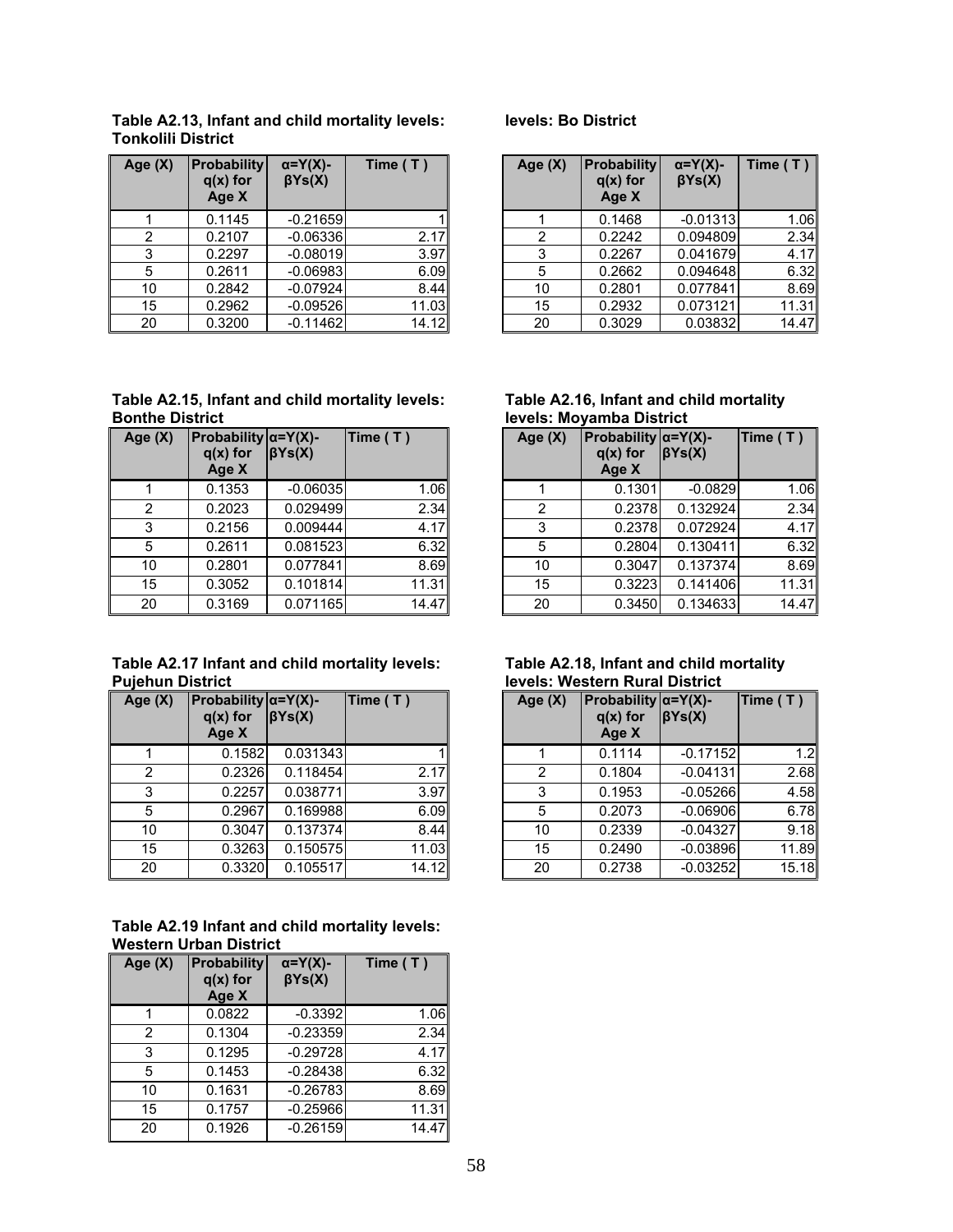# **ANNEX 3 ADULT MORTALITY LEVELS**

| <b>EXACT</b><br>AGE(X) | <b>PROBABILITY</b><br>$L(25+N)/L25 = P(X)$ |           | TIME ( $\beta$ =1.0) |
|------------------------|--------------------------------------------|-----------|----------------------|
| 35                     | 0.9508                                     | $-0.4121$ | 4.7016               |
| 40                     | 0.9292                                     | $-0.4698$ | 6.7846               |
| 45                     | 0.9008                                     | $-0.4852$ | 8.6611               |
| 50                     | 0.8605                                     | $-0.4736$ | 10.3029              |
| 55                     | 0.8140                                     | $-0.4908$ | 11.6209              |
| 60                     | 0.7360                                     | $-0.4546$ | 12.5543              |
| 65                     | 0.6652                                     | $-0.5173$ | 12.5236              |
| 70                     | 0.5382                                     | $-0.5012$ | 10.4630              |

**Table A3.1, Adult mortality levels: Sierra Leone** 

## **Table A3.2, Adult mortality levels: Eastern Region**

| <b>EXACT</b><br>AGE(X) | PROBABILITY L(25+N)/L25 | $\alpha$ ( $\beta$ =1.0) | TIME ( $\beta$ =1.0) |
|------------------------|-------------------------|--------------------------|----------------------|
| 35                     | 0.9492                  | $-0.392$                 | 4.704                |
| 40                     | 0.9262                  | $-0.443$                 | 6.791                |
| 45                     | 0.8913                  | $-0.425$                 | 8.699                |
| 50                     | 0.8429                  | $-0.390$                 | 10.394               |
| 55                     | 0.7928                  | $-0.411$                 | 11.761               |
| 60                     | 0.7135                  | $-0.387$                 | 12.752               |
| 65                     | 0.6390                  | $-0.449$                 | 12.805               |
| 70                     | 0.5146                  | $-0.445$                 | 10.824               |

**Table A3.3, Adult mortality levels: Northern Region** 

|                        |                         | -                        |                      |
|------------------------|-------------------------|--------------------------|----------------------|
| <b>EXACT</b><br>AGE(X) | PROBABILITY L(25+N)/L25 | $\alpha$ ( $\beta$ =1.0) | TIME ( $\beta$ =1.0) |
| 35                     | 0.9444                  | $-0.3331$                | 4.7087               |
| 40                     | 0.9216                  | $-0.4039$                | 6.7971               |
| 45                     | 0.8962                  | $-0.4558$                | 8.6612               |
| 50                     | 0.8525                  | $-0.4352$                | 10.3105              |
| 55                     | 0.8071                  | $-0.4645$                | 11.6254              |
| 60                     | 0.7139                  | $-0.3881$                | 12.6175              |
| 65                     | 0.6511                  | $-0.4807$                | 12.4921              |
| 70                     | 0.5096                  | $-0.4334$                | 10.2625              |

**Table A3.4, Adult mortality levels: Southern Region** 

| <b>EXACT</b><br>AGE(X) | PROBABILITY L(25+N)/L25 | $\alpha$ ( $\beta$ =1.0) | TIME ( $\beta$ =1.0) |
|------------------------|-------------------------|--------------------------|----------------------|
| 35                     | 0.9587                  | $-0.5212$                | 4.6875               |
| 40                     | 0.9393                  | $-0.5654$                | 6.7529               |
| 45                     | 0.9086                  | $-0.5385$                | 8.6246               |
| 50                     | 0.8620                  | $-0.4810$                | 10.2730              |
| 55                     | 0.8237                  | $-0.5289$                | 11.5403              |
| 60                     | 0.7372                  | $-0.4581$                | 12.4776              |
| 65                     | 0.6758                  | $-0.5451$                | 12.3494              |
| 70                     | 0.5348                  | $-0.4931$                | 10.2464              |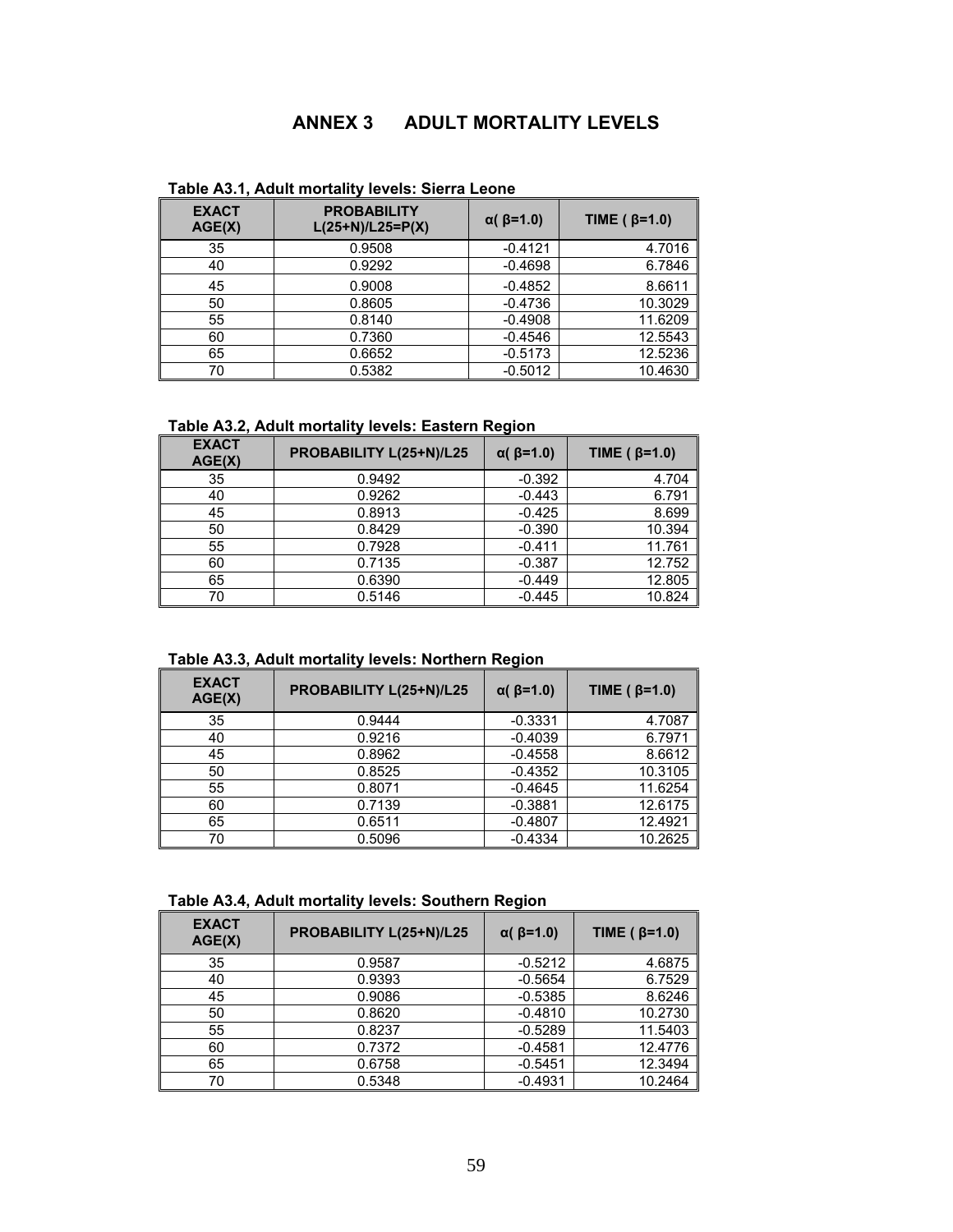| <b>EXACT</b><br>AGE(X) | PROBABILTY L(25+N)/L25 | $\alpha$ ( $\beta$ =1.0) | TIME ( $\beta$ =1.0) |
|------------------------|------------------------|--------------------------|----------------------|
| 35                     | 0.9580                 | $-0.51103$               | 4.6917               |
| 40                     | 0.9362                 | $-0.5353$                | 6.7725               |
| 45                     | 0.9081                 | $-0.53496$               | 8.6438               |
| 50                     | 0.8757                 | $-0.55132$               | 10.2446              |
| 55                     | 0.8308                 | $-0.5576$                | 11.5249              |
| 60                     | 0.7718                 | $-0.56735$               | 12.3457              |
| 65                     | 0.6884                 | $-0.57865$               | 12.3738              |
| 70                     | 0.5772                 | $-0.59249$               | 10.3792              |

**Table A3.5, Adult mortality levels: Western Region** 

## **Table A3.6, Adult mortality levels: Kailahun District**

| <b>EXACT</b><br>AGE(X) | PROBABILITY L(25+N)/L25 | $\alpha$ ( $\beta$ =1.0) | TIME ( $\beta$ =1.0) |
|------------------------|-------------------------|--------------------------|----------------------|
| 35                     | 0.9393                  | $-0.27503$               | 4.7201               |
| 40                     | 0.9186                  | $-0.37903$               | 6.8054               |
| 45                     | 0.8837                  | $-0.37874$               | 8.7120               |
| 50                     | 0.8426                  | $-0.38914$               | 10.3651              |
| 55                     | 0.7959                  | $-0.4224$                | 11.6816              |
| 60                     | 0.7252                  | $-0.42175$               | 12.5694              |
| 65                     | 0.6496                  | $-0.47678$               | 12.5110              |
| 70                     | 0.5246                  | $-0.46898$               | 10.1879              |

**Table A3.7, Adult mortality levels: Kenema District** 

| <b>EXACT</b><br>AGE(X) | PROBABILITY L(25+N)/L25 | $\alpha$ ( $\beta$ =1.0) | TIME ( $\beta$ =1.0) |
|------------------------|-------------------------|--------------------------|----------------------|
| 35                     | 0.9573                  | $-0.5004$                | 4.6919               |
| 40                     | 0.9328                  | $-0.5024$                | 6.7793               |
| 45                     | 0.8973                  | $-0.4628$                | 8.6875               |
| 50                     | 0.8467                  | $-0.4081$                | 10.3945              |
| 55                     | 0.7949                  | $-0.4188$                | 11.7764              |
| 60                     | 0.7159                  | $-0.3938$                | 12.7892              |
| 65                     | 0.6416                  | $-0.4561$                | 12.8985              |
| 70                     | 0.5204                  | $-0.4590$                | 11.1858              |

#### **Table A3.8 Adult mortality levels: Kono District**

| <b>EXACT</b><br>AGE(X) | PROBABILITY L(25+N)/L25 | $\alpha$ ( $\beta$ =1.0) | TIME ( $\beta$ =1.0) |
|------------------------|-------------------------|--------------------------|----------------------|
| 35                     | 0.9487                  | $-0.3854$                | 4.7042               |
| 40                     | 0.9232                  | $-0.4177$                | 6.8005               |
| 45                     | 0.8884                  | $-0.4067$                | 8.7151               |
| 50                     | 0.8327                  | $-0.3444$                | 10.4544              |
| 55                     | 0.7806                  | $-0.3669$                | 11.8682              |
| 60                     | 0.6903                  | $-0.3185$                | 12.9819              |
| 65                     | 0.6121                  | $-0.3802$                | 13.1590              |
| 70                     | 0.4822                  | $-0.3669$                | 11.4216              |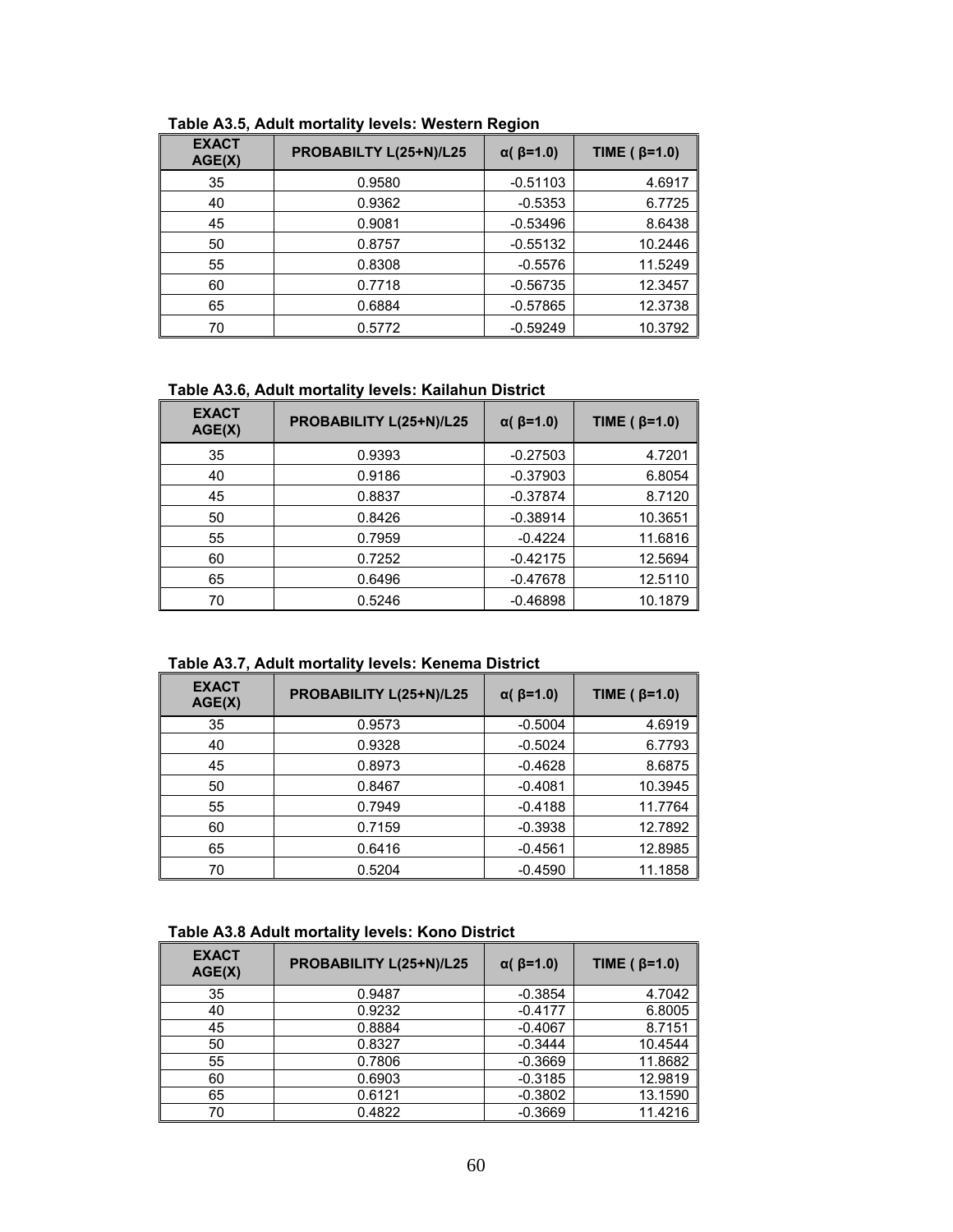| <b>EXACT</b><br>AGE(X) | PROBABILITY L(25+N)/L25 | $\alpha$ ( $\beta$ =1.0) | TIME ( $\beta$ =1.0) |
|------------------------|-------------------------|--------------------------|----------------------|
| 35                     | 0.9431                  | $-0.3177$                | 4.7134               |
| 40                     | 0.9235                  | $-0.4196$                | 6.7956               |
| 45                     | 0.9040                  | $-0.5065$                | 8.6364               |
| 50                     | 0.8623                  | $-0.4825$                | 10.2717              |
| 55                     | 0.8146                  | $-0.4932$                | 11.5848              |
| 60                     | 0.7267                  | $-0.4262$                | 12.5380              |
| 65                     | 0.6574                  | $-0.4970$                | 12.4100              |
| 70                     | 0.5423                  | $-0.5108$                | 10.0014              |

#### **Table A3.9 Adult mortality levels: Bombali District**

## **Table A3.10 Adult mortality levels: Kambia District**

| <b>EXACT</b><br>AGE(X) | PROBABILITY L(25+N)/L25 | $\alpha$ ( $\beta$ =1.0) | TIME ( $\beta$ =1.0) |
|------------------------|-------------------------|--------------------------|----------------------|
| 35                     | 0.9552                  | $-0.4708$                | 4.6936               |
| 40                     | 0.9361                  | $-0.5343$                | 6.7622               |
| 45                     | 0.9101                  | $-0.5488$                | 8.6198               |
| 50                     | 0.8605                  | $-0.4740$                | 10.2773              |
| 55                     | 0.8245                  | $-0.5322$                | 11.5293              |
| 60                     | 0.7417                  | $-0.4721$                | 12.4391              |
| 65                     | 0.6793                  | $-0.5545$                | 12.2969              |
| 70                     | 0.5335                  | $-0.4899$                | 10.1265              |

#### **Table A3.11 Adult mortality levels: Koinadugu District**

| <b>EXACT</b><br>AGE(X) | PROBABILITY L(25+N)/L25 | $\alpha$ ( $\beta$ =1.0) | TIME ( $\beta$ =1.0) |
|------------------------|-------------------------|--------------------------|----------------------|
| 35                     | 0.9421                  | $-0.3068$                | 4.7194               |
| 40                     | 0.9150                  | $-0.3502$                | 6.8099               |
| 45                     | 0.8844                  | $-0.3827$                | 8.7072               |
| 50                     | 0.8314                  | $-0.3386$                | 10.4205              |
| 55                     | 0.7932                  | $-0.4124$                | 11.8057              |
| 60                     | 0.6502                  | $-0.2026$                | 13.1297              |
| 65                     | 0.6169                  | $-0.3927$                | 12.9906              |
| 70                     | 0.4325                  | $-0.2415$                | 11.0478              |

**Table A3.12 Adult mortality levels: Port Loko District** 

| <b>EXACT</b><br>AGE(X) | PROBABILITY L(25+N)/L25 | $\alpha$ ( $\beta$ =1.0) | TIME ( $\beta$ =1.0) |
|------------------------|-------------------------|--------------------------|----------------------|
| 35                     | 0.9500                  | $-0.4020$                | 4.6993               |
| 40                     | 0.9265                  | $-0.4458$                | 6.7862               |
| 45                     | 0.9014                  | $-0.4895$                | 8.6457               |
| 50                     | 0.8592                  | $-0.4674$                | 10.2806              |
| 55                     | 0.8166                  | $-0.5010$                | 11.5602              |
| 60                     | 0.7381                  | $-0.4609$                | 12.4573              |
| 65                     | 0.6665                  | $-0.5208$                | 12.3519              |
| 70                     | 0.5321                  | $-0.4868$                | 10.0501              |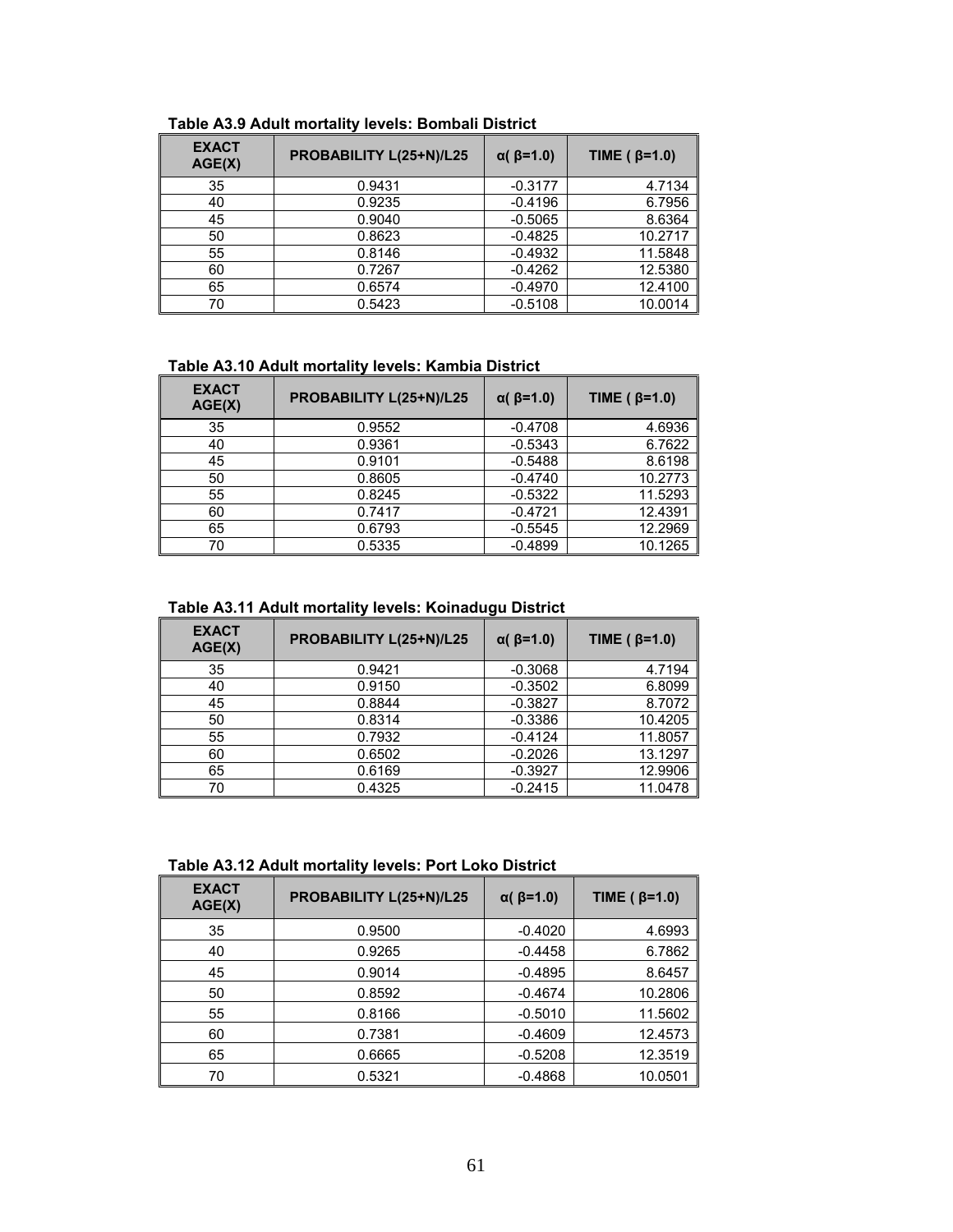| <b>EXACT</b><br>AGE(X) | PROBABILITY L(25+N)/L25 | $\alpha$ ( $\beta$ =1.0) | TIME ( $\beta$ =1.0) |
|------------------------|-------------------------|--------------------------|----------------------|
| 35                     | 0.9370                  | $-0.2499$                | 4.7197               |
| 40                     | 0.9106                  | $-0.3158$                | 6.8277               |
| 45                     | 0.8860                  | $-0.3926$                | 8.7017               |
| 50                     | 0.8484                  | $-0.4157$                | 10.3450              |
| 55                     | 0.7985                  | $-0.4321$                | 11.6988              |
| 60                     | 0.7080                  | $-0.3706$                | 12.6914              |
| 65                     | 0.6514                  | $-0.4813$                | 12.5693              |
| 70                     | 0.5054                  | $-0.4232$                | 10.3576              |

## **Table A3.13 Adult mortality levels: Tonkolili District**

## **Table A3.14 Adult mortality levels: Bo District**

| <b>EXACT</b><br>AGE(X) | PROBABILITY L(25+N)/L25 | $\alpha$ ( $\beta$ =1.0) | TIME ( $\beta$ =1.0) |
|------------------------|-------------------------|--------------------------|----------------------|
| 35                     | 0.9611                  | $-0.5561$                | 4.6839               |
| 40                     | 0.9413                  | $-0.5857$                | 6.7509               |
| 45                     | 0.9152                  | $-0.5857$                | 8.6039               |
| 50                     | 0.8734                  | $-0.5394$                | 10.2334              |
| 55                     | 0.8220                  | $-0.5224$                | 11.5397              |
| 60                     | 0.7531                  | $-0.5075$                | 12.3794              |
| 65                     | 0.6833                  | $-0.5651$                | 12.2559              |
| 70                     | 0.5654                  | $-0.5648$                | 9.9687               |

#### **Table A3.15 Adult mortality levels: Bonthe District**

| <b>EXACT</b><br>AGE(X) | PROBABILITY L(25+N)/L25 | $\alpha$ ( $\beta$ =1.0) | TIME ( $\beta$ =1.0) |
|------------------------|-------------------------|--------------------------|----------------------|
| 35                     | 0.9623                  | $-0.5761$                | 4.6813               |
| 40                     | 0.9435                  | $-0.6096$                | 6.7432               |
| 45                     | 0.9188                  | $-0.6122$                | 8.5826               |
| 50                     | 0.8867                  | $-0.6113$                | 10.1420              |
| 55                     | 0.8593                  | $-0.6816$                | 11.3042              |
| 60                     | 0.7841                  | $-0.6079$                | 12.1000              |
| 65                     | 0.7162                  | $-0.6540$                | 11.8589              |
| 70                     | 0.5987                  | $-0.6430$                | 9.3451               |

## **Table A3.16 Adult mortality levels: Moyamba District**

| <b>EXACT</b><br>AGE(X) | PROBABILITY L(25+N)/L25 | $\alpha$ ( $\beta$ =1.0) | TIME ( $\beta$ =1.0) |
|------------------------|-------------------------|--------------------------|----------------------|
| 35                     | 0.9574                  | $-0.5022$                | 4.6905               |
| 40                     | 0.9352                  | $-0.5249$                | 6.7703               |
| 45                     | 0.9067                  | $-0.5248$                | 8.6431               |
| 50                     | 0.8614                  | $-0.4782$                | 10.2960              |
| 55                     | 0.8249                  | $-0.5337$                | 11.5696              |
| 60                     | 0.7390                  | $-0.4637$                | 12.5319              |
| 65                     | 0.6771                  | $-0.5485$                | 12.4651              |
| 70                     | 0.5389                  | $-0.5028$                | 10.5647              |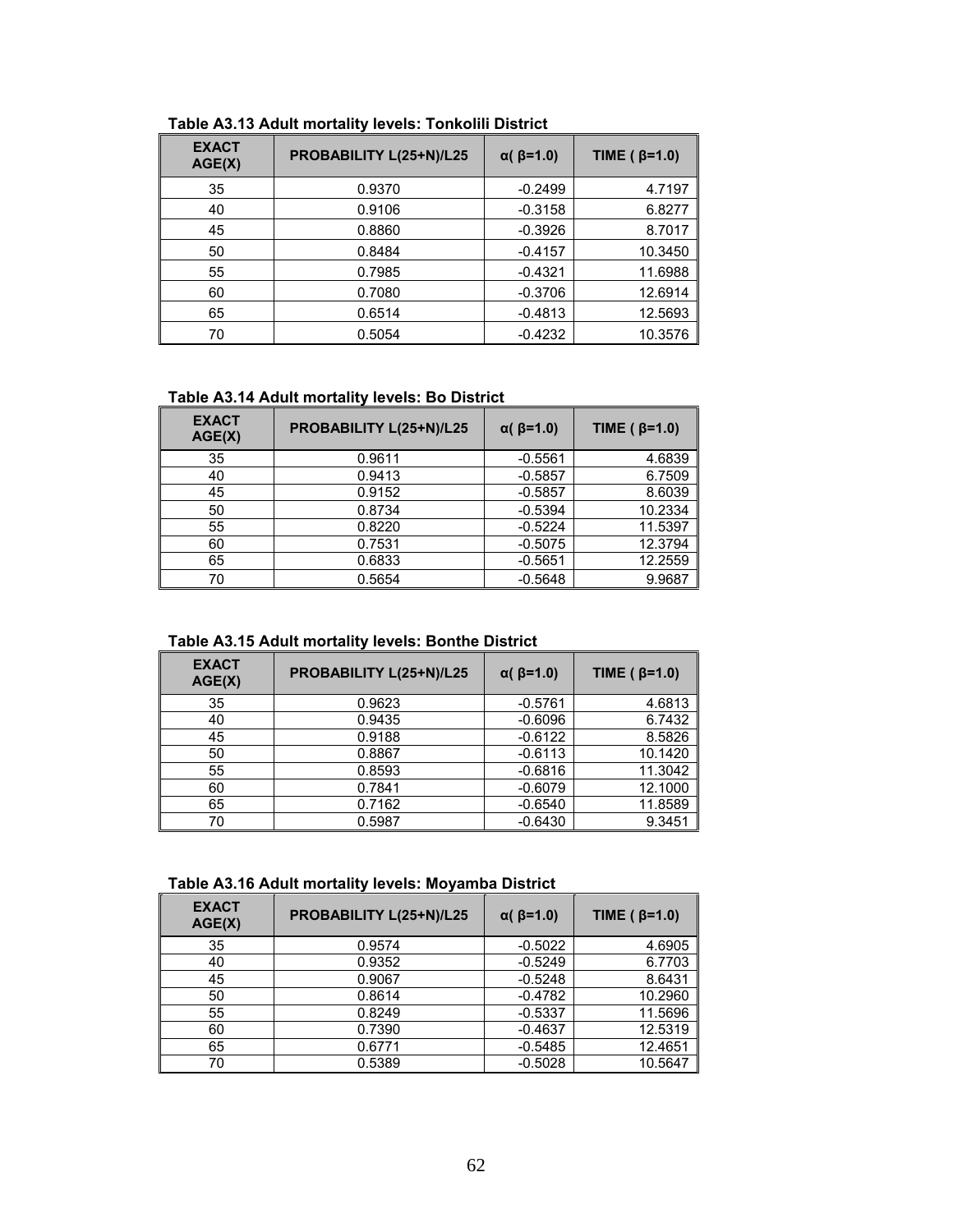| <b>EXACT</b><br>AGE(X) | PROBABILTY L(25+N)/L25 | $\alpha$ ( $\beta$ =1.0) | TIME ( $\beta$ =1.0) |
|------------------------|------------------------|--------------------------|----------------------|
| 35                     | 0.9370                 | $-0.2499$                | 4.6981               |
| 40                     | 0.9106                 | $-0.3158$                | 6.7753               |
| 45                     | 0.8860                 | $-0.3926$                | 8.6437               |
| 50                     | 0.8484                 | $-0.4157$                | 10.2539              |
| 55                     | 0.7985                 | $-0.4321$                | 11.4285              |
| 60                     | 0.7080                 | $-0.3706$                | 12.2237              |
| 65                     | 0.6514                 | $-0.4813$                | 11.7727              |
| 70                     | 0.5054                 | $-0.4232$                | 9.2136               |

**Table A3.17 Adult mortality levels: Pujehun District** 

**Table A3.18 Adult mortality levels: Western Rural District** 

| <b>EXACT</b><br>AGE(X) | PROBABILTY L(25+N)/L25 | $\alpha$ ( $\beta$ =1.0) | TIME ( $\beta$ =1.0) |
|------------------------|------------------------|--------------------------|----------------------|
| 35                     | 0.9599                 | $-0.5377$                | 4.6888               |
| 40                     | 0.9359                 | $-0.5323$                | 6.7758               |
| 45                     | 0.9063                 | $-0.5226$                | 8.6587               |
| 50                     | 0.8584                 | $-0.4637$                | 10.3472              |
| 55                     | 0.8013                 | $-0.4424$                | 11.7295              |
| 60                     | 0.7415                 | $-0.4713$                | 12.6301              |
| 65                     | 0.6480                 | $-0.4725$                | 12.8139              |
| 70                     | 0.5527                 | $-0.5352$                | 10.8868              |

**Table A3.19 Adult mortality levels: Western Urban District** 

| <b>EXACT</b><br>AGE(X) | PROBABILTY L(25+N)/L25 | $\alpha$ ( $\beta$ =1.0) | TIME ( $\beta$ =1.0) |
|------------------------|------------------------|--------------------------|----------------------|
| 35                     | 0.9573                 | $-0.5004$                | 4.6929               |
| 40                     | 0.9328                 | $-0.5024$                | 6.7727               |
| 45                     | 0.8973                 | $-0.4628$                | 8.6426               |
| 50                     | 0.8467                 | $-0.4081$                | 10.2298              |
| 55                     | 0.7949                 | $-0.4188$                | 11.4907              |
| 60                     | 0.7159                 | $-0.3938$                | 12.2964              |
| 65                     | 0.6416                 | $-0.4561$                | 12.2951              |
| 70                     | 0.5204                 | $-0.4590$                | 10.3185              |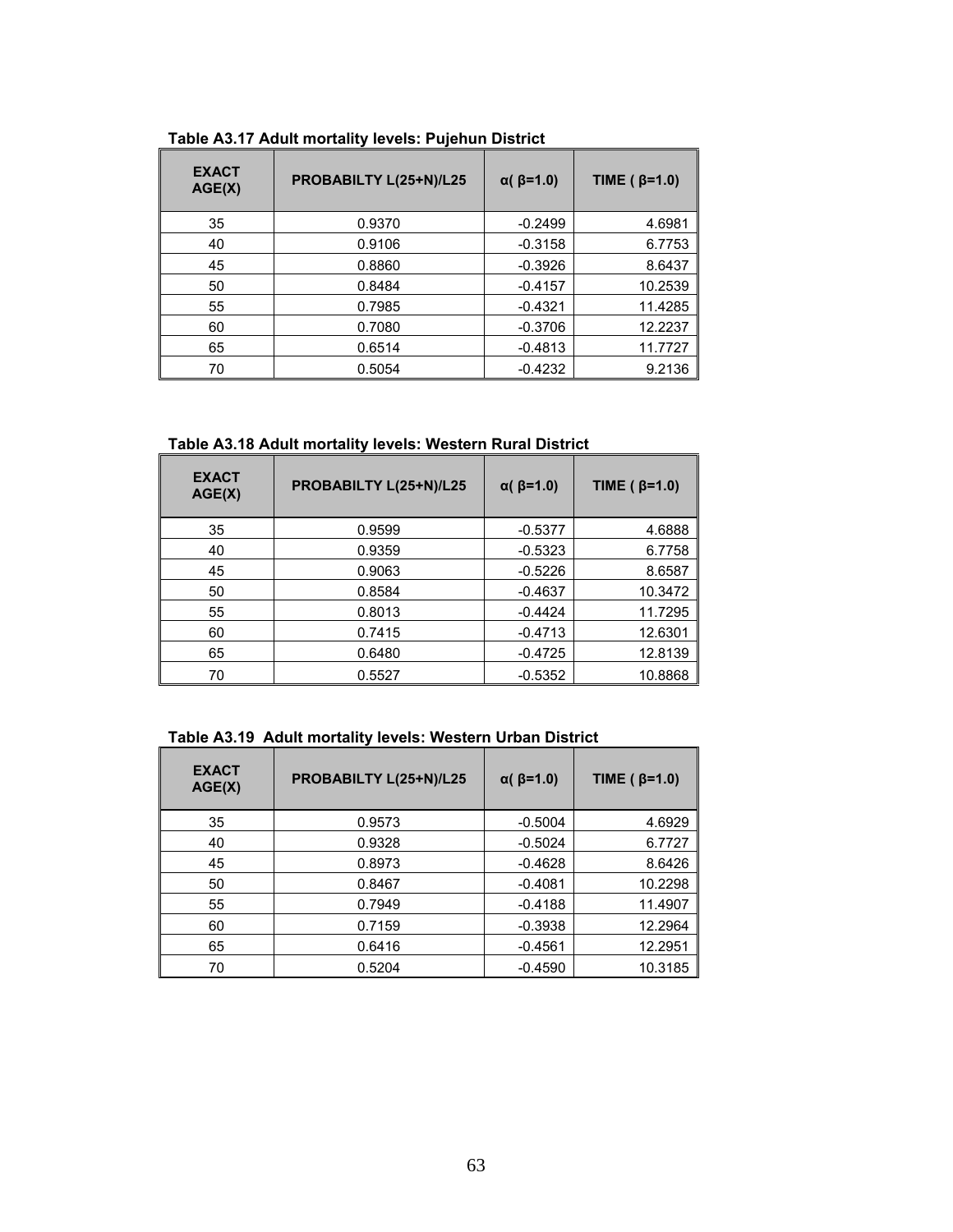# **ANNEX 4 CHILD AND ADULT MORTALITY LEVELS**

| TIME $(T)$ | $\alpha$ ( $\beta$ = 1.0)<br><b>CHILD</b> | <b>TIME</b><br>$\beta = 1.0$ | $\alpha$ ( $\beta$ =1.0)<br><b>ADULT</b> |
|------------|-------------------------------------------|------------------------------|------------------------------------------|
| 1.06       | $-0.12565$                                | 4.701639                     | $-0.41213$                               |
| 2.34       | 0.013126                                  | 6.784638                     | $-0.46979$                               |
| 4.17       | $-0.02725$                                | 8.661123                     | $-0.48524$                               |
| 6.32       | 0.03573                                   | 10.3029                      | $-0.47356$                               |
| 8.69       | 0.036341                                  | 11.62088                     | $-0.49083$                               |
| 11.31      | 0.031155                                  | 12.55427                     | $-0.45456$                               |
| 14.47      | 0.021615                                  | 12.52358                     | $-0.51728$                               |

**Table A4.1 Child and Adult mortality levels: Sierra Leone** 



#### **Table A4.2 Child and adult mortality levels: Eastern Region**

| TIME (T) | $\alpha$ ( $\beta$ = 1.0)<br><b>CHILD</b> | <b>TIME</b><br>$( \beta = 1.0)$ | $\alpha$ ( $\beta$ =1.0)<br><b>ADULT</b> |
|----------|-------------------------------------------|---------------------------------|------------------------------------------|
| 1.06     | $-0.0876$                                 | 4.704036                        | $-0.39153$                               |
| 2.34     | 0.0704                                    | 6.791045                        | $-0.44345$                               |
| 4.17     | 0.0301                                    | 8.699124                        | $-0.42482$                               |
| 6.32     | 0.1023                                    | 10.39375                        | $-0.3905$                                |
| 8.69     | 0.1005                                    | 11.76079                        | $-0.41112$                               |
| 11.31    | 0.0947                                    | 12.75209                        | $-0.38673$                               |
| 14.47    | 0.0735                                    | 12.80464                        | $-0.44926$                               |

#### **Fig. A4.2**

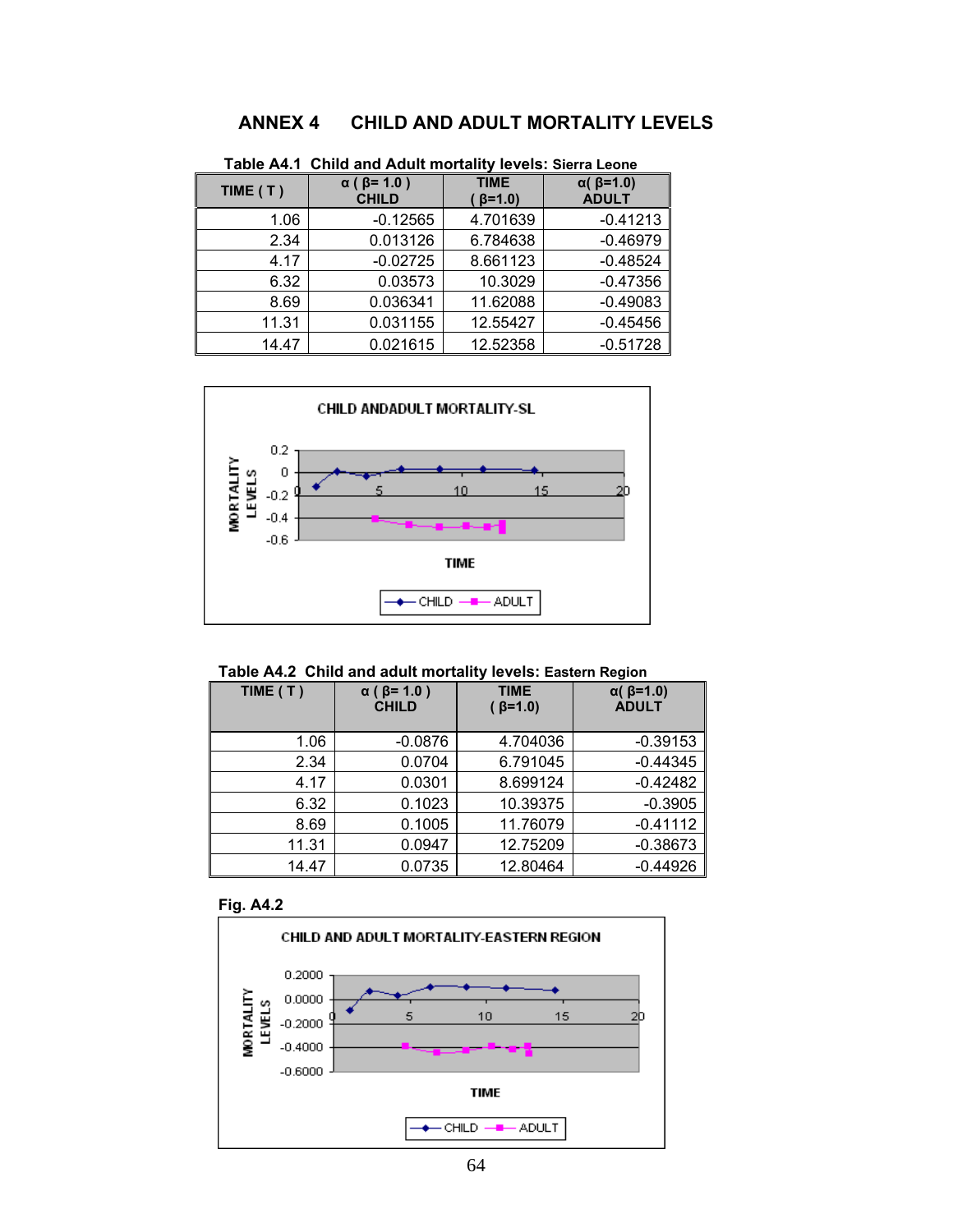| TIME (T) | $\alpha$ ( $\beta$ = 1.0)<br><b>CHILD</b> | <b>TIME</b><br>$\beta = 1.0$ | $\alpha$ ( $\beta$ =1.0)<br><b>ADULT</b> |
|----------|-------------------------------------------|------------------------------|------------------------------------------|
|          | $-0.1927$                                 | 4.7087                       | $-0.3331$                                |
| 2.17     | $-0.0137$                                 | 6.7971                       | $-0.4039$                                |
| 3.97     | $-0.0399$                                 | 8.6612                       | $-0.4558$                                |
| 6.09     | 0.0191                                    | 10.3105                      | $-0.4352$                                |
| 8.44     | 0.0203                                    | 11.6254                      | $-0.4645$                                |
| 11.03    | 0.0211                                    | 12.6175                      | $-0.3881$                                |
| 14.12    | 0.0240                                    | 12.4921                      | $-0.4807$                                |

**Table A4.3 Child and adult mortality levels: Northern Region** 

## **Fig. A4.3**



#### **Table A4.4 Child and adult mortality levels: Southern Region**

| TIME (T) | $\alpha$ ( $\beta$ = 1.0 )<br><b>CHILD</b> | TIME (<br>$(6=1.0)$ | $\alpha$ ( $\beta$ =1.0)<br><b>ADULT</b> |
|----------|--------------------------------------------|---------------------|------------------------------------------|
| 1.06     | $-0.0213$                                  | 4.68747             | $-0.52121$                               |
| 2.34     | 0.1037                                     | 6.752926            | $-0.56536$                               |
| 4.17     | 0.0446                                     | 8.624574            | $-0.5385$                                |
| 6.32     | 0.1203                                     | 10.27304            | $-0.48103$                               |
| 8.69     | 0.1079                                     | 11.54034            | $-0.52894$                               |
| 11.31    | 0.1113                                     | 12.47764            | $-0.45812$                               |
| 14.47    | 0.0850                                     | 12.34941            | $-0.54506$                               |

#### **Fig. A4.4**

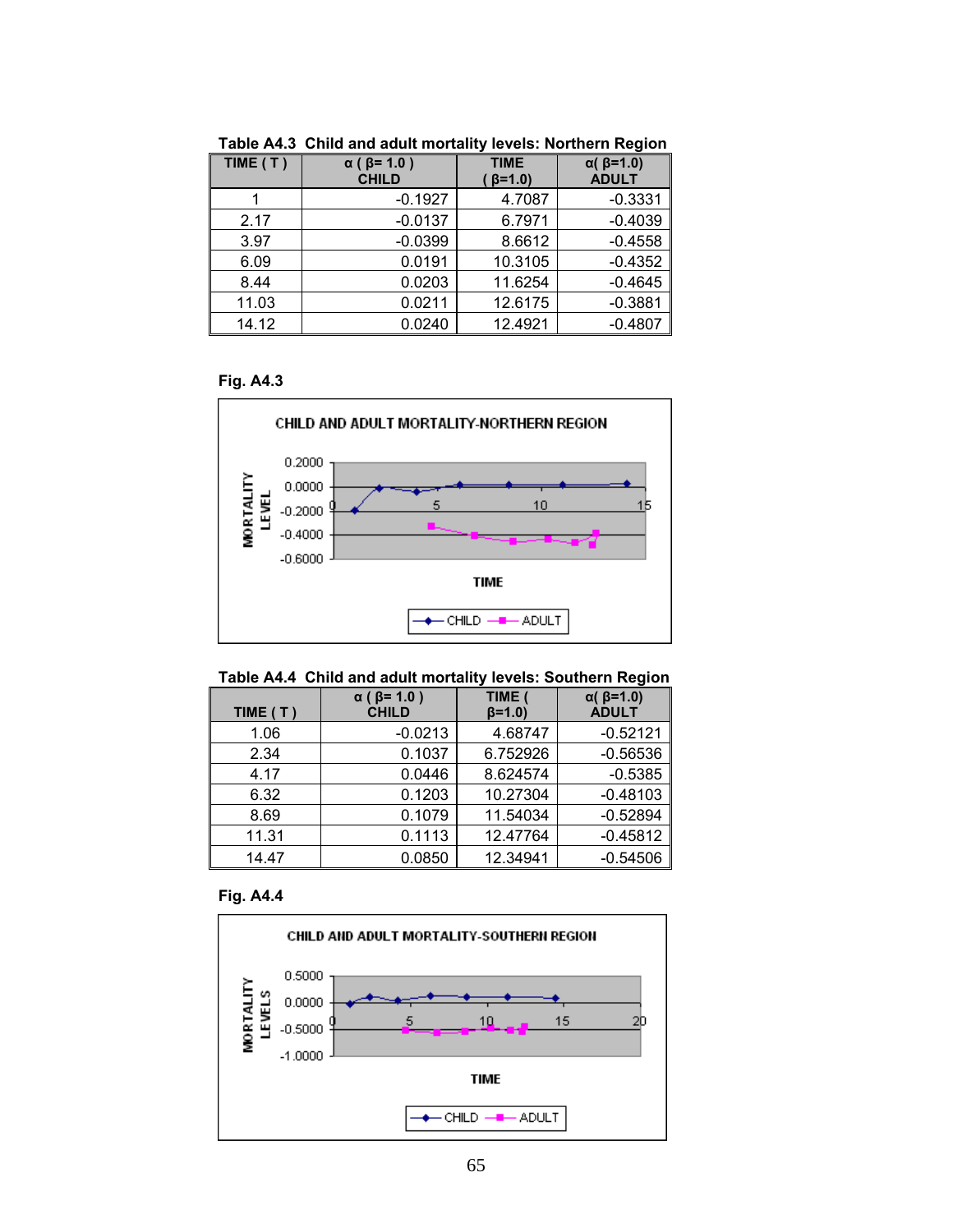| TIME (T) | $\alpha$ ( $\beta$ = 1.0 )<br><b>CHILD</b> | <b>TIME</b><br>$\beta = 1.0$ | $\alpha$ ( $\beta$ =1.0)<br><b>ADULT</b> |
|----------|--------------------------------------------|------------------------------|------------------------------------------|
| 1.67     | $-0.2863$                                  | 4.6917                       | $-0.51103$                               |
| 3.4      | $-0.1847$                                  | 6.7725                       | $-0.5353$                                |
| 5.42     | $-0.2330$                                  | 8.6438                       | $-0.53496$                               |
| 7.72     | $-0.2293$                                  | 10.2446                      | $-0.55132$                               |
| 10.22    | $-0.2064$                                  | 11.5249                      | $-0.5576$                                |
| 13.13    | $-0.2061$                                  | 12.3457                      | $-0.56735$                               |
| 16.64    | $-0.2055$                                  | 12.3738                      | $-0.57865$                               |

**Table A4.5 Child and adult mortality levels: Western Region** 



#### **Table A4.6 Child and adult mortality levels: Western Urban District**

|          | $\alpha$ ( $\beta$ = 1.0) CHILD | TIME (        | $\alpha$ ( $\beta$ =1.0) ADULT |
|----------|---------------------------------|---------------|--------------------------------|
| TIME (T) |                                 | $\beta = 1.0$ |                                |
| 1.06     | $-0.3392$                       | 4.6929        | $-0.5004$                      |
| 2.34     | $-0.2336$                       | 6.7727        | $-0.5024$                      |
| 4.17     | $-0.2973$                       | 8.6426        | $-0.4628$                      |
| 6.32     | $-0.2844$                       | 10.2298       | $-0.4081$                      |
| 8.69     | $-0.2678$                       | 11.4907       | $-0.4188$                      |
| 11.31    | $-0.2597$                       | 12.2964       | $-0.3938$                      |
| 14.47    | $-0.2616$                       | 12.2951       | $-0.4561$                      |



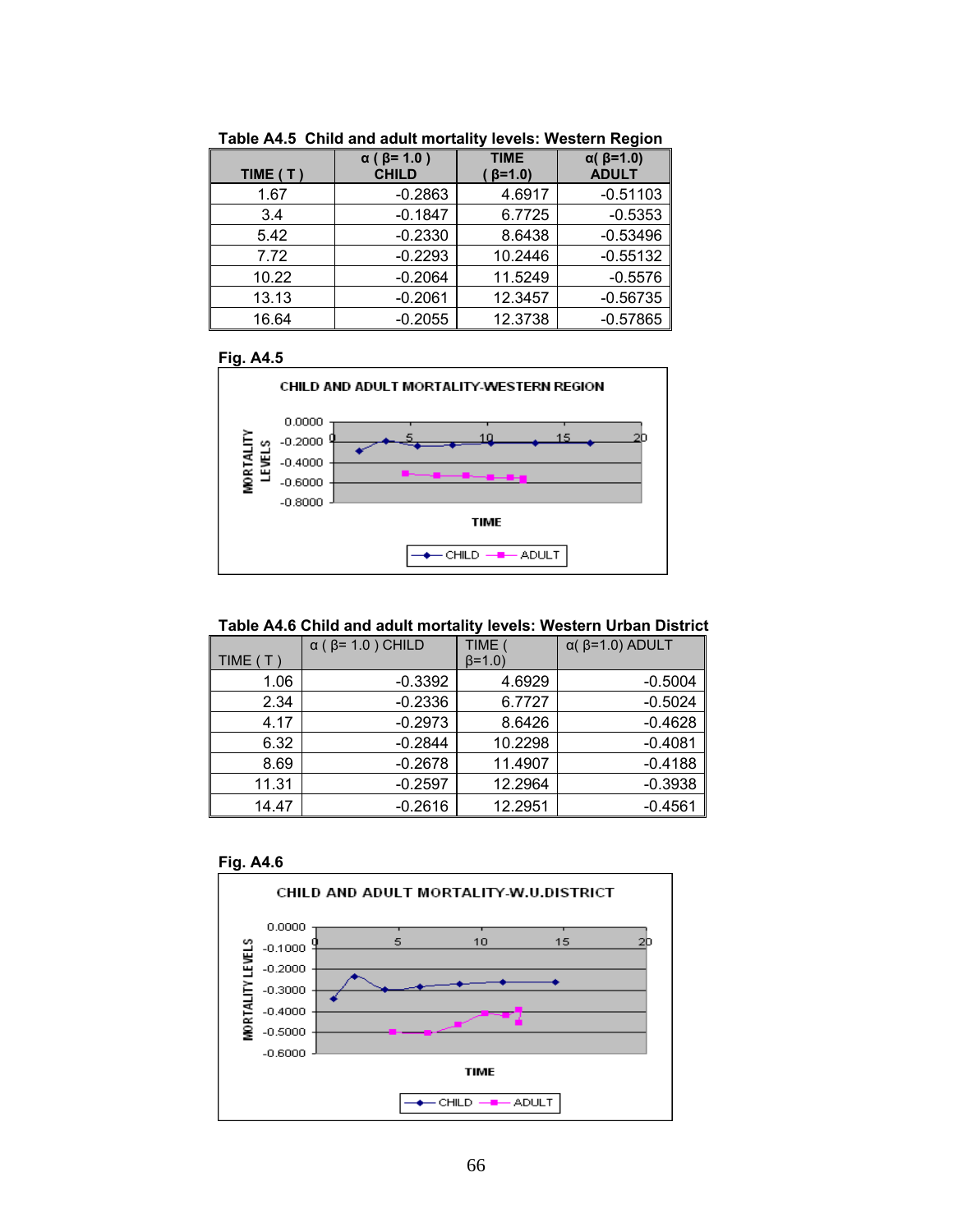| TIME (T) | $\alpha$ ( $\beta$ = 1.0)<br><b>CHILD</b> | <b>TIME</b><br>$\beta = 1.0$ | $\alpha$ ( $\beta$ =1.0)<br><b>ADULT</b> |
|----------|-------------------------------------------|------------------------------|------------------------------------------|
| 1.2      | $-0.1715$                                 | 4.6888                       | $-0.5377$                                |
| 2.68     | $-0.0413$                                 | 6.7758                       | $-0.5323$                                |
| 4.58     | $-0.0527$                                 | 8.6587                       | $-0.5226$                                |
| 6.78     | $-0.0691$                                 | 10.3472                      | $-0.4637$                                |
| 9.18     | $-0.0433$                                 | 11.7295                      | $-0.4424$                                |
| 11.89    | $-0.0390$                                 | 12.6301                      | $-0.4713$                                |
| 15.18    | $-0.0325$                                 | 12.8139                      | $-0.4725$                                |

**Table A4.7 Child and adult mortality levels: Western Rural District** 



#### **Table A4.8 Child and adult mortality levels: Bo District**

| TIME $(T)$ | $\alpha$ ( $\beta$ = 1.0)<br><b>CHILD</b> | <b>TIME</b><br>$\beta = 1.0$ | $\alpha$ ( $\beta$ =1.0)<br><b>ADULT</b> |
|------------|-------------------------------------------|------------------------------|------------------------------------------|
| 1.06       | $-0.0131$                                 | 4.6839                       | $-0.5561$                                |
| 2.34       | 0.0948                                    | 6.7509                       | $-0.5857$                                |
| 4.17       | 0.0417                                    | 8.6039                       | $-0.5857$                                |
| 6.32       | 0.0946                                    | 10.2334                      | $-0.5394$                                |
| 8.69       | 0.0778                                    | 11.5397                      | $-0.5224$                                |
| 11.31      | 0.0731                                    | 12.3794                      | $-0.5075$                                |
| 14.47      | 0.0383                                    | 12.2559                      | $-0.5651$                                |



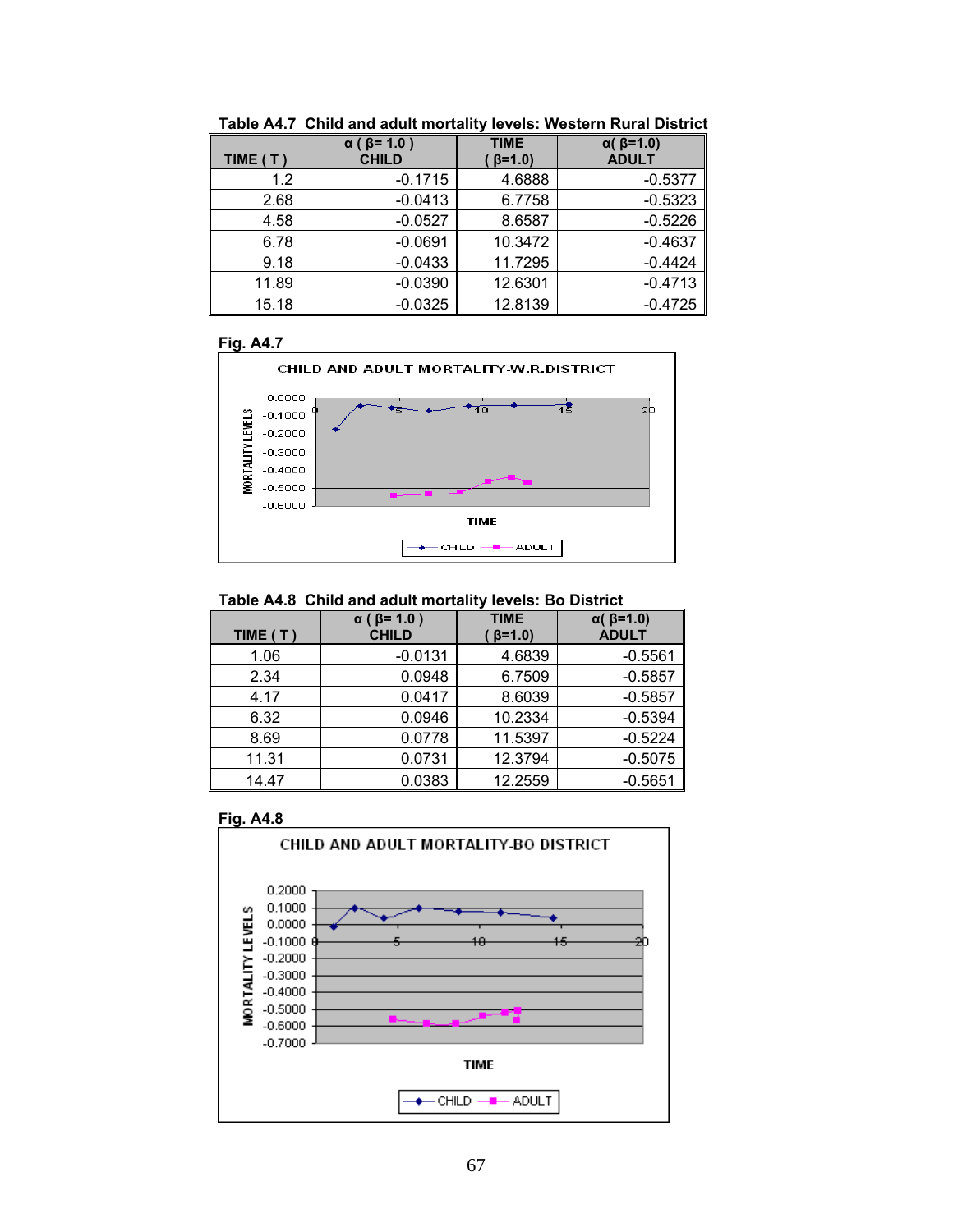| TIME $(T)$ | $\alpha$ ( $\beta$ = 1.0)<br><b>CHILD</b> | <b>TIME</b><br>$\beta=1.0$ | $\alpha$ ( $\beta$ =1.0)<br><b>ADULT</b> |
|------------|-------------------------------------------|----------------------------|------------------------------------------|
| 1.06       | $-0.0603$                                 | 4.6813                     | $-0.5761$                                |
| 2.34       | 0.0295                                    | 6.7432                     | $-0.6096$                                |
| 4.17       | 0.0094                                    | 8.5826                     | $-0.6122$                                |
| 6.32       | 0.0815                                    | 10.1420                    | $-0.6113$                                |
| 8.69       | 0.0778                                    | 11.3042                    | $-0.6816$                                |
| 11.31      | 0.1018                                    | 12.1000                    | $-0.6079$                                |
| 14.47      | 0.0712                                    | 11.8589                    | $-0.6540$                                |

**Table A4.9 Child and adult mortality levels: Bonthe District** 



## **Table A4.10 Child and adult mortality levels: Moyamba District**

| TIME (T) | $\alpha$ ( $\beta$ = 1.0 )<br><b>CHILD</b> | <b>TIME</b><br>$\beta = 1.0$ | $\alpha$ ( $\beta$ =1.0)<br><b>ADULT</b> |
|----------|--------------------------------------------|------------------------------|------------------------------------------|
| 1.06     | $-0.0829$                                  | 4.6905                       | $-0.5022$                                |
| 2.34     | 0.1329                                     | 6.7703                       | $-0.5249$                                |
| 4.17     | 0.0729                                     | 8.6431                       | $-0.5248$                                |
| 6.32     | 0.1304                                     | 10.2960                      | $-0.4782$                                |
| 8.69     | 0.1374                                     | 11.5696                      | $-0.5337$                                |
| 11.31    | 0.1414                                     | 12.5319                      | $-0.4637$                                |
| 14.47    | 0.1346                                     | 12.4651                      | $-0.5485$                                |

**Fig. A4.10** 

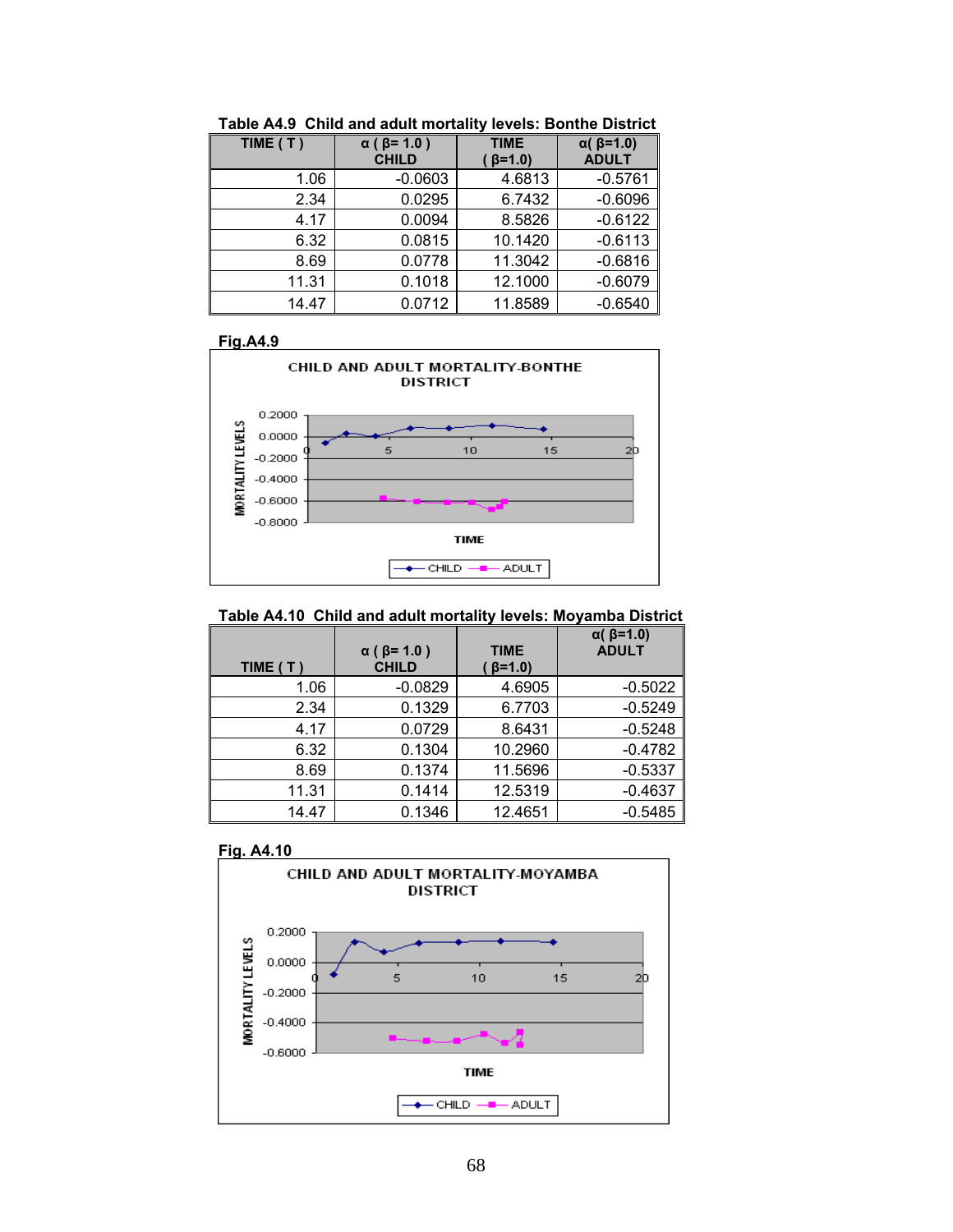| TIME (T) | $\alpha$ ( $\beta$ = 1.0)<br><b>CHILD</b> | <b>TIME</b><br>$\beta = 1.0$ | $\alpha$ ( $\beta$ =1.0)<br><b>ADULT</b> |
|----------|-------------------------------------------|------------------------------|------------------------------------------|
|          | 0.0313                                    | 4.6981                       | $-0.2499$                                |
| 2.17     | 0.1185                                    | 6.7753                       | $-0.3158$                                |
| 3.97     | 0.0388                                    | 8.6437                       | $-0.3926$                                |
| 6.09     | 0.1700                                    | 10.2539                      | $-0.4157$                                |
| 8.44     | 0.1374                                    | 11.4285                      | $-0.4321$                                |
| 11.03    | 0.1506                                    | 12.2237                      | $-0.3706$                                |
| 14.12    | 0.1055                                    | 11.7727                      | $-0.4813$                                |

**Table A4.11 Child and adult mortality levels: Pujehun District** 



#### **Table A4.12 Child and adult mortality levels: Bombali District**

| TIME $(T)$ | $\alpha$ ( $\beta$ = 1.0)<br><b>CHILD</b> | <b>TIME</b><br>$\beta = 1.0$ | $\alpha$ ( $\beta$ =1.0)<br><b>ADULT</b> |
|------------|-------------------------------------------|------------------------------|------------------------------------------|
| 1.06       | $-0.2990$                                 | 4.7134                       | $-0.3177$                                |
| 2.34       | $-0.1078$                                 | 6.7956                       | $-0.4196$                                |
| 4.17       | $-0.1376$                                 | 8.6364                       | $-0.5065$                                |
| 6.32       | $-0.0785$                                 | 10.2717                      | $-0.4825$                                |
| 8.69       | $-0.0964$                                 | 11.5848                      | $-0.4932$                                |
| 11.31      | $-0.0690$                                 | 12.5380                      | $-0.4262$                                |
| 14.47      | $-0.0606$                                 | 12.4100                      | $-0.4970$                                |



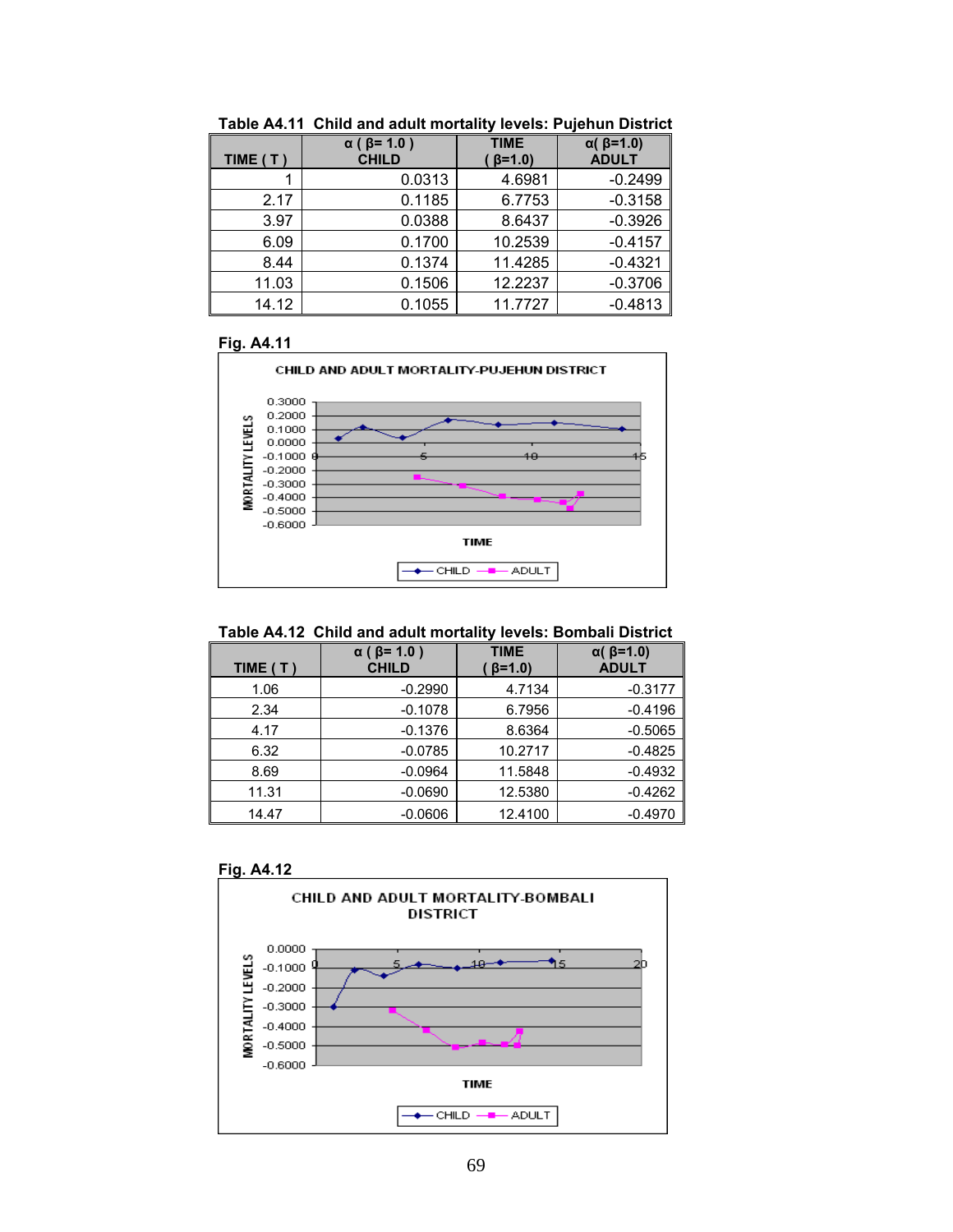| TIME (T) | $\alpha$ ( $\beta$ = 1.0 )<br><b>CHILD</b> | <b>TIME</b><br>$\beta = 1.0$ | $\alpha$ ( $\beta$ =1.0)<br><b>ADULT</b> |
|----------|--------------------------------------------|------------------------------|------------------------------------------|
| 1.06     | $-0.2092$                                  | 4.6936                       | $-0.4708$                                |
| 2.34     | $-0.0379$                                  | 6.7622                       | $-0.5343$                                |
| 4.17     | $-0.0494$                                  | 8.6198                       | $-0.5488$                                |
| 6.32     | 0.0302                                     | 10.2773                      | $-0.4740$                                |
| 8.69     | 0.0257                                     | 11.5293                      | $-0.5322$                                |
| 11.31    | 0.0437                                     | 12.4391                      | $-0.4721$                                |
| 14.47    | 0.0525                                     | 12.2969                      | $-0.5545$                                |

**Table A4.13 Child and adult mortality levels: Kambia District** 





|  | Table A4.14 Child and adult mortality levels: Koinadugu District |  |  |
|--|------------------------------------------------------------------|--|--|
|--|------------------------------------------------------------------|--|--|

| TIME (T) | $\alpha$ ( $\beta$ = 1.0)<br><b>CHILD</b> | <b>TIME</b><br>$\beta = 1.0$ | $\alpha$ ( $\beta$ =1.0)<br><b>ADULT</b> |
|----------|-------------------------------------------|------------------------------|------------------------------------------|
| 0.95     | $-0.1508$                                 | 4.7194                       | $-0.3068$                                |
| 2        | $-0.0069$                                 | 6.8099                       | $-0.3502$                                |
| 3.78     | $-0.0494$                                 | 8.7072                       | $-0.3827$                                |
| 5.87     | 0.0330                                    | 10.4205                      | $-0.3386$                                |
| 8.2      | 0.0363                                    | 11.8057                      | $-0.4124$                                |
| 10.76    | 0.0437                                    | 13.1297                      | $-0.2026$                                |
| 13.79    | 0.0454                                    | 12.9906                      | $-0.3927$                                |



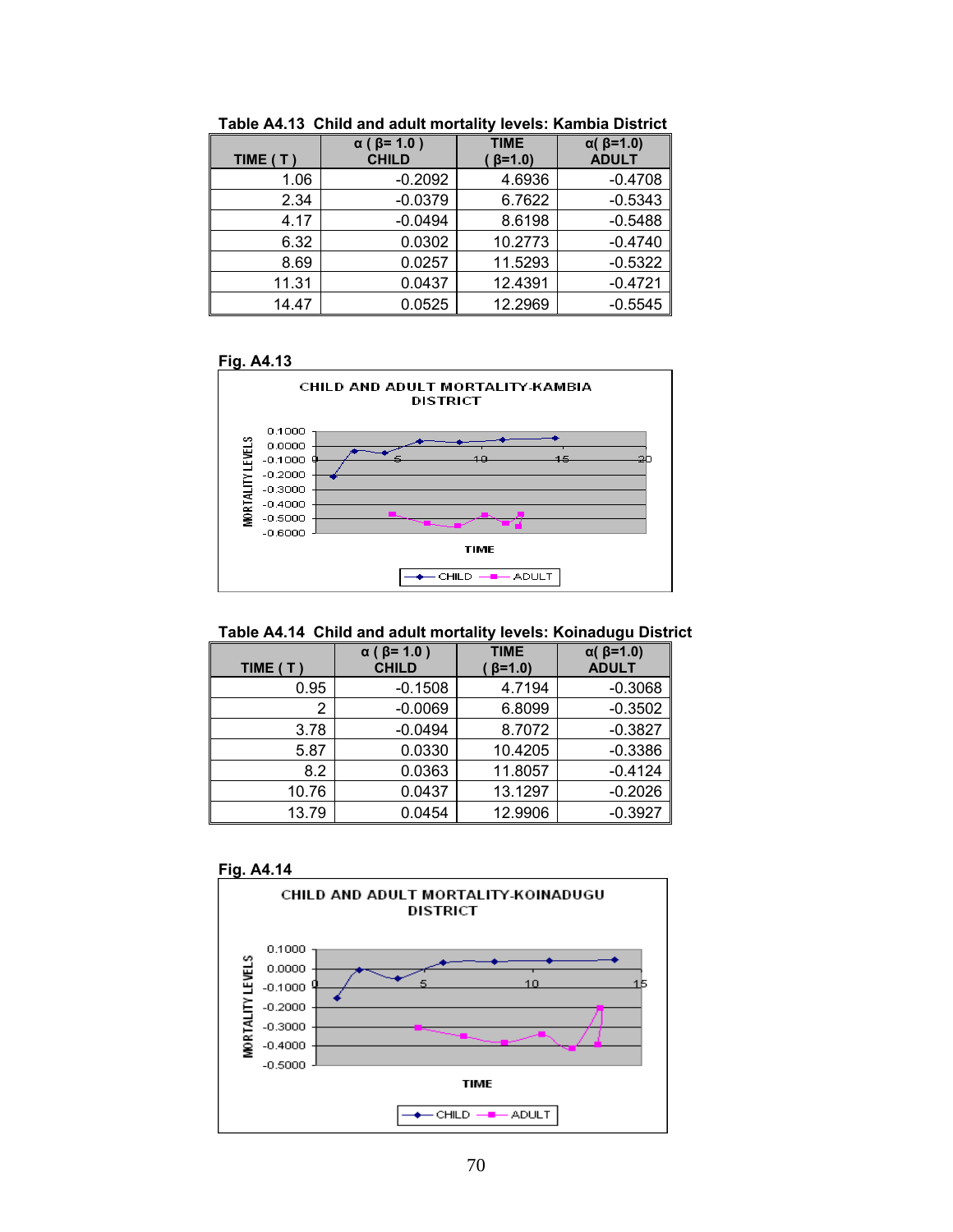| TIME (T) | $\alpha$ ( $\beta$ = 1.0)<br><b>CHILD</b> | <b>TIME</b><br>$\beta = 1.0$ | $\alpha$ ( $\beta$ =1.0)<br><b>ADULT</b> |
|----------|-------------------------------------------|------------------------------|------------------------------------------|
| 1.06     | $-0.1609$                                 | 4.6993                       | $-0.4020$                                |
| 2.34     | 0.0098                                    | 6.7862                       | $-0.4458$                                |
| 4.17     | $-0.0366$                                 | 8.6457                       | $-0.4895$                                |
| 6.32     | 0.0275                                    | 10.2806                      | $-0.4674$                                |
| 8.69     | 0.0416                                    | 11.5602                      | $-0.5010$                                |
| 11.31    | 0.0236                                    | 12.4573                      | $-0.4609$                                |
| 14.47    | 0.0288                                    | 12.3519                      | $-0.5208$                                |

**Table A4.15 Child and adult mortality levels: Port Loko District** 



## **Table A4.16 Child and adult mortality levels: Tonkolili District**

| TIME $(T)$ | $\alpha$ ( $\beta$ = 1.0)<br><b>CHILD</b> | <b>TIME</b><br>$\beta = 1.0$ | $\alpha$ ( $\beta$ =1.0)<br><b>ADULT</b> |
|------------|-------------------------------------------|------------------------------|------------------------------------------|
|            | $-0.2166$                                 | 4.7197                       | $-0.2499$                                |
| 2.17       | $-0.0634$                                 | 6.8277                       | $-0.3158$                                |
| 3.97       | $-0.0802$                                 | 8.7017                       | $-0.3926$                                |
| 6.09       | $-0.0698$                                 | 10.3450                      | $-0.4157$                                |
| 8.44       | $-0.0792$                                 | 11.6988                      | $-0.4321$                                |
| 11.03      | $-0.0953$                                 | 12.6914                      | $-0.3706$                                |
| 14.12      | $-0.1146$                                 | 12.5693                      | $-0.4813$                                |



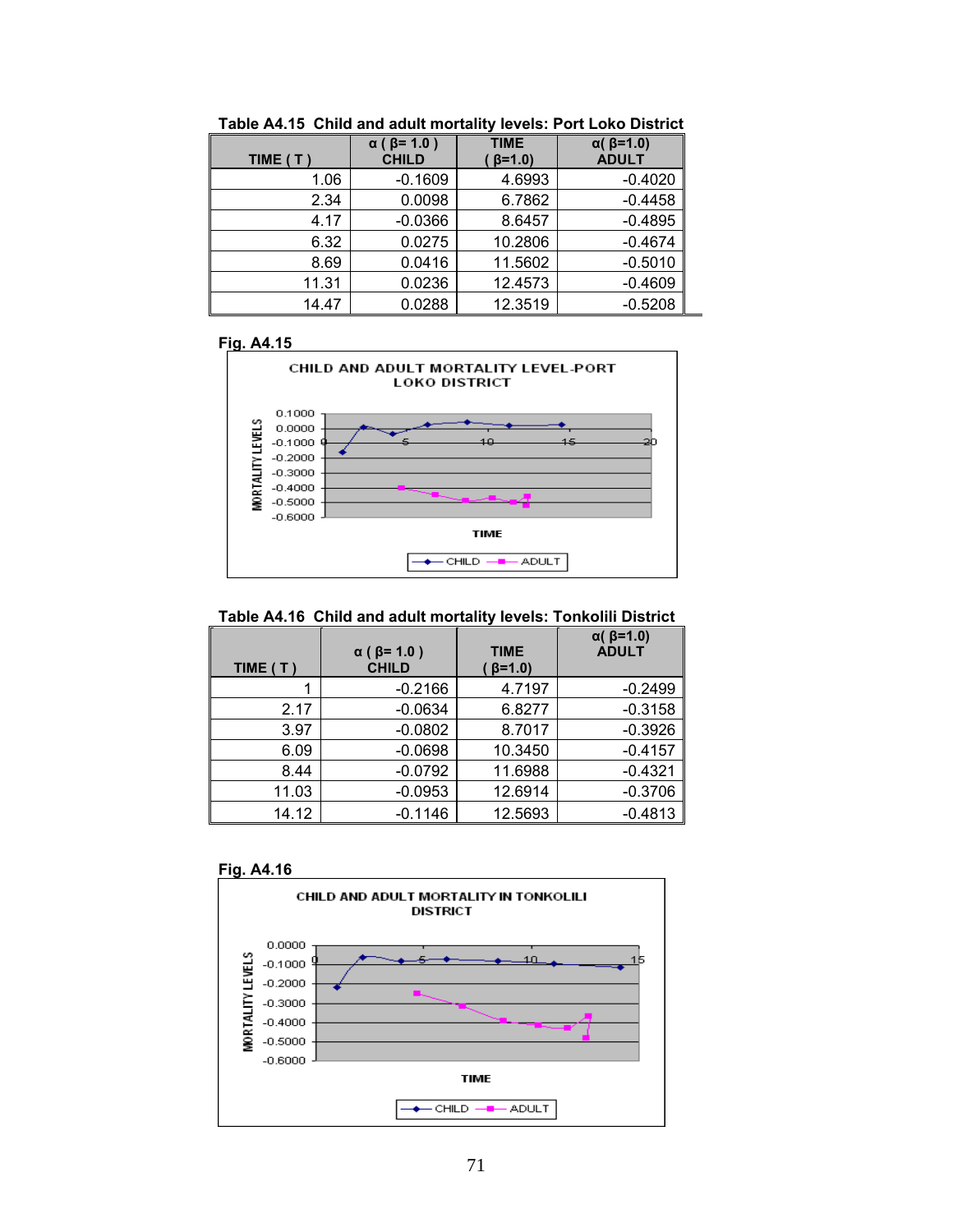| TIME $(T)$ | $\alpha$ ( $\beta$ = 1.0)<br><b>CHILD</b> | <b>TIME</b><br>$\beta = 1.0$ | $\alpha$ ( $\beta$ =1.0)<br><b>ADULT</b> |
|------------|-------------------------------------------|------------------------------|------------------------------------------|
| 1.06       | $-0.2166$                                 | 4.7201                       | $-0.27503$                               |
| 2.34       | $-0.1021$                                 | 6.8054                       | $-0.37903$                               |
| 4.17       | $-0.1215$                                 | 8.7120                       | $-0.37874$                               |
| 6.32       | $-0.0679$                                 | 10.3651                      | $-0.38914$                               |
| 8.69       | $-0.0977$                                 | 11.6816                      | $-0.4224$                                |
| 11.31      | $-0.1232$                                 | 12.5694                      | $-0.42175$                               |
| 14.47      | $-0.1640$                                 | 12.5110                      | $-0.47678$                               |

**Table A4.17 Child and adult mortality levels: Kailahun District** 



## **Fig.A4.18 Child and Adult Mortality – Kenema District**

| TIME (T) | $\alpha$ ( $\beta$ = 1.0 )<br><b>CHILD</b> | <b>TIME</b><br>$\beta = 1.0$ | $\alpha$ ( $\beta$ =1.0)<br><b>ADULT</b> |
|----------|--------------------------------------------|------------------------------|------------------------------------------|
| 1.06     | $-0.0213$                                  | 4.6919                       | $-0.5004$                                |
| 2.34     | 0.1214                                     | 6.7793                       | $-0.5024$                                |
| 4.17     | 0.0674                                     | 8.6875                       | $-0.4628$                                |
| 6.32     | 0.1379                                     | 10.3945                      | $-0.4081$                                |
| 8.69     | 0.1446                                     | 11.7764                      | $-0.4188$                                |
| 11.31    | 0.1414                                     | 12.7892                      | $-0.3938$                                |
| 14.47    | 0.1235                                     | 12.8985                      | $-0.4561$                                |

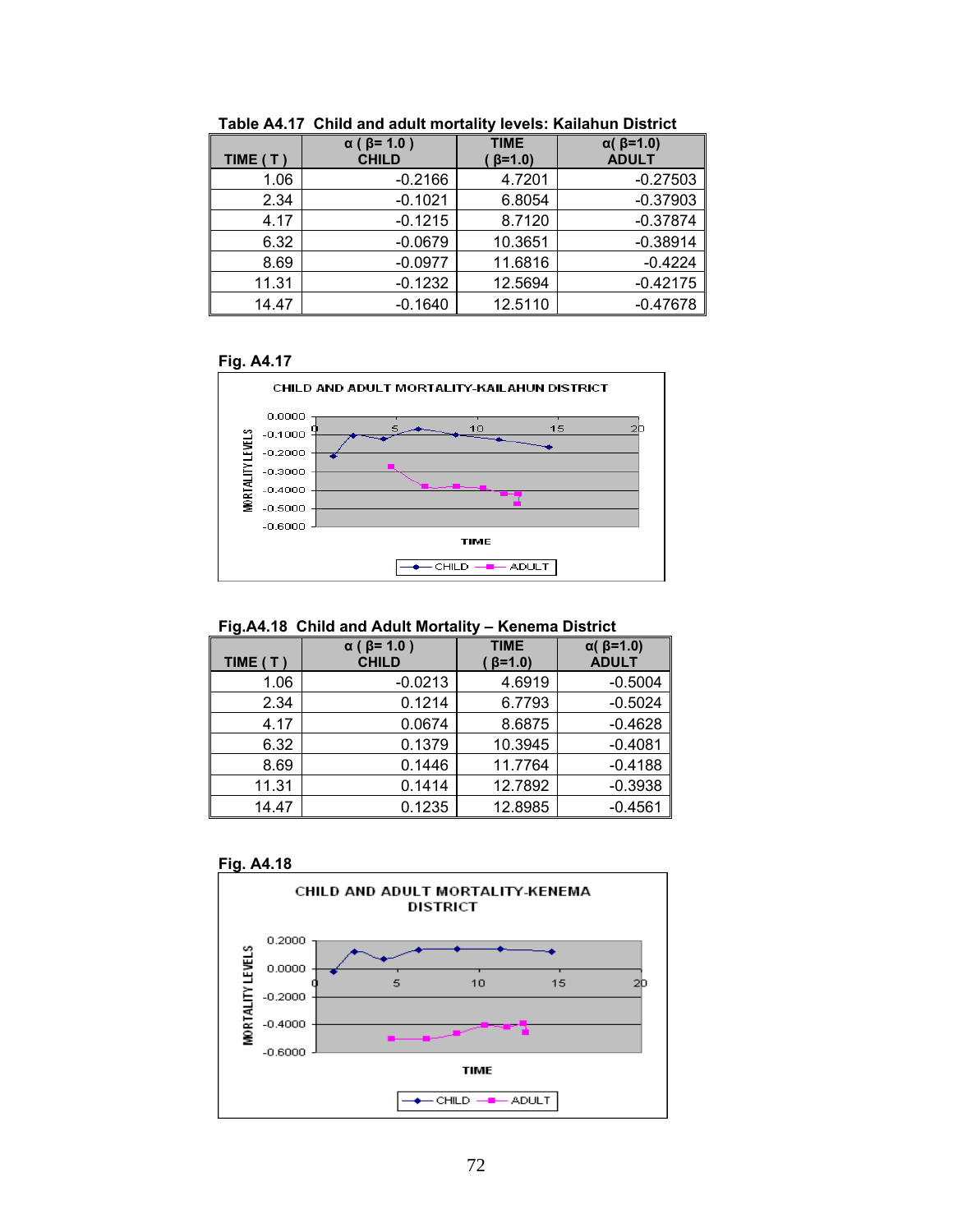| TIME (T) | $\alpha$ ( $\beta$ = 1.0 )<br><b>CHILD</b> | <b>TIME</b><br>$\beta = 1.0$ | $\alpha$ ( $\beta$ =1.0)<br><b>ADULT</b> |
|----------|--------------------------------------------|------------------------------|------------------------------------------|
| 1.06     | $-0.1306$                                  | 4.7042                       | $-0.3854$                                |
| 2.34     | 0.0486                                     | 6.8005                       | $-0.4177$                                |
| 4.17     | 0.0034                                     | 8.7151                       | $-0.4067$                                |
| 6.32     | 0.0629                                     | 10.4544                      | $-0.3444$                                |
| 8.69     | 0.0727                                     | 11.8682                      | $-0.3669$                                |
| 11.31    | 0.0827                                     | 12.9819                      | $-0.3185$                                |
| 14.47    | 0.0758                                     | 13.1590                      | $-0.3802$                                |

**Table A4.19 Child and adult mortality levels: Kono District** 



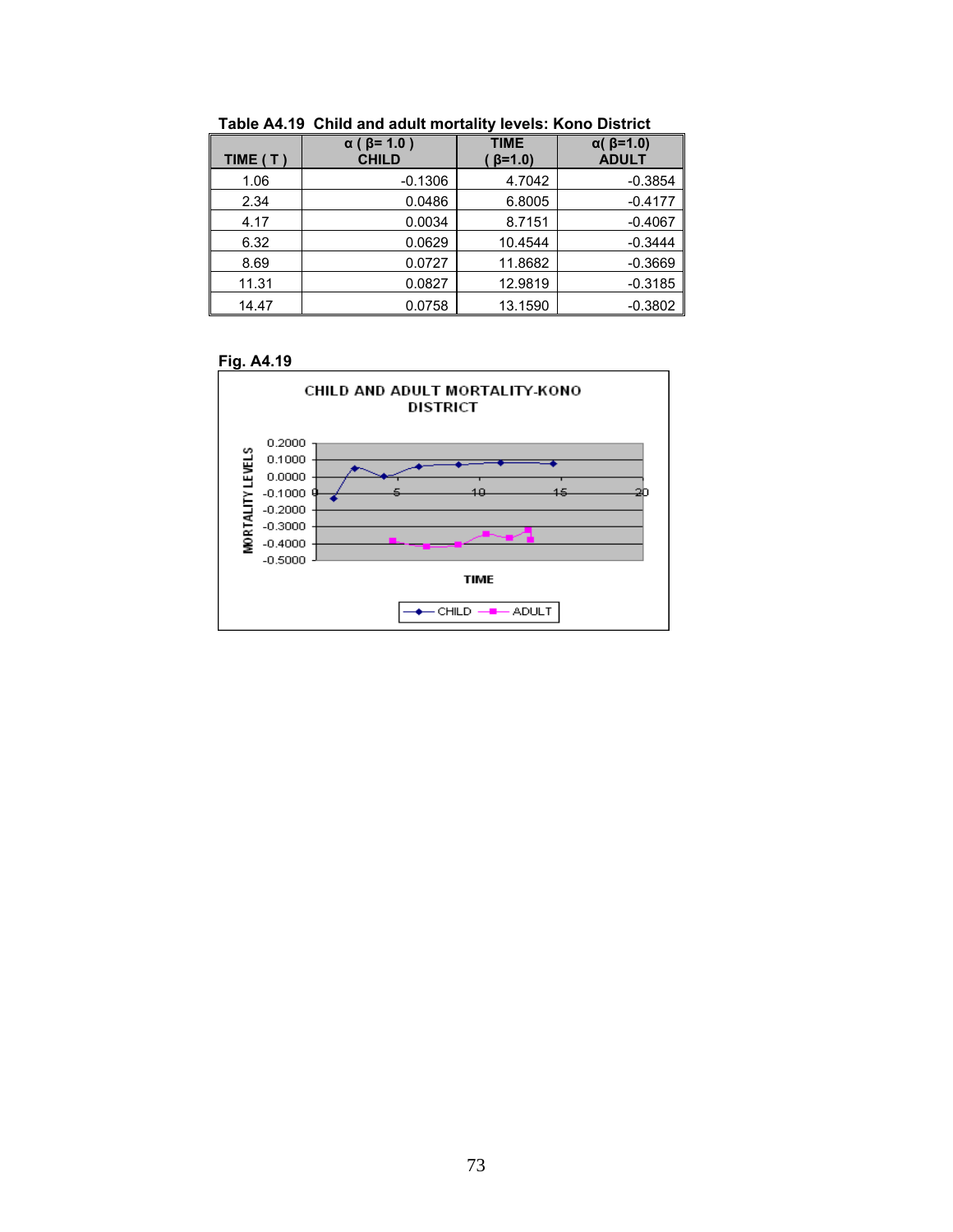| Table A5.1<br>Sierra Leone: Age Specific Death Rates |                |                   |               |                     |                             |               |  |  |  |  |  |  |
|------------------------------------------------------|----------------|-------------------|---------------|---------------------|-----------------------------|---------------|--|--|--|--|--|--|
|                                                      |                | <b>Crude ASDR</b> |               |                     | <b>Adjusted death rates</b> |               |  |  |  |  |  |  |
| Age<br><b>Group</b>                                  | <b>Total</b>   | <b>Male</b>       | <b>Female</b> | Adj<br><b>Total</b> | <b>Male</b>                 | <b>Female</b> |  |  |  |  |  |  |
| $<$ 1                                                | 0.107          | 0.114             | 0.099         | 0.015               | 0.015                       | 0.014         |  |  |  |  |  |  |
| $01 - 04$                                            | 0.034          | 0.036             | 0.032         | 0.005               | 0.006                       | 0.005         |  |  |  |  |  |  |
| 05-09                                                | 0.009          | 0.010             | 0.009         | 0.003               | 0.003                       | 0.003         |  |  |  |  |  |  |
| $10 - 14$                                            | 0.005          | 0.006             | 0.005         | 0.004               | 0.003                       | 0.004         |  |  |  |  |  |  |
| 15-19                                                | 0.007          | 0.007             | 0.007         | 0.004               | 0.004                       | 0.005         |  |  |  |  |  |  |
| 20-24                                                | 0.013          | 0.010             | 0.015         | 0.005               | 0.005                       | 0.005         |  |  |  |  |  |  |
| 25-29                                                | 0.009          | 0.010             | 0.009         | 0.005               | 0.005                       | 0.005         |  |  |  |  |  |  |
| 30-34                                                | 0.012          | 0.013             | 0.011         | 0.006               | 0.006                       | 0.006         |  |  |  |  |  |  |
| 35-39                                                | 0.011          | 0.012             | 0.011         | 0.007               | 0.007                       | 0.007         |  |  |  |  |  |  |
| 40-44                                                | 0.017          | 0.019             | 0.016         | 0.009               | 0.010                       | 0.009         |  |  |  |  |  |  |
| 45-49                                                | 0.017          | 0.018             | 0.016         | 0.010               | 0.011                       | 0.010         |  |  |  |  |  |  |
| 50-54                                                | 0.027          | 0.031             | 0.023         | 0.014               | 0.016                       | 0.013         |  |  |  |  |  |  |
| 55-59                                                | 0.024          | 0.026             | 0.022         | 0.016               | 0.017                       | 0.015         |  |  |  |  |  |  |
| 60-64                                                | 0.044          | 0.053             | 0.037         | 0.022               | 0.025                       | 0.020         |  |  |  |  |  |  |
| 65-69                                                | 0.040          | 0.043             | 0.037         | 0.025               | 0.027                       | 0.023         |  |  |  |  |  |  |
| 70-74                                                | 0.063          | 0.074             | 0.053         | 0.034               | 0.038                       | 0.031         |  |  |  |  |  |  |
| 75-79                                                | 0.065          | 0.069             | 0.061         | 0.045               | 0.048                       | 0.043         |  |  |  |  |  |  |
| 80-84                                                | 0.103<br>0.118 |                   | 0.090         | 0.055<br>0.059      |                             | 0.052         |  |  |  |  |  |  |
| $85+$                                                | 0.142          | 0.149             | 0.135         | 0.065               | 0.067                       | 0.064         |  |  |  |  |  |  |

# **ANNEX 5: AGE SPECIFIC DEATH RATES**

**Table A5.1 Sierra Leone: Age Specific Death Rates** 

**Table A5.2 Eastern Province: Age Specific Death Rates** 

|              |       | <b>Crude ASDR</b> |               |                     | <b>Adjusted death rates</b> |               |                     |              | <b>Crude ASDR</b> |               |                     | <b>Adjusted death rates</b> |               |
|--------------|-------|-------------------|---------------|---------------------|-----------------------------|---------------|---------------------|--------------|-------------------|---------------|---------------------|-----------------------------|---------------|
| Age<br>Group | Total | <b>Male</b>       | <b>Female</b> | Adj<br><b>Total</b> | <b>Male</b>                 | <b>Female</b> | Age<br><b>Group</b> | <b>Total</b> | <b>Male</b>       | <b>Female</b> | Adj<br><b>Total</b> | <b>Male</b>                 | <b>Female</b> |
| < 1          | 0.109 | 0.118             | 0.100         | 0.018               | 0.018                       | 0.017         | $<$ 1               | 0.122        | 0.130             | 0.114         | 0.040               | 0.042                       | 0.039         |
| $01 - 04$    | 0.043 | 0.046             | 0.041         | 0.007               | 0.007                       | 0.007         | $01 - 04$           | 0.044        | 0.045             | 0.043         | 0.017               | 0.018                       | 0.017         |
| 05-09        | 0.012 | 0.013             | 0.012         | 0.004               | 0.004                       | 0.004         | $05-09$             | 0.012        | 0.013             | 0.012         | 0.010               | 0.010                       | 0.011         |
| $10 - 14$    | 0.008 | 0.008             | 0.007         | 0.004               | 0.004                       | 0.005         | $10 - 14$           | 0.009        | 0.009             | 0.009         | 0.011               | 0.010                       | 0.012         |
| 15-19        | 0.009 | 0.009             | 0.009         | 0.005               | 0.004                       | 0.005         | $15 - 19$           | 0.010        | 0.009             | 0.011         | 0.013               | 0.012                       | 0.013         |
| 20-24        | 0.013 | 0.010             | 0.016         | 0.006               | 0.005                       | 0.006         | 20-24               | 0.017        | 0.013             | 0.019         | 0.016               | 0.016                       | 0.015         |
| 25-29        | 0.011 | 0.012             | 0.010         | 0.006               | 0.006                       | 0.006         | 25-29               | 0.013        | 0.016             | 0.011         | 0.015               | 0.017                       | 0.014         |
| 30-34        | 0.015 | 0.014             | 0.015         | 0.007               | 0.007                       | 0.008         | 30-34               | 0.017        | 0.018             | 0.016         | 0.019               | 0.021                       | 0.018         |
| 35-39        | 0.013 | 0.013             | 0.014         | 0.008               | 0.008                       | 0.009         | 35-39               | 0.015        | 0.017             | 0.014         | 0.022               | 0.024                       | 0.020         |
| 40-44        | 0.022 | 0.021             | 0.022         | 0.012               | 0.011                       | 0.012         | 40-44               | 0.026        | 0.029             | 0.024         | 0.031               | 0.034                       | 0.027         |
| 45-49        | 0.022 | 0.020             | 0.024         | 0.013               | 0.012                       | 0.014         | 45-49               | 0.026        | 0.028             | 0.024         | 0.033               | 0.035                       | 0.030         |
| 50-54        | 0.034 | 0.036             | 0.032         | 0.018               | 0.017                       | 0.018         | 50-54               | 0.042        | 0.050             | 0.035         | 0.044               | 0.048                       | 0.040         |
| 55-59        | 0.028 | 0.025             | 0.032         | 0.020               | 0.018                       | 0.021         | 55-59               | 0.031        | 0.031             | 0.032         | 0.047               | 0.047                       | 0.047         |
| 60-64        | 0.061 | 0.064             | 0.058         | 0.028               | 0.029                       | 0.028         | 60-64               | 0.065        | 0.072             | 0.060         | 0.066               | 0.071                       | 0.063         |
| 65-69        | 0.046 | 0.043             | 0.049         | 0.030               | 0.030                       | 0.030         | 65-69               | 0.051        | 0.048             | 0.054         | 0.072               | 0.074                       | 0.070         |
| 70-74        | 0.084 | 0.095             | 0.072         | 0.043               | 0.046                       | 0.040         | 70-74               | 0.089        | 0.104             | 0.077         | 0.100               | 0.115                       | 0.087         |
| 75-79        | 0.074 | 0.077             | 0.072         | 0.054               | 0.057                       | 0.052         | 75-79               | 0.082        | 0.081             | 0.083         | 0.123               | 0.139                       | 0.110         |
| 80-84        | 0.133 | 0.153             | 0.115         | 0.068               | 0.073                       | 0.064         | 80-84               | 0.137        | 0.181             | 0.104         | 0.151               | 0.181                       | 0.126         |
| $85+$        | 0.166 | 0.172             | 0.159         | 0.076               | 0.077                       | 0.075         | $85+$               | 0.167        | 0.181             | 0.151         | 0.167               | 0.181                       | 0.151         |

| Table A5.3 Kailahun District: Age Specific Death Rates |  |  |  |  |  |  |
|--------------------------------------------------------|--|--|--|--|--|--|
|--------------------------------------------------------|--|--|--|--|--|--|

|              | <b>Adjusted death rates</b> |               |                     |       | <b>Crude ASDR</b> |               |                     | <b>Adjusted death rates</b> |               |
|--------------|-----------------------------|---------------|---------------------|-------|-------------------|---------------|---------------------|-----------------------------|---------------|
| Adj<br>Total | <b>Male</b>                 | <b>Female</b> | Age<br><b>Group</b> | Total | <b>Male</b>       | <b>Female</b> | Adj<br><b>Total</b> | <b>Male</b>                 | <b>Female</b> |
| 0.018        | 0.018                       | 0.017         | $<$ 1               | 0.122 | 0.130             | 0.114         | 0.040               | 0.042                       | 0.039         |
| 0.007        | 0.007                       | 0.007         | $01 - 04$           | 0.044 | 0.045             | 0.043         | 0.017               | 0.018                       | 0.017         |
| 0.004        | 0.004                       | 0.004         | 05-09               | 0.012 | 0.013             | 0.012         | 0.010               | 0.010                       | 0.011         |
| 0.004        | 0.004                       | 0.005         | $10 - 14$           | 0.009 | 0.009             | 0.009         | 0.011               | 0.010                       | 0.012         |
| 0.005        | 0.004                       | 0.005         | 15-19               | 0.010 | 0.009             | 0.011         | 0.013               | 0.012                       | 0.013         |
| 0.006        | 0.005                       | 0.006         | 20-24               | 0.017 | 0.013             | 0.019         | 0.016               | 0.016                       | 0.015         |
| 0.006        | 0.006                       | 0.006         | $25 - 29$           | 0.013 | 0.016             | 0.011         | 0.015               | 0.017                       | 0.014         |
| 0.007        | 0.007                       | 0.008         | 30-34               | 0.017 | 0.018             | 0.016         | 0.019               | 0.021                       | 0.018         |
| 0.008        | 0.008                       | 0.009         | 35-39               | 0.015 | 0.017             | 0.014         | 0.022               | 0.024                       | 0.020         |
| 0.012        | 0.011                       | 0.012         | 40-44               | 0.026 | 0.029             | 0.024         | 0.031               | 0.034                       | 0.027         |
| 0.013        | 0.012                       | 0.014         | 45-49               | 0.026 | 0.028             | 0.024         | 0.033               | 0.035                       | 0.030         |
| 0.018        | 0.017                       | 0.018         | 50-54               | 0.042 | 0.050             | 0.035         | 0.044               | 0.048                       | 0.040         |
| 0.020        | 0.018                       | 0.021         | 55-59               | 0.031 | 0.031             | 0.032         | 0.047               | 0.047                       | 0.047         |
| 0.028        | 0.029                       | 0.028         | 60-64               | 0.065 | 0.072             | 0.060         | 0.066               | 0.071                       | 0.063         |
| 0.030        | 0.030                       | 0.030         | 65-69               | 0.051 | 0.048             | 0.054         | 0.072               | 0.074                       | 0.070         |
| 0.043        | 0.046                       | 0.040         | 70-74               | 0.089 | 0.104             | 0.077         | 0.100               | 0.115                       | 0.087         |
| 0.054        | 0.057                       | 0.052         | 75-79               | 0.082 | 0.081             | 0.083         | 0.123               | 0.139                       | 0.110         |
| 0.068        | 0.073                       | 0.064         | 80-84               | 0.137 | 0.181             | 0.104         | 0.151               | 0.181                       | 0.126         |
| 0.076        | 0.077                       | 0.075         | $85+$               | 0.167 | 0.181             | 0.151         | 0.167               | 0.181                       | 0.151         |

Table A5.4 Kenema District: Age Specific Death Rates **Table A5.5 Kono District: Age Specific Death Rates**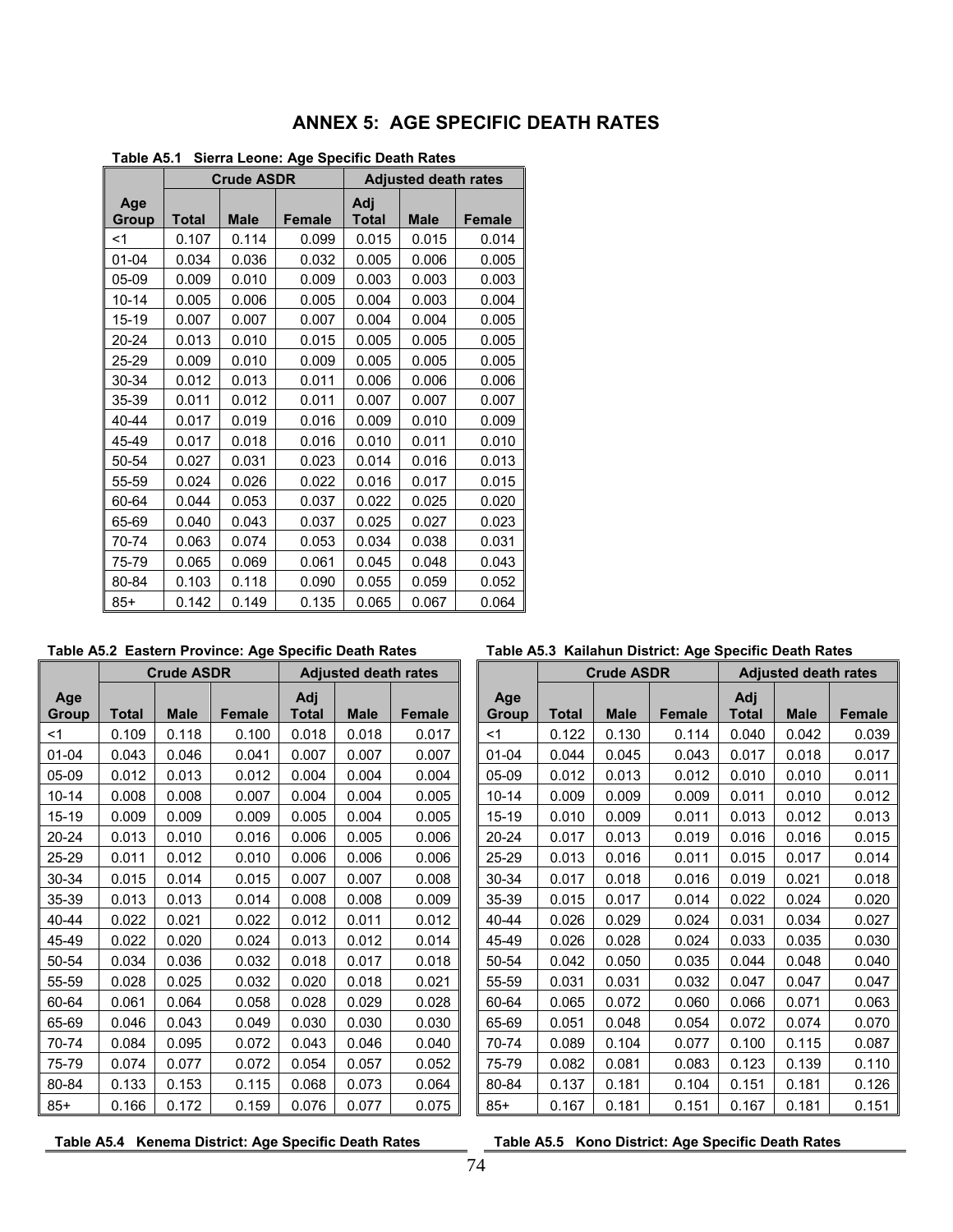|                     |              | <b>Crude ASDR</b> |               |                     | <b>Adjusted death rates</b> |               |                     |              | <b>Crude ASDR</b> |               |              | <b>Adjusted death rates</b> |               |
|---------------------|--------------|-------------------|---------------|---------------------|-----------------------------|---------------|---------------------|--------------|-------------------|---------------|--------------|-----------------------------|---------------|
| Age<br><b>Group</b> | <b>Total</b> | <b>Male</b>       | <b>Female</b> | Adj<br><b>Total</b> | <b>Male</b>                 | <b>Female</b> | Age<br><b>Group</b> | <b>Total</b> | <b>Male</b>       | <b>Female</b> | Adj<br>Total | <b>Male</b>                 | <b>Female</b> |
| $<$ 1               | 0.122        | 0.133             | 0.110         | 0.019               | 0.019                       | 0.018         | $<$ 1               | 0.077        | 0.083             | 0.072         | 0.015        | 0.016                       | 0.014         |
| $01 - 04$           | 0.046        | 0.049             | 0.043         | 0.007               | 0.007                       | 0.007         | $01 - 04$           | 0.038        | 0.042             | 0.034         | 0.007        | 0.007                       | 0.006         |
| 05-09               | 0.012        | 0.012             | 0.011         | 0.004               | 0.004                       | 0.004         | 05-09               | 0.013        | 0.014             | 0.012         | 0.004        | 0.004                       | 0.003         |
| $10 - 14$           | 0.007        | 0.007             | 0.007         | 0.004               | 0.004                       | 0.005         | $10 - 14$           | 0.006        | 0.007             | 0.005         | 0.004        | 0.004                       | 0.003         |
| 15-19               | 0.010        | 0.009             | 0.010         | 0.005               | 0.004                       | 0.006         | $15 - 19$           | 0.007        | 0.008             | 0.006         | 0.004        | 0.004                       | 0.004         |
| 20-24               | 0.013        | 0.010             | 0.016         | 0.006               | 0.005                       | 0.007         | $20 - 24$           | 0.010        | 0.008             | 0.012         | 0.005        | 0.004                       | 0.005         |
| 25-29               | 0.011        | 0.010             | 0.012         | 0.006               | 0.005                       | 0.007         | 25-29               | 0.009        | 0.011             | 0.008         | 0.005        | 0.005                       | 0.005         |
| 30-34               | 0.015        | 0.014             | 0.016         | 0.007               | 0.007                       | 0.008         | $30 - 34$           | 0.011        | 0.011             | 0.011         | 0.006        | 0.006                       | 0.007         |
| 35-39               | 0.013        | 0.012             | 0.014         | 0.008               | 0.007                       | 0.009         | 35-39               | 0.012        | 0.011             | 0.012         | 0.007        | 0.007                       | 0.009         |
| 40-44               | 0.021        | 0.020             | 0.022         | 0.011               | 0.010                       | 0.012         | 40-44               | 0.018        | 0.017             | 0.020         | 0.010        | 0.009                       | 0.012         |
| 45-49               | 0.020        | 0.018             | 0.023         | 0.012               | 0.011                       | 0.013         | 45-49               | 0.019        | 0.016             | 0.024         | 0.011        | 0.009                       | 0.015         |
| 50-54               | 0.033        | 0.035             | 0.030         | 0.018               | 0.018                       | 0.018         | 50-54               | 0.028        | 0.026             | 0.031         | 0.015        | 0.013                       | 0.018         |
| 55-59               | 0.026        | 0.026             | 0.026         | 0.020               | 0.019                       | 0.021         | 55-59               | 0.028        | 0.020             | 0.041         | 0.017        | 0.015                       | 0.020         |
| 60-64               | 0.066        | 0.068             | 0.064         | 0.029               | 0.030                       | 0.029         | 60-64               | 0.049        | 0.050             | 0.047         | 0.024        | 0.024                       | 0.024         |
| 65-69               | 0.048        | 0.046             | 0.050         | 0.031               | 0.032                       | 0.030         | 65-69               | 0.038        | 0.034             | 0.042         | 0.026        | 0.025                       | 0.026         |
| 70-74               | 0.083        | 0.093             | 0.072         | 0.045               | 0.048                       | 0.040         | 70-74               | 0.077        | 0.088             | 0.067         | 0.037        | 0.037                       | 0.036         |
| 75-79               | 0.077        | 0.084             | 0.068         | 0.057               | 0.060                       | 0.053         | 75-79               | 0.061        | 0.061             | 0.062         | 0.046        | 0.043                       | 0.049         |
| 80-84               | 0.142        | 0.158             | 0.127         | 0.072               | 0.075                       | 0.068         | 80-84               | 0.107        | 0.105             | 0.109         | 0.058        | 0.054                       | 0.063         |
| $85+$               | 0.172        | 0.180             | 0.162         | 0.079               | 0.080                       | 0.077         | $85+$               | 0.149        | 0.138             | 0.163         | 0.068        | 0.062                       | 0.077         |

|              | <b>Adjusted death rates</b> |        |              |              | <b>Crude ASDR</b> |               |                     | <b>Adjusted death rates</b> |               |
|--------------|-----------------------------|--------|--------------|--------------|-------------------|---------------|---------------------|-----------------------------|---------------|
| Adj<br>Total | <b>Male</b>                 | Female | Age<br>Group | <b>Total</b> | <b>Male</b>       | <b>Female</b> | Adj<br><b>Total</b> | <b>Male</b>                 | <b>Female</b> |
| 0.019        | 0.019                       | 0.018  | $<$ 1        | 0.077        | 0.083             | 0.072         | 0.015               | 0.016                       | 0.014         |
| 0.007        | 0.007                       | 0.007  | $01 - 04$    | 0.038        | 0.042             | 0.034         | 0.007               | 0.007                       | 0.006         |
| 0.004        | 0.004                       | 0.004  | 05-09        | 0.013        | 0.014             | 0.012         | 0.004               | 0.004                       | 0.003         |
| 0.004        | 0.004                       | 0.005  | $10 - 14$    | 0.006        | 0.007             | 0.005         | 0.004               | 0.004                       | 0.003         |
| 0.005        | 0.004                       | 0.006  | 15-19        | 0.007        | 0.008             | 0.006         | 0.004               | 0.004                       | 0.004         |
| 0.006        | 0.005                       | 0.007  | $20 - 24$    | 0.010        | 0.008             | 0.012         | 0.005               | 0.004                       | 0.005         |
| 0.006        | 0.005                       | 0.007  | 25-29        | 0.009        | 0.011             | 0.008         | 0.005               | 0.005                       | 0.005         |
| 0.007        | 0.007                       | 0.008  | 30-34        | 0.011        | 0.011             | 0.011         | 0.006               | 0.006                       | 0.007         |
| 0.008        | 0.007                       | 0.009  | 35-39        | 0.012        | 0.011             | 0.012         | 0.007               | 0.007                       | 0.009         |
| 0.011        | 0.010                       | 0.012  | 40-44        | 0.018        | 0.017             | 0.020         | 0.010               | 0.009                       | 0.012         |
| 0.012        | 0.011                       | 0.013  | 45-49        | 0.019        | 0.016             | 0.024         | 0.011               | 0.009                       | 0.015         |
| 0.018        | 0.018                       | 0.018  | 50-54        | 0.028        | 0.026             | 0.031         | 0.015               | 0.013                       | 0.018         |
| 0.020        | 0.019                       | 0.021  | 55-59        | 0.028        | 0.020             | 0.041         | 0.017               | 0.015                       | 0.020         |
| 0.029        | 0.030                       | 0.029  | 60-64        | 0.049        | 0.050             | 0.047         | 0.024               | 0.024                       | 0.024         |
| 0.031        | 0.032                       | 0.030  | 65-69        | 0.038        | 0.034             | 0.042         | 0.026               | 0.025                       | 0.026         |
| 0.045        | 0.048                       | 0.040  | 70-74        | 0.077        | 0.088             | 0.067         | 0.037               | 0.037                       | 0.036         |
| 0.057        | 0.060                       | 0.053  | 75-79        | 0.061        | 0.061             | 0.062         | 0.046               | 0.043                       | 0.049         |
| 0.072        | 0.075                       | 0.068  | 80-84        | 0.107        | 0.105             | 0.109         | 0.058               | 0.054                       | 0.063         |
| 0.079        | 0.080                       | 0.077  | $85+$        | 0.149        | 0.138             | 0.163         | 0.068               | 0.062                       | 0.077         |

|              |              | <b>Crude ASDR</b> |               |                     | <b>Adjusted death rates</b> |               |
|--------------|--------------|-------------------|---------------|---------------------|-----------------------------|---------------|
| Age<br>Group | <b>Total</b> | <b>Male</b>       | <b>Female</b> | Adj<br><b>Total</b> | <b>Male</b>                 | <b>Female</b> |
| <1           | 0.054        | 0.059             | 0.049         | 0.010               | 0.010                       | 0.010         |
| 01-04        | 0.026        | 0.028             | 0.024         | 0.005               | 0.005                       | 0.004         |
| 05-09        | 0.007        | 0.008             | 0.007         | 0.003               | 0.003                       | 0.003         |
| $10 - 14$    | 0.005        | 0.005             | 0.005         | 0.003               | 0.004                       | 0.004         |
| 15-19        | 0.007        | 0.007             | 0.006         | 0.004               | 0.005                       | 0.004         |
| 20-24        | 0.012        | 0.014             | 0.017         | 0.005               | 0.006                       | 0.005         |
| 25-29        | 0.009        | 0.011             | 0.007         | 0.004               | 0.005                       | 0.004         |
| 30-34        | 0.011        | 0.013             | 0.009         | 0.005               | 0.006                       | 0.005         |
| 35-39        | 0.009        | 0.011             | 0.007         | 0.006               | 0.007                       | 0.005         |
| 40-44        | 0.015        | 0.018             | 0.013         | 0.008               | 0.009                       | 0.007         |
| 45-49        | 0.015        | 0.016             | 0.014         | 0.009               | 0.010                       | 0.007         |
| 50-54        | 0.024        | 0.030             | 0.020         | 0.011               | 0.013                       | 0.009         |
| 55-59        | 0.018        | 0.021             | 0.014         | 0.012               | 0.014                       | 0.010         |
| 60-64        | 0.033        | 0.043             | 0.025         | 0.016               | 0.019                       | 0.014         |
| 65-69        | 0.029        | 0.030             | 0.027         | 0.018               | 0.019                       | 0.016         |
| 70-74        | 0.046        | 0.056             | 0.038         | 0.024               | 0.026                       | 0.022         |
| 75-79        | 0.042        | 0.046             | 0.039         | 0.029               | 0.031                       | 0.028         |
| 80-84        | 0.069        | 0.074             | 0.064         | 0.036               | 0.037                       | 0.035         |
| $85+$        | 0.090        | 0.095             | 0.085         | 0.041               | 0.042                       | 0.040         |

## **Table A5.6 Northern Province: Age Specific Death Rates Table A5.7 Bombali District: Age Specific Death Rates**

|                     |              | <b>Crude ASDR</b> |               |                     | <b>Adjusted death rates</b> |               |                     |              | <b>Crude ASDR</b> |               |                     | <b>Adjusted death rates</b> |               |
|---------------------|--------------|-------------------|---------------|---------------------|-----------------------------|---------------|---------------------|--------------|-------------------|---------------|---------------------|-----------------------------|---------------|
| Age<br><b>Group</b> | <b>Total</b> | <b>Male</b>       | <b>Female</b> | Adj<br><b>Total</b> | <b>Male</b>                 | <b>Female</b> | Age<br><b>Group</b> | <b>Total</b> | <b>Male</b>       | <b>Female</b> | Adj<br><b>Total</b> | <b>Male</b>                 | <b>Female</b> |
| <1                  | 0.054        | 0.059             | 0.049         | 0.010               | 0.010                       | 0.010         | $<$ 1               | 0.047        | 0.048             | 0.045         | 0.009               | 0.009                       | 0.009         |
| 01-04               | 0.026        | 0.028             | 0.024         | 0.005               | 0.005                       | 0.004         | $01 - 04$           | 0.023        | 0.025             | 0.022         | 0.004               | 0.004                       | 0.004         |
| 05-09               | 0.007        | 0.008             | 0.007         | 0.003               | 0.003                       | 0.003         | 05-09               | 0.007        | 0.007             | 0.006         | 0.002               | 0.002                       | 0.003         |
| $10 - 14$           | 0.005        | 0.005             | 0.005         | 0.003               | 0.004                       | 0.004         | $10 - 14$           | 0.004        | 0.004             | 0.004         | 0.003               | 0.002                       | 0.003         |
| 15-19               | 0.007        | 0.007             | 0.006         | 0.004               | 0.005                       | 0.004         | 15-19               | 0.006        | 0.005             | 0.006         | 0.004               | 0.003                       | 0.004         |
| 20-24               | 0.012        | 0.014             | 0.017         | 0.005               | 0.006                       | 0.005         | 20-24               | 0.011        | 0.007             | 0.015         | 0.004               | 0.004                       | 0.004         |
| 25-29               | 0.009        | 0.011             | 0.007         | 0.004               | 0.005                       | 0.004         | 25-29               | 0.008        | 0.009             | 0.007         | 0.004               | 0.004                       | 0.003         |
| 30-34               | 0.011        | 0.013             | 0.009         | 0.005               | 0.006                       | 0.005         | 30-34               | 0.009        | 0.011             | 0.007         | 0.005               | 0.005                       | 0.004         |
| 35-39               | 0.009        | 0.011             | 0.007         | 0.006               | 0.007                       | 0.005         | 35-39               | 0.009        | 0.011             | 0.008         | 0.005               | 0.006                       | 0.005         |
| 40-44               | 0.015        | 0.018             | 0.013         | 0.008               | 0.009                       | 0.007         | 40-44               | 0.014        | 0.016             | 0.012         | 0.007               | 0.008                       | 0.006         |
| 45-49               | 0.015        | 0.016             | 0.014         | 0.009               | 0.010                       | 0.007         | 45-49               | 0.013        | 0.014             | 0.011         | 0.008               | 0.009                       | 0.006         |
| 50-54               | 0.024        | 0.030             | 0.020         | 0.011               | 0.013                       | 0.009         | 50-54               | 0.021        | 0.024             | 0.018         | 0.010               | 0.012                       | 0.008         |
| 55-59               | 0.018        | 0.021             | 0.014         | 0.012               | 0.014                       | 0.010         | 55-59               | 0.017        | 0.023             | 0.012         | 0.011               | 0.014                       | 0.009         |
| 60-64               | 0.033        | 0.043             | 0.025         | 0.016               | 0.019                       | 0.014         | 60-64               | 0.030        | 0.039             | 0.023         | 0.015               | 0.018                       | 0.013         |
| 65-69               | 0.029        | 0.030             | 0.027         | 0.018               | 0.019                       | 0.016         | 65-69               | 0.029        | 0.033             | 0.025         | 0.016               | 0.018                       | 0.015         |
| 70-74               | 0.046        | 0.056             | 0.038         | 0.024               | 0.026                       | 0.022         | 70-74               | 0.039        | 0.047             | 0.033         | 0.021               | 0.021                       | 0.021         |
| 75-79               | 0.042        | 0.046             | 0.039         | 0.029               | 0.031                       | 0.028         | 75-79               | 0.038        | 0.040             | 0.035         | 0.028               | 0.026                       | 0.030         |
| 80-84               | 0.069        | 0.074             | 0.064         | 0.036               | 0.037                       | 0.035         | 80-84               | 0.066        | 0.056             | 0.075         | 0.035               | 0.031                       | 0.041         |
| 85+                 | 0.090        | 0.095             | 0.085         | 0.041               | 0.042                       | 0.040         | $85+$               | 0.091        | 0.085             | 0.099         | 0.042               | 0.038                       | 0.047         |

## Table A5.8 Kambia District: Age Specific Death Rates **Table A5.9 Koinadugu District: Age Specific Death Rates**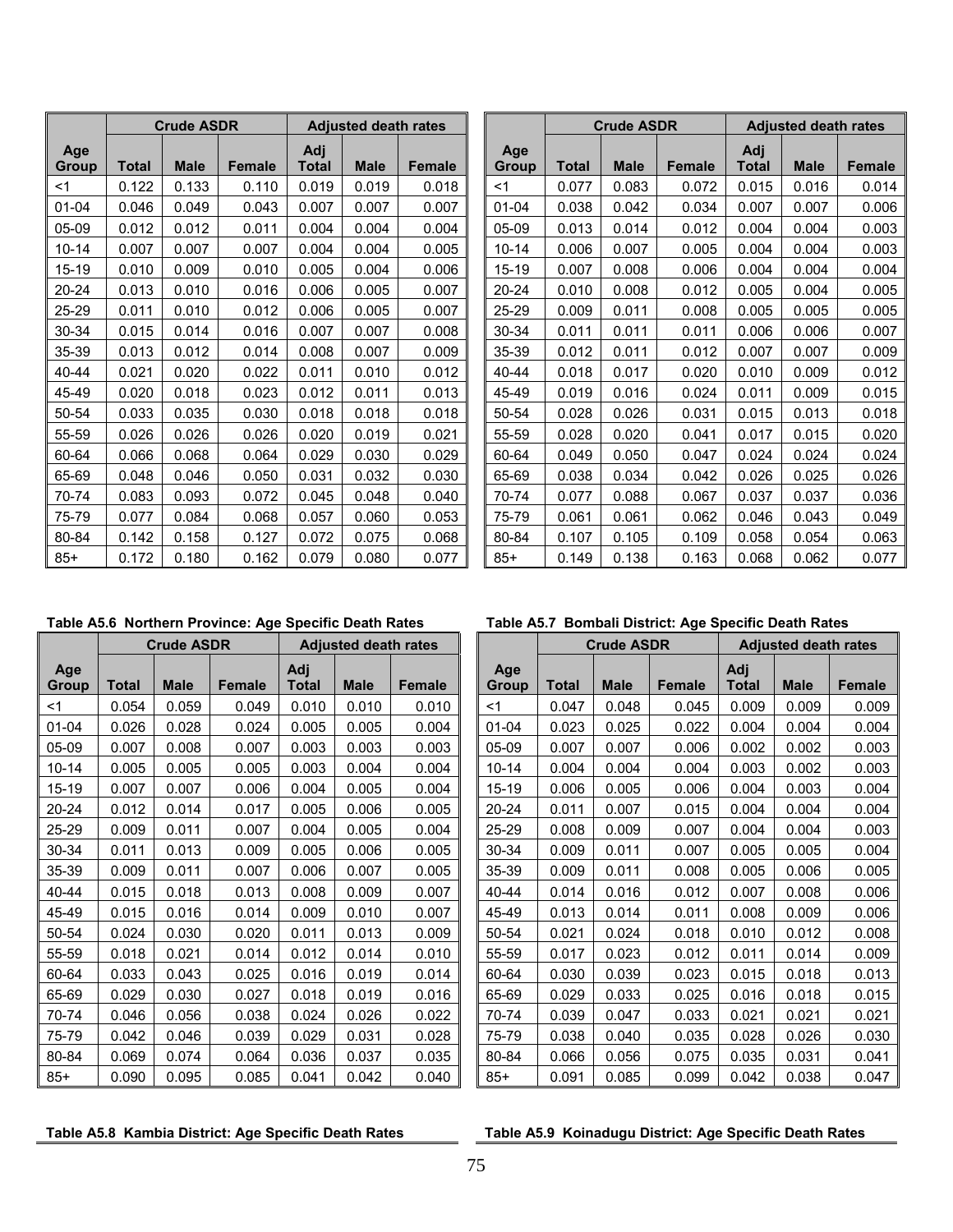|              |       | <b>Crude ASDR</b> |               |                     | <b>Adjusted death rates</b> |               |
|--------------|-------|-------------------|---------------|---------------------|-----------------------------|---------------|
| Age<br>Group | Total | <b>Male</b>       | <b>Female</b> | Adj<br><b>Total</b> | <b>Male</b>                 | <b>Female</b> |
| <1           | 0.046 | 0.052             | 0.041         | 0.009               | 0.009                       | 0.009         |
| $01 - 04$    | 0.025 | 0.026             | 0.023         | 0.004               | 0.004                       | 0.004         |
| 05-09        | 0.006 | 0.006             | 0.007         | 0.003               | 0.003                       | 0.003         |
| 10-14        | 0.005 | 0.005             | 0.005         | 0.003               | 0.003                       | 0.003         |
| 15-19        | 0.006 | 0.007             | 0.006         | 0.004               | 0.004                       | 0.004         |
| 20-24        | 0.009 | 0.008             | 0.011         | 0.004               | 0.004                       | 0.004         |
| 25-29        | 0.009 | 0.011             | 0.008         | 0.004               | 0.005                       | 0.004         |
| 30-34        | 0.009 | 0.010             | 0.009         | 0.005               | 0.006                       | 0.005         |
| 35-39        | 0.010 | 0.010             | 0.009         | 0.007               | 0.007                       | 0.006         |
| $40 - 44$    | 0.017 | 0.019             | 0.014         | 0.010               | 0.011                       | 0.008         |
| 45-49        | 0.019 | 0.020             | 0.018         | 0.011               | 0.012                       | 0.010         |
| 50-54        | 0.028 | 0.037             | 0.021         | 0.014               | 0.016                       | 0.012         |
| 55-59        | 0.024 | 0.026             | 0.022         | 0.015               | 0.017                       | 0.013         |
| 60-64        | 0.039 | 0.050             | 0.032         | 0.019               | 0.023                       | 0.016         |
| 65-69        | 0.034 | 0.040             | 0.029         | 0.021               | 0.024                       | 0.018         |
| 70-74        | 0.055 | 0.070             | 0.043         | 0.030               | 0.034                       | 0.026         |
| 75-79        | 0.051 | 0.054             | 0.047         | 0.038               | 0.040                       | 0.036         |
| 80-84        | 0.100 | 0.121             | 0.082         | 0.049               | 0.052                       | 0.046         |
| $85+$        | 0.115 | 0.112             | 0.118         | 0.053               | 0.050                       | 0.056         |

|              |       | <b>Crude ASDR</b> |               |              | <b>Adjusted death rates</b> |               |                     | <b>Crude ASDR</b> |             |               |                     | <b>Adjusted death rates</b> |               |
|--------------|-------|-------------------|---------------|--------------|-----------------------------|---------------|---------------------|-------------------|-------------|---------------|---------------------|-----------------------------|---------------|
| Age<br>Group | Total | <b>Male</b>       | <b>Female</b> | Adj<br>Total | <b>Male</b>                 | <b>Female</b> | Age<br><b>Group</b> | Total             | <b>Male</b> | <b>Female</b> | Adj<br><b>Total</b> | <b>Male</b>                 | <b>Female</b> |
| <1           | 0.046 | 0.052             | 0.041         | 0.009        | 0.009                       | 0.009         | $<$ 1               | 0.068             | 0.076       | 0.060         | 0.012               | 0.012                       | 0.012         |
| 01-04        | 0.025 | 0.026             | 0.023         | 0.004        | 0.004                       | 0.004         | $01 - 04$           | 0.031             | 0.031       | 0.031         | 0.005               | 0.006                       | 0.005         |
| 05-09        | 0.006 | 0.006             | 0.007         | 0.003        | 0.003                       | 0.003         | 05-09               | 0.009             | 0.009       | 0.008         | 0.004               | 0.004                       | 0.003         |
| $10 - 14$    | 0.005 | 0.005             | 0.005         | 0.003        | 0.003                       | 0.003         | $10 - 14$           | 0.006             | 0.007       | 0.006         | 0.004               | 0.005                       | 0.005         |
| 15-19        | 0.006 | 0.007             | 0.006         | 0.004        | 0.004                       | 0.004         | 15-19               | 0.008             | 0.009       | 0.007         | 0.005               | 0.007                       | 0.006         |
| 20-24        | 0.009 | 0.008             | 0.011         | 0.004        | 0.004                       | 0.004         | $20 - 24$           | 0.014             | 0.026       | 0.028         | 0.006               | 0.008                       | 0.006         |
| 25-29        | 0.009 | 0.011             | 0.008         | 0.004        | 0.005                       | 0.004         | 25-29               | 0.010             | 0.014       | 0.008         | 0.005               | 0.006                       | 0.004         |
| 30-34        | 0.009 | 0.010             | 0.009         | 0.005        | 0.006                       | 0.005         | 30-34               | 0.013             | 0.016       | 0.011         | 0.006               | 0.007                       | 0.005         |
| 35-39        | 0.010 | 0.010             | 0.009         | 0.007        | 0.007                       | 0.006         | 35-39               | 0.009             | 0.013       | 0.007         | 0.006               | 0.007                       | 0.005         |
| 40-44        | 0.017 | 0.019             | 0.014         | 0.010        | 0.011                       | 0.008         | $40 - 44$           | 0.017             | 0.020       | 0.015         | 0.009               | 0.010                       | 0.008         |
| 45-49        | 0.019 | 0.020             | 0.018         | 0.011        | 0.012                       | 0.010         | 45-49               | 0.014             | 0.015       | 0.013         | 0.009               | 0.010                       | 0.008         |
| 50-54        | 0.028 | 0.037             | 0.021         | 0.014        | 0.016                       | 0.012         | 50-54               | 0.029             | 0.034       | 0.025         | 0.012               | 0.014                       | 0.010         |
| 55-59        | 0.024 | 0.026             | 0.022         | 0.015        | 0.017                       | 0.013         | 55-59               | 0.017             | 0.020       | 0.014         | 0.013               | 0.014                       | 0.012         |
| 60-64        | 0.039 | 0.050             | 0.032         | 0.019        | 0.023                       | 0.016         | 60-64               | 0.040             | 0.048       | 0.031         | 0.019               | 0.020                       | 0.019         |
| 65-69        | 0.034 | 0.040             | 0.029         | 0.021        | 0.024                       | 0.018         | 65-69               | 0.034             | 0.029       | 0.040         | 0.022               | 0.021                       | 0.022         |
| 70-74        | 0.055 | 0.070             | 0.043         | 0.030        | 0.034                       | 0.026         | 70-74               | 0.058             | 0.063       | 0.053         | 0.027               | 0.028                       | 0.025         |
| 75-79        | 0.051 | 0.054             | 0.047         | 0.038        | 0.040                       | 0.036         | 75-79               | 0.056             | 0.060       | 0.051         | 0.031               | 0.033                       | 0.029         |
| 80-84        | 0.100 | 0.121             | 0.082         | 0.049        | 0.052                       | 0.046         | 80-84               | 0.060             | 0.065       | 0.055         | 0.034               | 0.036                       | 0.031         |
| 85+          | 0.115 | 0.112             | 0.118         | 0.053        | 0.050                       | 0.056         | $85+$               | 0.093             | 0.101       | 0.081         | 0.042               | 0.045                       | 0.038         |

|                     |       | <b>Crude ASDR</b> |               |                     | <b>Adjusted death rates</b> |               |                     | <b>Crude ASDR</b> |             |               | <b>Adjusted death rates</b> |             |               |
|---------------------|-------|-------------------|---------------|---------------------|-----------------------------|---------------|---------------------|-------------------|-------------|---------------|-----------------------------|-------------|---------------|
| Age<br><b>Group</b> | Total | <b>Male</b>       | <b>Female</b> | Adj<br><b>Total</b> | <b>Male</b>                 | <b>Female</b> | Age<br><b>Group</b> | <b>Total</b>      | <b>Male</b> | <b>Female</b> | Adj<br>Total                | <b>Male</b> | <b>Female</b> |
| $<$ 1               | 0.033 | 0.036             | 0.030         | 0.007               | 0.007                       | 0.007         | <1                  | 0.086             | 0.095       | 0.078         | 0.015                       | 0.016       | 0.013         |
| $01 - 04$           | 0.016 | 0.016             | 0.016         | 0.003               | 0.003                       | 0.003         | $01 - 04$           | 0.039             | 0.044       | 0.034         | 0.007                       | 0.007       | 0.006         |
| 05-09               | 0.006 | 0.006             | 0.005         | 0.002               | 0.002                       | 0.002         | 05-09               | 0.010             | 0.011       | 0.009         | 0.004                       | 0.004       | 0.004         |
| $10 - 14$           | 0.004 | 0.004             | 0.004         | 0.003               | 0.003                       | 0.003         | $10 - 14$           | 0.007             | 0.008       | 0.007         | 0.005                       | 0.005       | 0.005         |
| 15-19               | 0.005 | 0.006             | 0.005         | 0.003               | 0.004                       | 0.003         | $15 - 19$           | 0.009             | 0.008       | 0.009         | 0.006                       | 0.006       | 0.005         |
| 20-24               | 0.008 | 0.015             | 0.015         | 0.003               | 0.005                       | 0.004         | 20-24               | 0.018             | 0.019       | 0.017         | 0.007                       | 0.009       | 0.006         |
| 25-29               | 0.006 | 0.008             | 0.005         | 0.003               | 0.004                       | 0.002         | $25 - 29$           | 0.013             | 0.017       | 0.010         | 0.006                       | 0.008       | 0.005         |
| 30-34               | 0.008 | 0.009             | 0.007         | 0.004               | 0.004                       | 0.003         | $30 - 34$           | 0.016             | 0.021       | 0.012         | 0.007                       | 0.009       | 0.006         |
| 35-39               | 0.005 | 0.007             | 0.004         | 0.004               | 0.004                       | 0.003         | 35-39               | 0.013             | 0.017       | 0.010         | 0.008                       | 0.009       | 0.008         |
| 40-44               | 0.011 | 0.013             | 0.009         | 0.006               | 0.006                       | 0.005         | 40-44               | 0.021             | 0.024       | 0.018         | 0.011                       | 0.012       | 0.010         |
| 45-49               | 0.009 | 0.010             | 0.008         | 0.005               | 0.006                       | 0.004         | 45-49               | 0.022             | 0.023       | 0.022         | 0.012                       | 0.013       | 0.011         |
| 50-54               | 0.018 | 0.023             | 0.014         | 0.007               | 0.009                       | 0.005         | 50-54               | 0.030             | 0.037       | 0.024         | 0.014                       | 0.017       | 0.012         |
| 55-59               | 0.009 | 0.011             | 0.007         | 0.007               | 0.008                       | 0.006         | 55-59               | 0.027             | 0.030       | 0.023         | 0.016                       | 0.017       | 0.014         |
| 60-64               | 0.023 | 0.033             | 0.016         | 0.010               | 0.012                       | 0.009         | 60-64               | 0.038             | 0.048       | 0.031         | 0.021                       | 0.024       | 0.018         |
| 65-69               | 0.016 | 0.016             | 0.016         | 0.010               | 0.012                       | 0.009         | 65-69               | 0.039             | 0.041       | 0.037         | 0.024                       | 0.026       | 0.022         |
| 70-74               | 0.031 | 0.037             | 0.026         | 0.013               | 0.015                       | 0.011         | 70-74               | 0.061             | 0.076       | 0.048         | 0.033                       | 0.036       | 0.031         |
| 75-79               | 0.024 | 0.029             | 0.018         | 0.014               | 0.017                       | 0.011         | 75-79               | 0.059             | 0.060       | 0.059         | 0.044                       | 0.046       | 0.042         |
| 80-84               | 0.031 | 0.037             | 0.026         | 0.016               | 0.019                       | 0.013         | 80-84               | 0.106             | 0.114       | 0.099         | 0.057                       | 0.061       | 0.052         |
| $85+$               | 0.039 | 0.048             | 0.030         | 0.018               | 0.021                       | 0.014         | $85+$               | 0.144             | 0.164       | 0.121         | 0.066                       | 0.073       | 0.057         |

### **Table A5.10 Port Loko District: Age Specific Death Rates Table A5.11 Tonkolili District Age: Specific Death Rates**

|              | <b>Adjusted death rates</b> |               |              |              | <b>Crude ASDR</b> |               |                     | <b>Adjusted death rates</b> |               |
|--------------|-----------------------------|---------------|--------------|--------------|-------------------|---------------|---------------------|-----------------------------|---------------|
| Adj<br>Total | <b>Male</b>                 | <b>Female</b> | Age<br>Group | <b>Total</b> | <b>Male</b>       | <b>Female</b> | Adj<br><b>Total</b> | <b>Male</b>                 | <b>Female</b> |
| 0.007        | 0.007                       | 0.007         | $<$ 1        | 0.086        | 0.095             | 0.078         | 0.015               | 0.016                       | 0.013         |
| 0.003        | 0.003                       | 0.003         | $01 - 04$    | 0.039        | 0.044             | 0.034         | 0.007               | 0.007                       | 0.006         |
| 0.002        | 0.002                       | 0.002         | $05-09$      | 0.010        | 0.011             | 0.009         | 0.004               | 0.004                       | 0.004         |
| 0.003        | 0.003                       | 0.003         | $10 - 14$    | 0.007        | 0.008             | 0.007         | 0.005               | 0.005                       | 0.005         |
| 0.003        | 0.004                       | 0.003         | 15-19        | 0.009        | 0.008             | 0.009         | 0.006               | 0.006                       | 0.005         |
| 0.003        | 0.005                       | 0.004         | $20 - 24$    | 0.018        | 0.019             | 0.017         | 0.007               | 0.009                       | 0.006         |
| 0.003        | 0.004                       | 0.002         | 25-29        | 0.013        | 0.017             | 0.010         | 0.006               | 0.008                       | 0.005         |
| 0.004        | 0.004                       | 0.003         | 30-34        | 0.016        | 0.021             | 0.012         | 0.007               | 0.009                       | 0.006         |
| 0.004        | 0.004                       | 0.003         | 35-39        | 0.013        | 0.017             | 0.010         | 0.008               | 0.009                       | 0.008         |
| 0.006        | 0.006                       | 0.005         | $40 - 44$    | 0.021        | 0.024             | 0.018         | 0.011               | 0.012                       | 0.010         |
| 0.005        | 0.006                       | 0.004         | 45-49        | 0.022        | 0.023             | 0.022         | 0.012               | 0.013                       | 0.011         |
| 0.007        | 0.009                       | 0.005         | 50-54        | 0.030        | 0.037             | 0.024         | 0.014               | 0.017                       | 0.012         |
| 0.007        | 0.008                       | 0.006         | 55-59        | 0.027        | 0.030             | 0.023         | 0.016               | 0.017                       | 0.014         |
| 0.010        | 0.012                       | 0.009         | 60-64        | 0.038        | 0.048             | 0.031         | 0.021               | 0.024                       | 0.018         |
| 0.010        | 0.012                       | 0.009         | 65-69        | 0.039        | 0.041             | 0.037         | 0.024               | 0.026                       | 0.022         |
| 0.013        | 0.015                       | 0.011         | 70-74        | 0.061        | 0.076             | 0.048         | 0.033               | 0.036                       | 0.031         |
| 0.014        | 0.017                       | 0.011         | 75-79        | 0.059        | 0.060             | 0.059         | 0.044               | 0.046                       | 0.042         |
| 0.016        | 0.019                       | 0.013         | 80-84        | 0.106        | 0.114             | 0.099         | 0.057               | 0.061                       | 0.052         |
| 0.018        | 0.021                       | 0.014         | $85+$        | 0.144        | 0.164             | 0.121         | 0.066               | 0.073                       | 0.057         |

**Table A5.12 Southern Province: Age Specific Death Rates Table A5.13 Bo District: Age Specific Death Rates**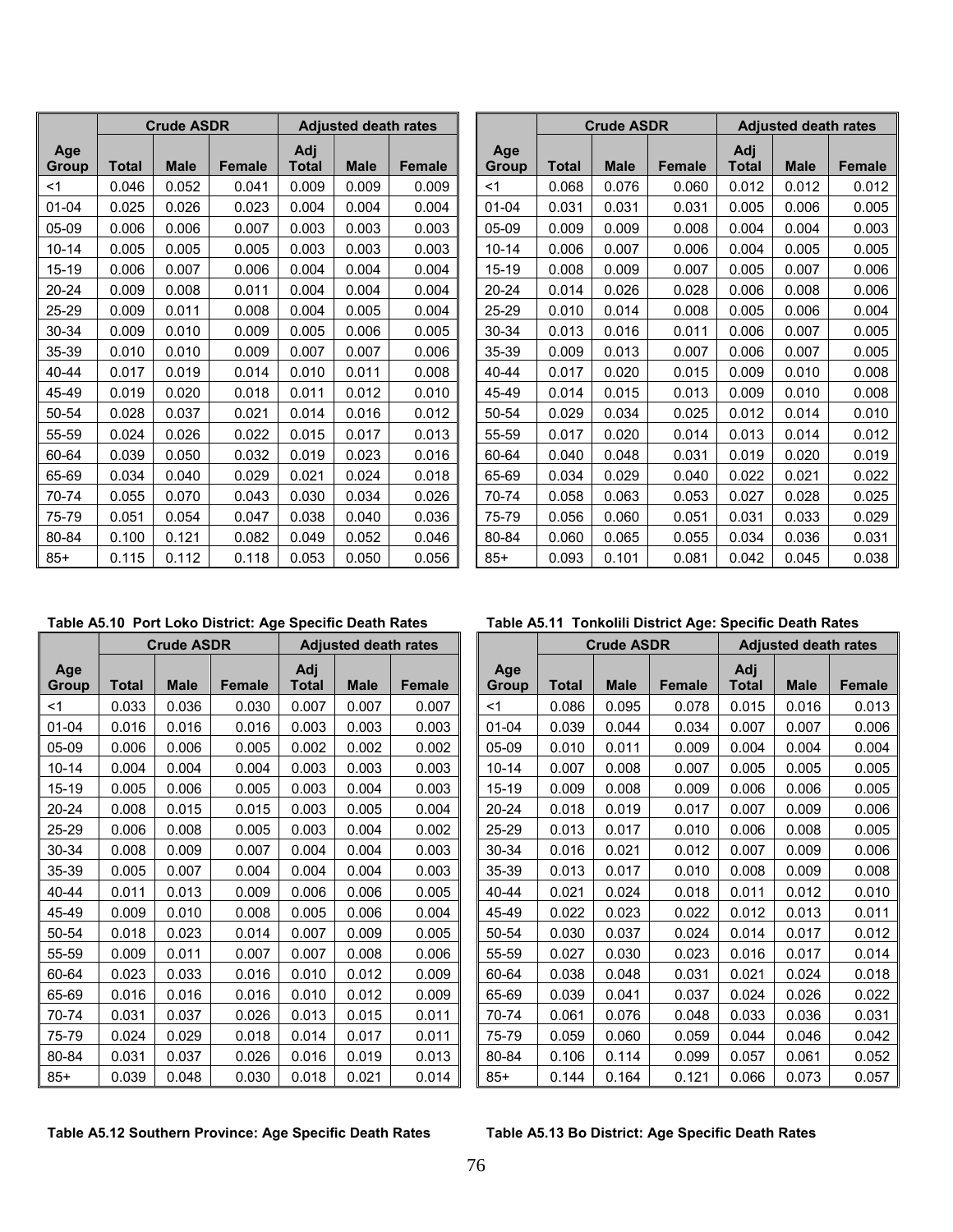|              |              | <b>Crude ASDR</b> |               |                     | <b>Adjusted death rates</b> |               |
|--------------|--------------|-------------------|---------------|---------------------|-----------------------------|---------------|
| Age<br>Group | <b>Total</b> | <b>Male</b>       | <b>Female</b> | Adj<br><b>Total</b> | <b>Male</b>                 | <b>Female</b> |
| <1           | 0.132        | 0.142             | 0.122         | 0.018               | 0.019                       | 0.018         |
| 01-04        | 0.042        | 0.044             | 0.039         | 0.007               | 0.007                       | 0.007         |
| 05-09        | 0.012        | 0.012             | 0.011         | 0.004               | 0.004                       | 0.004         |
| $10 - 14$    | 0.006        | 0.006             | 0.006         | 0.004               | 0.003                       | 0.004         |
| 15-19        | 0.008        | 0.007             | 0.008         | 0.005               | 0.004                       | 0.005         |
| 20-24        | 0.013        | 0.010             | 0.016         | 0.005               | 0.005                       | 0.006         |
| 25-29        | 0.010        | 0.010             | 0.010         | 0.005               | 0.005                       | 0.005         |
| 30-34        | 0.013        | 0.013             | 0.012         | 0.007               | 0.007                       | 0.006         |
| 35-39        | 0.013        | 0.013             | 0.012         | 0.007               | 0.008                       | 0.007         |
| 40-44        | 0.019        | 0.020             | 0.018         | 0.010               | 0.010                       | 0.009         |
| 45-49        | 0.017        | 0.018             | 0.016         | 0.010               | 0.011                       | 0.010         |
| 50-54        | 0.029        | 0.033             | 0.026         | 0.015               | 0.016                       | 0.013         |
| 55-59        | 0.022        | 0.023             | 0.021         | 0.017               | 0.019                       | 0.015         |
| 60-64        | 0.050        | 0.063             | 0.041         | 0.025               | 0.029                       | 0.022         |
| 65-69        | 0.044        | 0.052             | 0.038         | 0.028               | 0.031                       | 0.026         |
| 70-74        | 0.070        | 0.080             | 0.061         | 0.040               | 0.044                       | 0.036         |
| 75-79        | 0.075        | 0.083             | 0.067         | 0.054               | 0.059                       | 0.050         |
| 80-84        | 0.123        | 0.148             | 0.105         | 0.068               | 0.075                       | 0.063         |
| $85+$        | 0.178        | 0.191             | 0.166         | 0.082               | 0.086                       | 0.079         |

|              |       | <b>Crude ASDR</b> |               |              | <b>Adjusted death rates</b> |               |                     | <b>Crude ASDR</b> |             |               |                     | <b>Adjusted death rates</b> |        |
|--------------|-------|-------------------|---------------|--------------|-----------------------------|---------------|---------------------|-------------------|-------------|---------------|---------------------|-----------------------------|--------|
| Age<br>Group | Total | <b>Male</b>       | <b>Female</b> | Adj<br>Total | <b>Male</b>                 | <b>Female</b> | Age<br><b>Group</b> | Total             | <b>Male</b> | <b>Female</b> | Adj<br><b>Total</b> | <b>Male</b>                 | Female |
| <1           | 0.132 | 0.142             | 0.122         | 0.018        | 0.019                       | 0.018         | $<$ 1               | 0.149             | 0.135       | 0.109         | 0.020               | 0.018                       | 0.016  |
| 01-04        | 0.042 | 0.044             | 0.039         | 0.007        | 0.007                       | 0.007         | $01 - 04$           | 0.047             | 0.041       | 0.036         | 0.007               | 0.006                       | 0.006  |
| 05-09        | 0.012 | 0.012             | 0.011         | 0.004        | 0.004                       | 0.004         | 05-09               | 0.012             | 0.011       | 0.010         | 0.003               | 0.003                       | 0.003  |
| 10-14        | 0.006 | 0.006             | 0.006         | 0.004        | 0.003                       | 0.004         | $10 - 14$           | 0.005             | 0.005       | 0.005         | 0.003               | 0.003                       | 0.004  |
| 15-19        | 0.008 | 0.007             | 0.008         | 0.005        | 0.004                       | 0.005         | 15-19               | 0.007             | 0.007       | 0.008         | 0.004               | 0.004                       | 0.005  |
| 20-24        | 0.013 | 0.010             | 0.016         | 0.005        | 0.005                       | 0.006         | 20-24               | 0.010             | 0.013       | 0.014         | 0.005               | 0.005                       | 0.006  |
| 25-29        | 0.010 | 0.010             | 0.010         | 0.005        | 0.005                       | 0.005         | 25-29               | 0.010             | 0.010       | 0.009         | 0.005               | 0.005                       | 0.005  |
| 30-34        | 0.013 | 0.013             | 0.012         | 0.007        | 0.007                       | 0.006         | 30-34               | 0.012             | 0.011       | 0.014         | 0.007               | 0.006                       | 0.006  |
| 35-39        | 0.013 | 0.013             | 0.012         | 0.007        | 0.008                       | 0.007         | 35-39               | 0.014             | 0.012       | 0.008         | 0.008               | 0.007                       | 0.006  |
| 40-44        | 0.019 | 0.020             | 0.018         | 0.010        | 0.010                       | 0.009         | 40-44               | 0.019             | 0.019       | 0.017         | 0.010               | 0.009                       | 0.008  |
| 45-49        | 0.017 | 0.018             | 0.016         | 0.010        | 0.011                       | 0.010         | 45-49               | 0.018             | 0.019       | 0.013         | 0.011               | 0.010                       | 0.008  |
| 50-54        | 0.029 | 0.033             | 0.026         | 0.015        | 0.016                       | 0.013         | 50-54               | 0.032             | 0.026       | 0.023         | 0.017               | 0.013                       | 0.011  |
| 55-59        | 0.022 | 0.023             | 0.021         | 0.017        | 0.019                       | 0.015         | 55-59               | 0.026             | 0.026       | 0.016         | 0.020               | 0.015                       | 0.013  |
| 60-64        | 0.050 | 0.063             | 0.041         | 0.025        | 0.029                       | 0.022         | 60-64               | 0.059             | 0.039       | 0.035         | 0.031               | 0.020                       | 0.018  |
| 65-69        | 0.044 | 0.052             | 0.038         | 0.028        | 0.031                       | 0.026         | 65-69               | 0.053             | 0.038       | 0.034         | 0.034               | 0.024                       | 0.021  |
| 70-74        | 0.070 | 0.080             | 0.061         | 0.040        | 0.044                       | 0.036         | 70-74               | 0.096             | 0.057       | 0.048         | 0.049               | 0.034                       | 0.030  |
| 75-79        | 0.075 | 0.083             | 0.067         | 0.054        | 0.059                       | 0.050         | 75-79               | 0.081             | 0.071       | 0.054         | 0.063               | 0.050                       | 0.042  |
| 80-84        | 0.123 | 0.148             | 0.105         | 0.068        | 0.075                       | 0.063         | 80-84               | 0.156             | 0.106       | 0.098         | 0.083               | 0.062                       | 0.054  |
| 85+          | 0.178 | 0.191             | 0.166         | 0.082        | 0.086                       | 0.079         | $85+$               | 0.211             | 0.182       | 0.136         | 0.097               | 0.081                       | 0.064  |

## Table A5.14 Bonthe District: Age Specific Death Rates **Table A5.15, Moyamba District: Age Specific Death Rates**

|              |              | <b>Crude ASDR</b> |               |              | <b>Adjusted death rates</b> |        |
|--------------|--------------|-------------------|---------------|--------------|-----------------------------|--------|
| Age<br>Group | <b>Total</b> | <b>Male</b>       | <b>Female</b> | Adj<br>Total | <b>Male</b>                 | Female |
| <1           | 0.109        | 0.117             | 0.101         | 0.016        | 0.015                       | 0.016  |
| $01 - 04$    | 0.036        | 0.036             | 0.035         | 0.006        | 0.005                       | 0.006  |
| 05-09        | 0.010        | 0.010             | 0.011         | 0.003        | 0.003                       | 0.004  |
| $10 - 14$    | 0.005        | 0.004             | 0.006         | 0.004        | 0.003                       | 0.005  |
| 15-19        | 0.008        | 0.006             | 0.009         | 0.004        | 0.003                       | 0.005  |
| 20-24        | 0.014        | 0.008             | 0.018         | 0.006        | 0.004                       | 0.006  |
| 25-29        | 0.009        | 0.008             | 0.009         | 0.005        | 0.004                       | 0.005  |
| 30-34        | 0.014        | 0.014             | 0.014         | 0.006        | 0.006                       | 0.006  |
| 35-39        | 0.008        | 0.008             | 0.009         | 0.006        | 0.005                       | 0.006  |
| $40 - 44$    | 0.017        | 0.017             | 0.017         | 0.008        | 0.007                       | 0.008  |
| 45-49        | 0.013        | 0.012             | 0.014         | 0.008        | 0.007                       | 0.008  |
| 50-54        | 0.023        | 0.020             | 0.025         | 0.011        | 0.011                       | 0.010  |
| 55-59        | 0.016        | 0.018             | 0.014         | 0.012        | 0.015                       | 0.010  |
| 60-64        | 0.035        | 0.046             | 0.026         | 0.018        | 0.020                       | 0.016  |
| 65-69        | 0.034        | 0.043             | 0.028         | 0.020        | 0.022                       | 0.019  |
| 70-74        | 0.048        | 0.046             | 0.049         | 0.029        | 0.030                       | 0.029  |
| 75-79        | 0.054        | 0.057             | 0.051         | 0.041        | 0.043                       | 0.040  |
| 80-84        | 0.098        | 0.110             | 0.089         | 0.053        | 0.056                       | 0.051  |
| $85+$        | 0.136        | 0.143             | 0.130         | 0.062        | 0.064                       | 0.061  |

|              |       | <b>Crude ASDR</b> |               |              | <b>Adjusted death rates</b> |               |              |              | <b>Crude ASDR</b> |               |                     | <b>Adjusted death rates</b> |               |
|--------------|-------|-------------------|---------------|--------------|-----------------------------|---------------|--------------|--------------|-------------------|---------------|---------------------|-----------------------------|---------------|
| Age<br>Group | Total | <b>Male</b>       | <b>Female</b> | Adj<br>Total | <b>Male</b>                 | <b>Female</b> | Age<br>Group | <b>Total</b> | <b>Male</b>       | <b>Female</b> | Adj<br><b>Total</b> | <b>Male</b>                 | <b>Female</b> |
| <1           | 0.109 | 0.117             | 0.101         | 0.016        | 0.015                       | 0.016         | <1           | 0.091        | 0.099             | 0.083         | 0.014               | 0.015                       | 0.013         |
| 01-04        | 0.036 | 0.036             | 0.035         | 0.006        | 0.005                       | 0.006         | $01 - 04$    | 0.033        | 0.035             | 0.030         | 0.005               | 0.006                       | 0.005         |
| 05-09        | 0.010 | 0.010             | 0.011         | 0.003        | 0.003                       | 0.004         | 05-09        | 0.010        | 0.011             | 0.008         | 0.003               | 0.003                       | 0.003         |
| $10 - 14$    | 0.005 | 0.004             | 0.006         | 0.004        | 0.003                       | 0.005         | $10 - 14$    | 0.005        | 0.005             | 0.005         | 0.004               | 0.003                       | 0.004         |
| 15-19        | 0.008 | 0.006             | 0.009         | 0.004        | 0.003                       | 0.005         | 15-19        | 0.007        | 0.006             | 0.008         | 0.005               | 0.004                       | 0.005         |
| 20-24        | 0.014 | 0.008             | 0.018         | 0.006        | 0.004                       | 0.006         | 20-24        | 0.015        | 0.010             | 0.018         | 0.005               | 0.005                       | 0.005         |
| 25-29        | 0.009 | 0.008             | 0.009         | 0.005        | 0.004                       | 0.005         | 25-29        | 0.010        | 0.012             | 0.009         | 0.005               | 0.005                       | 0.004         |
| 30-34        | 0.014 | 0.014             | 0.014         | 0.006        | 0.006                       | 0.006         | 30-34        | 0.009        | 0.011             | 0.007         | 0.005               | 0.006                       | 0.005         |
| 35-39        | 0.008 | 0.008             | 0.009         | 0.006        | 0.005                       | 0.006         | 35-39        | 0.011        | 0.012             | 0.010         | 0.006               | 0.006                       | 0.006         |
| 40-44        | 0.017 | 0.017             | 0.017         | 0.008        | 0.007                       | 0.008         | 40-44        | 0.015        | 0.016             | 0.014         | 0.008               | 0.008                       | 0.007         |
| 45-49        | 0.013 | 0.012             | 0.014         | 0.008        | 0.007                       | 0.008         | 45-49        | 0.013        | 0.015             | 0.012         | 0.008               | 0.009                       | 0.007         |
| 50-54        | 0.023 | 0.020             | 0.025         | 0.011        | 0.011                       | 0.010         | 50-54        | 0.024        | 0.028             | 0.021         | 0.011               | 0.013                       | 0.010         |
| 55-59        | 0.016 | 0.018             | 0.014         | 0.012        | 0.015                       | 0.010         | 55-59        | 0.016        | 0.018             | 0.014         | 0.014               | 0.016                       | 0.012         |
| 60-64        | 0.035 | 0.046             | 0.026         | 0.018        | 0.020                       | 0.016         | 60-64        | 0.039        | 0.050             | 0.033         | 0.021               | 0.024                       | 0.019         |
| 65-69        | 0.034 | 0.043             | 0.028         | 0.020        | 0.022                       | 0.019         | 65-69        | 0.041        | 0.048             | 0.035         | 0.025               | 0.028                       | 0.023         |
| 70-74        | 0.048 | 0.046             | 0.049         | 0.029        | 0.030                       | 0.029         | 70-74        | 0.060        | 0.062             | 0.058         | 0.032               | 0.037                       | 0.029         |
| 75-79        | 0.054 | 0.057             | 0.051         | 0.041        | 0.043                       | 0.040         | 75-79        | 0.067        | 0.079             | 0.056         | 0.042               | 0.046                       | 0.039         |
| 80-84        | 0.098 | 0.110             | 0.089         | 0.053        | 0.056                       | 0.051         | 80-84        | 0.088        | 0.113             | 0.071         | 0.049               | 0.053                       | 0.047         |
| 85+          | 0.136 | 0.143             | 0.130         | 0.062        | 0.064                       | 0.061         | $85+$        | 0.132        | 0.123             | 0.138         | 0.060               | 0.055                       | 0.065         |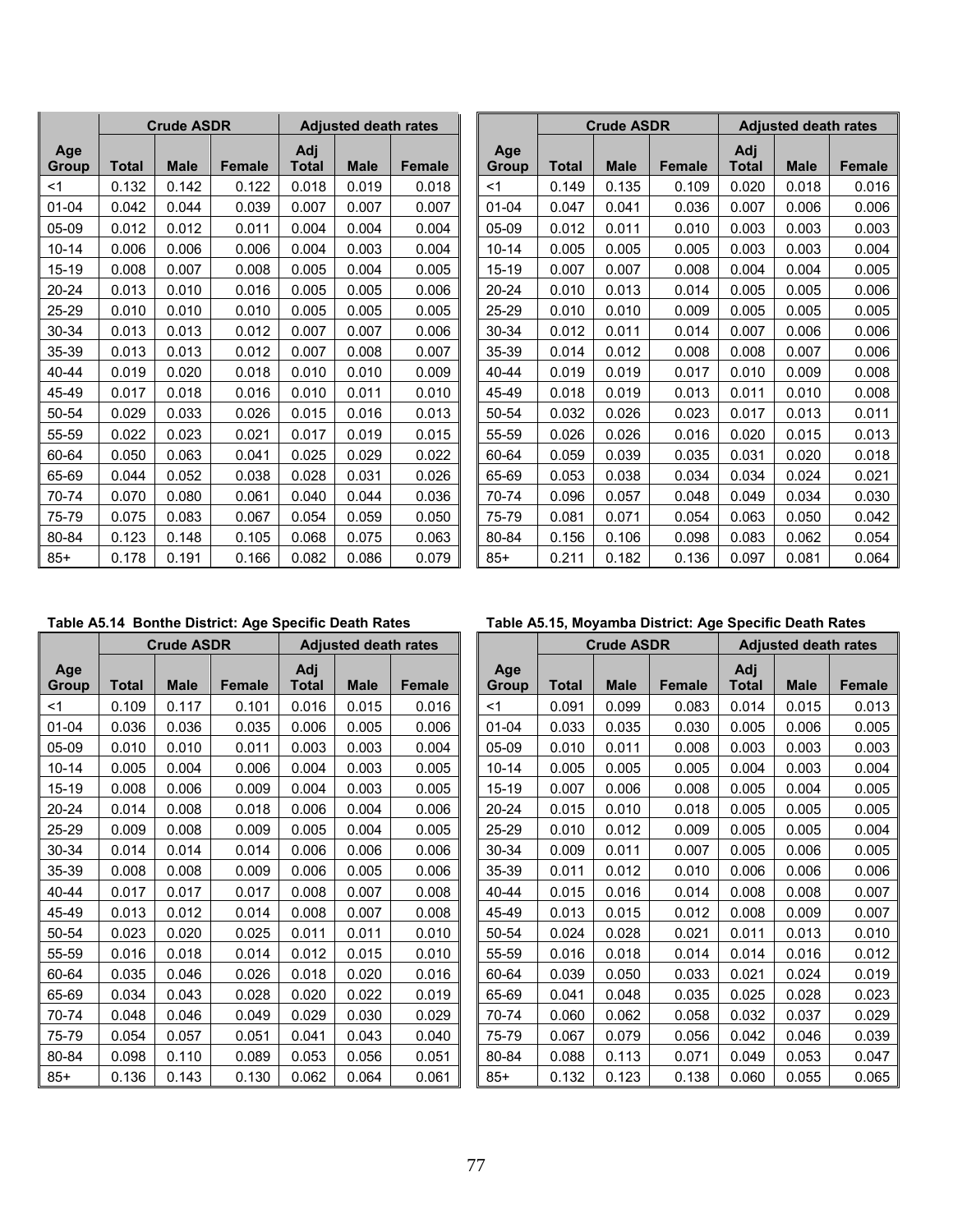|              |       | <b>Crude ASDR</b> |               |                     | <b>Adjusted death rates</b> |               |
|--------------|-------|-------------------|---------------|---------------------|-----------------------------|---------------|
| Age<br>Group | Total | <b>Male</b>       | <b>Female</b> | Adj<br><b>Total</b> | <b>Male</b>                 | <b>Female</b> |
| $<$ 1        | 0.185 | 0.205             | 0.164         | 0.023               | 0.024                       | 0.022         |
| $01 - 04$    | 0.051 | 0.056             | 0.045         | 0.009               | 0.009                       | 0.008         |
| $05-09$      | 0.014 | 0.014             | 0.013         | 0.005               | 0.005                       | 0.005         |
| $10 - 14$    | 0.010 | 0.009             | 0.010         | 0.006               | 0.005                       | 0.006         |
| 15-19        | 0.011 | 0.011             | 0.011         | 0.006               | 0.005                       | 0.007         |
| 20-24        | 0.016 | 0.012             | 0.020         | 0.007               | 0.006                       | 0.008         |
| 25-29        | 0.012 | 0.012             | 0.013         | 0.007               | 0.007                       | 0.007         |
| 30-34        | 0.017 | 0.017             | 0.017         | 0.009               | 0.009                       | 0.008         |
| 35-39        | 0.015 | 0.017             | 0.014         | 0.009               | 0.011                       | 0.008         |
| 40-44        | 0.026 | 0.028             | 0.023         | 0.013               | 0.015                       | 0.011         |
| 45-49        | 0.023 | 0.028             | 0.017         | 0.014               | 0.015                       | 0.012         |
| 50-54        | 0.042 | 0.051             | 0.033         | 0.021               | 0.023                       | 0.019         |
| 55-59        | 0.027 | 0.026             | 0.029         | 0.023               | 0.024                       | 0.022         |
| 60-64        | 0.082 | 0.103             | 0.068         | 0.035               | 0.038                       | 0.032         |
| 65-69        | 0.057 | 0.061             | 0.053         | 0.038               | 0.039                       | 0.036         |
| 70-74        | 0.092 | 0.098             | 0.086         | 0.056               | 0.059                       | 0.053         |
| 75-79        | 0.105 | 0.113             | 0.096         | 0.078               | 0.084                       | 0.072         |
| 80-84        | 0.186 | 0.206             | 0.169         | 0.099               | 0.108                       | 0.091         |
| $85+$        | 0.250 | 0.281             | 0.217         | 0.115               | 0.126                       | 0.103         |

**Table A5.16, Pujehun District: Age Specific Death Rates**

**Table A5.17, Western Area: Age Specific Death Rates** 

|              |       | <b>Crude ASDR</b> |               |              | <b>Adjusted death rates</b> |               |              | <b>Crude ASDR</b> |             |               | <b>Adjusted death rates</b> |             |               |
|--------------|-------|-------------------|---------------|--------------|-----------------------------|---------------|--------------|-------------------|-------------|---------------|-----------------------------|-------------|---------------|
| Age<br>Group | Total | <b>Male</b>       | <b>Female</b> | Adj<br>Total | <b>Male</b>                 | <b>Female</b> | Age<br>Group | <b>Total</b>      | <b>Male</b> | <b>Female</b> | Adj<br>Total                | <b>Male</b> | <b>Female</b> |
| $<$ 1        | 0.182 | 0.189             | 0.175         | 0.015        | 0.016                       | 0.014         | $<$ 1        | 0.617             | 0.634       | 0.599         | 0.030                       | 0.030       | 0.029         |
| $01 - 04$    | 0.028 | 0.031             | 0.026         | 0.004        | 0.004                       | 0.004         | $01 - 04$    | 0.050             | 0.051       | 0.049         | 0.006                       | 0.007       | 0.006         |
| 05-09        | 0.006 | 0.007             | 0.006         | 0.002        | 0.002                       | 0.002         | $05-09$      | 0.009             | 0.010       | 0.008         | 0.003                       | 0.004       | 0.003         |
| $10 - 14$    | 0.003 | 0.004             | 0.003         | 0.002        | 0.002                       | 0.002         | $10 - 14$    | 0.006             | 0.007       | 0.005         | 0.004                       | 0.004       | 0.004         |
| 15-19        | 0.004 | 0.004             | 0.004         | 0.003        | 0.002                       | 0.003         | $15 - 19$    | 0.008             | 0.009       | 0.007         | 0.005                       | 0.004       | 0.005         |
| 20-24        | 0.009 | 0.006             | 0.011         | 0.004        | 0.003                       | 0.004         | 20-24        | 0.013             | 0.009       | 0.016         | 0.006                       | 0.005       | 0.006         |
| 25-29        | 0.007 | 0.007             | 0.008         | 0.004        | 0.004                       | 0.004         | 25-29        | 0.011             | 0.011       | 0.012         | 0.006                       | 0.006       | 0.007         |
| 30-34        | 0.010 | 0.010             | 0.009         | 0.005        | 0.005                       | 0.005         | 30-34        | 0.016             | 0.019       | 0.012         | 0.008                       | 0.008       | 0.008         |
| 35-39        | 0.011 | 0.011             | 0.011         | 0.006        | 0.006                       | 0.006         | 35-39        | 0.016             | 0.013       | 0.019         | 0.010                       | 0.010       | 0.009         |
| 40-44        | 0.014 | 0.016             | 0.012         | 0.008        | 0.008                       | 0.007         | 40-44        | 0.023             | 0.025       | 0.020         | 0.012                       | 0.014       | 0.011         |
| 45-49        | 0.016 | 0.017             | 0.015         | 0.010        | 0.011                       | 0.009         | 45-49        | 0.027             | 0.032       | 0.020         | 0.015                       | 0.018       | 0.012         |
| 50-54        | 0.021 | 0.024             | 0.018         | 0.014        | 0.015                       | 0.012         | 50-54        | 0.033             | 0.034       | 0.032         | 0.019                       | 0.023       | 0.015         |
| 55-59        | 0.033 | 0.037             | 0.029         | 0.019        | 0.021                       | 0.016         | 55-59        | 0.041             | 0.055       | 0.025         | 0.023                       | 0.030       | 0.016         |
| 60-64        | 0.039 | 0.045             | 0.035         | 0.023        | 0.027                       | 0.020         | 60-64        | 0.055             | 0.073       | 0.040         | 0.029                       | 0.037       | 0.023         |
| 65-69        | 0.052 | 0.064             | 0.042         | 0.031        | 0.036                       | 0.026         | 65-69        | 0.056             | 0.074       | 0.041         | 0.038                       | 0.043       | 0.032         |
| 70-74        | 0.063 | 0.079             | 0.050         | 0.039        | 0.047                       | 0.034         | 70-74        | 0.085             | 0.108       | 0.068         | 0.053                       | 0.064       | 0.045         |
| 75-79        | 0.091 | 0.103             | 0.083         | 0.056        | 0.066                       | 0.050         | 75-79        | 0.114             | 0.112       | 0.117         | 0.078                       | 0.093       | 0.068         |
| 80-84        | 0.111 | 0.148             | 0.091         | 0.064        | 0.079                       | 0.056         | 80-84        | 0.160             | 0.246       | 0.111         | 0.095                       | 0.127       | 0.076         |
| 85+          | 0.175 | 0.211             | 0.153         | 0.080        | 0.094                       | 0.072         | $85+$        | 0.270             | 0.328       | 0.233         | 0.124                       | 0.147       | 0.110         |

**Table A5.18, Western Rural District: Age Specific Death Rates** 

|              | <b>Adjusted death rates</b> |               |                     |              | <b>Crude ASDR</b> |               |                     | <b>Adjusted death rates</b> |               |
|--------------|-----------------------------|---------------|---------------------|--------------|-------------------|---------------|---------------------|-----------------------------|---------------|
| Adj<br>Total | <b>Male</b>                 | <b>Female</b> | Age<br><b>Group</b> | <b>Total</b> | <b>Male</b>       | <b>Female</b> | Adj<br><b>Total</b> | <b>Male</b>                 | <b>Female</b> |
| 0.015        | 0.016                       | 0.014         | $<$ 1               | 0.617        | 0.634             | 0.599         | 0.030               | 0.030                       | 0.029         |
| 0.004        | 0.004                       | 0.004         | $01 - 04$           | 0.050        | 0.051             | 0.049         | 0.006               | 0.007                       | 0.006         |
| 0.002        | 0.002                       | 0.002         | $05-09$             | 0.009        | 0.010             | 0.008         | 0.003               | 0.004                       | 0.003         |
| 0.002        | 0.002                       | 0.002         | $10 - 14$           | 0.006        | 0.007             | 0.005         | 0.004               | 0.004                       | 0.004         |
| 0.003        | 0.002                       | 0.003         | 15-19               | 0.008        | 0.009             | 0.007         | 0.005               | 0.004                       | 0.005         |
| 0.004        | 0.003                       | 0.004         | 20-24               | 0.013        | 0.009             | 0.016         | 0.006               | 0.005                       | 0.006         |
| 0.004        | 0.004                       | 0.004         | 25-29               | 0.011        | 0.011             | 0.012         | 0.006               | 0.006                       | 0.007         |
| 0.005        | 0.005                       | 0.005         | 30-34               | 0.016        | 0.019             | 0.012         | 0.008               | 0.008                       | 0.008         |
| 0.006        | 0.006                       | 0.006         | 35-39               | 0.016        | 0.013             | 0.019         | 0.010               | 0.010                       | 0.009         |
| 0.008        | 0.008                       | 0.007         | 40-44               | 0.023        | 0.025             | 0.020         | 0.012               | 0.014                       | 0.011         |
| 0.010        | 0.011                       | 0.009         | 45-49               | 0.027        | 0.032             | 0.020         | 0.015               | 0.018                       | 0.012         |
| 0.014        | 0.015                       | 0.012         | 50-54               | 0.033        | 0.034             | 0.032         | 0.019               | 0.023                       | 0.015         |
| 0.019        | 0.021                       | 0.016         | 55-59               | 0.041        | 0.055             | 0.025         | 0.023               | 0.030                       | 0.016         |
| 0.023        | 0.027                       | 0.020         | 60-64               | 0.055        | 0.073             | 0.040         | 0.029               | 0.037                       | 0.023         |
| 0.031        | 0.036                       | 0.026         | 65-69               | 0.056        | 0.074             | 0.041         | 0.038               | 0.043                       | 0.032         |
| 0.039        | 0.047                       | 0.034         | 70-74               | 0.085        | 0.108             | 0.068         | 0.053               | 0.064                       | 0.045         |
| 0.056        | 0.066                       | 0.050         | 75-79               | 0.114        | 0.112             | 0.117         | 0.078               | 0.093                       | 0.068         |
| 0.064        | 0.079                       | 0.056         | 80-84               | 0.160        | 0.246             | 0.111         | 0.095               | 0.127                       | 0.076         |
| 0.080        | 0.094                       | 0.072         | $85+$               | 0.270        | 0.328             | 0.233         | 0.124               | 0.147                       | 0.110         |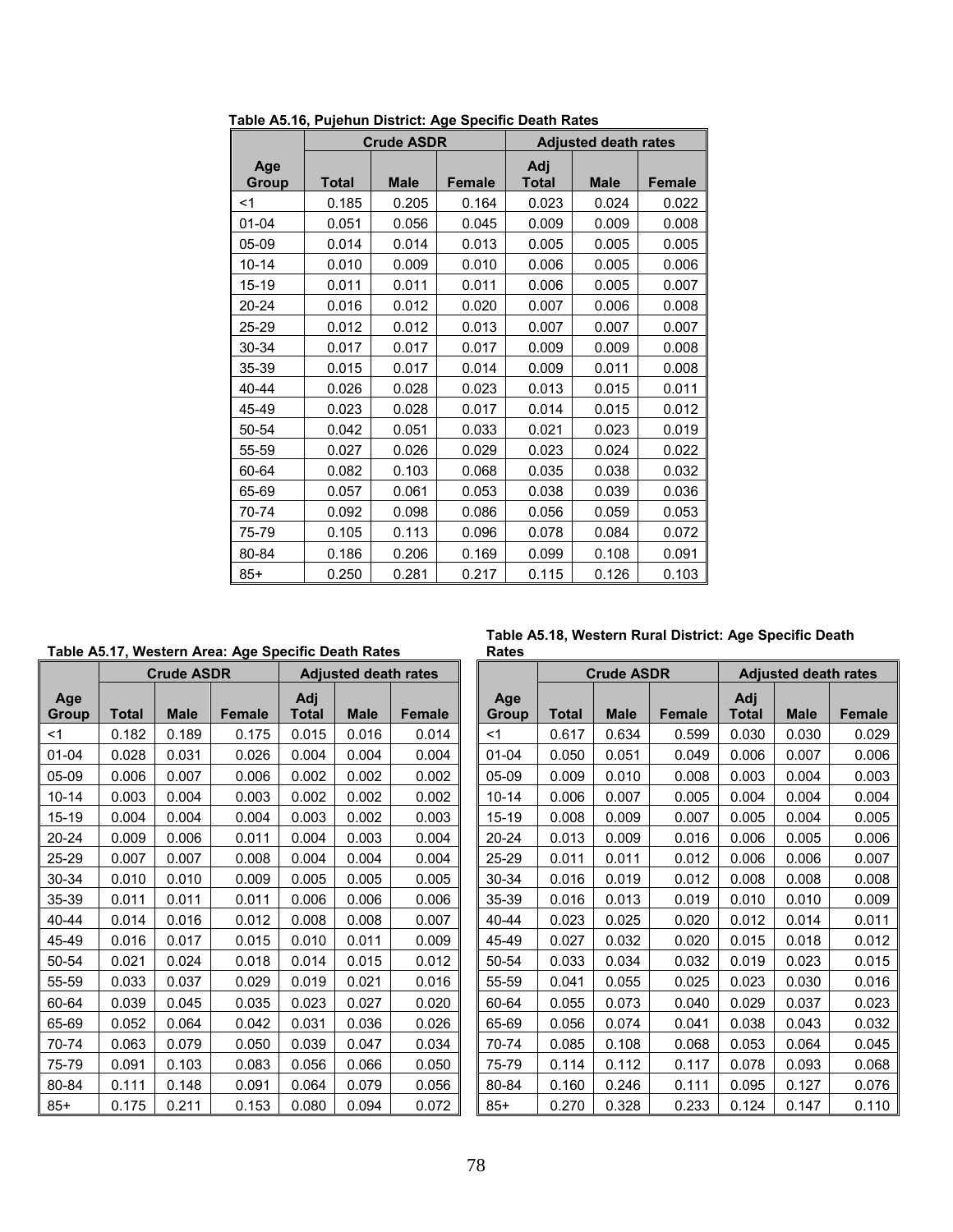|              |              | <b>Crude ASDR</b> |               |                     | <b>Adjusted death rates</b> |               |  |
|--------------|--------------|-------------------|---------------|---------------------|-----------------------------|---------------|--|
| Age<br>Group | <b>Total</b> | <b>Male</b>       | <b>Female</b> | Adj<br><b>Total</b> | <b>Male</b>                 | <b>Female</b> |  |
| $<$ 1        | 0.052        | 0.054             | 0.050         | 0.009               | 0.009                       | 0.008         |  |
| 01-04        | 0.022        | 0.025             | 0.020         | 0.003               | 0.004                       | 0.003         |  |
| 05-09        | 0.006        | 0.007             | 0.005         | 0.002               | 0.002                       | 0.002         |  |
| $10 - 14$    | 0.003        | 0.003             | 0.002         | 0.002               | 0.002                       | 0.002         |  |
| 15-19        | 0.003        | 0.003             | 0.003         | 0.003               | 0.002                       | 0.003         |  |
| $20 - 24$    | 0.008        | 0.006             | 0.010         | 0.004               | 0.003                       | 0.004         |  |
| 25-29        | 0.007        | 0.006             | 0.007         | 0.004               | 0.004                       | 0.004         |  |
| 30-34        | 0.009        | 0.009             | 0.009         | 0.005               | 0.005                       | 0.004         |  |
| 35-39        | 0.010        | 0.011             | 0.010         | 0.005               | 0.006                       | 0.005         |  |
| 40-44        | 0.012        | 0.013             | 0.010         | 0.007               | 0.007                       | 0.006         |  |
| 45-49        | 0.014        | 0.014             | 0.014         | 0.009               | 0.010                       | 0.009         |  |
| 50-54        | 0.019        | 0.022             | 0.015         | 0.013               | 0.013                       | 0.012         |  |
| 55-59        | 0.032        | 0.033             | 0.030         | 0.018               | 0.019                       | 0.016         |  |
| 60-64        | 0.036        | 0.038             | 0.033         | 0.022               | 0.025                       | 0.019         |  |
| 65-69        | 0.051        | 0.061             | 0.042         | 0.029               | 0.034                       | 0.025         |  |
| 70-74        | 0.057        | 0.071             | 0.045         | 0.036               | 0.043                       | 0.031         |  |
| 75-79        | 0.085        | 0.100             | 0.074         | 0.049               | 0.058                       | 0.045         |  |
| 80-84        | 0.098        | 0.122             | 0.085         | 0.056               | 0.066                       | 0.050         |  |
| $85+$        | 0.149        | 0.178             | 0.132         | 0.068               | 0.080                       | 0.062         |  |

**Table A5.19, Western Urban District: Age Specific Death Rates**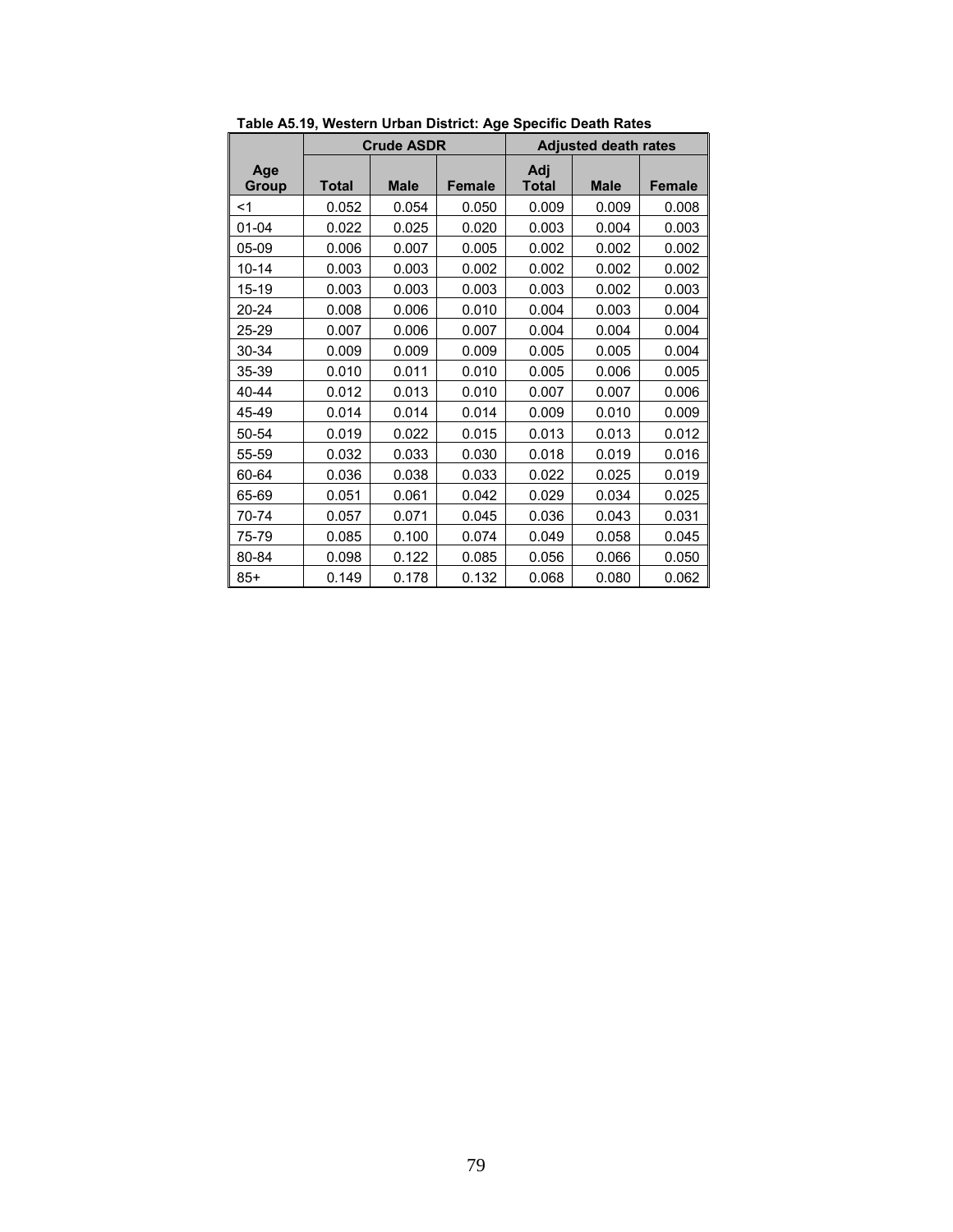## **R E F E R E N C E S**

Acsádi, György, and J. Nemeskéri. 1970. History of Human Life Span and Mortality. Budapest: Akadémiai KiadÓ. Arriage, Edardo E. 1968. New Life Tables for Latin American Population in the Nineteenth and Twentieth Centuries. Population Monograph Series No. 3. Berkeley: Institute of International Studies, University of California. Arthur, W.B. and Stoto, M.A. (1983). An Analysis of Indirect Mortality Estimation. Population Studies 37,2. Blacker, J.G.C. (1973). Population Growth in The Gambia: An Analytical Report of the 1973 Census of the Gambia. Blacker, J.G.C. (1977). The Estimation of Adult Mortality in Africa from Data on Orphan hood. Population Studies, 31, 107-128. Blacker, J.G.C., Hill, A.G., and Timaeus, I. (1985). Age Patterns of Mortality in Africa: An Examination of Recent Evidence, in International Population conference, Florence, 1985. Liege: International Union for the Scientific Study of Population. Blacker, J.G.C., Mukiza-Gapere, J. (1988). The indirect Measurement of Adult Mortality in Africa, in African Population Conference. Daka, 1988. Liege: International Union for the scientific Study of Population. Bourgeois-Pichat, Jean. 1962. Factor Analysis and Sex-Age-specific Death Rates: A Contribution to the Study of the Dimensions of Mortality. United Nations. Population Bulletin No. 6, pp. 147-201. Bras, William. 1971a. The Analysis of Maternity Histories to Detect Changes in Fertility. United Nation Document No. E/CN.9/AC.12/R11. Budapest: United Nations.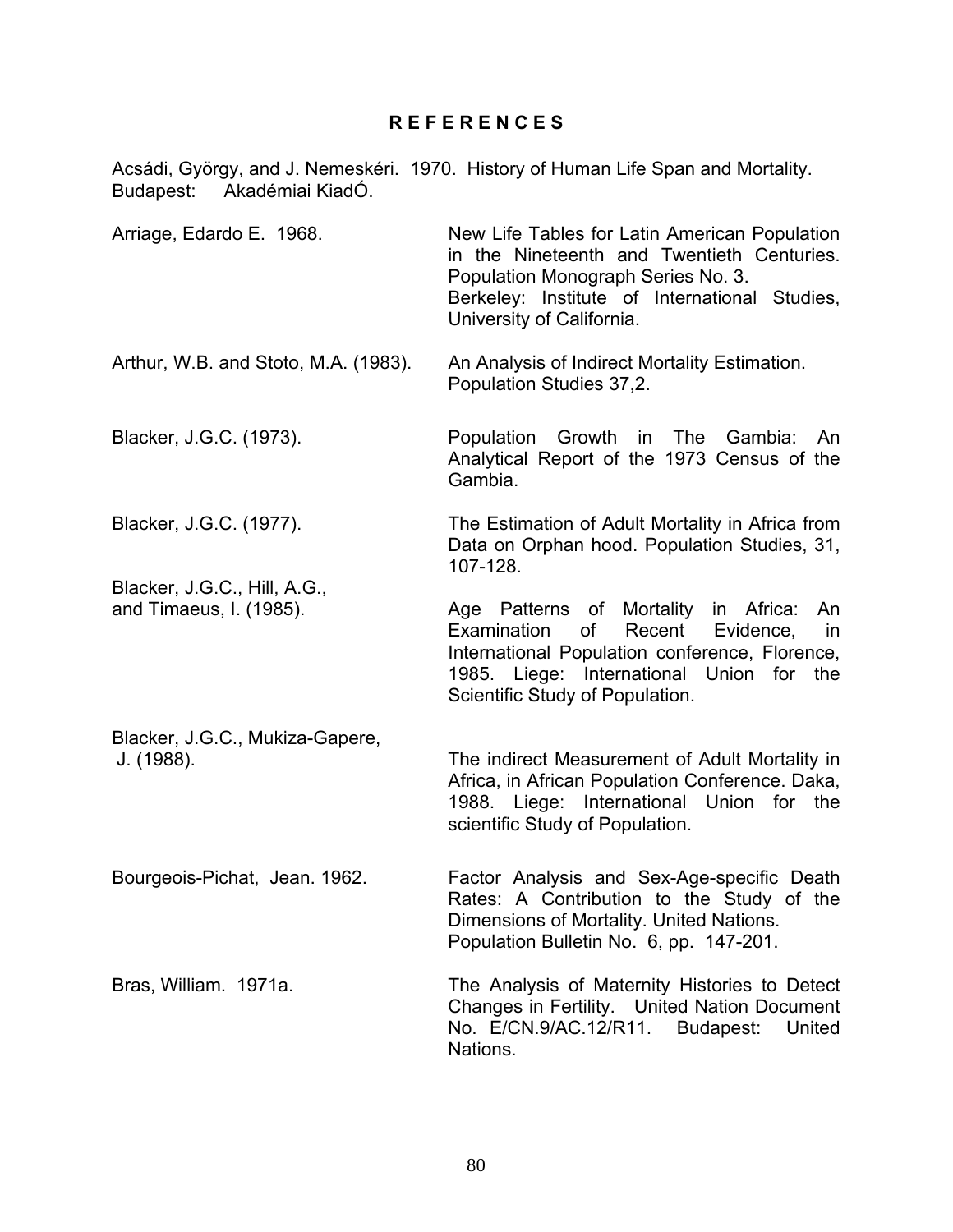| . 1971b.                                      | Disciplining Demographic Data. International<br>Population Conference, London, 1969, v. 1,<br>pp. 183-204. Liege: International Union for<br>the Scientific Study of Population.                                                                                                                  |
|-----------------------------------------------|---------------------------------------------------------------------------------------------------------------------------------------------------------------------------------------------------------------------------------------------------------------------------------------------------|
| . 1971c.                                      | A Critique of Methods for estimating Population<br>Growth in Countries with Limited Data.<br>Proceedings of the 38 <sup>th</sup> Session of the<br>International Statistical Institute, Washington,<br>1971. Bulletin of the international Statistical<br>Institute, Book 1, v. 44, pp. 397-412.  |
| . 1971d                                       | On the Scale of Mortality. In Biological Aspect<br>of Demography, ed. by William Brass, pp. 69-<br>110. London: Taylor and Francis, Ltd.                                                                                                                                                          |
| . 1971e.                                      | Tablas para Convertir las Proporciones de<br>Niños con Madres Actualmente Vivas en<br>Probabilidades de Sobreviviencia de una Table<br>de Vida. Serie Ds No. 4. San José:<br>Centro Latinoamericano de Demografia.                                                                                |
| .1972.                                        | Mortality Estimation by Indirect Means.<br>Working paper for UNESOB Expert Group<br>Meeting on Mortality. Beirut, 1972.<br>Unpublished. (Abridged version published in<br>Population bulleting of the United Nations<br>Economic and Social Office in Beirut, no. 4<br>[January 1973], pp. 9-19.) |
| $\overline{\phantom{0}}$ . 1974.              | The Estimation of Fertility and Mortality from<br>Defective Vital Registration Records. Working<br>paper for UNESOB Meeting. Unpublished.                                                                                                                                                         |
| . N.d.                                        | The Correction of Child Mortality. Estimates<br>from Proportions of Children Dead by Age of<br>Mother to Allow for Changing Death Rates.<br>Unpublished.                                                                                                                                          |
| Brass, William, and Ansley J.<br>Coale. 1968. | Methods of Analysis and Estimation.<br>In the Demography of Tropical Africa, ed. by<br>William Brass, pp. 88-150.<br>Princeton: Princeton University Press.                                                                                                                                       |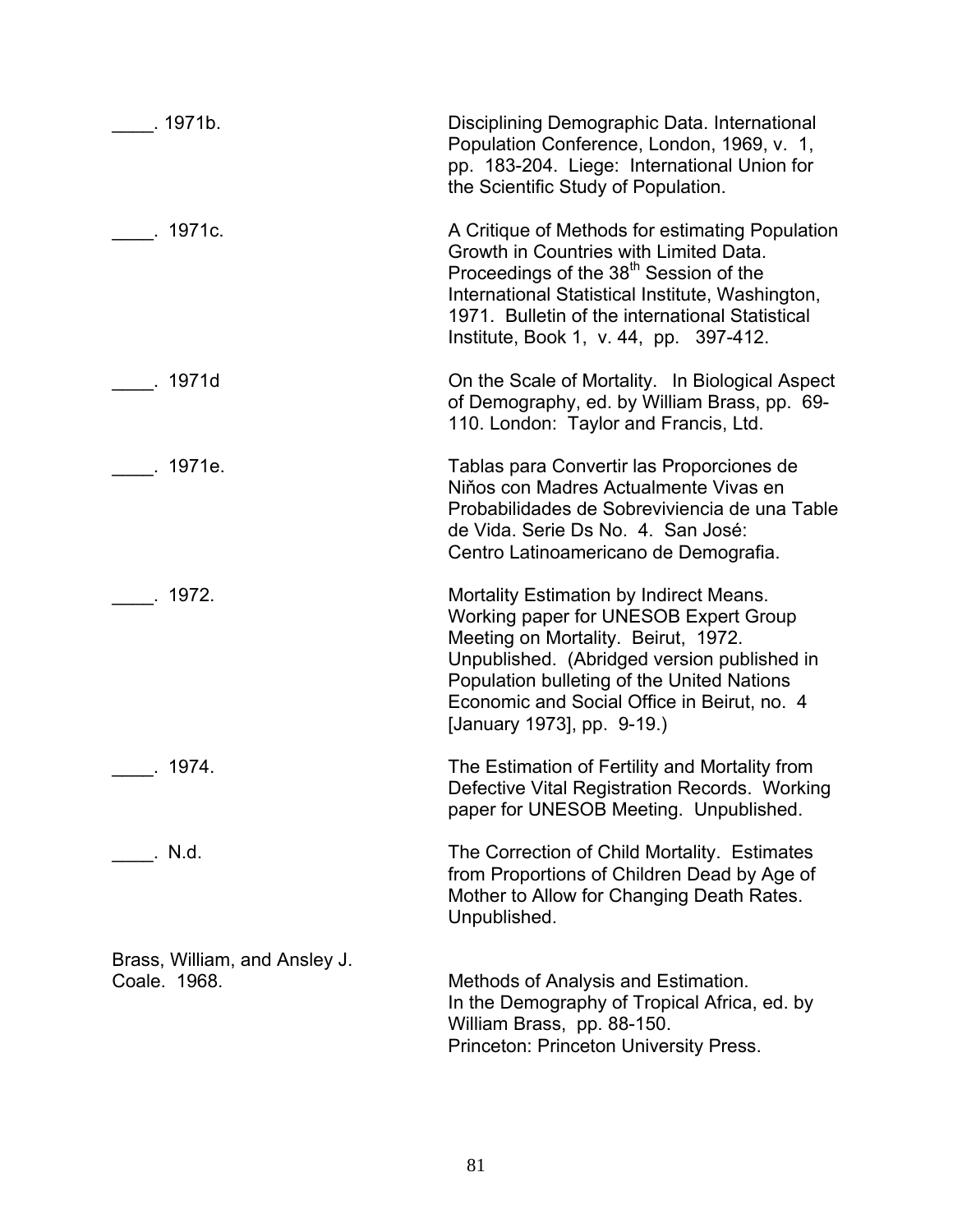| Brass, William, and Kenneth<br>Hill. 1973.     | Estimating Adult Mortality from Orphanhood.<br>International Population Conference, Liége, 1973, v.<br>3, pp. 111-123.<br>Liége: international Union for the Scientific Study of<br>Population.                                                   |
|------------------------------------------------|---------------------------------------------------------------------------------------------------------------------------------------------------------------------------------------------------------------------------------------------------|
| Brass. W. et. Al. (1968).<br>Brass, W. (1971). | The Demography of Tropical Africa.<br>On the Scale of Mortality. (in Brass, W. (ed)).<br>Biological Aspects of Demography (London: Taylor<br>and Francis, 1971).                                                                                  |
| Brass and Bamgboye (1981).                     | The time located of reports of survivorship. Estimates<br>for Maternal and Paternal orphanhood. Research<br>paper 81-1. Centre for Population Studies, London<br>School of Hygiene and Tropical Medicine (1981).                                  |
| Brass, W., and Hill,<br>K. (1973).             | Estimating Adult Mortality from Orphanhood, in<br>International Population Conference, Liege, 1973.<br>Liege: International Union for the Scientific Study of<br>Population.                                                                      |
| Brass, W. (1975).                              | Methods for Estimating Fertility and Mortality from<br>Limited and Defective Data. The Carolina Population<br>Centre, University of North Carolina, Chapel Hill.                                                                                  |
| Brass, W. (1979).                              | A Procedure for comparing Mortality Measures<br>Calculated from Intercensal Survival with the<br>Corresponding Estimates from Registered Deaths:<br>Asian and Pacific Census Forum, 6(2), 5-7.                                                    |
| Brass, W. (1980).                              | Paths and Problems in the Analysis of Mortality<br>Differentials. Proceedings of the UN/WHO Meeting,<br>Mexico City, 19-25 June, 1979. New York: United<br>Nations.                                                                               |
| Brass, W. and Bamgboye,<br>E. (1981).          | The Time Location of Survivorship: Estimates for<br>Maternal and Paternal Orphanhood and the Ever-<br>Widowed. Centre for Population Studies, London<br>School of Hygiene and Tropical Medicine. University<br>of London. Working Paper No. 81-2. |
| Brass, W. (1985).                              | Advances in Methods for Estimating Fertility and<br>Mortality from Limited and Defective Data. An<br>Occasional Publication of the Centre for Population<br>Studies, London School of Hygiene and Tropical<br>Medicine: University of London.     |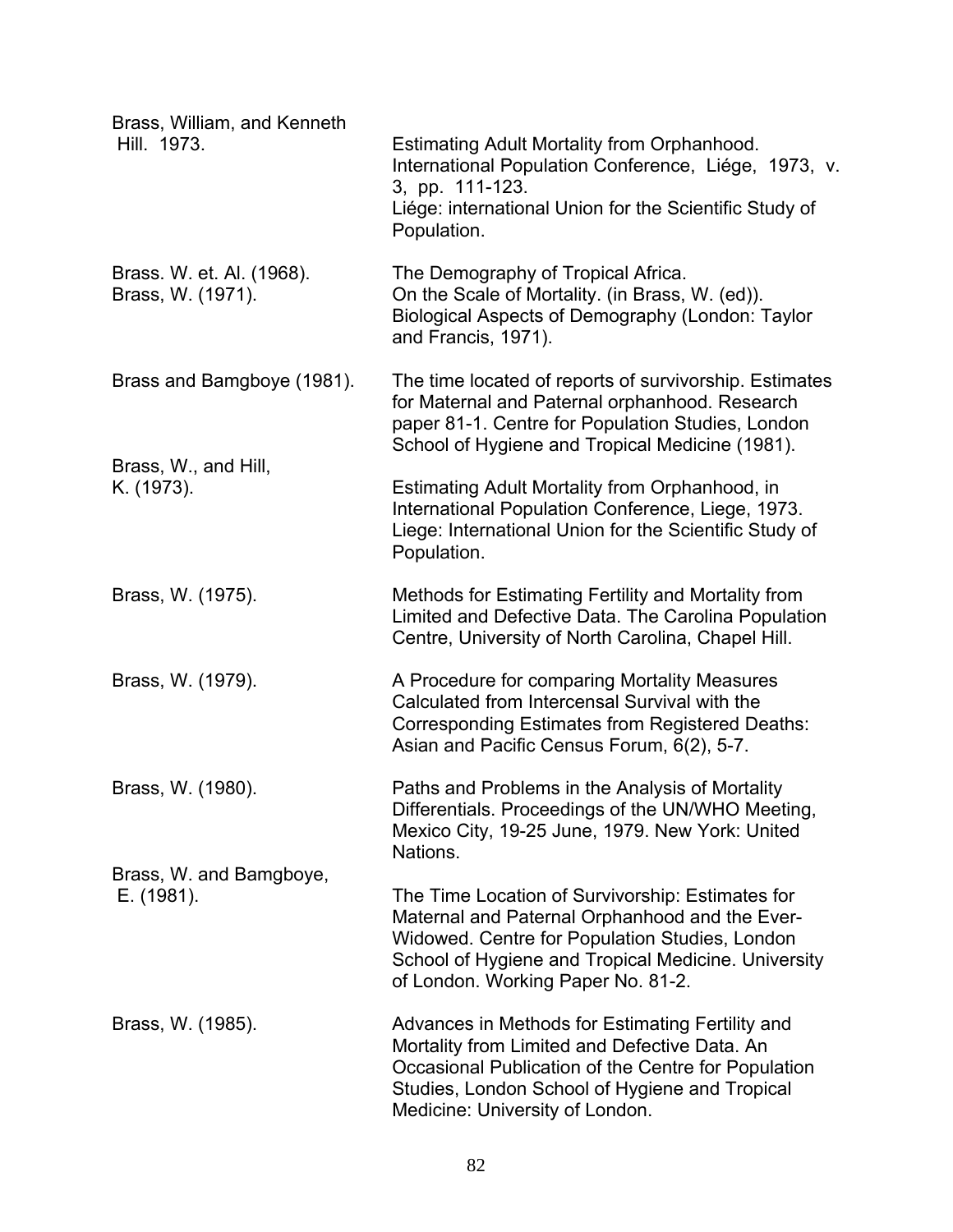| Carrier, Norman H. 1958.                           | A Note on the Estimation of Mortality and Other<br>Population Characteristics, Given Deaths by Age.<br>Population Studies, v. 12, no. 2, pp. 149-163.                                                                              |
|----------------------------------------------------|------------------------------------------------------------------------------------------------------------------------------------------------------------------------------------------------------------------------------------|
| Carrier, Norman H., and<br>A.M. Farrag. 1959.      | The Reduction of Errors in Census Populations<br>for Statistically Underdeveloped Countries.<br>Population Studies, v. 12, no. 3, pp. 240-285.                                                                                     |
| Carrier, Norman H., and<br>Thuan-Jig Goh. 1972.    | The Validation of Brass's Model Life Table System.<br>Population Studies, v. 26, no. 1, pp. 29-51.                                                                                                                                 |
| Carrier, Norman H., and<br>John Hobcraft. 1971.    | Demographic Estimation for Developing Societies.<br>London: Population investigation Committee,<br>London School of Economics.                                                                                                     |
| <b>Central Statistics Office:</b>                  | 'The Analytical Report: 1985 Population and Housing<br>Census of Sierra Leone', Freetown, Sierra Leone.                                                                                                                            |
| Chahnazarian, A. (1988).                           | Factors Associated with Survey Omission of Dead<br>Children: Evidence from a Reinterview Survey in<br>Zaire, in African Population Conference, Daka 1988.<br>Liege: International Union for the Scientific Study of<br>Population. |
| Chandra Sekar, C., and W.<br>Edwards Demind. 1949. | On a method of Estimating Birth and Death Rates<br>and the Extent of Registration. Journal of the<br>American Statistical Association, v. 44, pp. 101-115.                                                                         |
| Coale, Ansely J., and Paul<br>Demeny. 1966.        | Regional Model life Tables and Stable Populations.<br>Princeton: Princeton University Press.                                                                                                                                       |
| Coale, A.J., and Demeny,<br>P. (1966).             | Regional Model Life Tables and Stable Population,<br><b>Princeton University Press.</b>                                                                                                                                            |
| Coale, A.J., and Trussell,<br>T.J. (1974).         | Model Fertility Schedules: Variations in the Age<br>Structure of Childbearing in Human Populations,<br>Population Index, 40 (2), (April 1974) pp. 195-258.                                                                         |
| Ewbank, D.C. (1983).                               | A Reducible four-parameter system of model life<br>tables. Population Studies 37,1.                                                                                                                                                |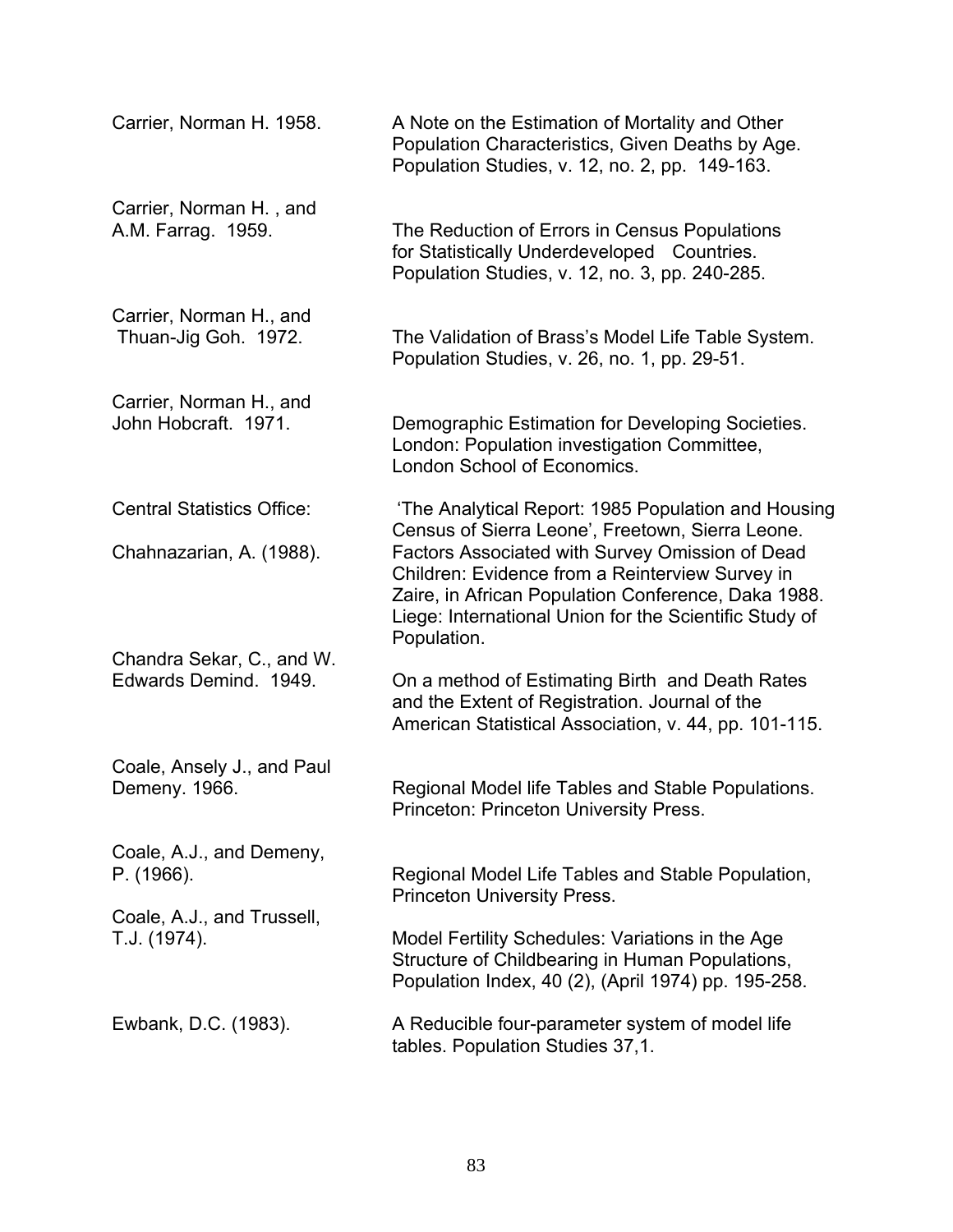| Ewbank, D.C. (1984)                                 | Uses of Mortality Data for Evaluating the Success of<br>Specific Health Development Programs, in Data<br>Bases for Mortality Measurement. New York: United<br>Nations.                                                                       |
|-----------------------------------------------------|----------------------------------------------------------------------------------------------------------------------------------------------------------------------------------------------------------------------------------------------|
| Ewbank, D.C. (1986).                                | Evaluation of Model Life Tables for East Africa.<br>International Union for the Scientific Study of<br>Population and the institute of Statistics, University of<br>Siena. Siena, Italy July (1986).                                         |
| Fargues, Philippe, and<br>Youssef Courbage. 1972.   | Working Paper for UNESOB Expert Group Meeting<br>on Mortality, Beirut, 1972. Unpublished.                                                                                                                                                    |
| Feeney, G. (1980).                                  | <b>Estimating Infant Mortality Trends from Child</b><br>Survivorship Data, Population Studies 34,1.                                                                                                                                          |
| Glover, James W. 1921.                              | United States Life Tables, 1890, 1901, 1910, and<br>1901-1910. Washington, D.C.: U.S Bureau of the<br>Census.                                                                                                                                |
| Graham, W., and Timaeus,<br>I. (1988).              | Measuring Adult Mortality in Developing Countries: A<br>Review and Assessment of Methods. Centre for<br>Population Studies, London School of Hygiene and<br>Tropical Medicine. University of London. Research<br>Paper 88-4 (December 1988). |
| Henry, Louis. 1960.                                 | Mesure indirecte de la mortalité des adultes.<br>Population, v. 15, no. 3, pp. 457-466.                                                                                                                                                      |
| Herny, L. (1960).                                   | Measure Indirecte de la Mortalite des Adultes.<br>Population 15, 457-466.                                                                                                                                                                    |
| Hill, A. et al. (1982).                             | The Mortality and Fertility of Farmers and Pastoralists<br>in Central Mali (1950-1981): Centre for Population<br>Studies, London School of Hygiene and Tropical<br>Medicine. C.P.S. Research Paper, No. 82-4.                                |
| Hill, Kenneth H., and John<br><b>Blacker, 1971.</b> | Some Problems of African Demographic<br>Analysis. Report on discussions held in London, 17<br>May – 1 June 1971 with William Brass at the London<br>School of Hygiene and Tropical Medicine, Appendix I.<br>Unpublished.                     |
| Hill, K. (1975).                                    | Indirect Methods of Estimating Adult Mortality Levels:<br>Ph.D. thesis – university of London.                                                                                                                                               |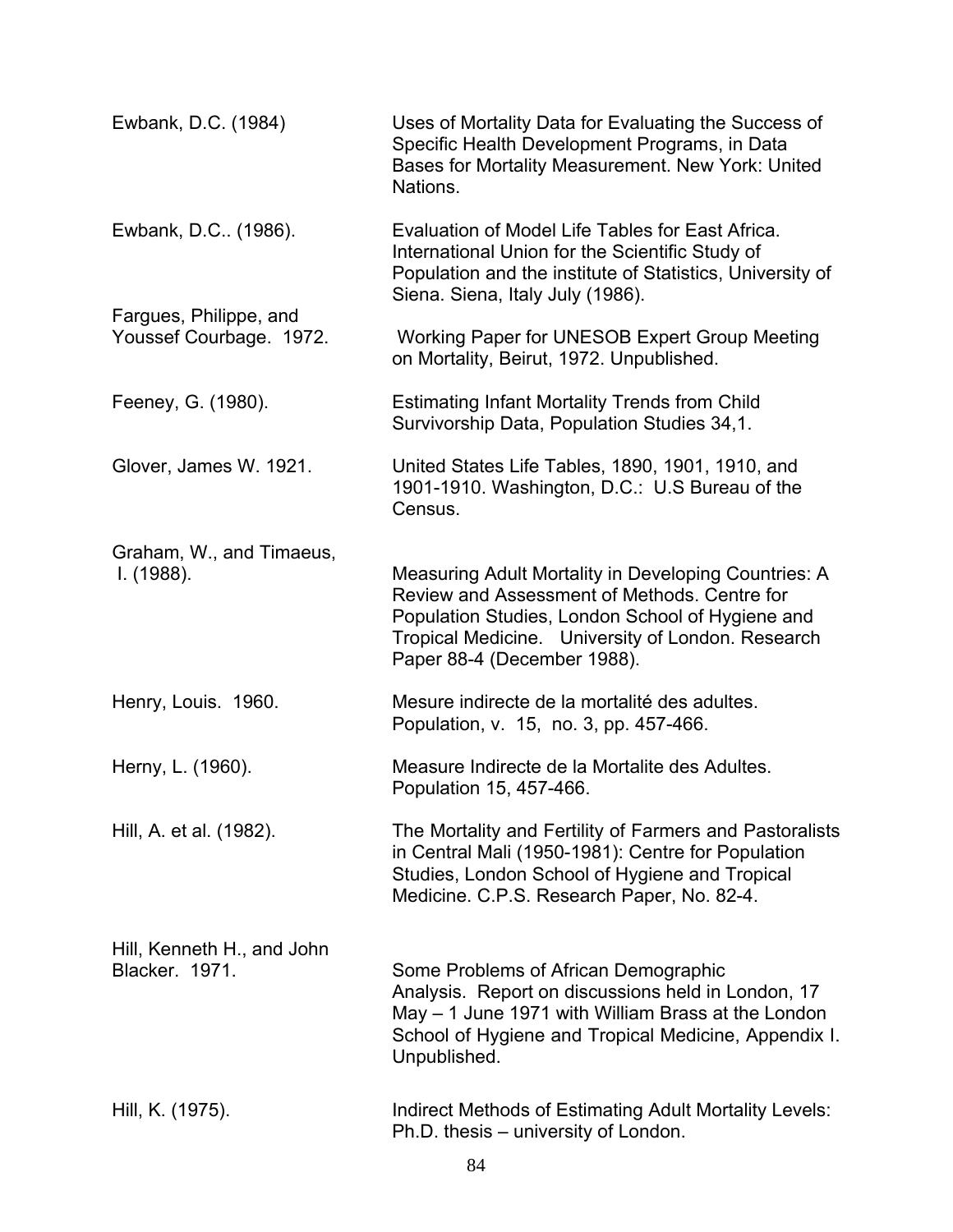| Hill, K. (1977).                                   | Estimating Adult Mortality Levels from Data on<br>Widowhood, Population Studies, 31, 75-84.                                                                                                                                           |
|----------------------------------------------------|---------------------------------------------------------------------------------------------------------------------------------------------------------------------------------------------------------------------------------------|
| Hill, K., ad Trussell,                             |                                                                                                                                                                                                                                       |
| T.J. (1977).                                       | <b>Further Development in Indirect Mortality Estimation</b><br>Population Studies 31, 313-333.                                                                                                                                        |
| Kamara, J.A.L. (1984).                             | Infant Mortality and Fertility in Sierra Leone:<br>Unpublished M.sc. Thesis, Department of Statistics,<br>University of Stockholm (Sweden).                                                                                           |
| Kamara, J.A.L. (1988).                             | The Use of Model Life Tables in the Estimation of<br>Mortality Trends for Africa Countries, in African<br>Population Conference, Dakar, 1988. Liege:<br>International Union for the Scientific Study of<br>Population.                |
| Kamara, J.A.L. (2001).                             | A probabilistic Approach to explain Causes of Death<br>Among Women Classified to be in the High Risk<br>Group: A case Study of Women in the Western Area<br>of Sierra Leone, in Journal of Pure and Applied<br>Sciences, Vol. 7, 2001 |
| Kamara, J.A.L.; Lansana,<br>Antonia (2001).        | The use of Model Systems to link child and adult<br>mortality levels: Peru Data, XXIV IUSSP World<br>Population Conference, Brazil, 2001                                                                                              |
| Kamara, J.A.L. (2002).                             | A Multistate life table model to show the impacts of<br>HIV and AIDS on a simulated population: a case of<br>Sierra Leone, in Journal of Pure and Applied<br>Sciences, Vol. 8, 2002                                                   |
| <b>Kenya-Central Statistics</b><br>Office: (1979). | Kenya 1979 Census Report.                                                                                                                                                                                                             |
|                                                    |                                                                                                                                                                                                                                       |
| Ledermann, Sully. And<br>Jean Breas. 1959.         | Les dimensions de le mortalité. Population,<br>v. 14, no. 4, pp. 637-682.                                                                                                                                                             |
| Lotka, a.J. 1931.                                  | Orphanhood in Relation to Demographic Factors: A<br>Study in Population Analysis. Metron, v. 9, pp. 37-<br>109.                                                                                                                       |
| Moser, K. (1983).                                  | Levels and Trends in Child and Adult Mortality in<br>Peru. Centre for Population Studies, London School<br>of Hygiene and Tropical Medicine. University of<br>London. Working Paper No. 83-4 (June 1983).                             |
| Owusu, J.Y. (1988).                                | Improving Quality of Responses to Basic<br>Demographic Questions: A Review of Recent<br>Developments, in African Population Conference,<br>Dakar. 1988. Liege: International Union for the<br>Scientific Study of Population.         |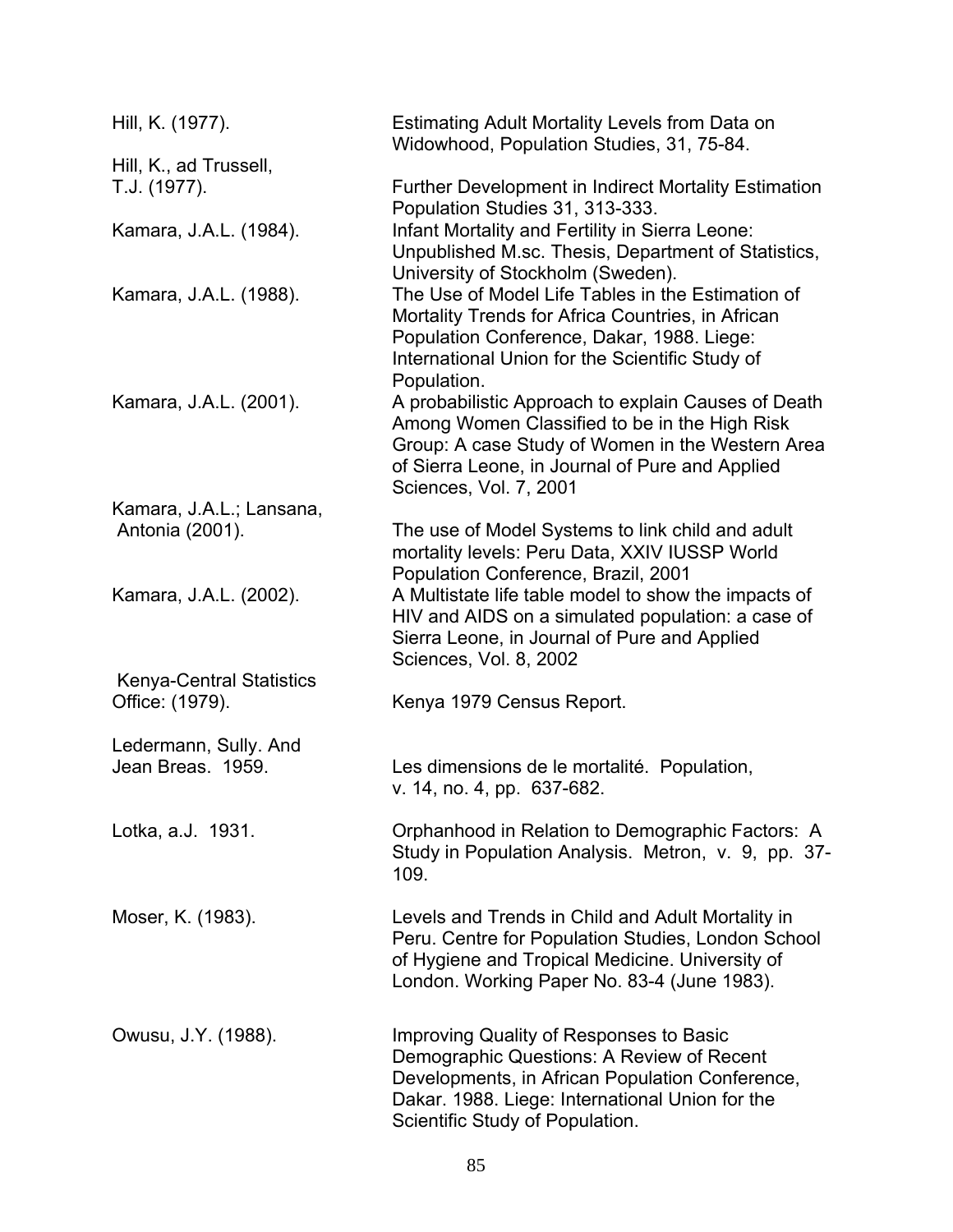| Palloni, A. (1980).                                                      | <b>Estimating infant and Childhood Mortality Under</b><br><b>Conditions of Changing Mortality. Population Studies</b><br>34, 1.                                                                          |
|--------------------------------------------------------------------------|----------------------------------------------------------------------------------------------------------------------------------------------------------------------------------------------------------|
| Palloni, A. et al. (1984).                                               | <b>Estimating Adult Mortality with Maternal Orphanhood</b><br>Data: Analysis and Sensitivity of Techniques.<br>Population Studies 38,2.                                                                  |
| Palloni, A., and Heligman,<br>L. (1986).                                 | Re-Estimation of the Structural Parameters to Obtain<br>Estimates of Mortality in Developing Countries.<br>Population Bulleting of the United Nations, 18, 10-33.                                        |
| Preston, S.H., and<br>Palloni, A. (1977).                                | Fine Tuning Brass-Type Mortality Estimates with data<br>on ages of surviving children. Population Bulletin No.<br>10 - 1977 New York. United Nations, Department of<br>Social and Economic Affairs 1978. |
| Preston, S.H., Coale, A.J.,<br>Trussel, J., and Weinstein,<br>W. (1980). | Estimating the Completeness of Adult Deaths in<br>Populations that are approximately stable. Population<br>Index. 46, 179-202.                                                                           |
| Preston, S.H., Hill, K. (1980).                                          | Estimating the Completeness of Death Registration.<br>Population Studies 34, 349-366.                                                                                                                    |
| Preston, S.H. (1983).                                                    | An Integrated System for Demographic Estimation<br>from two age Distributions, Demography, 20, 213-<br>226.                                                                                              |
| Preston, S.H. (1983).                                                    | Use of Direct and Indirect Techniques for Estimating<br>the Completeness of Death Registration Systems, in<br>Data Bases for Mortality Measurement. New York:<br>united Nations.                         |
| <b>Republic of Mauritius:</b>                                            | 'Analysis Report Volume VI – Health & Quality of life,<br>Morbidity and Mortality                                                                                                                        |
| Shryock, H.S., and Siegel,<br>J.S. (1976).                               | The Methods and Materials of Demography. London<br>Academic Press.                                                                                                                                       |
| Sierra Leone Government,<br><b>Central Statistics Office:</b>            | 'The Status of Women and, Children in Sierra Leone<br>(MICS2)', November 2000.                                                                                                                           |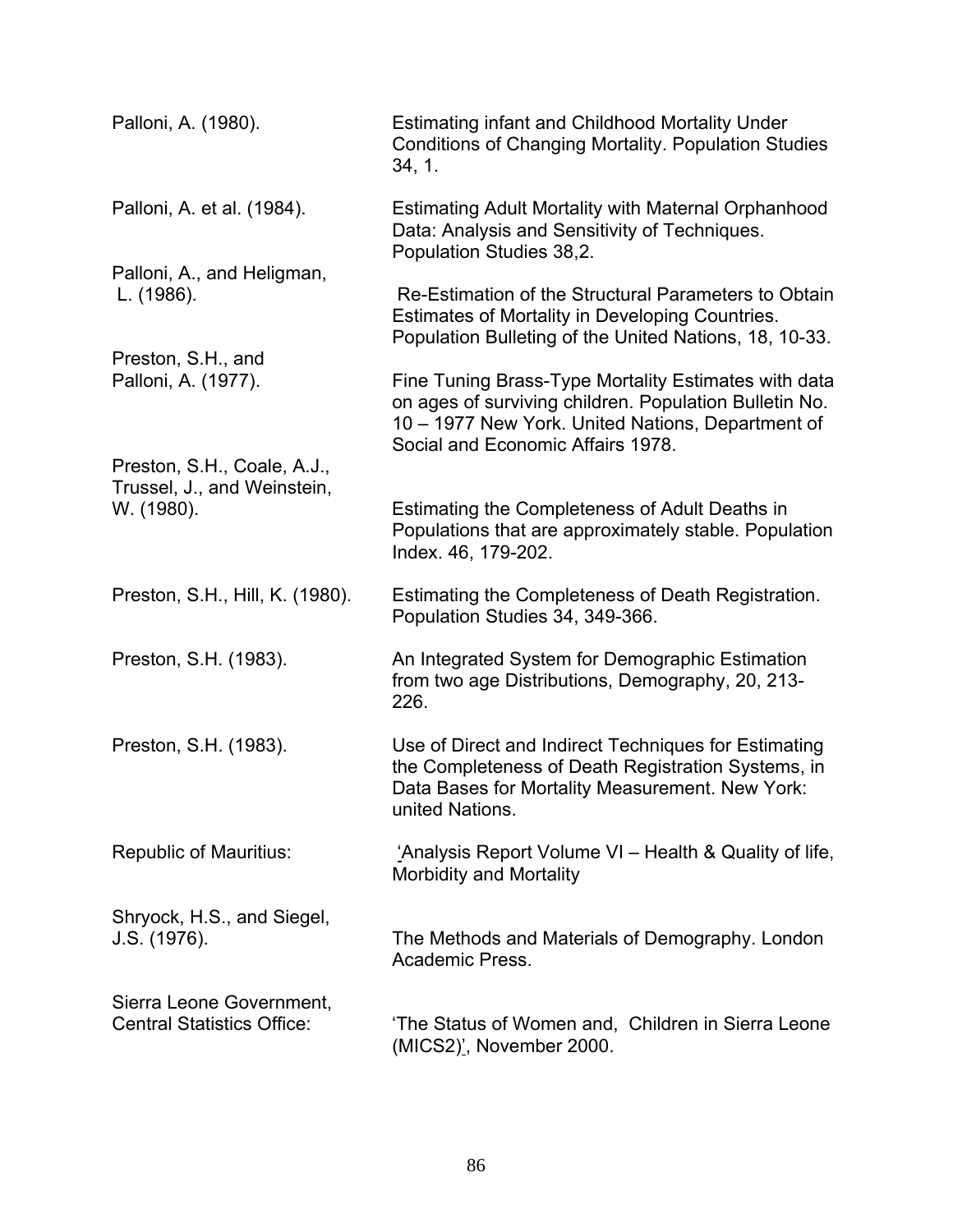Sierra Leone Government,

| טוטוום בטטווט טטעטווווווטווג,<br><b>MCH Division, Central Statistics</b><br>Office: | Programme on Immunization National<br>'Expanded<br>Coverage Evaluation Survey 2001', December 2001.                                                                                           |
|-------------------------------------------------------------------------------------|-----------------------------------------------------------------------------------------------------------------------------------------------------------------------------------------------|
| Sullivan, J.M. (1972).                                                              | Models for the Estimation of the Probability of Dying<br>Between Birth and Exact Ages of Childhood.<br>Population Studies, 26(1), (March 1972), pp.82-83.                                     |
| Sullivan, J. (1974).                                                                | <b>Mortality Estimates Derived from Retrospective</b><br>mortality Data During Periods of Fluctuating Mortality.<br>Demografi Indonesia. 2, (1) (December 1974).                              |
| Sullivan, Jeremiah M. 1972.                                                         | Models for the Estimation of the Probability of Dying<br>between Birth and Exact Ages of Early Childhood.<br>Population Studies, v. 26, no. 1, pp. 79-97.                                     |
| Timaeus, I. (1984).                                                                 | Mortality in Lesotho: A Study of Levels, Trends and<br>Differentials based on Retrospective Survey Data.<br>W.F.S. Scientific Reports. No. 59.                                                |
| Timaeus, I. (1986).                                                                 | An Assessment of the Methods for Estimating Adult<br>Mortality from two sets of Data on Maternal<br>Orphanhood. Demography, 23, 435-450.                                                      |
| Timaeus, I. (1987b).                                                                | Adult Mortality in Sub-Saharan Africa. World Bank<br><b>Expert Consultation on Disease and Mortality.</b>                                                                                     |
| Timaeus, I. (1987a).                                                                | Estimation of Fertility and Mortality from W.F.S.<br>Household Surveys, in the World Fertility Survey: An<br>Assessment. Cleland, J. and Scott, C.S. (eds). Oxford<br><b>Clarendon Press.</b> |
| Timaeus, I., Graham, W. (1988).                                                     | Measuring Adult Mortality in Developing Countries: A<br>Review of Methods. Centre for Population Studies<br>Working Paper 88-4. London School of Hygience and<br><b>Tropical Medicine.</b>    |
| Timaeus, I.,                                                                        | Advances in the Measurement of Adult Mortality from<br>Data on Orphanhood. Research paper 90-1. Centre<br>for Population Studies, London School of Hygiene<br>and Tropical Medicine (1990).   |
| Trusell, T.J. (1975).                                                               | A Re-Estimation of the multiplying Factors for<br>Determining Childhood Survival, Population Studies,<br>29 (1) March 1975. pp. 97-107.                                                       |